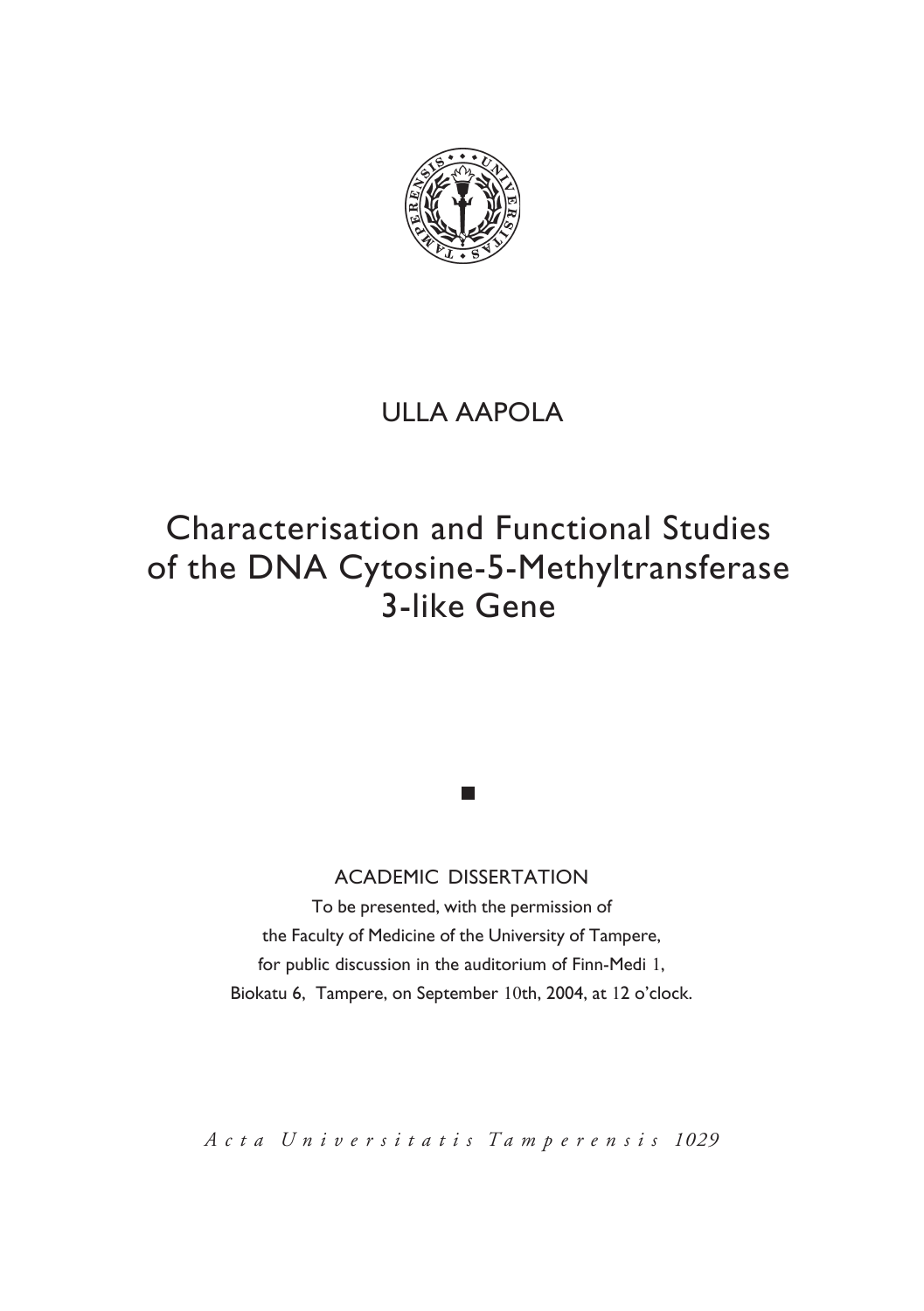ACADEMIC DISSERTATION University of Tampere, Institute of Medical Technology Finland

Supervised by Docent Pärt Peterson University of Tampere

Reviewed by Docent Antero Salminen University of Kuopio Professor Heinrich Leonhardt Ludwig Maximilians University Munich, Germany

**Distribution** 



University of Tampere Bookshop TAJU P.O. Box 617 33014 University of Tampere Finland

Cover design by Juha Siro

Tel. +358 3 215 6055 Fax +358 3 215 7685 taju@uta.fi http://granum.uta.fi

Printed dissertation Acta Universitatis Tamperensis 1029 ISBN 951-44-6066-9 ISSN 1455-1616

Tampereen Yliopistopaino Oy - Juvenes Print Tampere 2004

Electronic dissertation Acta Electronica Universitatis Tamperensis 375 ISBN 951-44-6067-7 ISSN 1456-954X http://acta.uta.fi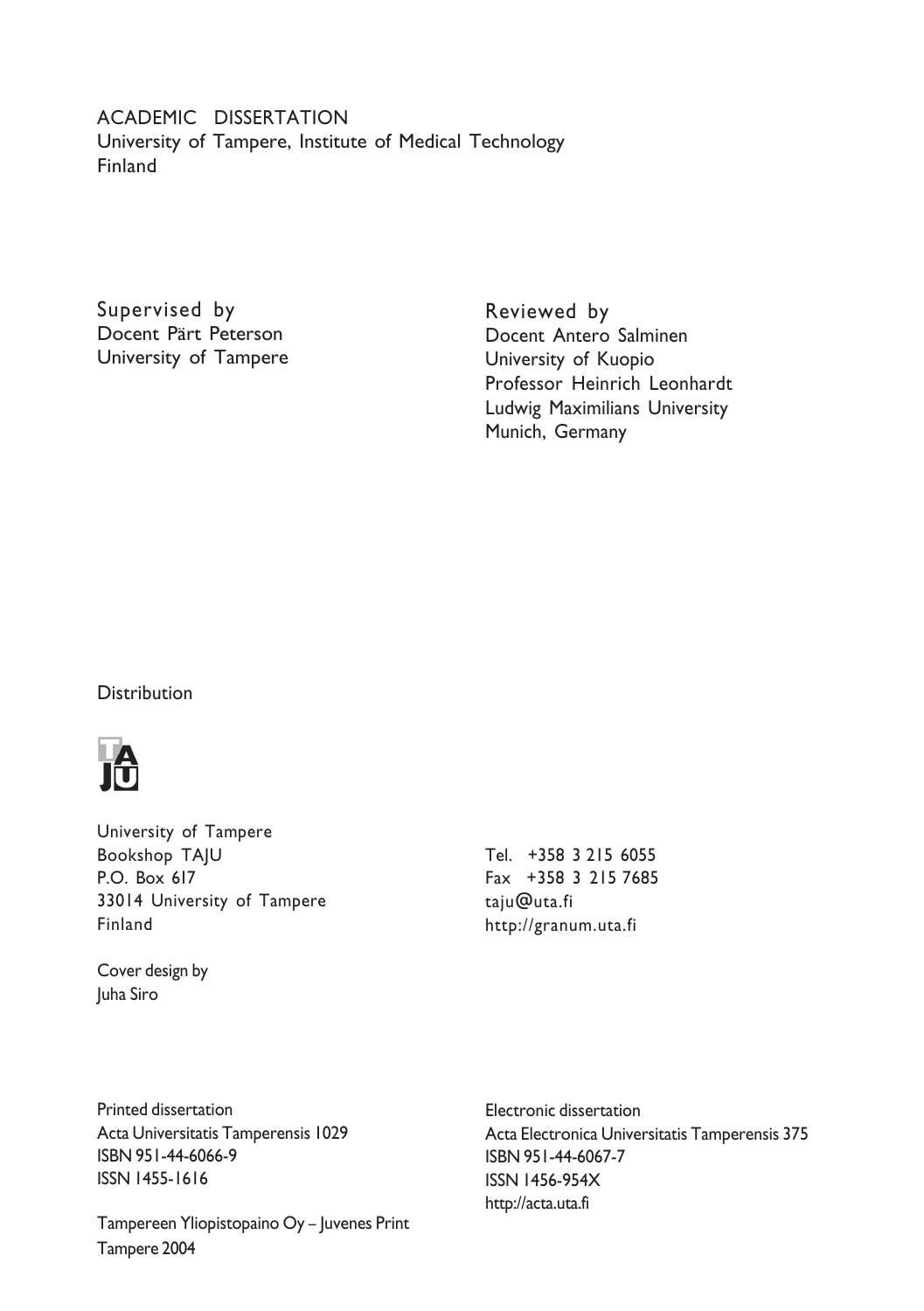# DNMT3L-GEENIN KARAKTERISOINTI JA TOIMINTA

DNA:n metylaatio on tärkeä säätelymekanismi, joka vaikuttaa geenien ekspressioon, alkiokehitykseen, geneettiseen leimautumiseen ja X-kromosomin inaktivaatioon. Syövän synnyssä on usein vaikuttavana osatekijänä viallinen DNA:n metylointi. Geenien ekspressiota voidaan säädellä myös muokkaamalla DNA:n pakkaamiseen osallistuvia histoni-proteiineja. Yleisimmin histoneja muokataan asetyloimalla, metyloimalla ja fosforyloimalla. Nisäkässoluissa DNA:ta metyloivat neljä erilaista DNA-sytosiini-5-metyylitransferaasia, DNMT1, DNMT2, DNMT3A ja DNMT3B. DNMT1 toimii pääasiallisesti replikaation aikana kopioiden olemassaolevat metyyliryhmät replikaatiossa syntetisoituun DNA-juosteeseen. DNA-sytosiini-5-metyylitransferaasi-3 -perheen DNMT3A- ja DNMT3B-proteiinit ovat *de novo* metyylitransferaaseja, jotka liittävät uusia metyyliryhmiä DNA-ketjuun. *De novo* metyylitransferaasit ovat välttämättömiä alkiokehityksen aikana.

Tässä väitöskirjatyössä olemme identifioineet *DNMT3*-geeniperheeseen kuuluvan uuden geenin, *DNMT3L*:n (DNA cytosine-5-methyltransferase 3-like). Olemme selvittäneet sekä ihmisen että hiiren *DNMT3L*/*Dnmt3L*-geenien emäsjärjestykset ja genomiset rakenteet. Tutkimustulostemme mukaan ihmisen ja hiiren geenit ovat hyvin samankaltaisia. RT-PCRmenetelmän avulla osoitimme, että *DNMT3L/Dnmt3L* ilmenee pääasiallisesti kiveksissä, mutta myös munasarjoissa, kateenkorvassa ja alkion kudoksissa. *DNMT3L/Dnmt3L*-geenin koodaaman proteiinin tärkeimmät motiivit ovat tumakohdennussignaali ja sinkkisormialue, joka koostuu kahdesta eri sinkkisormimotiivista: C2C2-tyypin sinkkisormesta sekä PHDsinkkisormen kaltaisesta rakenteesta. *Dnmt3L*-geenin säätelyä tutkimme promoottorianalyysin avulla. Reportterianalyysia, EMSA:a, kohdennettua mutageneesiä, genomista bisulfidisekvensointia ja reaaliaikaista kvantitatiivista RT-PCR-menetelmää käyttäen tunnistimme *Dnmt3L*:n minimaalipromoottorialueen ja osoitimme, että geeniä säädellään Sp1/Sp3-transkriptiotekijöiden sekä DNA:n metylaation ja histonideasetylaation kautta. Suurin samankaltaisuus DNMT3-perheen jäsenten välillä löytyi sinkkisormialueelta. Aiemmat tutkimukset osoittivat, että Dnmt3a ja Dnmt3b sitoutuvat sinkkisormiensa avulla transkription säätelyssä toimivaan histonideasetylaasi 1 (HDAC1) -proteiniin hyödyntäen HDAC1:n entsyymiaktiivisuutta estäessään muiden geenien transkriptiota. Tutkimustulostemme mukaan myös DNMT3L sitoutuu sinkkisormiensa avulla HDAC1 proteiniin ja säätelee näin muiden geenien ilmenemistä. Osoitimme, että PHDsinkkisormirakenne on DNMT3L:n pääasiallinen repressiomotiivi.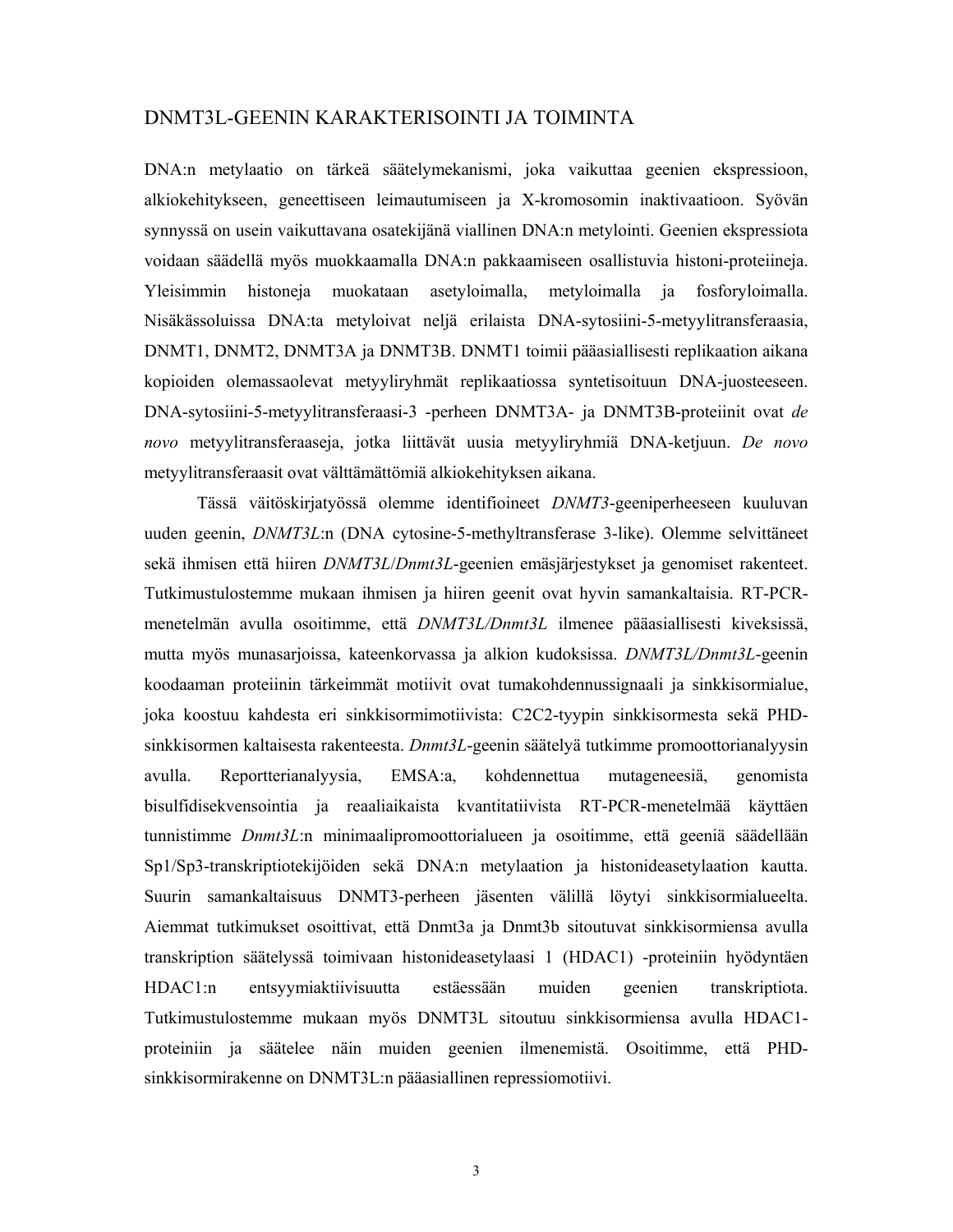# **CONTENTS**

| 2.3.3.1 Isoforms of DNMT3A/Dnmt3a and DNMT3B/Dnmt3b23 |  |
|-------------------------------------------------------|--|
|                                                       |  |
|                                                       |  |
|                                                       |  |
|                                                       |  |
|                                                       |  |
|                                                       |  |
|                                                       |  |
|                                                       |  |
|                                                       |  |
|                                                       |  |
|                                                       |  |
|                                                       |  |
|                                                       |  |
|                                                       |  |
|                                                       |  |
|                                                       |  |
|                                                       |  |
|                                                       |  |
|                                                       |  |
|                                                       |  |
|                                                       |  |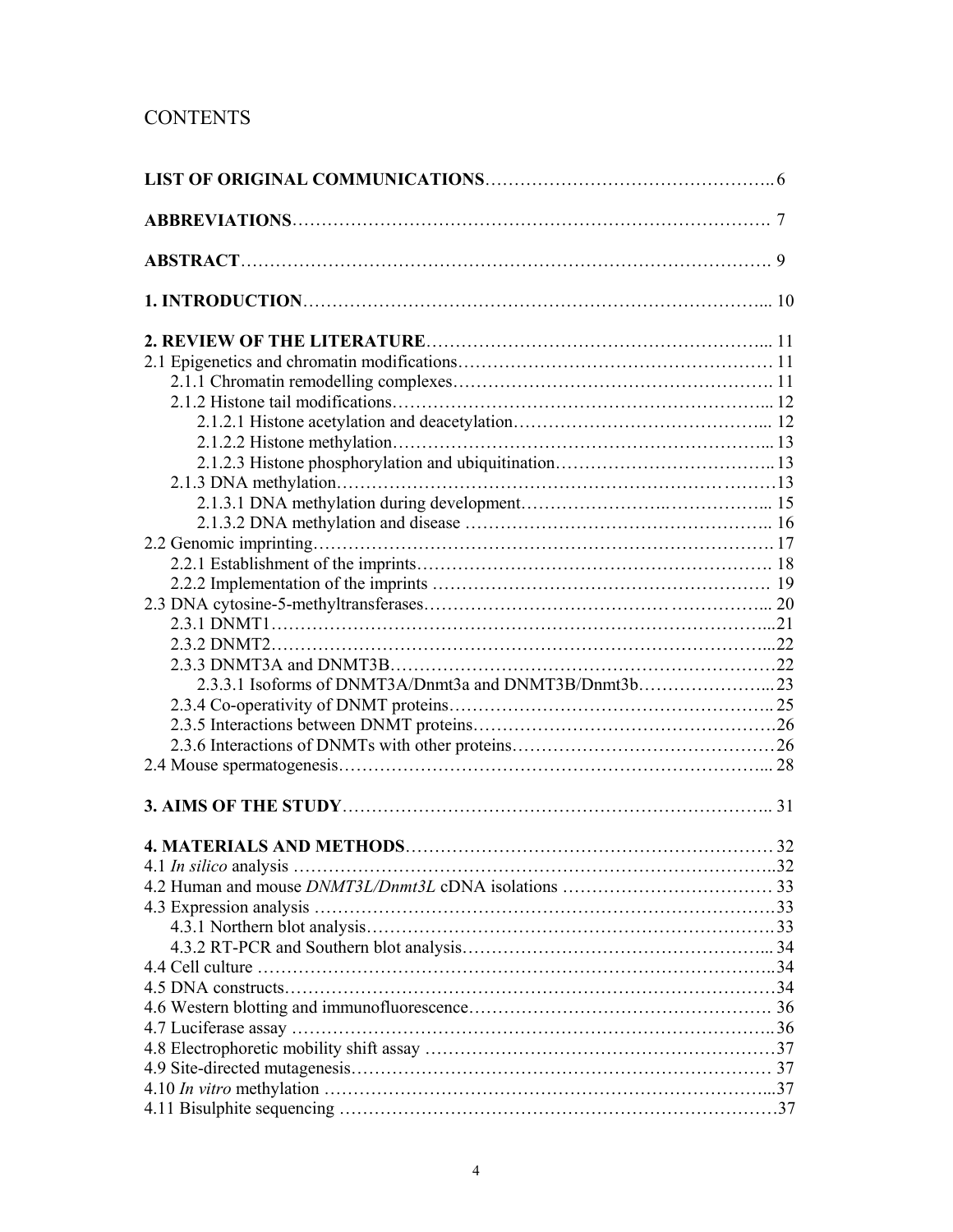| 5.1 Isolation and characterisation of the human and mouse DNMT3L/Dnmt3L genes 41          |
|-------------------------------------------------------------------------------------------|
|                                                                                           |
|                                                                                           |
|                                                                                           |
| 5.1.3.1 ATRX-like zinc finger domain of DNMT3L/Dnmt3L 42                                  |
|                                                                                           |
| 5.1.3.3 Western blotting and subcellular localisation of the DNMT3L/Dnmt3L 44             |
|                                                                                           |
|                                                                                           |
| 5.2.2 The <i>Dnmt3L</i> promoter contains functional Sp1/Sp3 transcription factor binding |
|                                                                                           |
|                                                                                           |
|                                                                                           |
|                                                                                           |
| 5.3.1 DNMT3L represses transcription through a PHD-like zinc finger domain47              |
|                                                                                           |
| 5.3.3 DNMT3L interacts with HDAC1 and associates with deacetylase activity 48             |
|                                                                                           |
|                                                                                           |
|                                                                                           |
|                                                                                           |
|                                                                                           |
|                                                                                           |
|                                                                                           |
|                                                                                           |
|                                                                                           |
|                                                                                           |
|                                                                                           |
|                                                                                           |
|                                                                                           |
|                                                                                           |
|                                                                                           |
|                                                                                           |
|                                                                                           |
|                                                                                           |
|                                                                                           |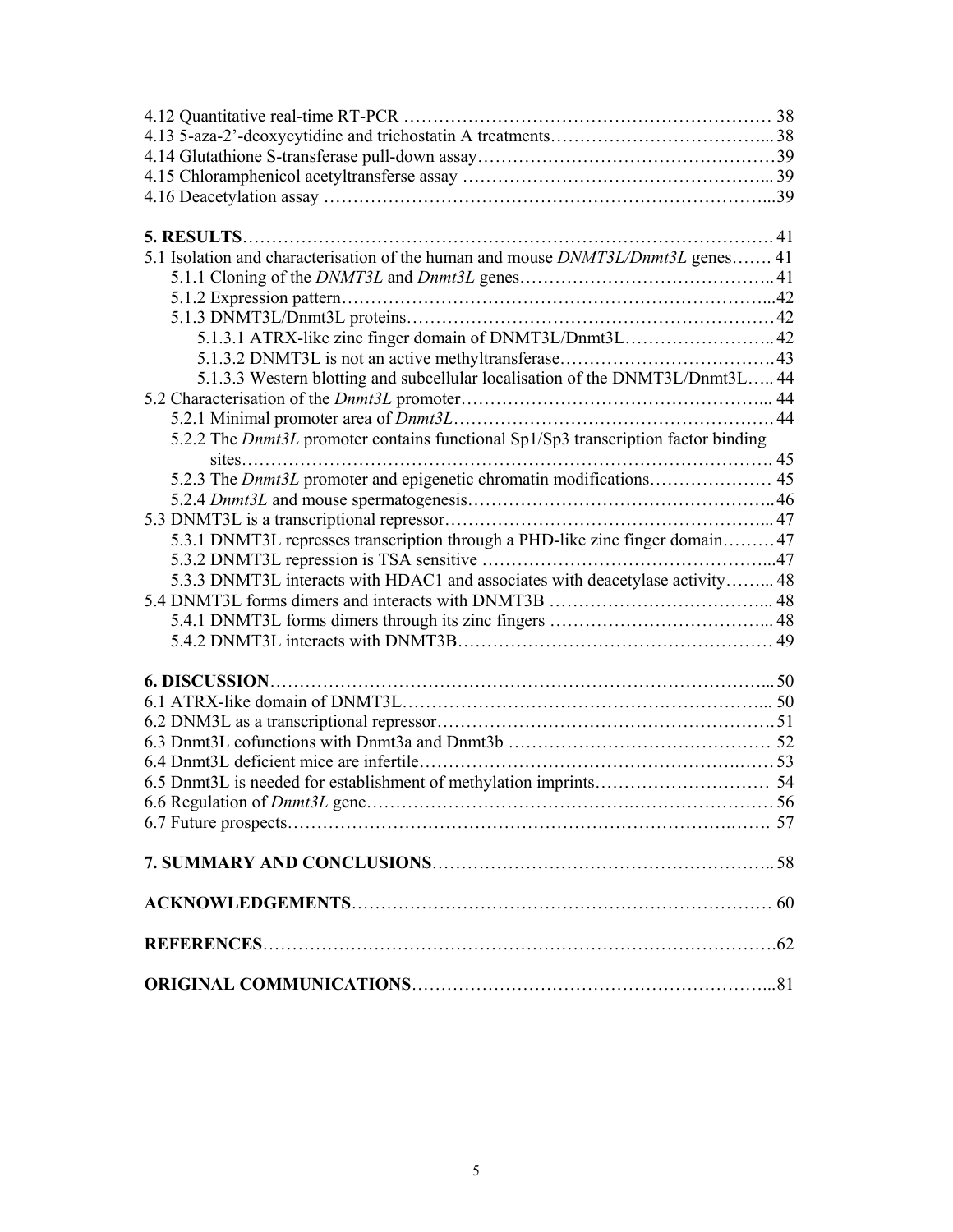# <span id="page-5-0"></span>LIST OF ORIGINAL COMMUNICATIONS

This thesis is based on the following communications, which are referred by their Roman numerals (I-IV) in the text.

- I Aapola U, Shibuya K, Scott HS, Ollila J, Vihinen M, Heino M, Shintani A, Kawasaki K, Minoshima S, Krohn K, Antonarakis SE, Shimizu N, Kudoh J and Peterson P (2000): Isolation and initial characterization of a novel zinc finger gene, *DNMT3L*, on 21q22.3, related to cytosine-5-methyltransferase 3 gene family. Genomics 65:293-298.
- II Aapola U, Lyle R, Krohn K, Antonarakis SE and Peterson P (2001): Isolation and initial characterization of the mouse *Dnmt3l* gene. Cytogenet Cell Genet 92:122-126.
- III Aapola U, Mäenpää K, Kaipia A and Peterson P (2004): Epigenetic modifications affect *Dnmt3L* expression. Biochem J 380:705-713.
- IV Aapola U, Liiv I and Peterson P (2002): Imprinting regulator DNMT3L is a transcriptional repressor associated with histone deacetylase activity. Nucleic Acids Res 30:3602-3608.

In addition, some unpublished data is presented in the thesis.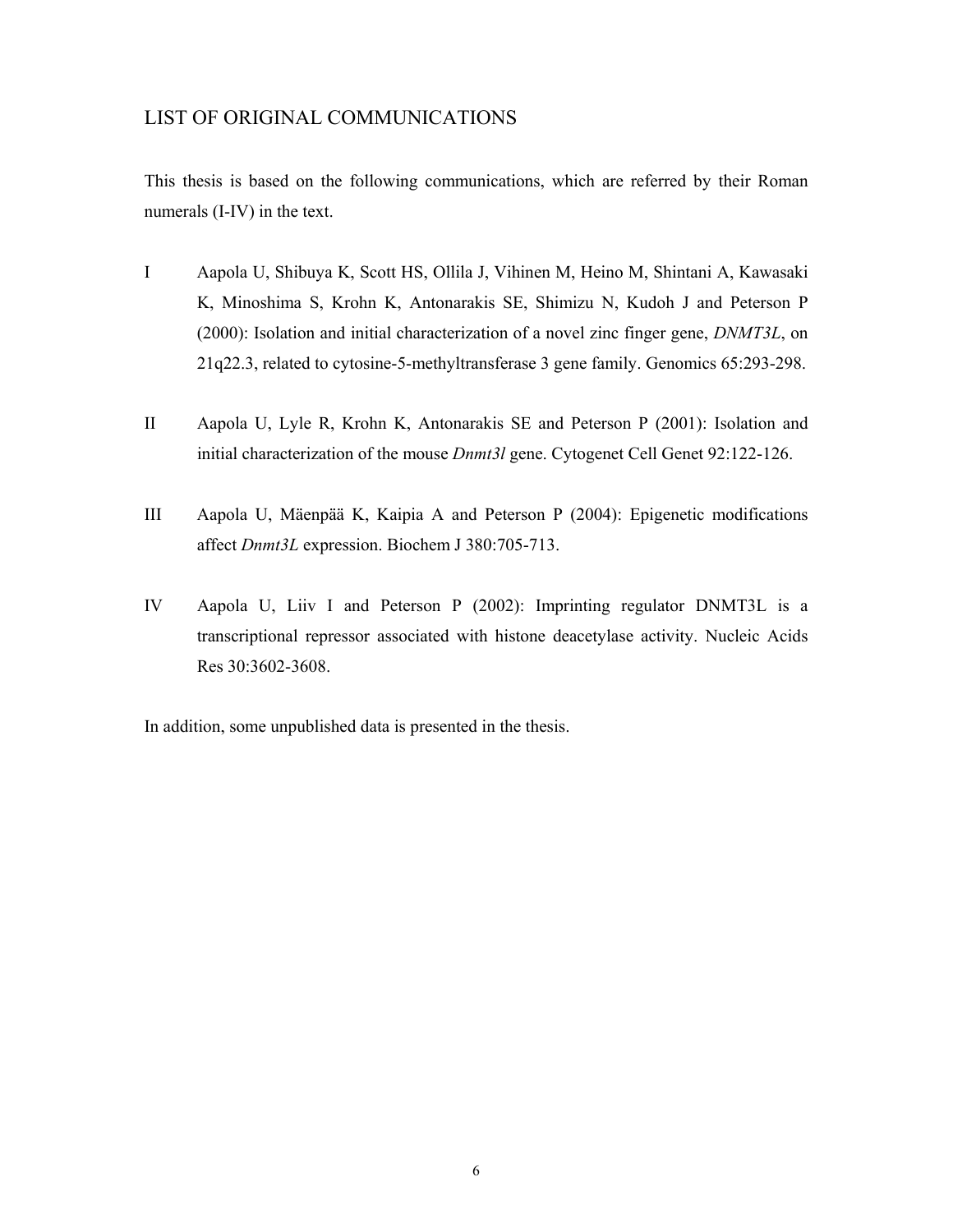# <span id="page-6-0"></span>ABBREVIATIONS

| aa              | amino acid                                                     |
|-----------------|----------------------------------------------------------------|
| AdoMet          | S-adenosyl-L-methionine                                        |
| Air             | antisense Igf2r RNA                                            |
| <b>AIRE</b>     | autoimmune regulator                                           |
| <b>APECED</b>   | autoimmune polyendocrinopathy-candidiasis-ectodermal dystrophy |
| <b>ATP</b>      | adenosine triphoshate                                          |
| <b>ATRX</b>     | alpha-thalassemia/mental retardation syndrome, x-linked        |
| 5-aza-CdR       | 5-aza-2'-deoxycytidine                                         |
| <b>BORIS</b>    | brother of the regulator of imprinted sites                    |
| bp              | base pair                                                      |
| <b>CAT</b>      | chloramphenicol acetyltransferase                              |
| <b>CBP</b>      | CREB binding protein                                           |
| <b>CREB</b>     | cAMP responsive element binding protein                        |
| <b>CTCF</b>     |                                                                |
|                 | <b>CCCTC</b> binding factor                                    |
| <b>CTP</b>      | cytidine triphosphate                                          |
| Daxx            | death-domain-associated protein                                |
| DDM1            | decrease in DNA methylation                                    |
| <b>DMAP</b>     | DNMT1 associated protein                                       |
| <b>DMR</b>      | differentially methylated region                               |
| <b>DNA</b>      | deoxyribonucleic acid                                          |
| cDNA            | complementary deoxyribonucleic acid                            |
| <b>DNMT</b>     | DNA cytosine-5-methyltransferase                               |
| DNMT3L          | DNA cytosine-5-methyltransferase 3-like                        |
| E <sub>2F</sub> | E2 promoter binding factor                                     |
| <b>ELISA</b>    | enzyme linked immunosorbent assay                              |
| <b>EMSA</b>     | electrophoretic mobility shift assay                           |
| ES              | embryonic stem cell                                            |
| <b>EST</b>      | expressed sequence tag                                         |
| <b>EZH</b>      | enhancer of zeste homolog                                      |
| <b>FBHM</b>     | familial biparental hydatidiform mole                          |
| <b>FMR</b>      | fragile X mental retardation                                   |
| Gcn             | general control nonrepressed                                   |
| <b>GFP</b>      | green fluorescent protein                                      |
| G3PDH           | glyceraldehyde-3-phosphate dehydrogenase                       |
| <b>GST</b>      | glutathione S-transferase                                      |
| <b>HAT</b>      |                                                                |
|                 | histone acetyltransferse                                       |
| Hda             | histone deacetylase A                                          |
| <b>HDAC</b>     | histone deacetylase                                            |
| HMTase          | histone methyltransferase                                      |
| HP              | heterochromatin protein                                        |
| ICF             | immunodeficiency, centromeric instability, facial anomalies    |
| <b>ICOSL</b>    | inducible T-cell co-stimulator ligand                          |
| <b>ICR</b>      | imprinting control region                                      |
| Igf             | insuline-like growth factor                                    |
| Igf2r           | insuline-like growth factor 2 receptor                         |
| <b>ISWI</b>     | imitation switch                                               |
| kb              | kilobase                                                       |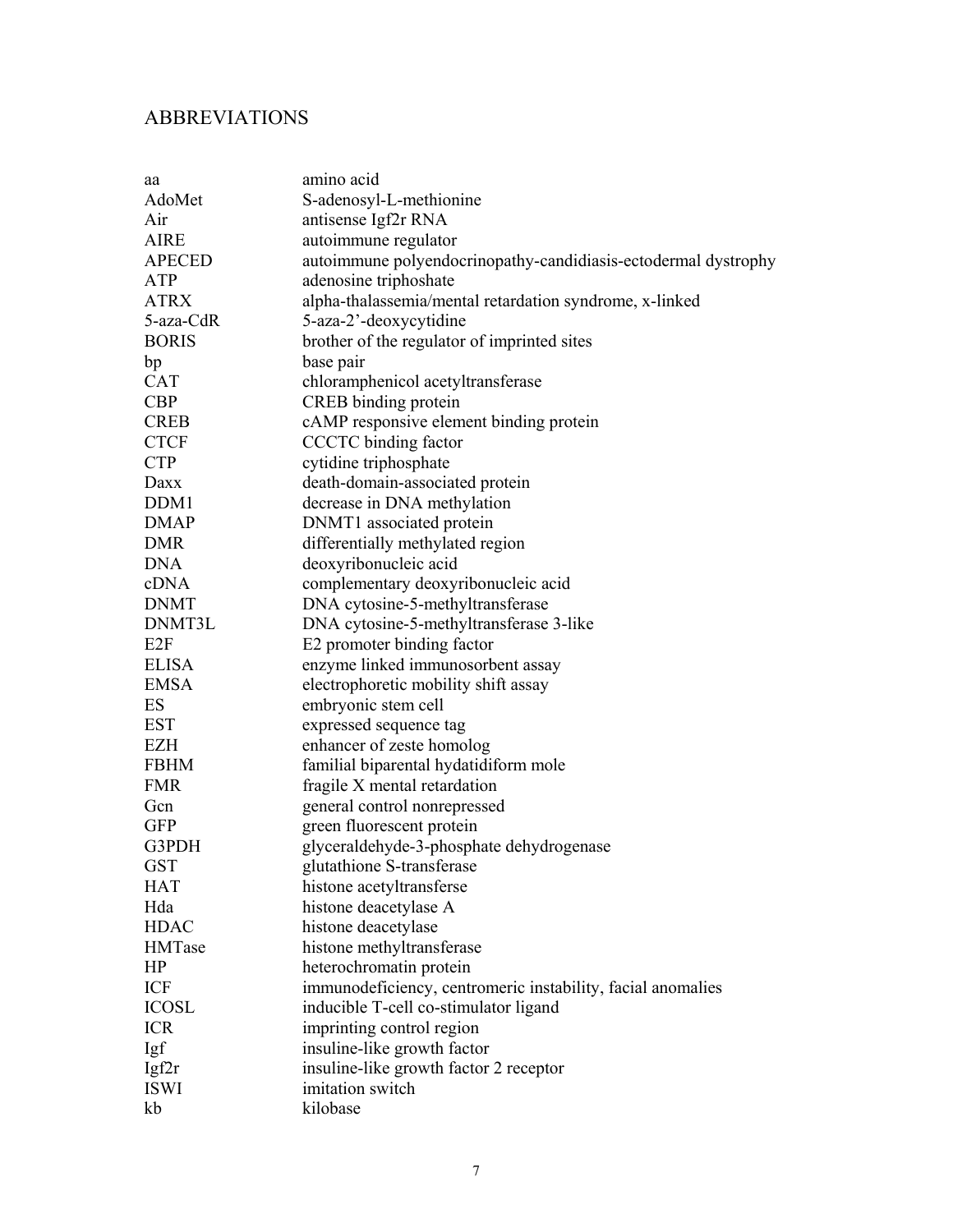| kDa             | kilodalton                                                    |
|-----------------|---------------------------------------------------------------|
| LOI             | loss of imprinting                                            |
| Lsh             | lymphoid-specific helicase                                    |
| MBD, MeCP       | methyl-CpG-binding protein                                    |
| <b>NAD</b>      | nicotinamide adenine dinucleotide                             |
| <b>NLS</b>      | nuclear localisation signal                                   |
| <b>NuRD</b>     | nucleosome remodelling and deacetylation                      |
| <b>OMIM</b>     | online mendelian inheritance in man                           |
| <b>PCNA</b>     | proliferating cell nuclear antigen                            |
| <b>PCR</b>      | polymerase chain reaction                                     |
| PGC             | primordial germ cell                                          |
| PHD             | plant homeodomain                                             |
| <b>PIAS</b>     | protein inhibitor of activated STAT                           |
| PML-RAR         | promyelocytic leukaemia-retinoic acid receptor                |
| <b>PRMT</b>     | protein arginine methyltransferase                            |
| <b>QPCR</b>     | quantitative real-time RT-PCR                                 |
| <b>RACE</b>     | rapid amplification of cDNA ends                              |
| Rasgrf1         | Ras protein-specific guanine nucleotide-releasing factor 1    |
| Rb              | retinoblastoma                                                |
| <b>RP58</b>     | repressor protein with a predicted molecular mass of 58 kDa   |
| <b>RD</b>       | rhabdomyosarcoma cell                                         |
| <b>RIZ</b>      | retinoblastoma protein-interacting zinc finger                |
| <b>RNA</b>      | ribonucleic acid                                              |
| mRNA            | messenger ribonucleic acid                                    |
| tRNA            | total ribonucleic acid                                        |
| RT-PCR          | reverse transcriptase polymerase chain reaction               |
| <b>SDS-PAGE</b> | sodium dodecyl sulphate polyacrylamide gel electophoresis     |
| <b>SET</b>      | Suvar3-9, enhancer of zeste, trithorax                        |
| Sir             | silent information regulator                                  |
| Sirt            | sirtuin                                                       |
| Snrpn           | small nuclear ribonucleoprotein particle-associated peptide N |
| Sp              | specificity protein                                           |
| <b>SWI-SNF</b>  | mating type switching/sucrose nonfermenting                   |
| <b>STAT</b>     | signal transducer and activator of transcription              |
| <b>SUMO</b>     | small ubiquitin-like modifier                                 |
| SUV39H          | suppressor of variegation 3-9 homolog, suvar3-9               |
| <b>TAF250</b>   | TBP associated factor                                         |
| <b>TBP</b>      | TATA binding protein                                          |
| <b>TSA</b>      | trichostatin A                                                |
| Ubc9            | ubiquitin (SUMO-1) conjugating enzyme                         |
| <b>UTR</b>      | untranslated region                                           |
| X-gal           | 5-bromo-4-chloro-3-indolyl-β-D-galactopyranoside              |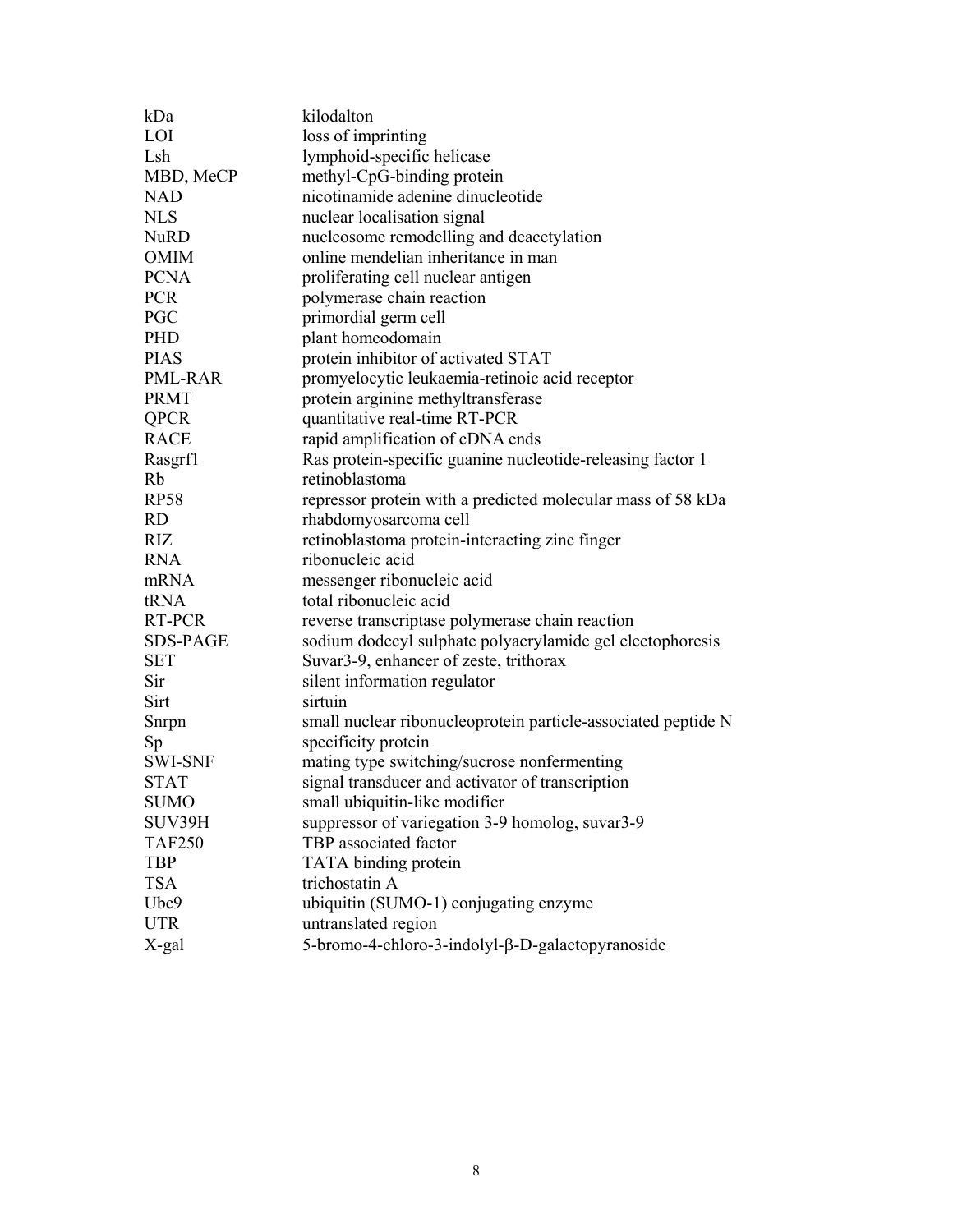# <span id="page-8-0"></span>ABSTRACT

DNA methylation is important in the regulation of gene expression, embryonic development, genomic imprinting and X chromosome inactivation. Abnormal methylation has been associated with carcinogenesis. So far, four separate genes, *DNMT1, DNMT2, DNMT3A* and *DNMT3B* encoding DNA cytosine-5-methyltransferases have been cloned from mammalian cells. DNMT1 is a maintenance methyltransferase, copying existing methylation patterns into newly replicated DNA strand. Dnmt3a and Dnmt3b are required for genome-wide *de novo* methylation and are essential for mammalian development. Gene expression is also regulated through modification of histone proteins that are essential for folding and packing of DNA inside the cells. Usually, histones are modified by acetylation, methylation and phosphorylation.

In this thesis we have identified a novel member of the DNMT3 gene family, DNA cytosine-5-methyltransferase 3-like gene (DNMT3L). DNMT3L protein is similar to DNMT3A/Dnmt3a and DNMT3B/Dnmt3b, sharing the greatest similarity with other DNMT3 family members at the zinc finger region in the N-terminal part of the DNMT3L/Dnmt3L. In order to perform functional studies, the mouse *Dnmt3L* gene was also identified. Human and mouse genes showed high identity with each other and were both strongly expressed in testis and to a lesser extent also in ovary, thymus and fetal tissues. To study the regulation of *Dnmt3L*, we isolated the *Dnmt3L* promoter region and identified a minimal promoter area and regulatory elements in it. We demonstrated that *Dnmt3L* was regulated through Sp1/Sp3 transcription factors and epigenetic chromatin modifications, DNA methylation and histone deacetylation. Since Dnmt3a and Dnmt3b function as transcriptional repressors using zinc finger-domain to interact with histone deacetylase, HDAC1, we tested the repressional capacity of DNMT3L. Our data indicated that DNMT3L represses transcription by binding directly to HDAC1 protein and demonstrated the PHD-like zinc finger as a main repressional domain of DNMT3L.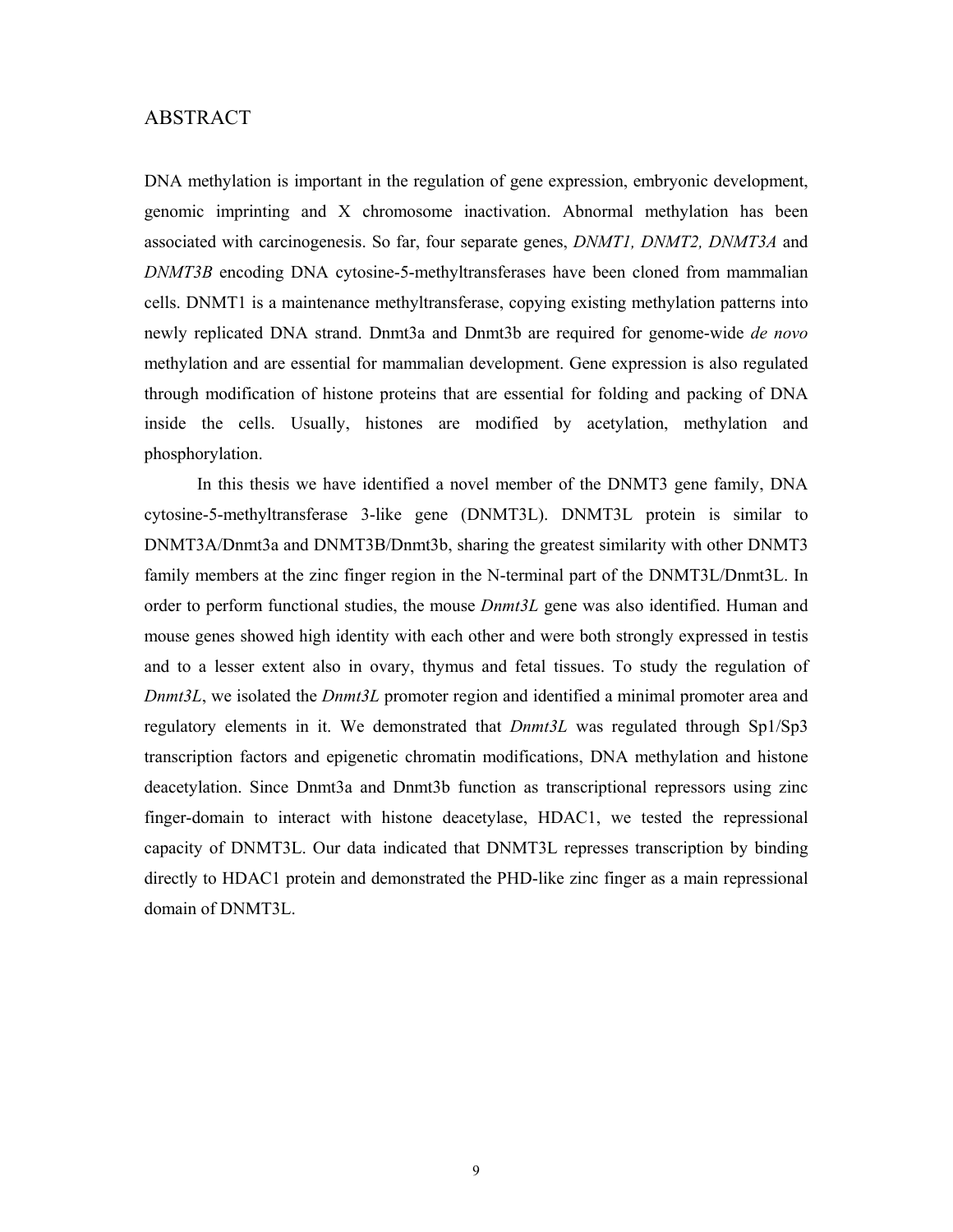# <span id="page-9-0"></span>1. INTRODUCTION

The Human Genome Project began in 1990. The fundamental goal was to determine the sequence of 3 x  $10^9$  base pairs in human genome and store all the information in databases (http://www.ornl.gov/sci/techresources/Human\_Genome/home.shtml). The sequence of the first human chromosome (chromosome 22) was completed in 1999 (Dunham et al. 1999), and was soon followed by the sequence of chromosome 21 (Hattori et al. 2000). A working draft of the entire human genome sequence was announced in 2001 (International Human Genome Sequencing Consortium 2001, Venter et al. 2001) and the Human Genome Project ended in 2003 with an almost complete version of the human genome (see Science April 11, 2003 and Nature April 24, 2003). From approximately 30 000 human genes 15 000 full length human cDNAs were identified during the Human Genome Project (Collins et al. 2003).

The human genome, 3 x  $10^9$  base pairs of DNA, is folded inside each cell with the help of histone proteins to form a compact organisation called chromatin. Activity of the genes in the genome depends on the structural accessibility of the chromatin. Chromatin structure can be modified via targeted covalent modifications to the tails of histone proteins. At the DNA level, genes can be regulated by modifying cytosines within the CpG dinucleotide. These epigenetic chromatin modifications are heritable through cell divisions and regulate chromatin structure and gene expression without changing the DNA sequence (Khorasanizadeh 2004).

This study was started while the Human Genome Project was still ongoing and the DNA sequence of the human genome was largely unknown. The initial purpose of the study was to identify a novel human gene located on chromosome 21q22.3, a region containing several unidentified disease-related genes. Using chromosome 21 sequencing data provided as part of the Human Genome Project, we isolated the DNA cytosine-5-methyltransferase 3-like (*DNMT3L*) gene. Here we describe the isolation and characterisation of the human and mouse *DNMT3L*/*Dnmt3L* genes and indicate the epigenetic modifications in the *Dnmt3L* promoter regulating gene expression. We moreover demonstrate that DNMT3L protein is a chromatin modifier showing repressional capacity through interaction with histone deacetylase, HDAC1 protein.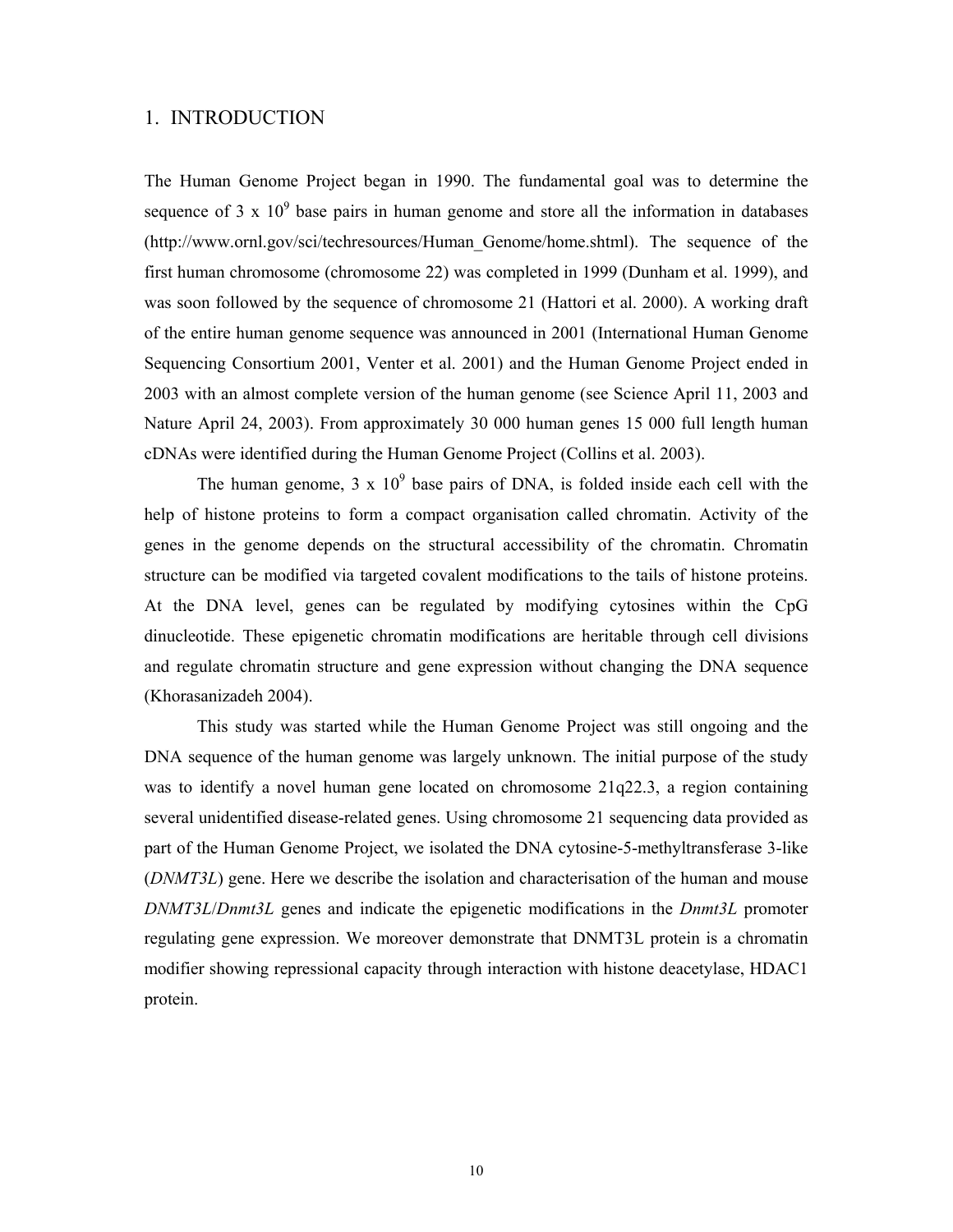# <span id="page-10-0"></span>2. REVIEW OF THE LITERATURE

#### **2.1 EPIGENETICS AND CHROMATIN MODIFICATIONS**

A typical human cell contains  $6 \times 10^9$  base pairs of DNA, which is packed in 46 chromosomes in the cell nucleus. The architecture of the chromosomes is accomplished with the help of proteins that bind to and fold the DNA. The complex, formed by the DNA molecule and associated proteins, is called chromatin. The fundamental repeating unit of chromatin is a nucleosome. Nucleosomes consist of an octamer of histone proteins H2A, H2B, H3 and H4 and of 146 bp of double stranded DNA (2 nm) coiled around the histone octamer. Adjacent nucleosomes are connected with short linker DNA, generating a structure known as a "beadson-a-string" form of chromatin. With the help of histone H1 proteins, the 10 nm string of beads structure is further folded into 30 nm chromatin fiber. In mitosis chromatin is greatly condensed and the 30 nm chromatin fibers form loops that are attached to a central scaffold consisting of nonhistone acidic proteins. Subsequently, the loop-scaffold chromatin is further coiled to form even more compact 1200 nm mitotic chromosomes (Strachan and Read 1999).

During the interphase, cells perform transcription, translation and DNA replication containing both condensed and decondensed forms of chromatin. Condensed chromatin is called heterochromatin, which represents transcriptionally silent DNA. The decondensed form of chromatin is transcriptionally active and called euchromatin. Compact chromatin structure restricts regulatory proteins from interacting with DNA, thus preventing gene expression, replication and repair. The accessible chromatin structure needed to perform these essential functions is achieved through chromatin modification and chromatin remodelling complexes.

#### **2.1.1 Chromatin remodelling complexes**

Mammalian chromatin remodelling complexes can be divided into three different classes based on the structure of their ATPase subunits: SWI/SNF, ISWI and Mi-2/NuRD. All these complexes use the energy of ATP hydrolysis to disrupt the nucleosome structure allowing nucleosomes to slide on the DNA. In other words, chromatin remodelling complexes make the chromatin more accessible for various proteins controlling transcription and other active biological processes (Kadam and Emerson 2002, Burgers et al. 2002, Martens and Winston 2003). For example, three members of the SWI/SNF family, DDM1, ATRX and Lsh have been demonstrated to regulate DNA methylation (Jeddeloh et al. 1999, Gibbons et al. 2000, Dennis et al. 2001).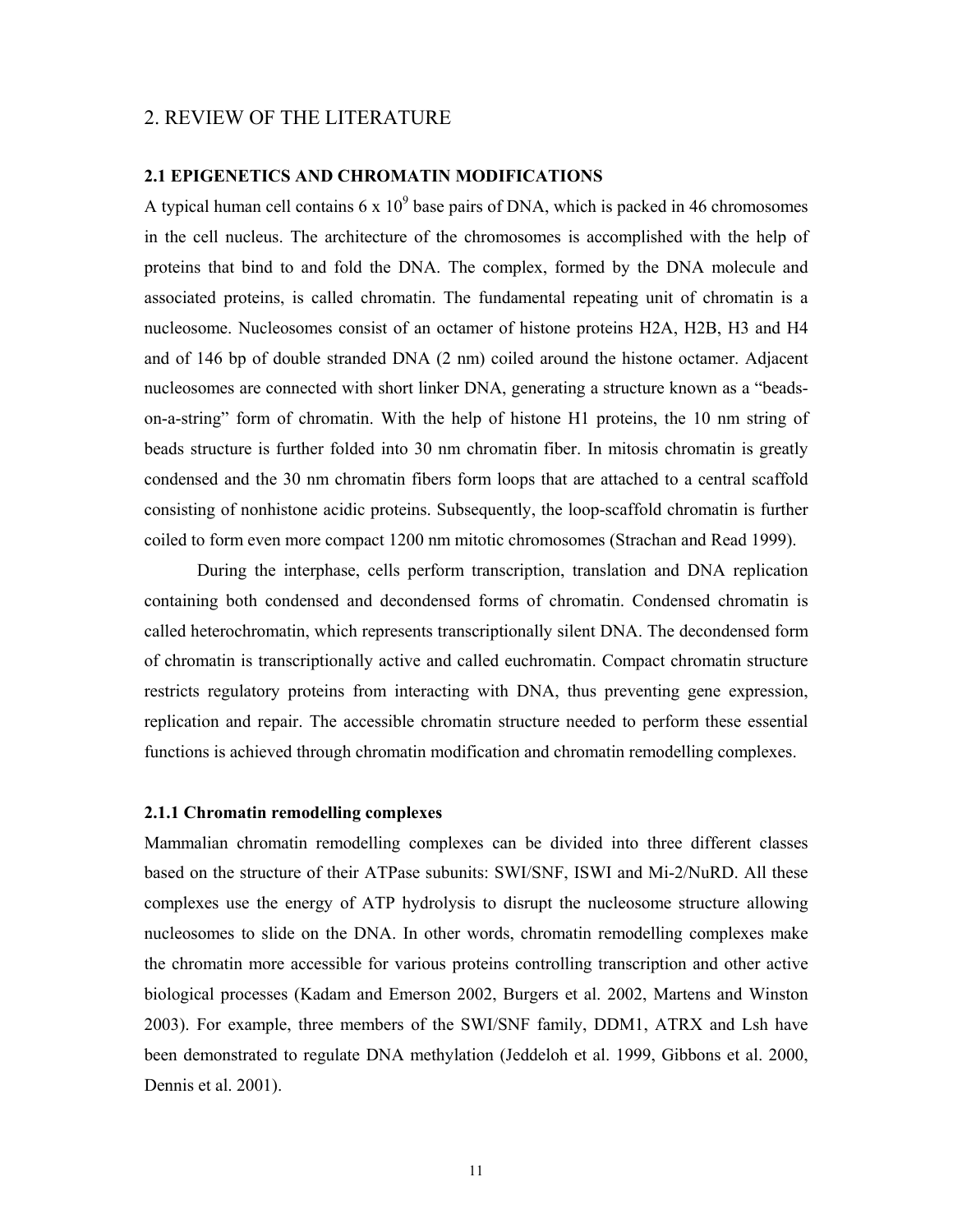#### <span id="page-11-0"></span>**2.1.2 Histone tail modifications**

Epigenetics can be defined as heritable chromatin modifications influencing gene expression without changing the DNA sequence. In addition to chromatin remodelling, chromatin accessibility can be altered by epigenetic labelling of the DNA and core histones. Modification of the histones is focused on the histone tails protruding from the nucleosome, and as a consequence, the activity of chromatin is determined by the combined status of acetylation, phosphorylation, methylation and ubiquitination at the arginine, lysine, serine and threonine residues of the histone tails. Modified amino acids at the histone tails form the socalled histone code that is interpreted by other chromatin modifiers (Strahl and Allis 2000).

#### *2.1.2.1 Histone acetylation and deacetylation*

Histones are small basic proteins containing a high proportion of positively charged amino acids, which help to bind negatively charged DNA. The DNA binding capacity of histones can be weakened by acetylating the amino groups of lysine residues at the N-termini of the proteins. Usually, active euchromatin is characterised by acetylated histones, whereas the repressed state is achieved by histone deacetylation (Struhl 1998). Acetyl groups are found at Lys9, 14, 18 and 23 of H3 and at Lys 5, 8, 12 and 16 of H4, and lysines of H2A (K5, K9) and H2B (K5, K12, K15, K20) are also acetylated (Carrozza et al. 2003, Sims et al. 2003). Acetylation is performed by histone acetyltransferases (HATs), which can be divided into five different protein families, including e.g. Gcn5, p300/CBP and TFIID subunit TAF250. HATs are connected to big protein complexes, where other proteins determine the target of acetylation. In addition to transcriptional activation, histone acetylation complexes are connected to several other processes, such as DNA repair and regulation of the cell cycle (Carrozza et al. 2003).

The opposite process, deacetylation of the histones, is performed by histone deacetylases (HDACs). Similar to HATs, HDACs form complexes with other proteins, including targeting, co-repressor and other chromatin modification proteins. For example, HDAC1 forms a complex with the methyl-CpG-binding protein MeCP2 and the co-repressor protein Sin3a to repress transcription in a methylation dependent manner (Nan et al. 1998). There are three different categories of HDACs based on the histone deacetylase homologues found in yeast. Class I HDACs are related to yeast histone deacetylase Rpd3, including HDAC1, 2, 3, 8 and 11. Class II contains yeast deacetylase Hda1-related histone deacetylases HDAC4, 5, 6, 7, 9 and 10. Class III consists of  $NAD^+$ -dependent HDACs of the Sir2 family with seven members, Sirt1-7 (Gray and Ekström 2001, de Ruijter et al. 2003).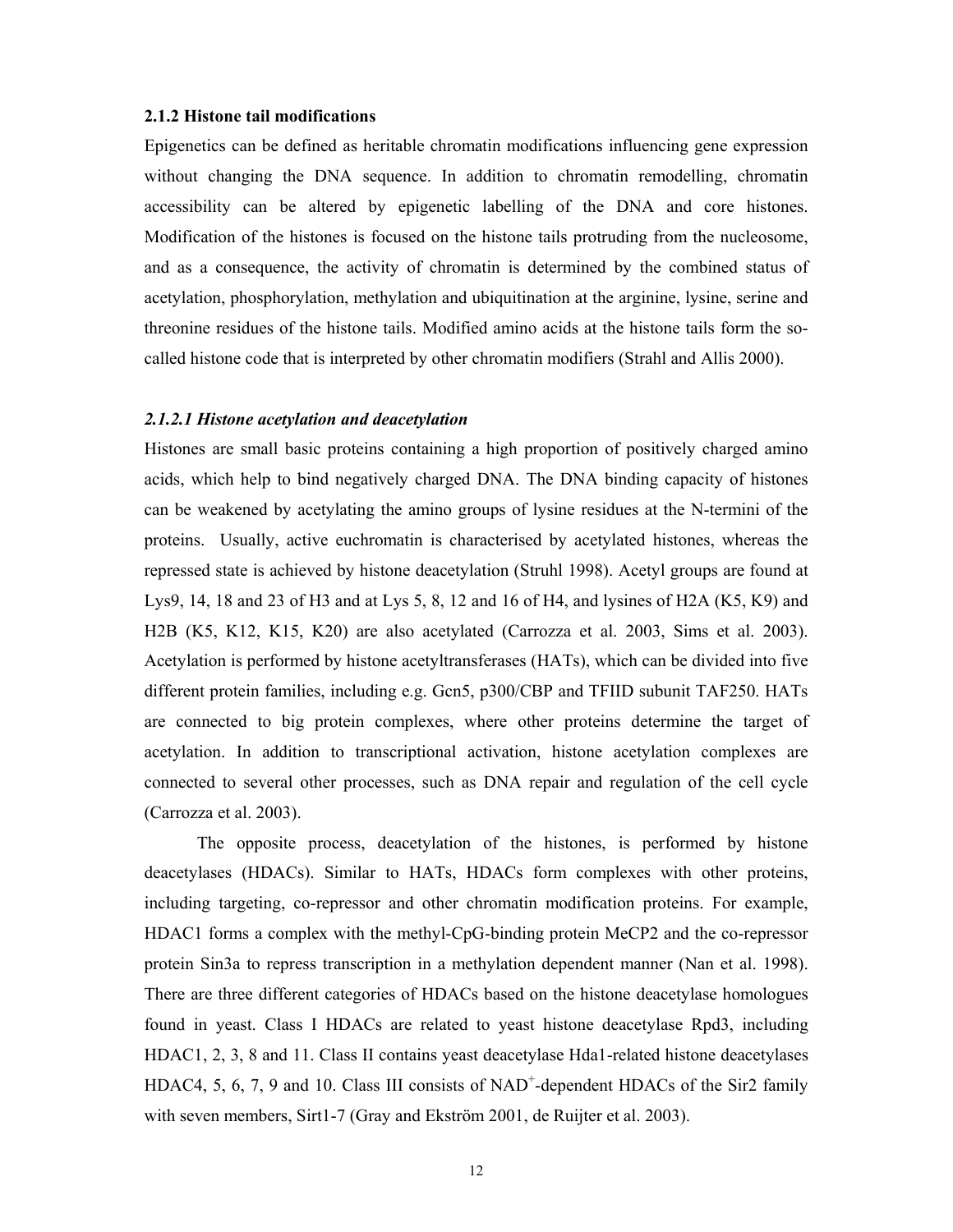#### <span id="page-12-0"></span>*2.1.2.2 Histone methylation*

Histones are methylated at lysine and arginine residues. Arginines are mono- or dimethylated on Arg2, 17 and 26 of H3 and on Arg3 of H4. There are at least five arginine methyltransferases, PRMT1-5, which also methylate arginines of non-histone proteins, such as STAT1 and CBP/p300 (Kouzarides 2002). Methylation of lysines is found on histone H3 Lys4, 9, 27, 36 and 79 and on H4 Lys20 (Sims et al. 2003). Lysine methyltransferases can be divided into four protein families, SET1, SET2, SUV39 and RIZ, according to their conserved SET (Suvar3-9, enhancer of zeste, trithorax) domains, which are essential for methyltransferase activity (Kouzarides 2002). Methylation of histone H3 lysine 9 (H3-K9) has been connected to gene silencing, whereas methylation of H3-K4 has been linked to transcriptional activity (Litt et al. 2001, Nielsen et al. 2001, Noma et al. 2001). Histone methyltransferases (HMTases) have crosstalk with other chromatin modifiers, like HATs and HDACs (Czermin et al. 2001, Daujat et al. 2002, Vandel and Trouche 2001, Chevillard-Briet et al. 2002). Heterochromatin proteins HP1 $\alpha$  and HP1 $\beta$  have been shown to bind to methylated H3-K9 and are thought to function downstream of Suv39h HMTases (Bannister et al. 2001, Lachner et al. 2001). Furthermore, a direct connection between DNA methylation and histone methylation has recently been demonstrated, indicating that different chromatin modification complexes are interconnected (Lehnertz et al. 2003, Fuks et al. 2003b).

#### *2.1.2.3 Histone phosphorylation and ubiquitination*

Histones H1, H2A, H3 and H4 are also modified by phosphorylation (Sims et al. 2003). Phosphorylation of H3 at serine 10 plays a role in transcriptional activation and in the condensation of chromosomes during mitosis (Nowak and Corces 2004). Phosphorylation of H1 is thought to loosen the chromatin structure (Iizuka and Smith 2003). Lysines at histone H2A, H2B, H3 and H1 tails are targets of ubiquitination. The function of histone ubiquitination is mostly unknown, but it has been connected to meiosis, replication and transcription, and ubiquitination of H2B has been shown to regulate H3 lysine methylation (Kao and Osley 2003).

#### **2.1.3 DNA methylation**

The other main type of chromatin modification belonging to the epigenetic inheritance is DNA methylation. In mammalian cells DNA methylation occurs predominantly at the 5th position of cytosine within CpG dinucleotides. Transfer of a methyl group from the methyl donor S-adenosylmethionine is catalysed by DNA methyltransferases (introduced in Chapter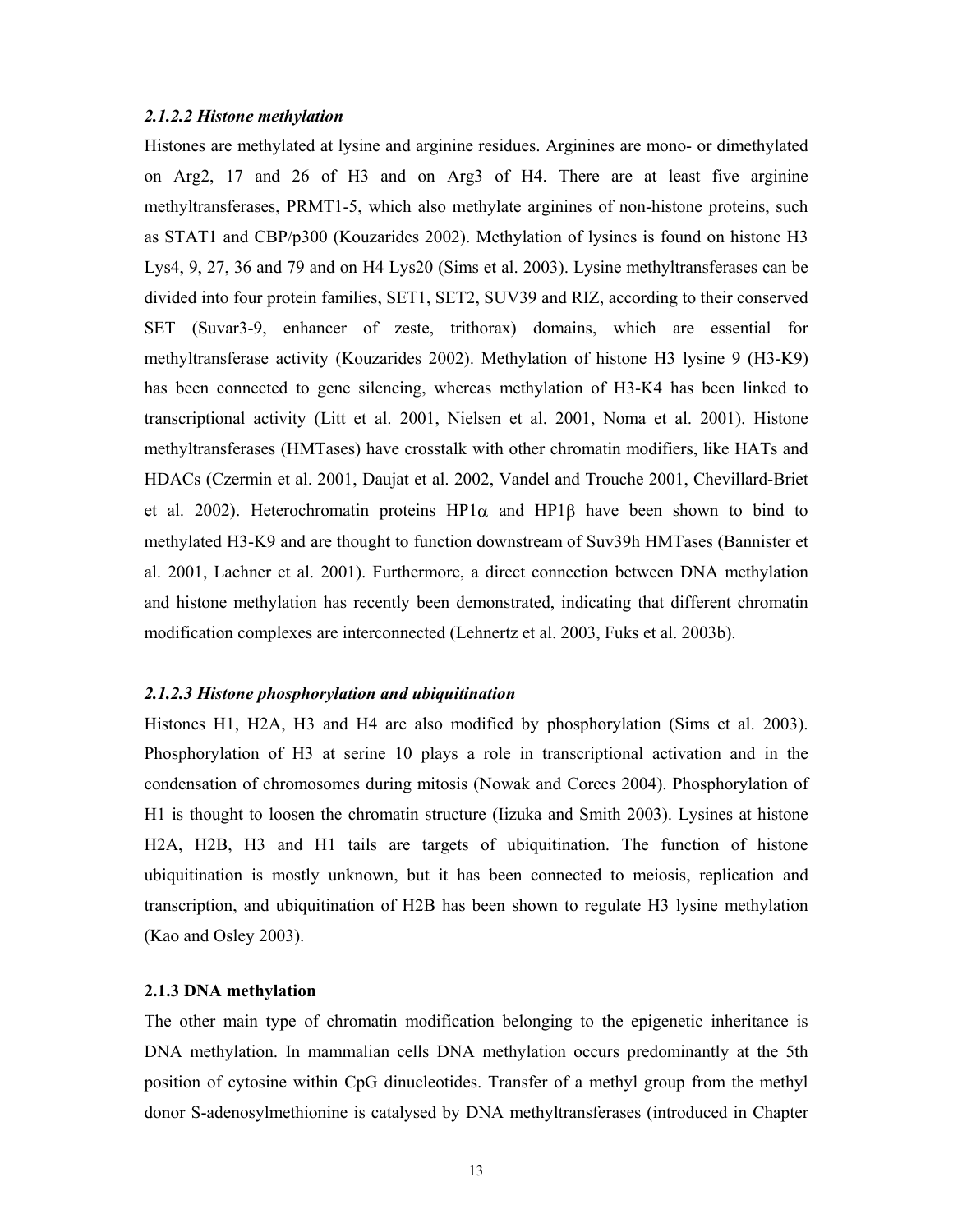2.3) resulting in 5-methylcytosine (Bestor 2000). 5-methylcytosines constitute 1 % of all DNA bases, affecting about 70 % of the CpG nucleotides of the genome (Ehrlich et al. 1982). However, 5-methylcytosines are chemically unstable and prone to deamination, causing transition from 5-methylcytosine to thymine. Since these mutations are less efficiently repaired, CpG dinucleotides are less frequent than other dinucleotide pairs in the genome. Most of them are located in regions called CpG islands, GC-rich sequences connected to promoter regions of the genes. CpG islands are usually unmethylated and located at the promoter regions of housekeeping genes, leaving most of the methylated CpGs outside CpG islands (Strachan and Read 1999).

Methylated DNA is usually associated with condensed chromatin and inactive transcription. There are two basic ways in which DNA methylation is thought to repress transcription. First, CpG methylation can inhibit gene expression by recruiting methyl-CpG binding proteins and associated HDACs (Nan et al. 1998, Jones et al. 1998, Ng et al. 1999, Feng and Zhang 2001). Second, methylation can interfere with the interaction of transcription factors and other DNA binding proteins with DNA (Tate and Bird 1993). More recently, Fuks et al. (2003a) showed that methyl-CpG binding protein, MeCP2, associates with histone methyltransferase activity, providing a link between two repressive epigenetic modifications, DNA methylation and histone methylation. They also showed that DNA methyltransferases Dnmt1 and Dnmt3a interact directly with histone methyltransferase SUV39H1 and HP1β (Fuks et al. 2003b).

DNA methylation has been shown to function in a diverse range of biological processes. DNA methylation represses the expression of parasitic sequences (endogenous retroviruses and transposable elements), helping to maintain genome stability (Yoder et al. 1997, Walsh et al. 1998). DNA methylation is essential for mammalian development, as Dnmt1 and Dnmt3 deficient mice die during embryogenesis or during postnatal development (Li et al. 1992, Okano et al. 1999). DNA methylation plays an important role in genomic imprinting (Li et al. 1993, Li 2002), X chromosome inactivation (Li 2002) and immune system development and function (Teitell and Richardson 2003). Furthermore, altered methylation patterns, hypermethylation and hypomethylation, have been implicated in tumorigenesis (Feinberg and Tycko 2004).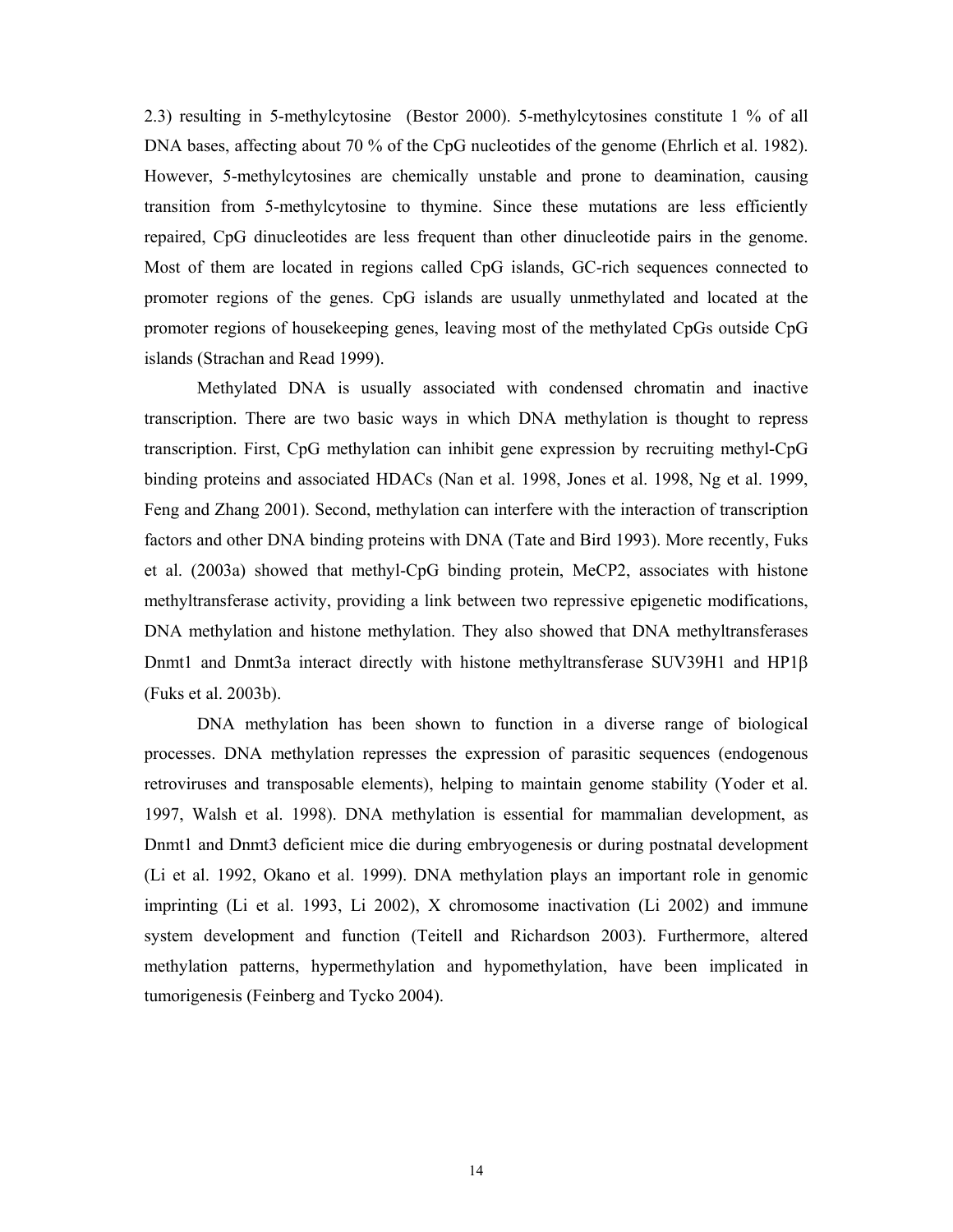#### <span id="page-14-0"></span>*2.1.3.1 DNA methylation during development*

DNA methylation levels change dramatically during mammalian development (Figure 1). Developing germ cells are *de novo* methylated during gametogenesis. After fertilisation, a genome-wide wave of demethylation erases almost all methylation patterns established in germ cells and, finally, in postimplantation embryos global *de novo* methylation generates the methylation patterns seen in somatic cell lineages (Li 2002). The process is best studied in mouse. Germ cells develop from primordial germ cells (PGCs), which are derived from the epiblast of the pregastrulation embryo (McLaren 2003). As PGCs migrate and enter at the site of the developing gonads during E10.5-12.5, genome-wide demethylation of the germ cells occurs erasing all the inherited methylation patterns (Lee et al. 2002, Hajkova et al. 2002). Starting from E15.5 new methylation patterns of the germ cells are established with differential methylation of egg and sperm (Figure 1A) (Sanford et al. 1987, Kafri et al. 1992). This phase of methylation includes the establishment of primary methylation imprints in a process called genomic imprinting, introduced in Chapter 2.2.



**Figure 1. Reprogramming of DNA methylation patterns during development.** (A) Inherited methylation patterns are erased at primordial germ cells (PGCs). During gametogenesis oocyte and sperm undergo divergent *de novo* methylations. (B) After fertilisation (1) active and (2) passive waves of demethylation drop the methylation level, with lowest levels of methylation seen at the morula stage of development. After implantation somatic cell lineages become *de novo* methylated, whereas the methylation level of trophoblast cell lineages remains lower. (Modified from Li 2002 and Dean et al. 2003)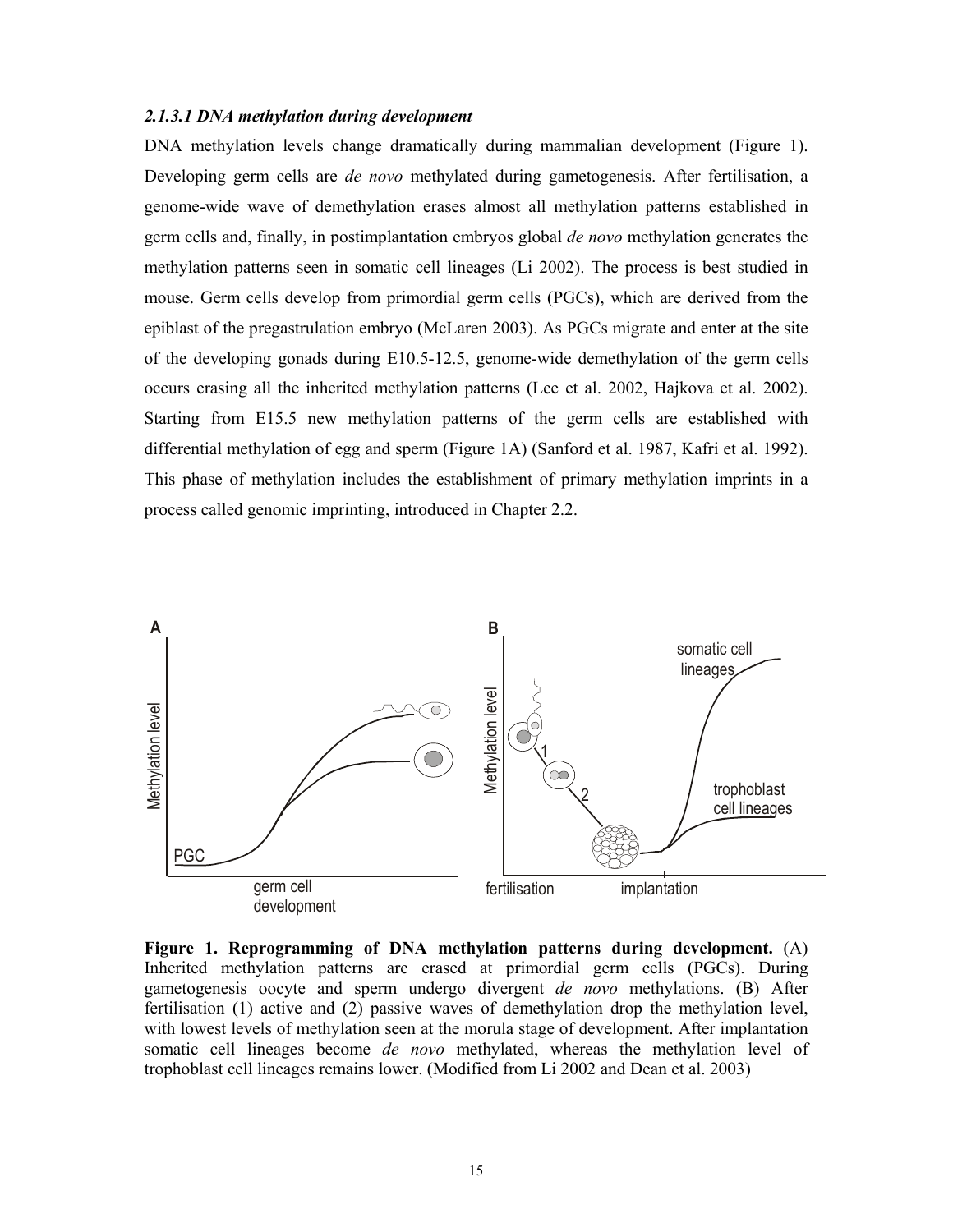<span id="page-15-0"></span>After fertilisation both paternal and maternal genomes undergo waves of demethylation (Figure 1B). During preimplantation development most of the methylation patterns arriving with the gametes are erased, imprinted methylation patterns and some repeat sequences, however, are protected from loss of methylation (Mayer et al. 2000, Oswald et al. 2000, Reik et al. 2001, Dean et al. 2003). Just after fertilisation, the fertilised egg contains pronuclei both from sperm and egg. First, genome-wide demethylation occurs in the male pronucleus. The loss of paternal specific DNA methylation is completed within four hours after fertilisation, and is called active demethylation as it occurs before the onset of DNA replication (Mayer et al. 2000, Oswald et al. 2000, Santos et al. 2002). Several mechanisms for active demethylation have been proposed (Dean et al. 2003). According to *in vitro* studies, 5-methyl group alone could be removed from cytosine or 5-methylcytosine base itself could be removed by glycosylation. In the case of nucleotide excision repair a number of nucleotides could be removed locally (Dean et al. 2003). In addition, methylcytosine binding protein MBD2 has been identified as an active demethylase *in vitro* (Bhattacharya et al. 1999), but the *in vivo* data do not support the finding (Santos et al. 2002). After the first cell cycle and formation of the zygote, active demethylation is followed by a wave of passive demethylation in the female pronucleus, erasing remaining methylation patterns from the genome. Passive demethylation is a replication dependent event resulting from the absence of DNA methyltransferase in the nucleus (Howlett and Reik 1991, Rougier et al. 1998). The lowest level of methylation is reached at the morula stage of development (Santos et al. 2002). After implantation, lineage specific *de novo* methylation occurs, beginning from the inner cell mass of the blastocyst and leaving the trophoectoderm of the blastocyst unmethylated (Santos et al. 2002). *De novo* methyltransferases restore and the maintenance methyltransferase maintains the DNA methylation at the common levels of somatic cell lineages. The methylation level in trophoblast lineages giving rise to extra-embryonic tissues, such as placenta, remains lower (Santos et al. 2002).

# *2.1.3.2 DNA methylation and disease*

Many human diseases have been linked to defective DNA methylation. ICF (immunodeficiency, centromeric instability, facial anomalies) syndrome (OMIM 242860) is a rare autosomal recessive disease. ICF patients show DNA hypomethylation and rearrangements of chromosomes 1, 9 and 16 concentrated at the pericentromeric areas (Ehrlich 2003). Patients also have immunoglobulin deficiency, i.e. agammaglobulinemia with B cells, and different facial anomalies like protruding tongue and flat nasal bridge. The ICF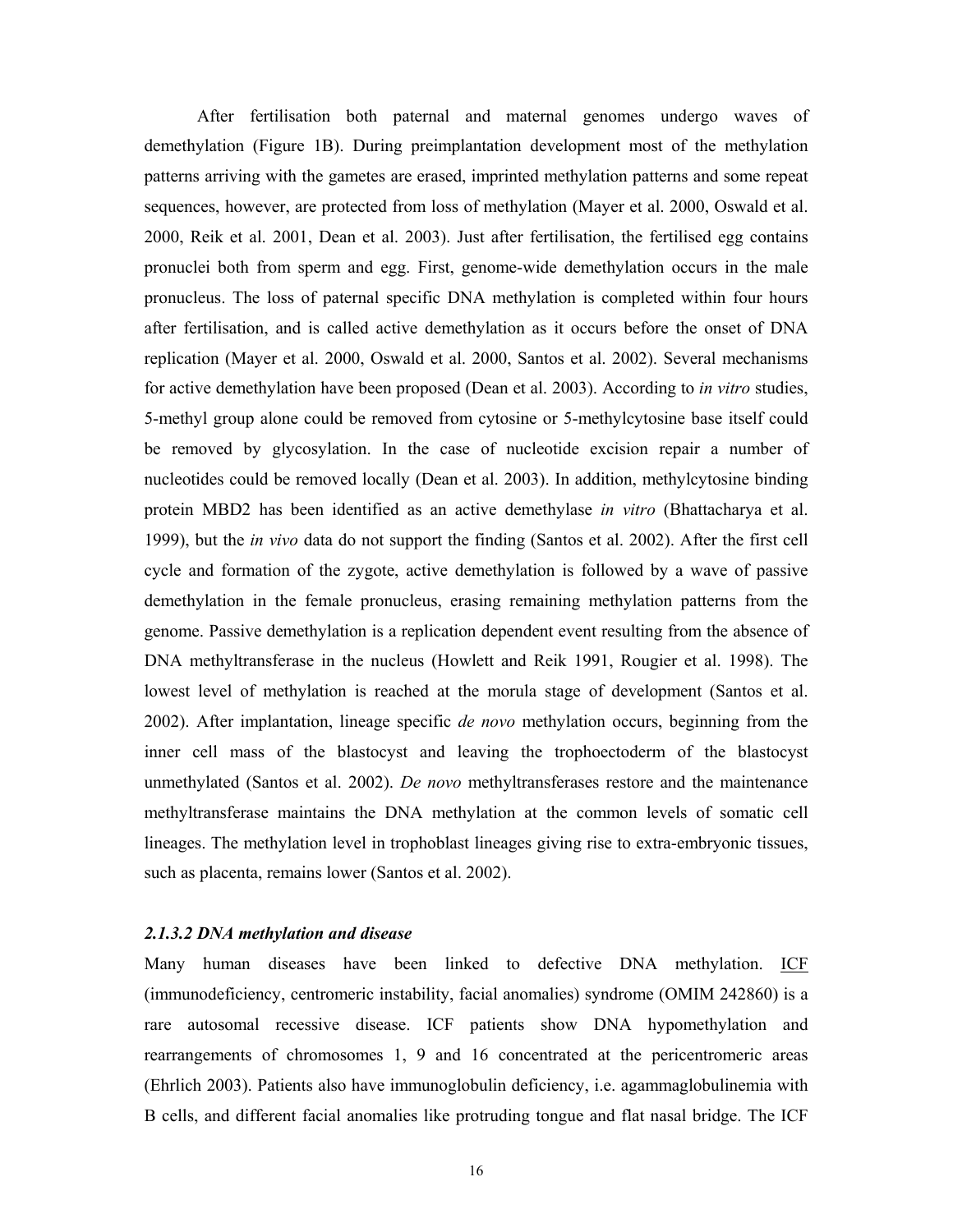<span id="page-16-0"></span>syndrome is caused by mutations in DNA methyltransferase gene, *DNMT3B* (Okano et al. 1999, Hansen et al. 1999, Xu et al. 1999). The neurodevelopmental X-linked disorder, Rett syndrome (OMIM 312750) is caused by mutations in the *MECP2* gene, encoding for a methyl-CpG-binding protein (Amir et al. 1999). Rett syndrome is one of the most common causes of mental retardation in females, occuring with an incidence of  $\geq$ 1/10000 live female births (Hagberg 1985). Just after birth, Rett syndrome patients develop normally but after 6- 18 months they show loss of speech and purposeful hand use and develop microcephaly, seizures, ataxia, autism and repetitive hand movements (Hagberg et al. 1983). Defective *ATRX* (alpha-thalassemia/mental retardation syndrome, x-linked) gene is associated with Xlinked ATR-X syndrome (OMIM 301040), characterised by mental retardation, urogenital and facial abnormalities and α-thalassemia (Gibbons and Higgs 2000). Mutations in *ATRX* gene cause abnormal methylation of repeated sequences (Gibbons et al. 2000). ATRX protein belongs to the SWI/SNF2 chromatin remodelling family and has been shown to localise to pericentromeric heterochromatin and interact with proteins related to chromatin modification, including HP1, EZH2 and Daxx (Le Douarin et al. 1996, Cardoso et al. 1998, McDowell et al. 1999, Xue et al. 2003). Fragile X syndrome (OMIM 309550) is the most common inherited mental retardation (1/4000 in males; Turner et al. 1996). In addition to mental retardation, features of the disease include enlarged testicles, abnormal facial features and autism. Fragile X syndrome is caused by massive expansion of CGG repeats within the *FMR1* (fragile X mental retardation 1) gene. The repeat area becomes hypermethylated resulting in epigenetic silencing of *FMR1* (Oberle et al. 1991, Kremer et al. 1991, Coffee et al. 1999). Methylation alterations associated with cancer include hypermethylation, hypomethylation and loss of imprinting (LOI) (Feinberg and Tycko 2004). Promoter hypermethylation can lead to silencing of a tumor suppressor gene and hypomethylation can result in abnormal gene activation. Normally, imprinted genes are expressed only from one allele but in the case of LOI, both maternal and paternal alleles are expressed. For example, LOI of *Igf2* leads to a double dose of growth signal, observed in Wilms tumor and several other cancer types (Ogawa et al. 1993, Feinberg et al. 2002).

#### **2.2 GENOMIC IMPRINTING**

At the beginning of the 1980's it became obvious that differential epigenetic modification of maternal and paternal gametes results in two functionally separate genomes, both of which are essential for normal mouse embryogenesis, giving a first clue about the existence of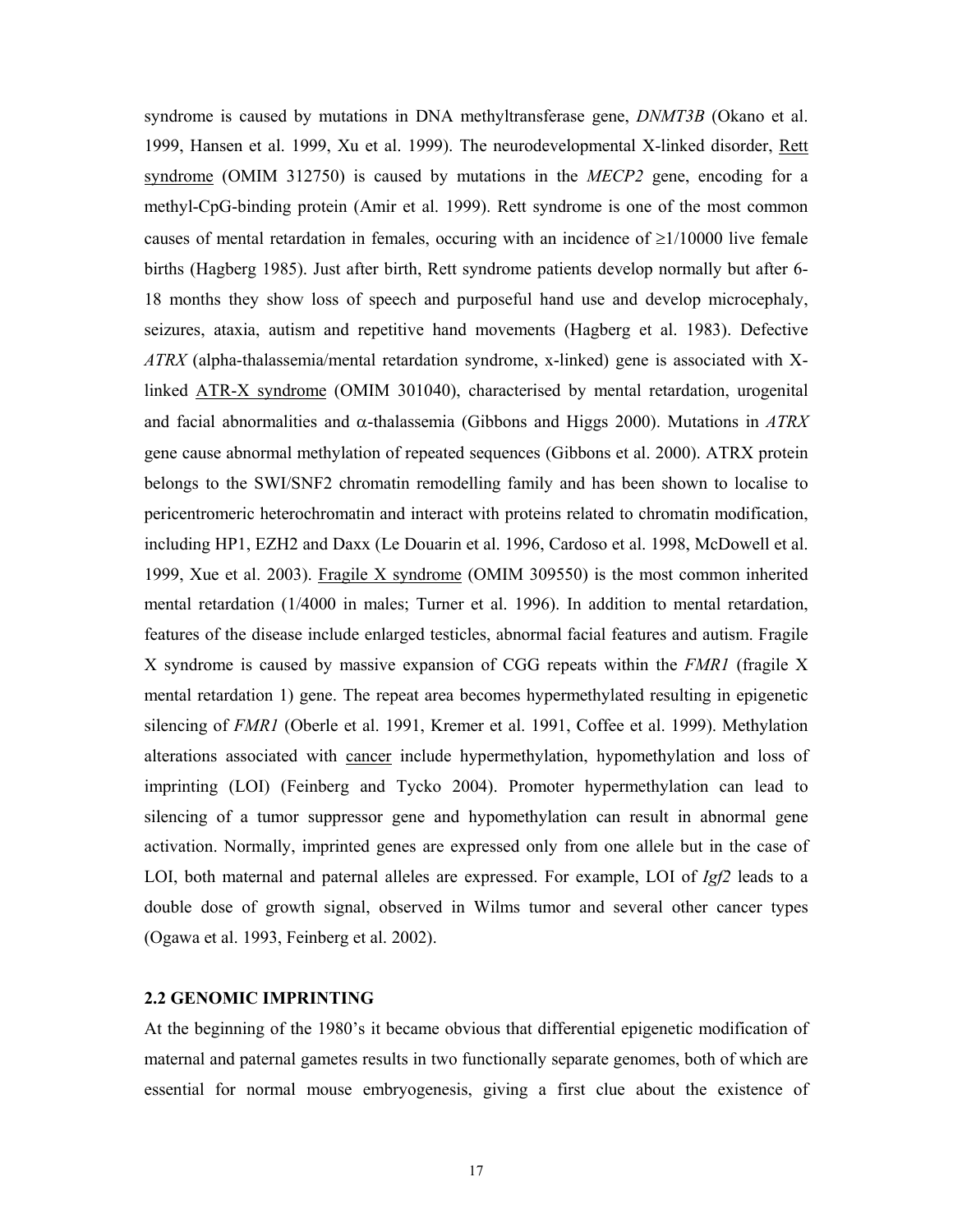<span id="page-17-0"></span>imprinting (Surani et al. 1984, McGarth and Solter 1984). In genomic imprinting one of the autosomal gene alleles is modified in a parent-of-origin specific manner resulting in monoallelic expression of the gene. Modification of the genomes occurs during germ cell development, when maternal and paternal genomes are separated in developing egg and sperm. The imprinting mechanism involves DNA methylation of differentially methylated regions (DMRs), which are connected to many imprinted genes (Li et al. 1993). According to the web pages of the Mammalian Genetics Unit, Harwell UK, over 70 imprinted genes have been identified in mouse to date (http://www.mgu.har.mrc.ac.uk/imprinting/imprinting.html). Imprinted genes participate in many developmental processes, e.g. in the control of foetal growth, placental function and brain development, as well as in the behaviour of female mice towards their pups (Reik and Walter 2001, http://www.mgu.har.mrc.ac.uk/imprinting/function.htm). Just recently, a Japanese-Korean group was able to develop a viable parthenogenetic mouse by combining two haploid sets of maternal genome (Kono et al. 2004). This was only possible because of uniparental deletion of *H19* mimicing the imprinting.

#### **2.2.1 Establishment of the imprints**

After erasure of inherited imprinting methylation patterns in PGCs (see Chapter 2.1.3.1), female germ cells enter meiosis at E13.5 (Lee et al. 2002, Hajkova et al. 2002). Oocytes arrest at the meiotic prophase, and start the growing phase after birth. Establishment of the female imprints begins during the growth phase and is accomplished through co-operation of Dnmt3 family members (Bourc'his et al. 2001, Lucifero et al. 2002, Hata et al. 2002, Chédin et al. 2002, Suetake et al. 2004). In the case of maternally imprinted *Snrpn* gene, methylation imprints are completed by metaphase II (Lucifero et al. 2002). At E13.5, male germ cells arrest to mitosis. After birth, spermatogonia differentiate into spermatocytes starting meiosis. Based on the studies with the paternally imprinted gene *H19*, establishment of the male imprints occurs during the mitotic arrest and is completed by the pachytene stage of meiosis (Davis et al. 2000, Ueda et al. 2000, Lucifero et al. 2002). The testis-specific zinc finger protein, BORIS (Brother Of the Regulator of Imprinted Sites) is involved in epigenetic modifications in male germ cells (Loukinov et al. 2002). BORIS is a paralogue of chromatin insulator protein CTCF (see next chapter), sharing the same zinc finger structure and binding sites with CTCF. CTCF has been shown to protect DNA against methylation in the maternal *H19* allele and it is required for the establishment and maintenance of differential methylation in the *H19* DMR (Pant et al. 2003, Schoenherr et al. 2003, Fedoriw et al. 2004). During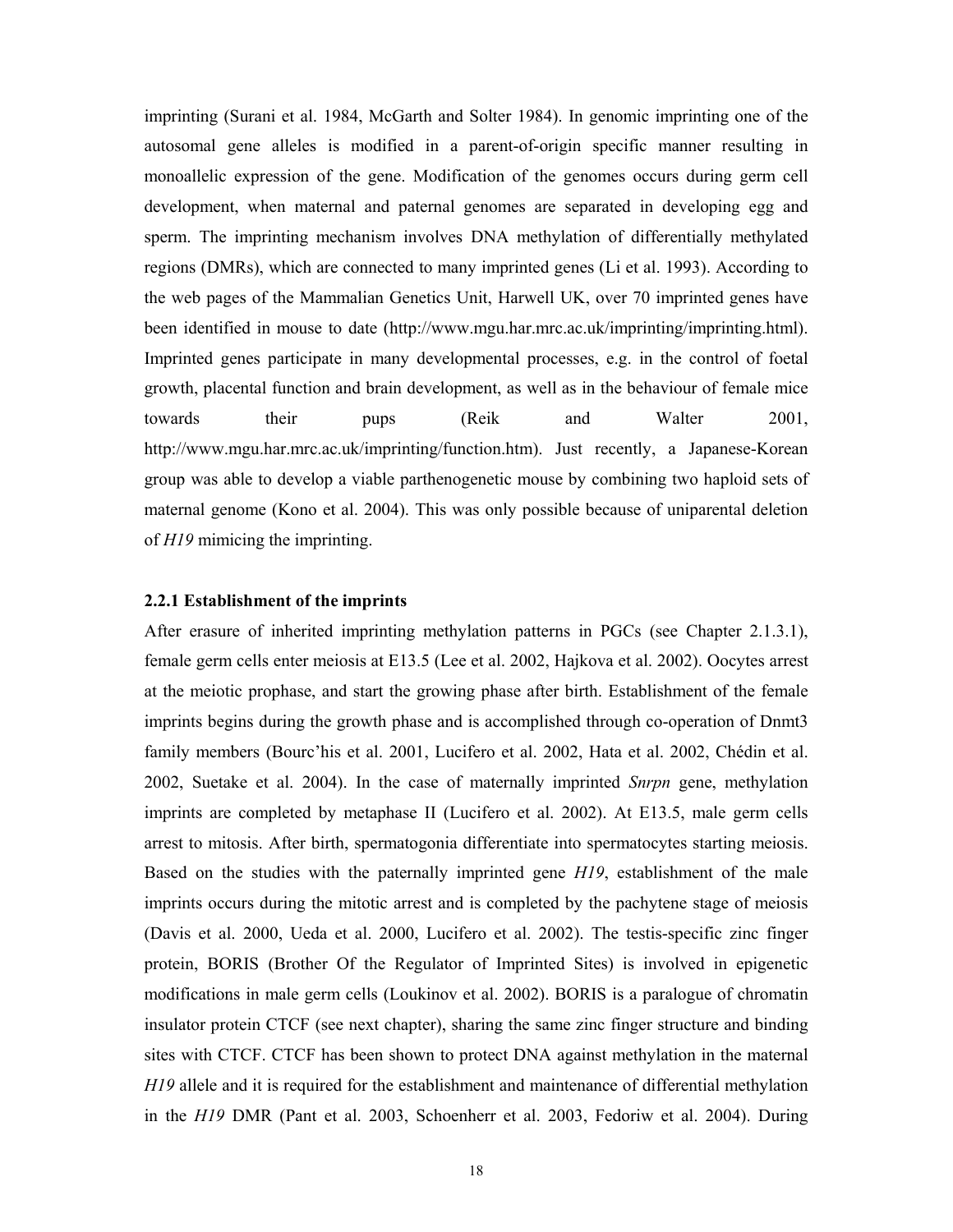<span id="page-18-0"></span>postzygotic changes of methylation, secondary genomic imprints are established. For example, during the *de novo* methylation of postimplanted embryos, methylation in *H19* DMR extends to the promoter region (Ferguson-Smith et al. 1993, Sasaki et al. 1995). Methylated genes are usually transcriptionally silent, however, there are DMRs that are methylated on the active allele, meaning that some imprinted genes are paternally repressed although not paternally methylated (Reik and Walter 2001, Murphy and Jirtle 2003). In point of fact, almost all imprinted genes are methylated during oogenesis; there are only a few known imprinted genes that are methylated during spermatogenesis.

#### **2.2.2 Implementation of the imprints**

Once imprints are established they need to be decoded into allele-specific gene expression. Methylation can regulate imprinted trancription in several ways. A common way to regulate expression of imprinted genes is allele-specific promoter methylation (consequences discussed in Chapter 2.1.3) (Reik and Walter 2001). Most of the imprinted genes are clustered in certain chromosomal areas and are regulated through *cis*-acting imprinting control regions (ICR) (Reik and Walter 2001). Expression of the maternally imprinted and expressed *Igf2r*  gene is regulated through an ICR called Region 2 (Wutz et al. 1997). Region 2 contains a promoter for the *Igf2r* antisense transcript *Air* that overlaps the *Igf2r* promoter (Lyle et al. 2000). The *Air* promoter is methylated during oogenesis allowing *Air*-antisense transcript expression from the paternal allele but not from the maternal allele. Non-coding *Air* RNA is needed for silencing of *Igf2r/Slc22a2/Slc22a3* gene cluster on the paternal allele, as lack of *Air* results in abnormal paternal expression of the genes (Zwart et al. 2001, Sleutels et al. 2002). The best-characterised imprinting region to date is the *Igf2-H19* loci on mouse chromosome 7. *Igf2-H19* ICR functions as a chromatin boundary and contains a binding site for the chromatin insulator protein CTCF. CTCF acts as an insulator when it binds to unmethylated ICR, preventing distant enhancers from activating *Igf2* in the maternal allele. In the paternal allele the CTCF binding site is methylated, thus preventing CTCF binding and resulting in activation of *Igf2* by enhancers. (Kanduri et al. 2000). The fact that the DMRs of some imprinted genes are methylated on active allele has generated an idea that these DMR sequences are bound by silencers, which cannot bind methylated DMRs. The paternally expressed *Igf2* gene has two paternally methylated DMRs. DMR1 has been shown to function as a silencer. Methylation of DMR1 inhibits the binding of repressor protein and allows trancription from the paternal allele (Constância et al. 2000, Eden et al. 2001). Methylation of Igf2 DMR2 has been shown to increase the level of transcription, thus it is thought to contain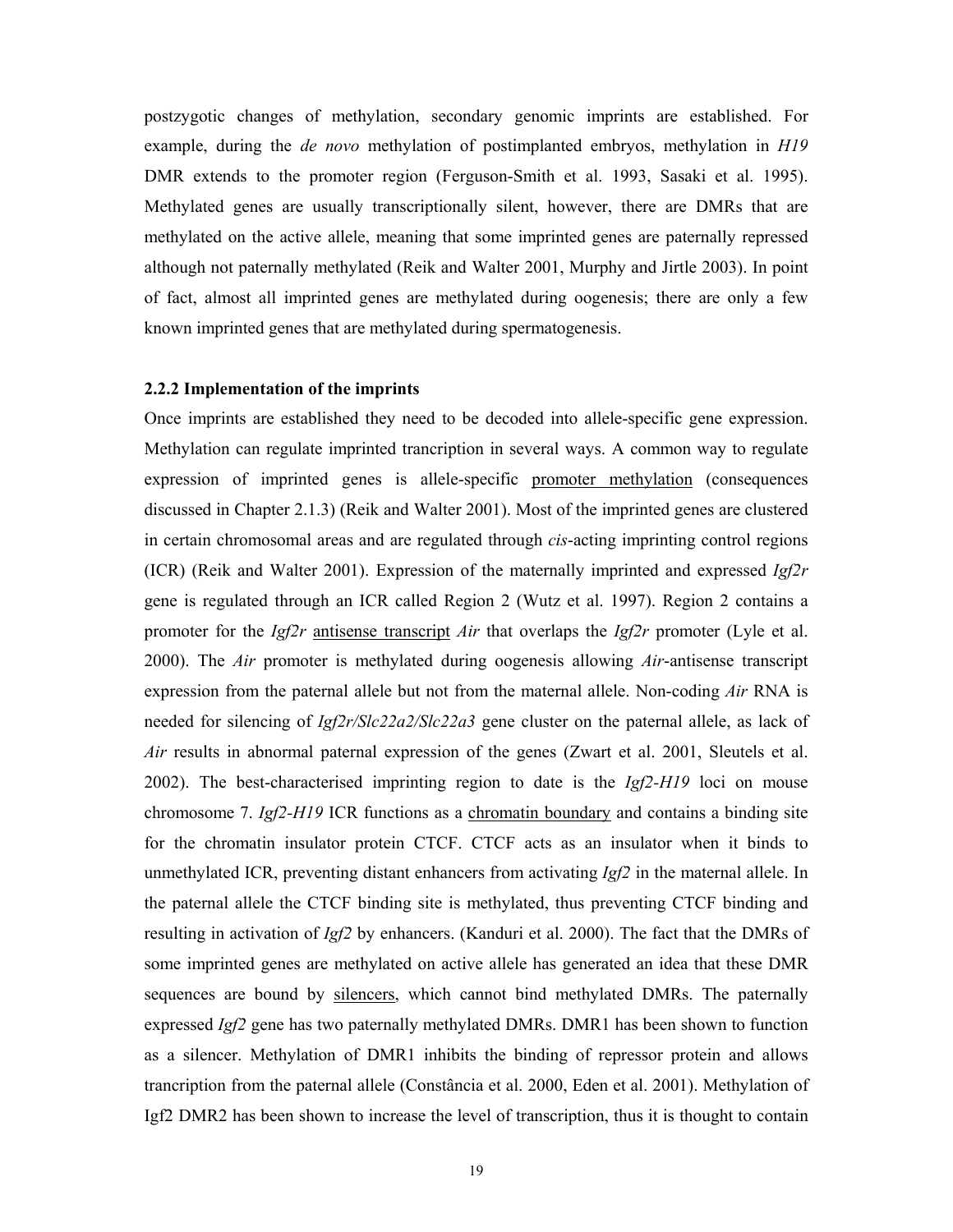<span id="page-19-0"></span>a binding site for a methylation-sensitive activator protein (Murrell et al. 2001). Lopes et al. (2003) showed that the DMRs of *Igf2-H19* loci control each other's methylation, revealing a novel epigenetic regulation system including coordinated long-range chromatin interactions.

# **2.3 DNA CYTOSINE-5-METHYLTRANSFERASES**

Methylated DNA is found in organisms from bacteria to mammals. DNA methylation is accomplished by two major classes of DNA methyltransferases transferring methyl group from S-adenosyl-L-methionine (AdoMet) methyl donor to a specific position in the DNA sequence. C-methyltransferases modify C-5 position of cytosines and N-methyltransferases methylate N-4 and N-6 positions of cysteines and adenines respectively (Lauster et al. 1989a). N-methyltransferases can only be found in prokaryotes, whereas C-methyltransferases have also been isolated from eukaryotes. According to the structures of two prokaryotic Cmethyltransferases, M. *Hha*I and *Hae*III, the enzymes consist of two domains, a large catalytic domain and a smaller domain responsible for DNA recognition (Cheng et al. 1993, Klimasauskas et al. 1994, Reinisch et al. 1995). At the C-terminus, DNA cytosine-5 methyltransferases (DNMT) contain ten (I-X) highly conserved motifs (Posfai et al. 1989, Lauster 1989b, Kumar et al. 1994), which form the catalytic centre of the enzymes. Motifs I and X form the binding site for AdoMet and motif IX has a role in target recognition. Motif IV contains the PC dipeptide needed for the nucleophilic attack at the C-6 position of cysteine to form a covalent enzyme-DNA intermediate (Figure 2). Transient protonation of the N3 position through the ENV tripeptide in motif VI facilitates the attack and leads to activation of the C-5 position and subsequent methyl transfer from AdoMet. Finally, elimination of a proton from position 5 leads to the release of the enzyme and methylated DNA (Bestor 2000).

The first mammalian DNA methyltransferase, Dnmt1, was identified with a biochemical assay in 1988 by Bestor and coworkers. The carboxyl-terminus of the Dnmt1 showed high similarity to bacterial C-methyltransferases. Ten years later, EST database searches with the conserved C-terminal regions resulted in the isolation of three other mammalian DNA methyltransferases, Dnmt2 (Yoder and Bestor 1998; Okano et al. 1998a), Dnmt3a and Dnmt3b (Okano et al. 1998b).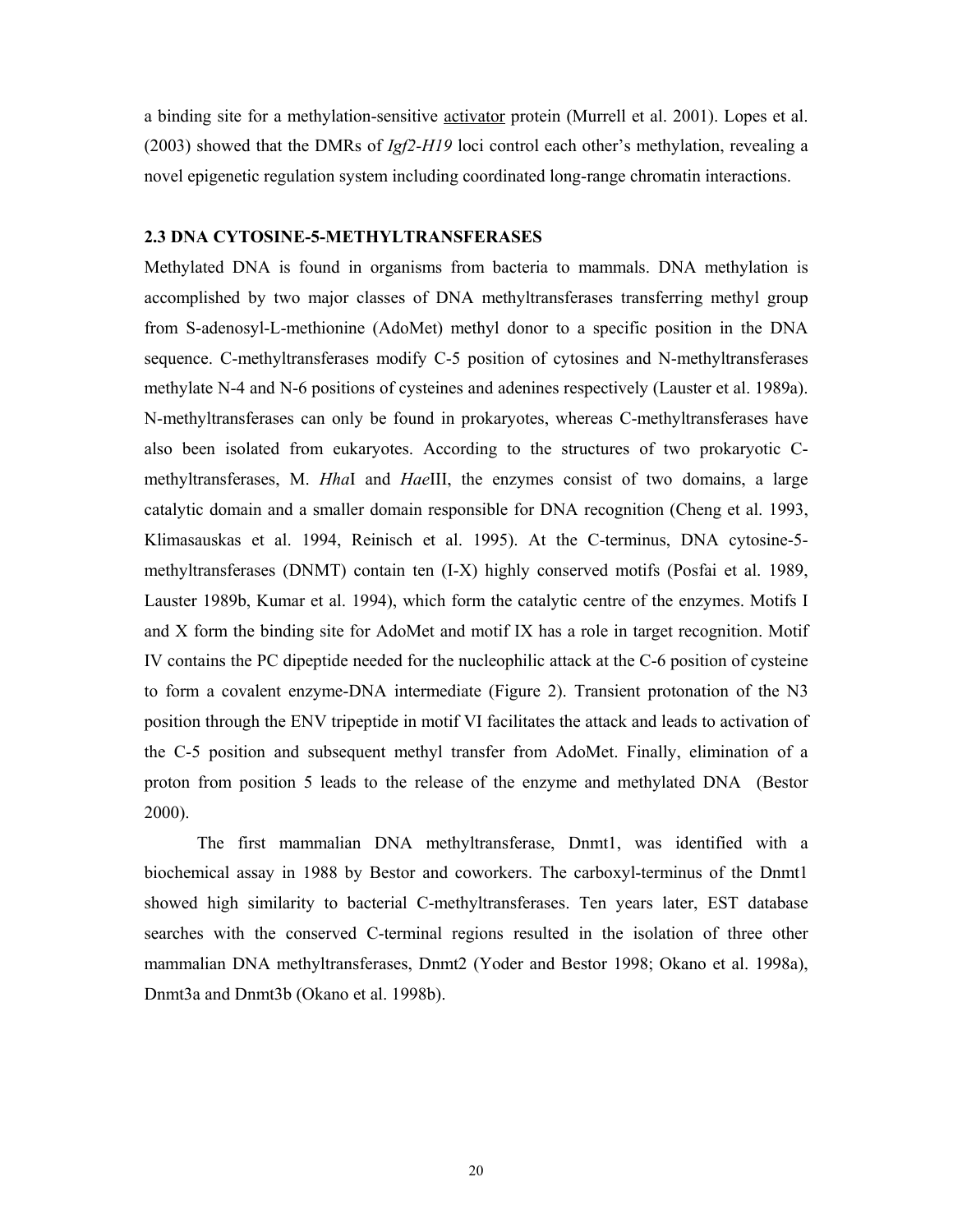<span id="page-20-0"></span>

**Figure 2. Catalytic mechanism of DNA cytosine-5-methyltransferases** (Adapted from Bestor 2000). First, an enzyme cysteinyl thionate attacks the C-6 position and a covalent DNA-enzyme intermediate is formed. Subsequent protonation of N-3 activates the C-5 position allowing methyl transfer from S-adenosyl-L-methionine (AdoMet). Elimination of a proton from the C-5 leads to the release of the enzyme and methylated DNA

#### **2.3.1 DNMT1**

The human counterpart of the mouse *Dnmt1* gene (Bestor et al. 1988), *DNMT1*, was isolated in 1992 by Yen et al. *DNMT1* shows ubiquitous expression in somatic cells (Yen et al. 1992, Robertson et al. 1999). The large N-terminus of the DNMT1 protein consists of about 1100 aa and the catalytic C-terminus harbours about 500 aa. DNMT1 is located to the nucleus and during DNA synthesis it is attached to replication foci (Leonhardt et al. 1992). DNMT1 shows a preference for hemimethylated DNA and is therefore considered a maintenance methyltransferase, functioning during DNA replication to correctly copy the existing methylation patterns to newly synthesised DNA strands (Yoder et al. 1997, Pradhan et al. 1999). Dnmt1 deficient ES cells are viable but have reduced levels of DNA methyltransferase activity (Li et al. 1992). Dnmt1 homozygous mutant mice die before midgestation, showing biallelic expression of some imprinted genes and abnormalities in X inactivation (Li et al. 1992, Li et al. 1993, Beard et al. 1995, Panning and Jaenisch 1996).

DNMT1 has several isoforms resulting from alternative splicing of the 5' exons. Isoform DNMT1b contains extra 48 bp between exons 4 and 5 and produces an active methyltransferase (Hsu et al. 1999, Bonfils et al. 2000). In human cells, the level of DNMT1b isoform represents 2-5 % of the DNMT1 protein level (Bonfils et al. 2000). Germ cellspecific, DNMT1o and DNMT1p, isoforms are produced by sex-specific promoters (Mertineit et al. 1998). The oocyte-specific isoform, DNMT1o, is enzymatically active and lacks the first 118 amino acids of DNMT1. DNMT1o substitutes DNMT1 in growing oocytes and preimplantation embryos (Mertineit et al. 1998, Hayward et al. 2003). DNMT1o is a cytoplasmic protein and relocates to the nucleus only at the 8-cell stage of development, where it maintains the DNA methylation patterns of imprinted genes (Howell et al. 2001,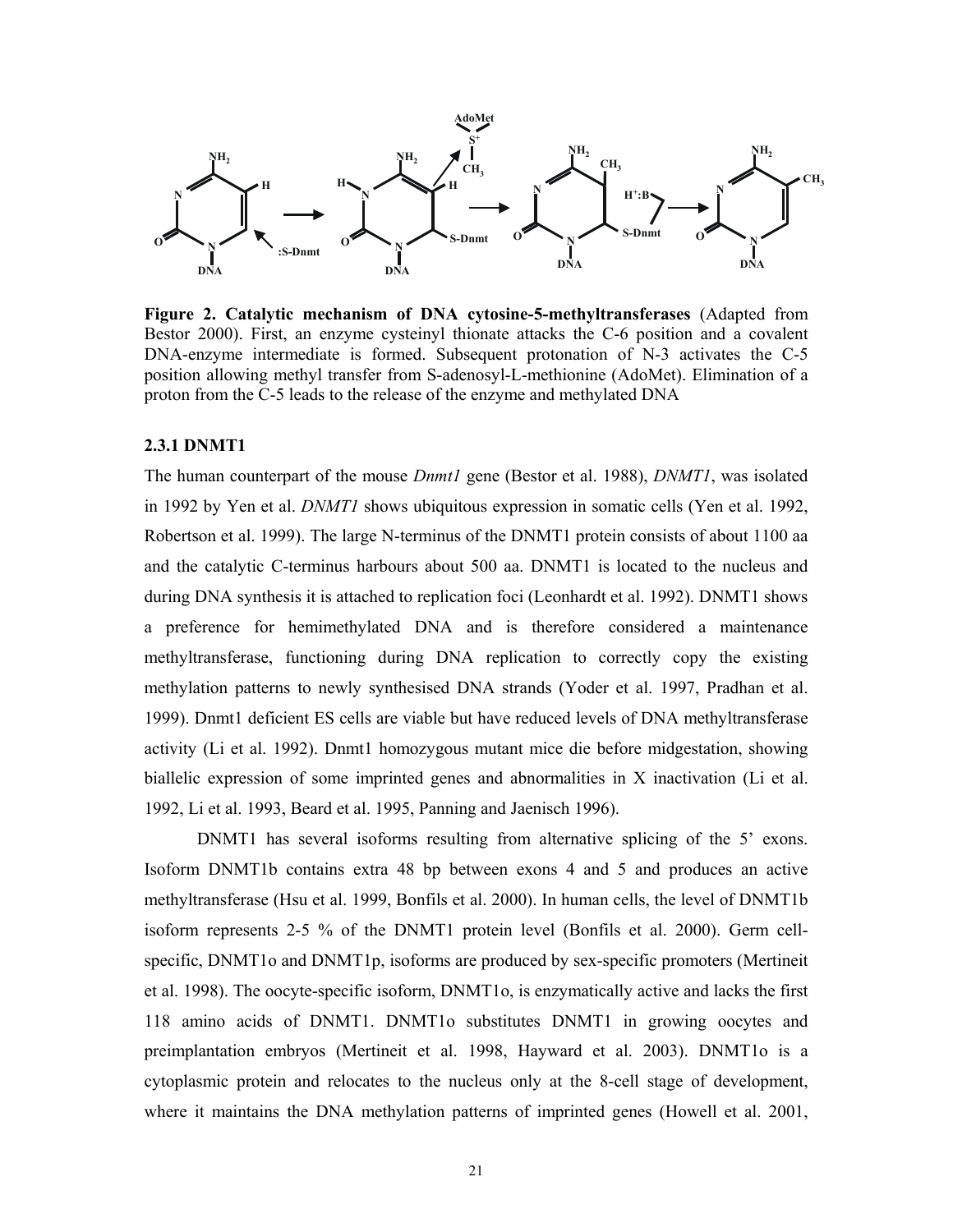<span id="page-21-0"></span>Ratnam et al. 2002). In spermatocytes, pachytene-specific DNMT1p generates several small transcripts, which are thought to prevent translation of DNMT1 mRNA (Mertineit et al. 1998). Although referred to as pachytene-specific isoform, translated DNMT1p has been found in muscle cells, where it may participate in the regulation of myogenesis (Aguirre-Arteta et al. 2000, Robertson 2002).

#### **2.3.2 DNMT2**

The *DNMT2/Dnmt2* gene was identifed in 1998 by two independent groups (Yoder and Bestor 1998; Okano et al. 1998a). At low levels *Dnmt2* is expressed in most human and mouse tissues. The Dnmt2 protein of 415 amino acids does not contain the large N-terminal region used for targeting and regulation of Dnmt1 and Dnmt3 proteins, but it contains all conserved domains needed for methyltranferase activity. The structure of Dnmt2 strongly resembles that of prokaryotic C-methyltransferase M.*Hha*I and the protein can bind covalently to DNA (Cheng et al. 1993, Klimasauskas et al. 1994, Dong et al. 2001). In addition, Dnmt2 is the most conserved eukaryotic DNA methyltransferase protein having related proteins in mammals, *Arabidobsis thaliana, Danio rerio, Xenopus laevis* and also in *Schizosaccaromyches pombe* and *Drosophila melanogaster*, which do not have any other Dnmt candidate genes*.* However, when overexpressed in the baculovirus system, Dnmt2 did not show any methyltransferase activity *in vitro* (Yoder and Bestor 1998; Okano et al. 1998a), and it was suggested that Dnmt2 is not a functional methyltransferase. Recently, several studies have indicated that Dnmt2 proteins in human, mouse and *D. melanogaster* are active *in vitro* and *in vivo*, but the transmethylase activity is low when compared with other Dnmt proteins (Hermann et al. 2003, Liu et al. 2003, Tang et al. 2003, Kunert et al. 2003, Mund et al. 2004). Structural studies have suggested that Dnmt2 has a unique target recognition domain (Dong et al. 2001) and at least in fruit fly Dnmt2 methylates only non-CpG dinucleotides (Kunert et al. 2003, Mund et al. 2004). However, the role of Dnmt2 in methylation remains a mystery. Dnmt2 deficient ES cells are viable and do not show any serious defects in DNA methylation patterns (Okano et al. 1998a). In *D. melanogaster* Dnmt2 is responsible for DNA methylation but has no detectable effect on embryonic development (Kunert et al. 2003).

#### **2.3.3 DNMT3A and DNMT3B**

Human and mouse DNMT3/Dnmt3 proteins are conserved in evolution, showing significant, 94-98 %, identity with each other (Okano et al. 1998b, Xie et al. 1999). The *DNMT3A* gene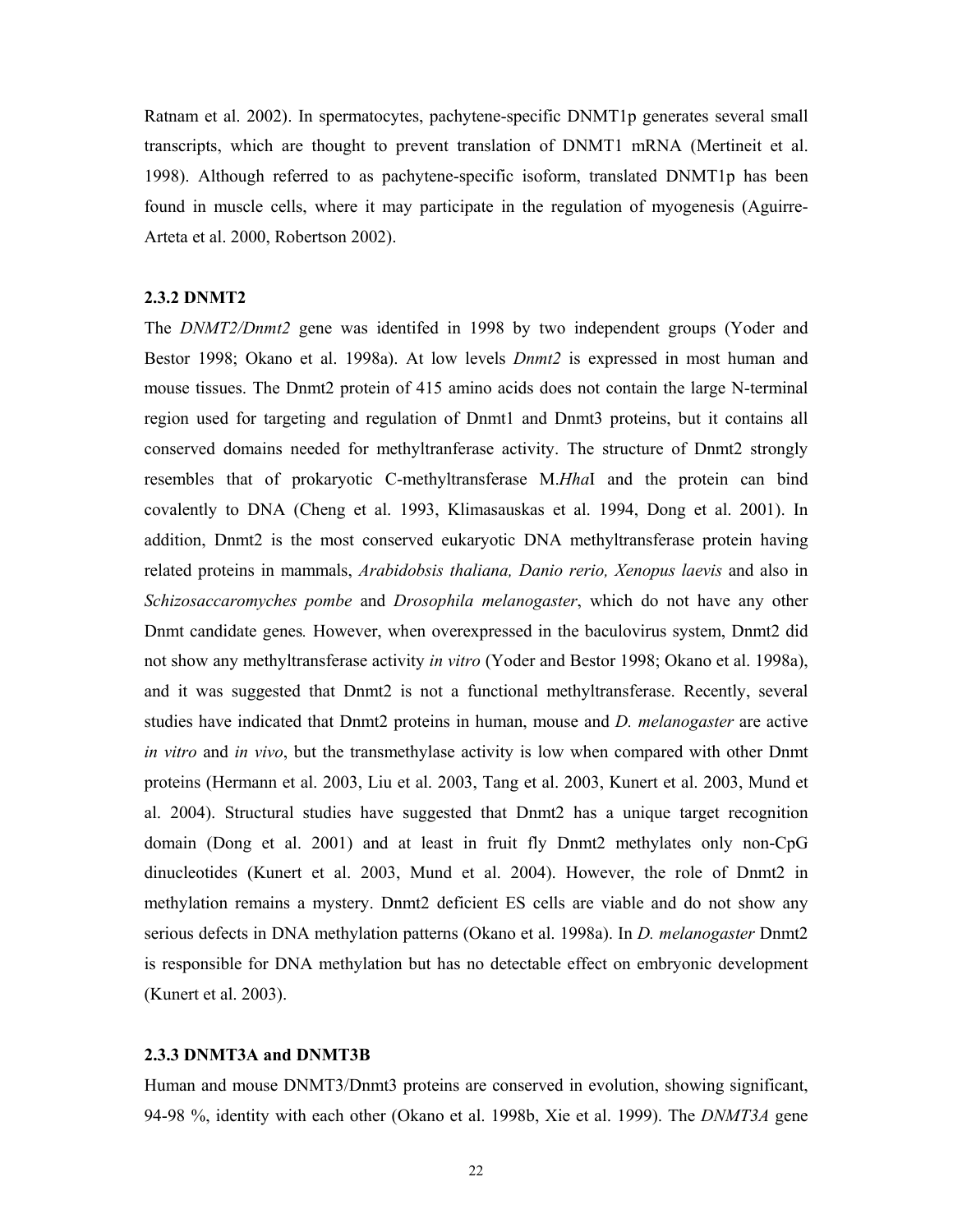<span id="page-22-0"></span>encodes a protein of 912 amino acids and the DNMT3B protein consists of 853 amino acids. Proteins have similar catalytic domains but show only weak sequence identity in their Nterminal regulatory domains. At the N-terminus both proteins have a PWWP-domain that has DNA binding capacity and has been shown to be essential for chromatin targeting of the proteins (Qiu et al. 2002, Ge et al. 2004). DNMT3 proteins also contain a cysteine-rich ATRX-like domain that is used for interactions with other proteins, and conserved methyltransferase domains at the C-termini. DNMT3s are enzymatically active, both *in vitro* and *in vivo*, functioning mainly as *de novo* methyltransferases establishing new methylation patterns in early embryos (Okano et al. 1998b, Hsieh 1999, Lyko et al. 1999, Gowher and Jeltsch 2001, Aoki et al. 2001, Yokochi and Robertson 2002, Mund et al. 2004). However, Dnmt3a and 3b are not only needed to establish, but also to maintain genomic methylation patterns during development (Chen et al. 2003). Dnmt3 proteins have a methylation preference for CpG sites, but they have also been shown to methylate non-CpG sites, mainly CpA and CpT (Ramsahoye et al. 2000, Aoki et al. 2001, Gowher and Jeltsch 2001, Yokochi and Robertson 2002). DNMT3/Dnmt3 transcripts are detected in most foetal tissues and in lower level in adult somatic tissues. The strongest expression is seen in early embryos and undifferentiated ES cells (Okano et al. 1998b, Xie et al. 1999, Okano et al. 1999, Robertson et al. 1999, Watanabe et al. 2002). Subcellularly, Dnmt3 proteins localise in the nucleus, specifically to heterochromatin regions (Bachman et al. 2001, Margot et al. 2001, Hata et al. 2002). Both Dnmt3a and Dnmt3b are essential for development. Dnmt3a deficient (Dnmt3a - /-) mice appear normal at birth but die at four weeks after birth. Dnmt3b -/- mice have multiple developmental defects resulting in death before birth (Okano et al. 1999). ES cell lines homozygous for either Dnmt3a or Dnmt3b mutations show *de novo* methylation activity, whereas in double mutant (Dnmt3a -/-, Dnmt3b -/-) ES cells *de novo* methylation is not detected. In ES cells Dnmt3a and Dnmt3b display overlapping functions, but they have independent targets, at least partly, as demonstrated by different defects in knockout mice (Okano et al. 1999).

#### *2.3.3.1 Isoforms of DNMT3A/Dnmt3a and DNMT3B/Dnmt3b*

Several isoforms for human and mouse DNMT3s have been identified, and there are several reports describing alternate 5' UTRs for the genes. Human and mouse DNMT3A proteins have two major isoforms, DNMT3A and DNMT3A2, transcribed by separate promoters (Figure 3) (Chen et al. 2002). Both isoforms show strong transmethylation activity. Dnmt3a2 lacks about 220 amino acids from the N-terminus of Dnmt3a and, unlike Dnmt3a, is localised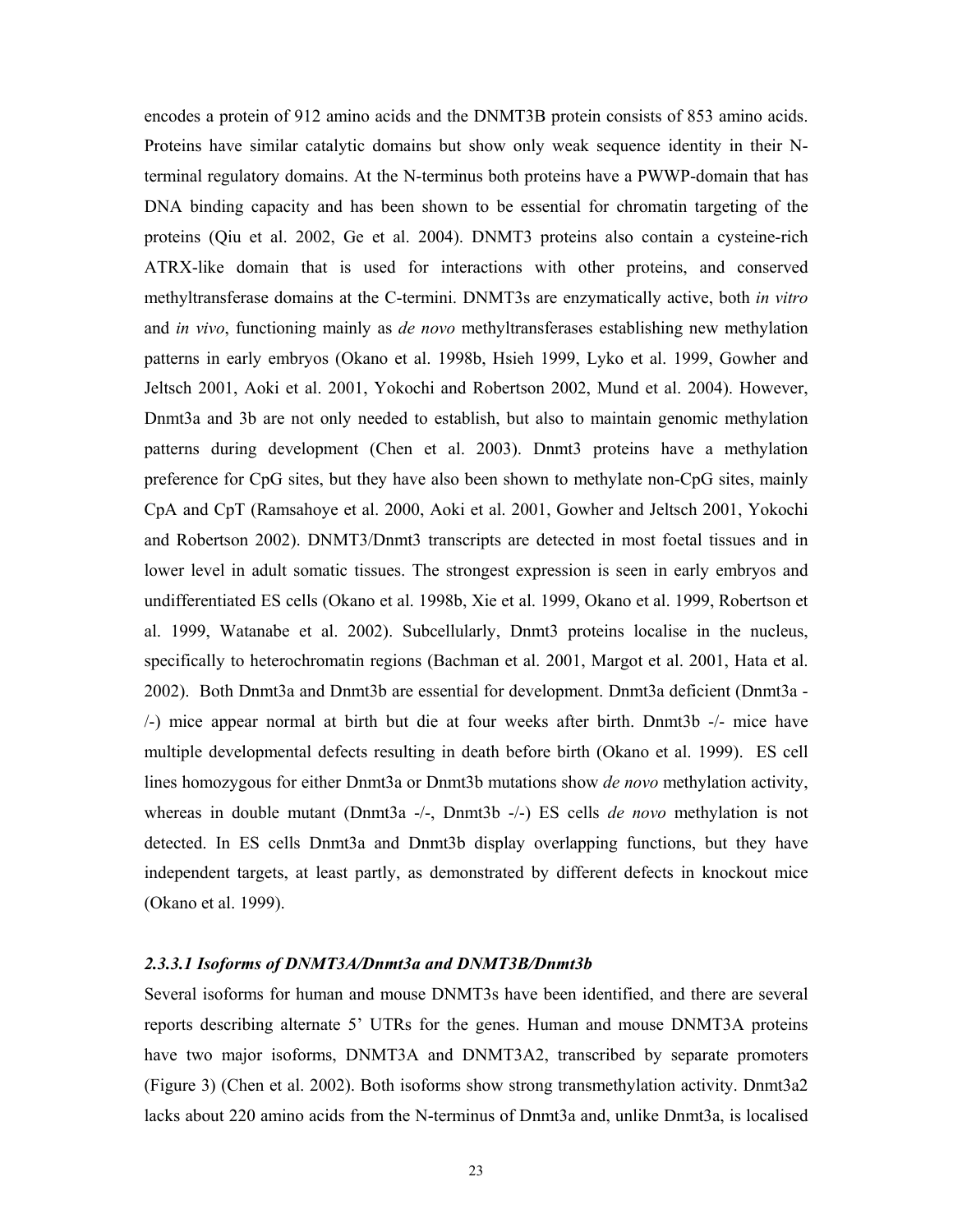to euchromatin. Dnmt3a2 is a major isoform in ES cells, whereas Dnmt3a is expressed at low levels ubiquitously (Chen et al. 2002). In addition, there are several alternate exon 1s (1A, 1B, 1C, 1α and 1β) for DNMT3A/Dnmt3a (Yanagisawa et al. 2002, Weisenberger et al. 2002). Four different alternatively spliced transcripts for human and mouse DNMT3A result from combinations of exons  $1\alpha$ , 1 $\beta$  and intron 4. Mouse ES cells preferentially express Dnmt3a with exon 1β, whereas in mouse and human somatic cells the expression levels of DNMT3a with exon 1 $\alpha$  are slightly higher (Weisenberger et al. 2002). Exons 1A, 1B and 1C create four transcriptional start sites for DNMT3A, expressed from three different promoters (Yanagisawa et al. 2002).



**Figure 3. Schematic illustration of mouse Dnmt3a and Dnmt3b protein isoforms.** The specific protein domains of each isoform are indicated as boxes and bars. The light grey box represents the PWWP DNA-binding domain. The dark grey box represents the ATRX-like zinc finger domain and the black bars represent the conserved DNA cytosine methyltransferase motifs I, IV, VI, IX and X. 45 amino acids at the C-termini of Dnmt3b5 and Dnmt3b8 are out of frame and do not contain motif X. In addition, there are several alternate first exons and and alternatively spliced 5' UTRs for both Dnmt3 proteins.

Eight different mouse Dnmt3b isoforms (Figure 3) and five different human DNMT3B isoforms have been identified (Okano et al. 1998b, Xie et al. 1999, Robertson et al. 1999, Hansen et al. 1999, Chen et al. 2002, Weisenberger et al. 2004). All these transcripts result from alternative splicing of exons 10, 11, 21 and 22. Both human and mouse somatic cells contain splice variants DNMT3b2-5, without exons 10 and 11 (Weisenberger et al.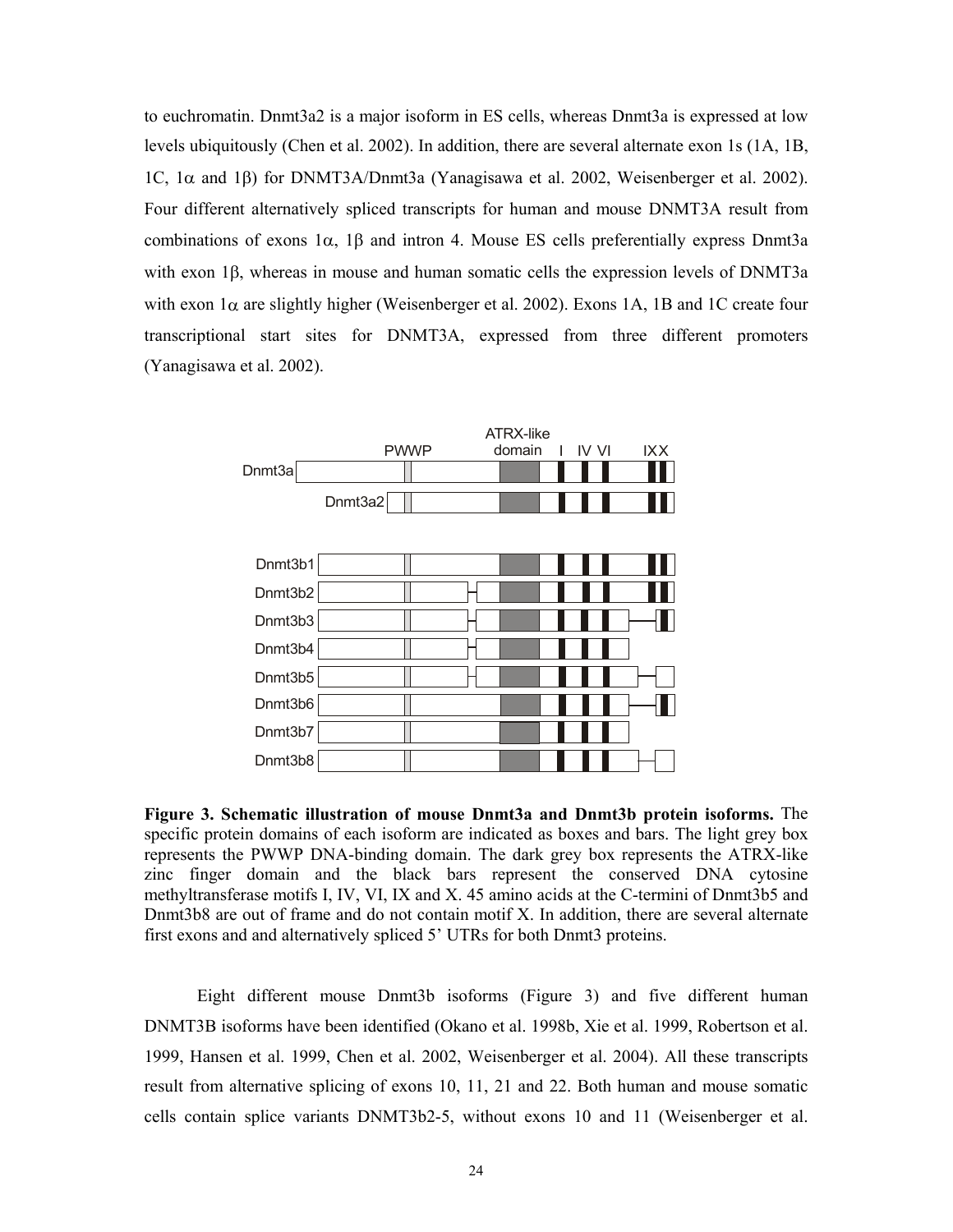<span id="page-24-0"></span>2004). Mouse ES cells contain splice variants Dnmt3b1, 6, 7 and 8, which all include exons 10 and 11, suggesting that this region has a specific role during development (Chen et al. 2002, Weisenberger et al. 2004). Similar to DNMT3A, DNMT3B also has alternate first exons (Xu et al. 1999, Yanagisawa et al. 2002), and several transcription initiation sites and alternatively spliced 5' UTRs for mouse Dnmt3b, have been described (Ishida et al. 2003, Weisenberger et al. 2004). Isoforms Dnmt3b1 and Dnmt3b2 are active both *in vitro* and *in vivo* (Okano et al. 1998b, Aoki et al. 2001, Mund et al. 2004). Isoforms Dnmt3b3-8 all lack at least part of the domain IX, or domains IX and X completely. These isoforms have no methyltransferase activity *in vitro* or *in vivo* (Okano et al. 1998b, Aoki et al. 2001, Chen et al. 2003, Mund et al. 2004) and are therefore considered to be inactive. However, results by Weisenberger et al. (2004) suggest that DNMT3B3, Dnmt3b3 and Dnmt3b6 may also bind to DNA and be involved in DNA methylation. Overexpression of DNMT3B4 has been shown to cause hypomethylation of pericentromeric satellite regions in human hepatocarcinogenesis (Saito et al. 2002).

#### **2.3.4 Co-operativity of DNMT proteins**

Several studies have indicated that DNA methyltransferases and their isoforms show different targets and activities. In a study using plasmids as targets for methylation, Hsieh (1999) showed that DNMT1, Dnmt3a and Dnmt3b methylate different episomal target sequences. In this system, the activity of Dnmt3b was lower when compared with Dnmt3a. Liu et al. (2003) used a novel ICM (*in vivo* complex of methylase) -technique based on irreversible interaction of DNMT with 5-aza-substituted cytosine in DNA. By using ICM together with DNMTspecific antibodies, they showed that DNMT1, DNMT2 and DNMT3 proteins have different activities and different DNA binding capacities. Different targets and activities of DNMTs were further characterised in studies using a fruit fly system with different combinations of Dnmts (Mund et al. 2004) and mouse ES cells lacking either one or several Dnmt3 isoforms (Chen et al. 2003). In addition to different targets and activities, differential expression patterns of DNMTs and their isoforms suggest that genomic methylation patterns are mediated by co-operation of different DNMT isoforms (Xie et al. 1999, Robertson et al. 1999, Hsieh 1999, Robertson et al. 2000a, Chen et al. 2002, Kim et al. 2002, Chen et al. 2003, Huntriss et al. 2004). In *Drosophila melanogaster* co-expression of Dnmt1 and Dnmt3a leads to the co-operative establishment and maintenance of genomic methylation patterns (Lyko et al. 1999). Co-expression of DNMT1 and DNMT3A or DNMT3B results in methylation spreading in the genome *in vivo* (Kim et al. 2002). Fatemi et al. (2002) showed that Dnmt3a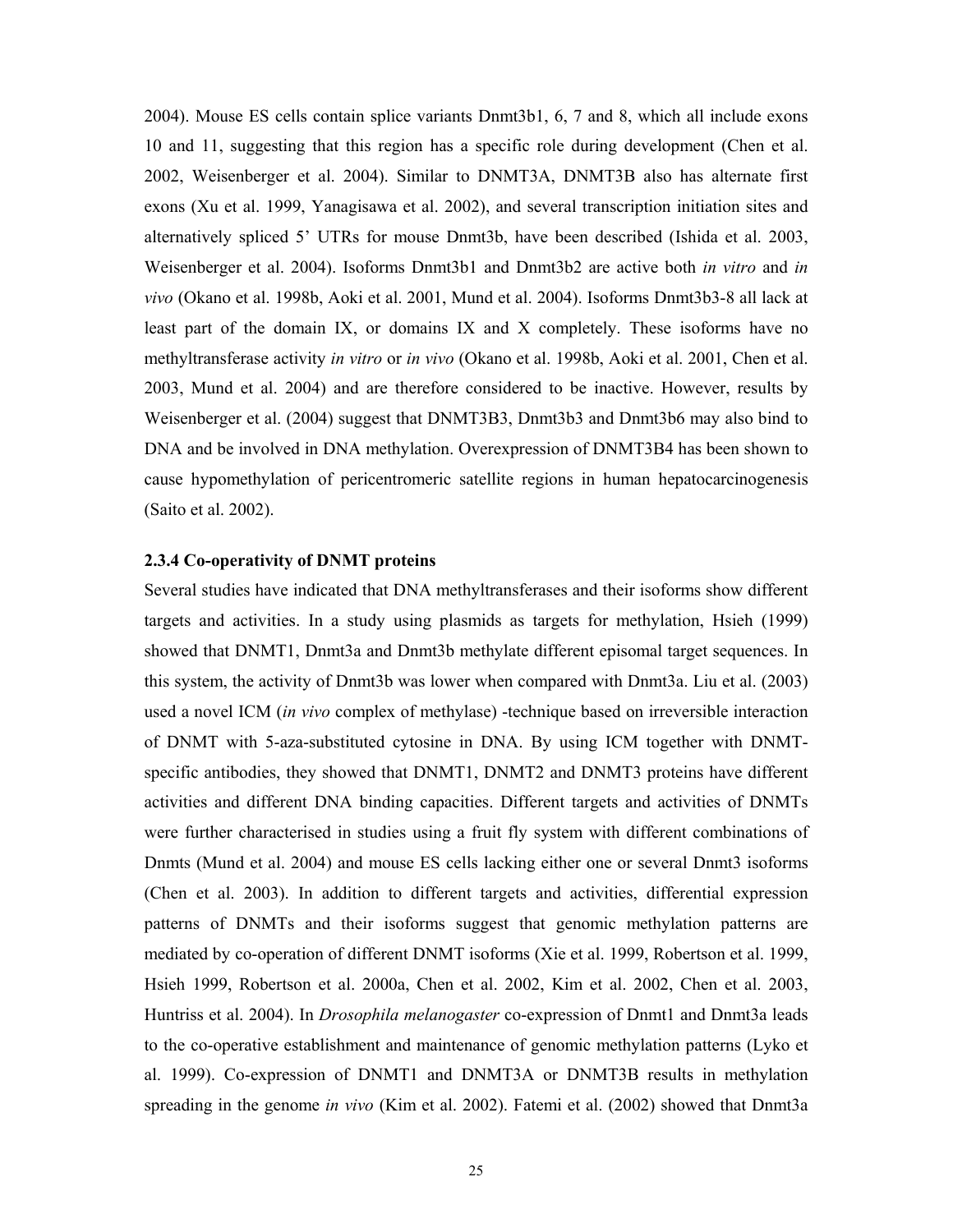<span id="page-25-0"></span>stimulates Dnmt1 to *de novo* methylation. In human cancer cells co-operation of DNMT1 and DNMT3b is needed to maintain DNA methylation and gene silencing (Rhee et al. 2002).

# **2.3.5 Interactions between DNMT proteins**

Human DNMT3A (aa 1-298) and DNMT3B (aa 199-403) proteins interact with each other via their N-termini (Kim et al. 2002). Using these same N-terminal regions both proteins can also interact with DNMT1. DNMT3A (aa 1-298) and DNMT3B (199-403) can bind DNMT1 simultaneously, since they use different regions of DNMT1 as binding sites (3A: aa 1-148, 3B: aa 149-217). In the complex of DNMT3A and DNMT3B the binding sites of DNMT1 are already engaged. Therefore, DNMT1 first interacts with either DNMT3A or DNMT3B, enabling association of all three methyltransferases (Kim et al. 2002). When expressed together, DNMT1 and DNMT3B are nuclear and DNMT3A shuttles between nucleus and cytoplasm (Kim et al. 2002). Using yeast two-hybrid technique, Margot et al. (2003) demonstrated that the N- and C-terminal domains of Dnmt1 interact with each other, whereas Dnmt3 proteins do not show such an intra-molecular interaction. Unlike the catalytic domains of Dnmt3a and Dnmt3b, the C-terminus of Dnmt1 is not active on its own and needs a large portion of the N-terminus for enzymatic activity (Zimmermann et al. 1997, Margot et al. 2000, Fatemi et al. 2001, Gowher and Jeltsch 2002). These results suggest that the activity of the Dnmt1 C-terminus depends on the folding of the protein, since almost the whole Nterminus is needed for the interaction (Margot et al. 2003).

# **2.3.6 Interactions of DNMTs with other proteins**

All DNMT-associated proteins are somehow involved in transcriptional regulation and chromatin modification (Table 1). Interaction of DNMT1 and proliferating cell nuclear antigen (PCNA) takes place at replication foci, facilitating the methylation of newly replicated DNA by DNMT1 (Chuang et al. 1997, Iida et al. 2002). DNMT1 associated protein, DMAP1, is also attached to DNMT1 in S phase, and during late S phase when heterochromatin regions replicate HDAC2 is recruited to the DMAP1/DNMT1 complex (Rountree et al. 2000). DNMT1 associates with methyl-CpG-binding proteins MBD2/MBD3 and MeCP2, which usually are part of bigger repression complexes containing different corepressors and HDACs (Tatematsu et al. 2000, Kimura and Shiota 2003). Methyl-CpGbinding proteins MBD2 and MBD3 form a complex, which is attached to hemimethylated DNA. At late S phase, this complex is connected to DNMT1 with all three proteins showing co-localisation at the replication foci (Tatematsu et al. 2000). Usually, MeCP2 forms a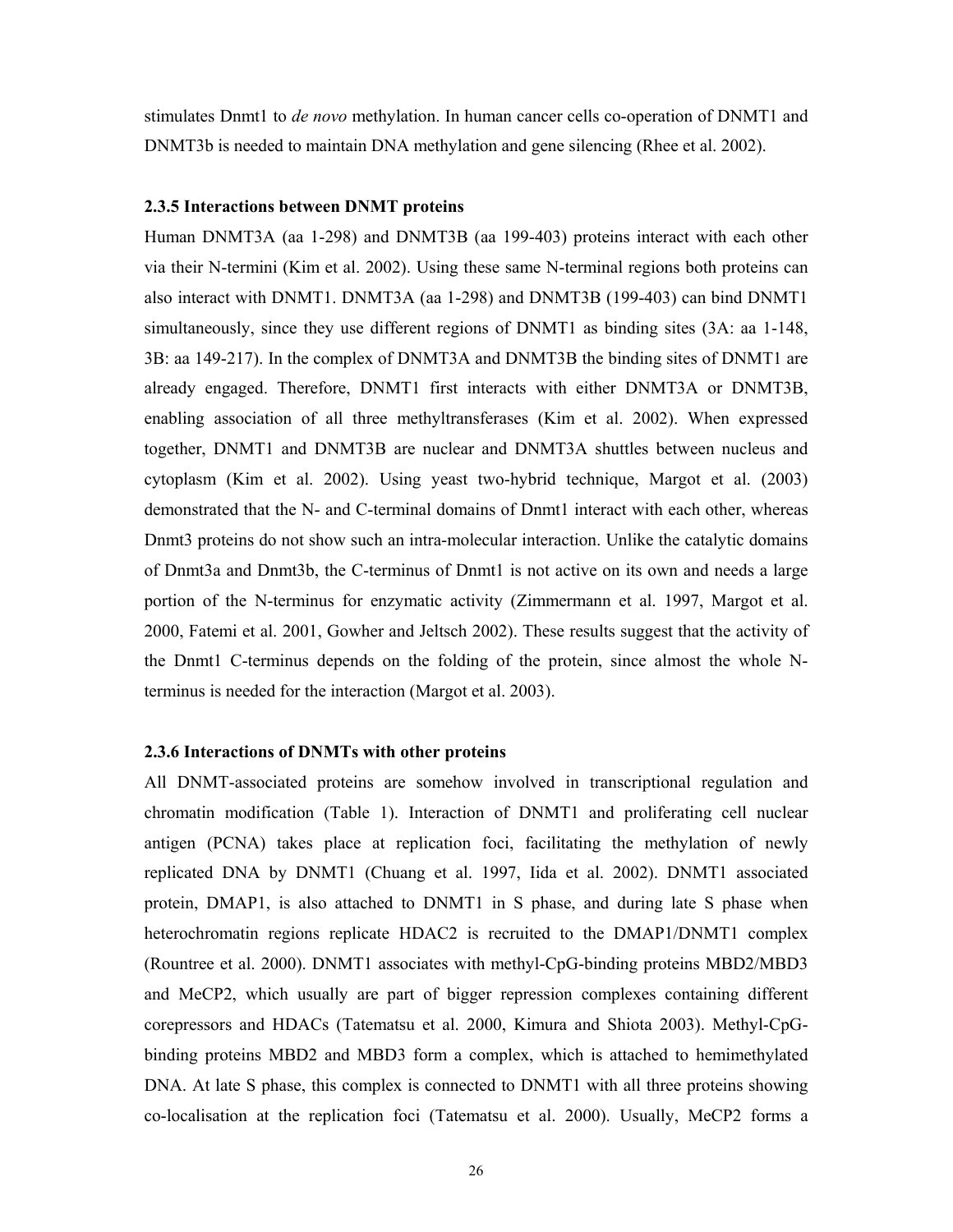complex with mSin3a and HDAC1, but the MeCP2/Dnmt1-complex does not contain HDAC1 (Kimura and Shiota 2003). Similar to MBD2/MBD3/Dnmt1-complex, MeCP2/Dnmt1-complex shows DNA methyltransferase activity to hemimethylated DNA, suggesting that Dnmt1 interacts with MeCP2 in order to perform maintenance methylation (Kimura and Shiota 2003). Interestingly, DNMT1 has also been shown to interact with the hyperphosphorylated C-terminal repeat domain of RNA polymerase II (Carty and Greenleaf 2002).

| <b>DNMT</b>         | Interacting protein  | Function                         | Reference                |
|---------------------|----------------------|----------------------------------|--------------------------|
| DNMT1               | <b>PCNA</b>          | auxiliary DNA replication factor | Chuang et al. 1997       |
| D <sub>nmt1</sub>   | HDAC1                | histone deacetylation            | Fuks et al. 2000         |
| DNMT1               | HDAC <sub>2</sub>    | histone deacetylation            | Rountree et al. 2000     |
| DNMT1               | DMAP1                | co-repressor                     | Rountree et al. 2000     |
| DNMT1               | Rb                   | tumor suppressor                 | Robertson et al. 2000b.  |
|                     |                      |                                  | Pradhan and Kim 2002     |
| DNMT1               | MBD2/MBD3            | bind methylated DNA              | Tatematsu et al. 2000    |
| DNMT1               | RNA polymerase II    | transcription                    | Carty and Greenleaf 2002 |
| Dnmt1               | <b>PML-RAR</b>       | oncogenic transcription factor   | Di Croce et al. 2002     |
| DNMT1               | DNMT3a               | de novo DNA methylation          | Kim et al. 2002          |
| DNMT1               | DNMT3b               | de novo DNA methylation          | Kim et al. 2002          |
| D <sub>nmt1</sub>   | <b>SUV39H1</b>       | histone H3-K9 methylation        | Fuks et al. 2003b        |
| D <sub>nmt1</sub>   | $HP1\beta$           | heterochromatin protein          | Fuks et al. 2003b        |
| D <sub>nmt1</sub>   | Dnmt1                | maintenance DNA methylation      | Margot et al. 2003       |
| D <sub>nmt1</sub>   | p53                  | tumor suppressor                 | Peterson et al. 2003     |
| D <sub>nmt1</sub>   | MeCP <sub>2</sub>    | bind methylated DNA              | Kimura and Shiota 2003   |
| Dnmt3a              | <b>RP58</b>          | co-repressor                     | Fuks et al. 2001         |
| Dnmt3a              | HDAC1                | histone deacetylation            | Fuks et al. 2001         |
|                     |                      |                                  | Bachman et al. 2001      |
| DNMT3a              | DNMT1                | maintenance DNA methylation      | Kim et al. 2002          |
| DNMT3a              | DNMT3b               | de novo DNA methylation          | Kim et al. 2002          |
| D <sub>nmt</sub> 3a | PML-RAR              | oncogenic transcription factor   | Di Croce et al. 2002     |
| D <sub>nmt</sub> 3a | <b>SUV39H1</b>       | histone H3-K9 methylation        | Fuks et al. 2003b        |
| Dnmt3a              | $HP1\beta$           | heterochromatin protein          | Fuks et al. 2003b        |
| Dnmt3a              | DNMT3L               | imprinting regulation            | Hata et al. 2002,        |
|                     |                      |                                  | Margot et al. 2003,      |
|                     |                      |                                  | Suetake et al. 2004      |
| Dnmt3a              | Ubc9/PIAS1/PIASxα    | transcriptional regulation       | Ling et al. 2004         |
| Dnmt3b              | Ubc9, SUMO-1         | transcriptional regulation       | Kang et al. 2001         |
| Dnmt3b              | HDAC1                | histone deacetylation            | Bachman et al. 2001      |
| DNMT3b              | DNMT1                | maintenance methylation          | Kim et al. 2002          |
| DNMT3b              | DNMT3a               | de novo DNA methylation          | Kim et al. 2002          |
| Dnmt3b              | DNMT3L               | imprinting regulation            | Hata et al. 2002,        |
|                     |                      |                                  | Margot et al. 2003,      |
|                     |                      |                                  | Suetake et al. 2004      |
| Dnmt3b              | $HP1\alpha/HP1\beta$ | heterochromatin protein          | Lehnertz et al. 2003     |

**Table 1. Proteins associating with DNMTs.**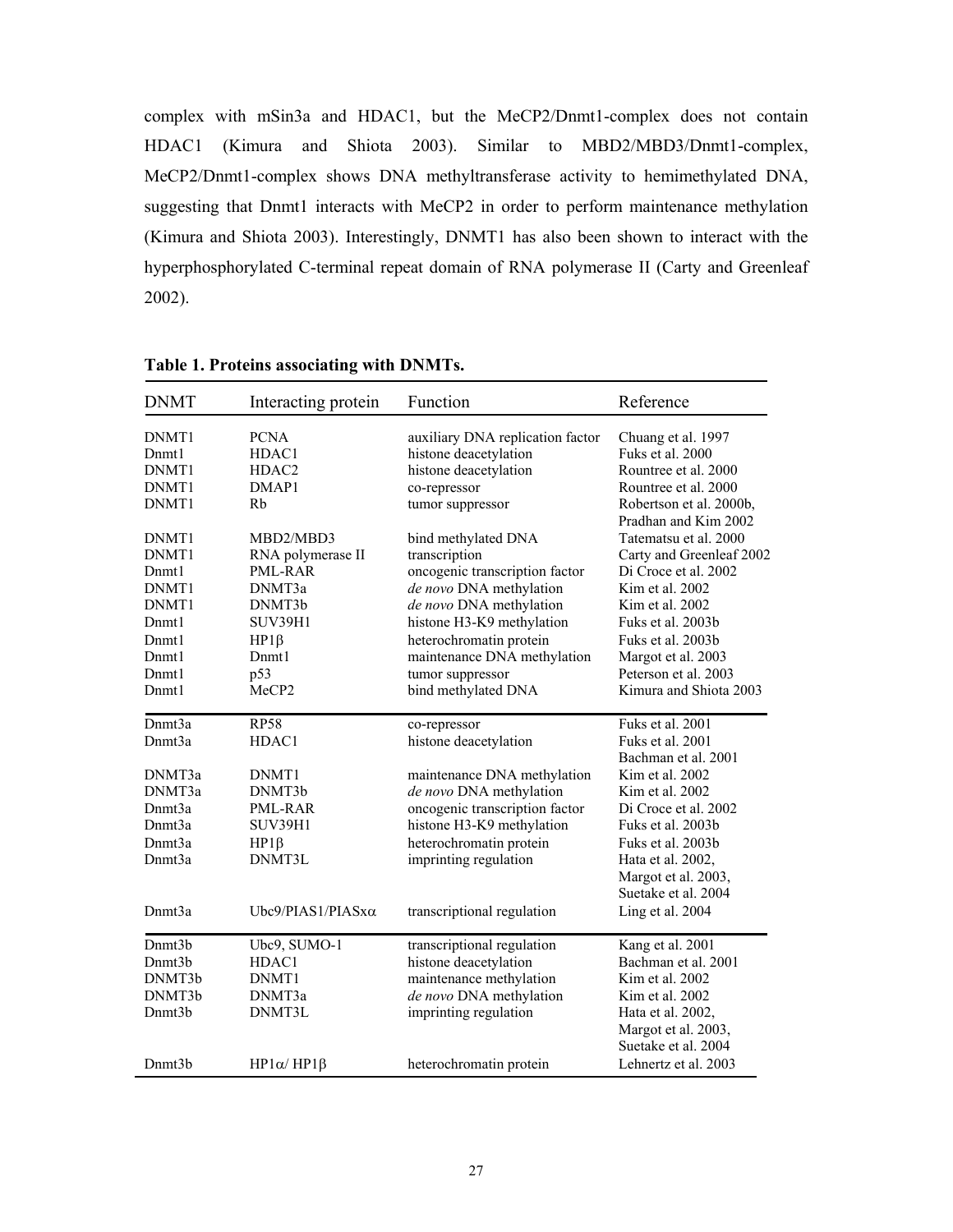<span id="page-27-0"></span>DNMT1 forms a complex with Rb, E2F1 and HDAC1 enabling transcriptional repression of E2F-responsive promoters (Robertson et al. 2000b). Interactions of tumor suppressors Rb and p53 with DNMT1 have been shown to modify DNMT1 activity (Prahdan and Kim 2002, Peterson et al. 2003). p53 represses Dnmt1 transcription (Peterson et al. 2003) and Rb-binding prevents the formation of DNMT1-DNA complex (Pradhan and Kim 2002). Furthermore, overexpression of Rb results in hypomethylation of DNA. Interaction with HDAC is a common feature of all DNMTs and is usually a methyltransferase activityindependent process (Fuks et al. 2000, Rountree et al. 2000, Bachmann et al. 2001, Fuks et al. 2001). Dnmt3a and Dnmt3b interact with HDAC1 through ATRX-like domains (Bachman et al. 2001, Fuks et al. 2001). Repression by the Dnmt3a can be targeted through association with sequence-specific co-repressor RP58. In GST pull-down assay Dnmt3b also interacts with RP58 (Fuks et al. 2001). Repression by DNMT1-HDAC1 complex is only partly relieved by the deacetylase inhibitor, TSA, indicating that DNMT1 has both deacetylasedependent and independent repression mechanisms (Fuks et al. 2000, Robertson et al. 2000b).

Lehnertz et al. (2003) showed that DNMT3b/Dnmt3b interacts with heterochromatin protein HP1 $\alpha$ . They also showed that Dnmt1, Dnmt3a and Dnmt3b all associated with H3-K9 HMTase activity, demonstrating a direct connection between DNA methylation and histone methylation. In addition, Fuks et al. (2003b) indicated that Dnmt1 and Dnmt3a interact directly with both HP1β and HMTase SUV39H1. Interactions between leukaemia promoting PML-RAR fusion protein and Dnmt1 or Dnmt3a induce hypermethylation and silencing of RARβ2 gene, promoting its carcinogenic potential (Di Croce et al. 2002). Dnmt3a and Dnmt3b are both sumoylated and thus interact with several components of the sumoylation machinery (Kang et al. 2001, Ling et al. 2004). Sumoylation influences protein interactions (Verger et al. 2003) and has been shown to disturb binding of Dnmt3a to HDAC1. However, sumoylated Dnmt3a can still bind to Dnmt3b (Ling et al. 2004).

#### **2.4 MOUSE SPERMATOGENESIS**

The maturation of the male germ cells occurs in the seminiferous tubules, which consist of germ cells at different developmental stages and somatic Sertoli cells that supply structural and nutritional support for the germ cells (Griswold 1998, Cooke and Saunders 2002). In mice, differentiation from diploid spermatogonia to haploid spermatozoa takes 35 days (Oakberg 1956). Spermatogenesis can be divided into three sequential phases: (a) proliferation of spermatogonia, (b) meiosis of primary and secondary spermatocytes, and (c)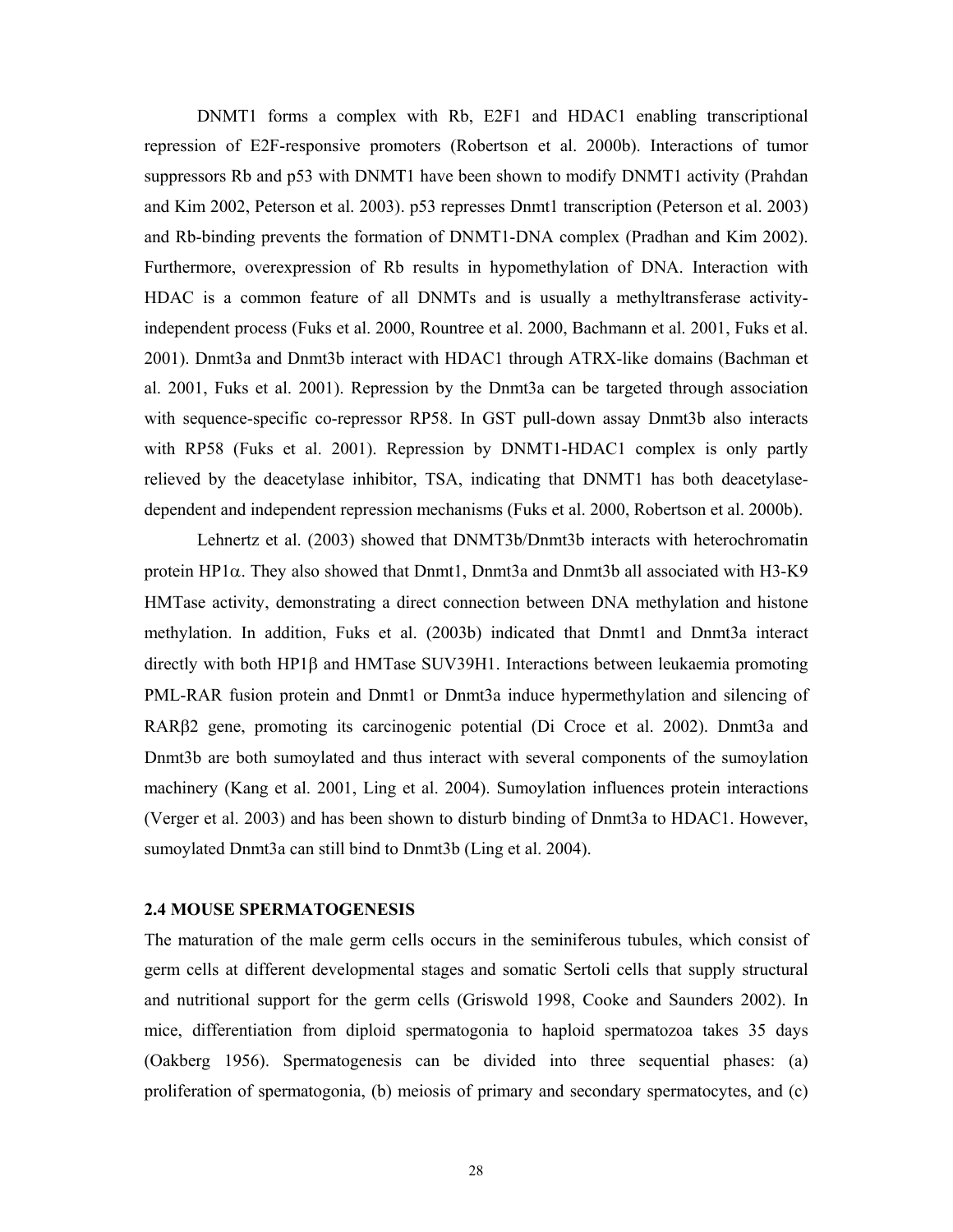spermiogenesis, where spermatids are transformed into spermatozoa (de Rooij and Grootegoed 1998). Spermatogonia are subdivided into spermatogonial stem cells and differentiated type A and B spermatogonia. During the cell divisions type A spermatogonia remain connected by cytoplasmic bridges, which persist throughout spermatogenesis until the late spermatid stages. After several mitotic divisions type A spermatogonia mature into type B spermatogonia (de Rooij and Grootegoed 1998). Primary spermatocytes arise from type B spermatogonia after the last mitotic division (Figure 4).

| $\parallel$ PGC $\rightarrow$ Gonocyte $\rightarrow$ Spermatogonia $\rightarrow$ Spermatocyte $\rightarrow$ Spermatid $\rightarrow$ Spermatozoa $\rightarrow$ Sperm<br>tvpe A<br>type B | preleptotene<br>intermediate<br>leptotene<br>zygotene<br>pachytene<br>diplotene | round $(1-8)$<br>condensing (9-12)<br>late (13-16) |  |  |
|-----------------------------------------------------------------------------------------------------------------------------------------------------------------------------------------|---------------------------------------------------------------------------------|----------------------------------------------------|--|--|
|-----------------------------------------------------------------------------------------------------------------------------------------------------------------------------------------|---------------------------------------------------------------------------------|----------------------------------------------------|--|--|

**Figure 4. Schematic overview of the development of the male germ cells.** Germ cells are derived from the primordial germ cells (PGCs). In males, PGCs are enclosed by precursor Sertoli cells inside seminiferous cords, where they differentiate into gonocytes and begin a developmental arrest, until the start of spermatogenesis after birth. Spermatogonia differentiate into spermatocytes through mitotic divisions. Two meiotic divisions of spermatocytes give rise to haploid spermatids. The development of the spermatids into spermatozoa occurs through 16 steps.

During the meiotic phase of the spermatogenesis, the DNA content is reduced from the diploid to the haploid state through two cell divisions; in the first division primary spermatocytes are transformed into secondary spermatocytes, which after a second meiotic division form the spermatids. The first meiotic division contains a long prophase, which is divided into leptotene, zygotene, pachytene, diplotene and diakinesis stages based on the behaviour of the chromosomes (Page and Hawley 2003). The last DNA replication of spermatogenesis occurs in preleptotene spermatocytes. In leptotene spermatocytes, replicated chromosomes start to condense and find their homologues. In the synapsis of zygotene spermatocytes, chromosomes begin to pair and form the tripartite structure of synaptonemal complex, which is completed at pachytene spermatocytes. During the pachytene stage crossing-over occurs. In diplotene spermatocytes chromosome homologues begin to separate but are held together by chiasmata. During diakinesis chromosome bivalents become more contracted and get ready to align at the metaphase plate (Cook 1997, Scherthan et al. 1998,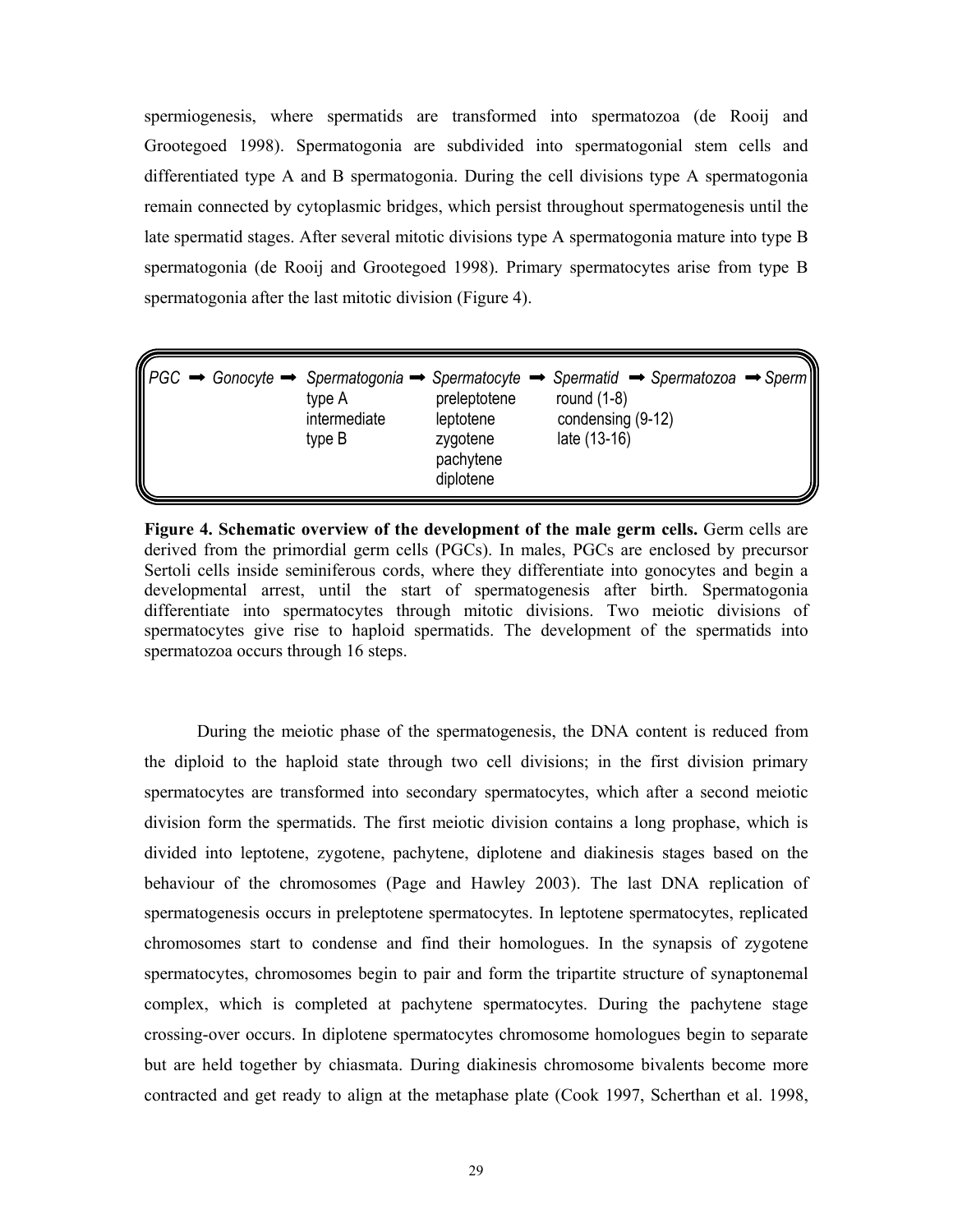Page and Hawley 2003). Meiosis I is continued with breakdown of the nuclear envelope, formation of the meiotic spindle and separation of homologous chromosomes. In the subsequent meiotic division, diploid secondary spermatocytes differentiate to haploid spermatids. Spermatids differentiate further through spermiogenesis, during which the cell is remodelled, e.g. acrosome and tail develop, cytoplasm is eliminated and DNA is compacted (Page and Hawley 2003). In post-meiotic germ cells histones are replaced by transition proteins, which during the spermiogenesis are replaced by protamines (Sassone-Corsi 2002). In spermiation, mature spermatozoa are released into the lumen of the seminiferous tubule. The final maturation of the sperm occurs in the epididymis. In cross sections of seminiferous tubules, germ cells from different developmental phases can be found one upon the other with spermatogonia at the basal lamina and spermatids at the lumen of the tubule.

Spermatogenesis is a cyclic process, which in the mouse can be divided into 12 stages (I-XII), where each stage contains certain combinations of developing cell types (Table 2). The duration of the seminiferous epithelial cycle in mice is 8.5 days (Oakberg 1956). Staggered timing of the cycle in adjacent areas of the epithelium ensures the continuous production of sperm and is called a spermatogenic wave.

**Table 2. Diagram representing cellular associations during the 12 stages (I-XII) of the mouse seminiferous epithelial cycle** (modified from de Rooij 1998).

|                 |                 | Ш               | IV    |                 | VI              | VII             | VIII  | IX              | Х            | XI           | XII   |
|-----------------|-----------------|-----------------|-------|-----------------|-----------------|-----------------|-------|-----------------|--------------|--------------|-------|
| <b>ES 13</b>    | ES 14           | <b>ES 14</b>    | ES 15 | ES 15           | ES 15           | <b>ES 16</b>    | MS    |                 |              |              |       |
| RS <sub>1</sub> | RS <sub>2</sub> | RS <sub>3</sub> | RS 4  | RS <sub>5</sub> | RS <sub>6</sub> | RS <sub>7</sub> | ES 8  | ES <sub>9</sub> | <b>ES 10</b> | <b>ES</b> 11 | ES 12 |
| P               | P               | P               | P     | P               | P               | P               |       |                 |              |              | MD    |
| SG              | SG              | SG              | SG    | SG              | PL              | PL              | PL, L |                 | Z            | Z            |       |
| SG              | SG              | SG              | SG    | SG              | SG              | SG              | SG    | SG              | SG           | SG           | SG    |

SG=spermatogonia, PL=preleptotene, L=leptotene, Z=zygotene, P=pachytene, D=diakinetic, MD=meiotic division, RS=round spermatid, ES=elongating spermatid, MS=mature spermatozoa.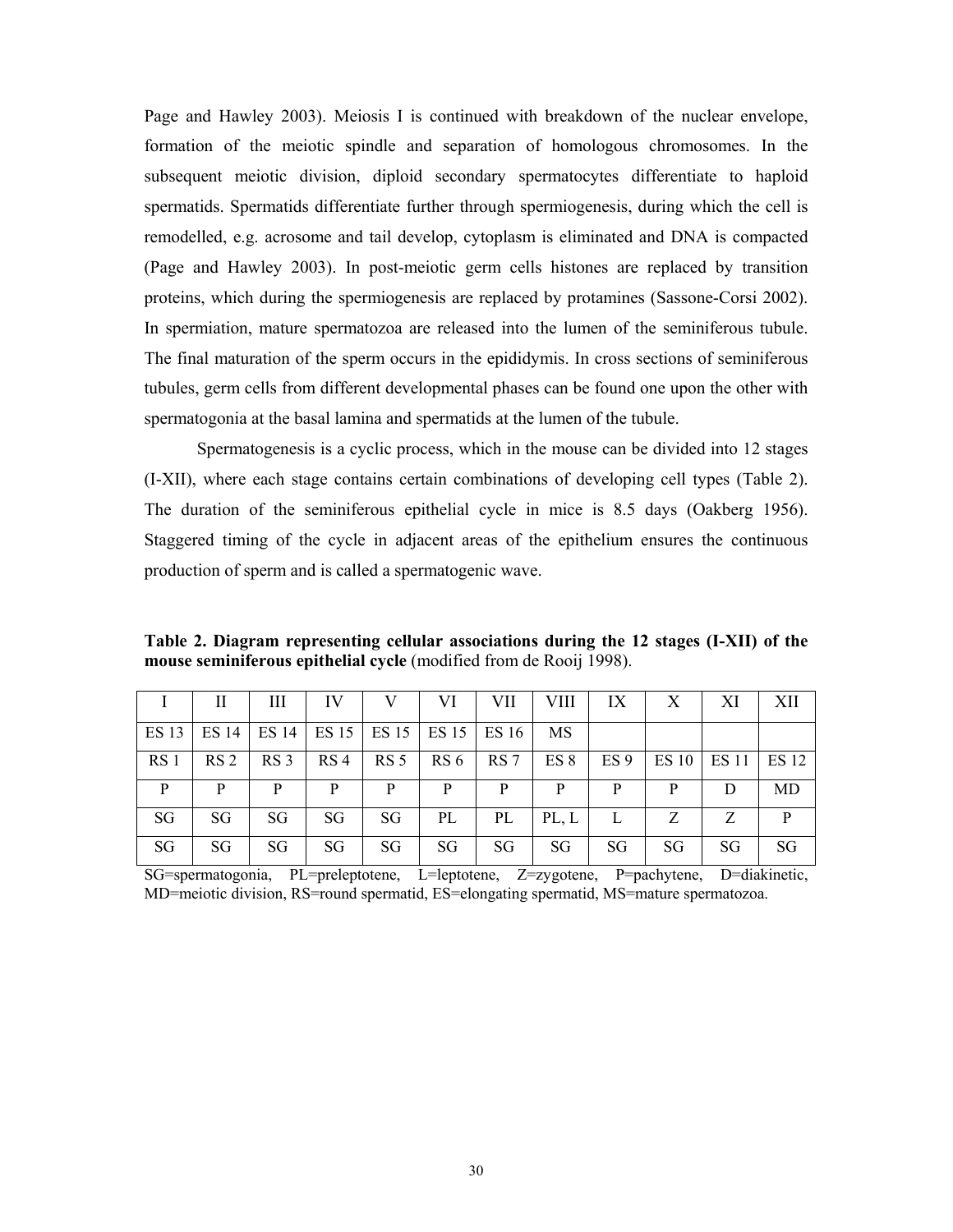# <span id="page-30-0"></span>3. AIMS OF THE STUDY

- 1) To isolate and characterise a novel human gene located on chromosome 21q22.3.
- 2) To identify the corresponding *Dnmt3L* gene in mouse in order to perform functional studies.
- 3) To examine the expression pattern of *DNMT3L/Dnmt3L* in human and mouse.
- 4) To isolate and characterise the *Dnmt3L* promoter and identify the factors affecting *Dnmt3L* expression.
- 5) To study whether DNMT3L functions as a transcriptional repressor like other members of the DNMT3 gene family.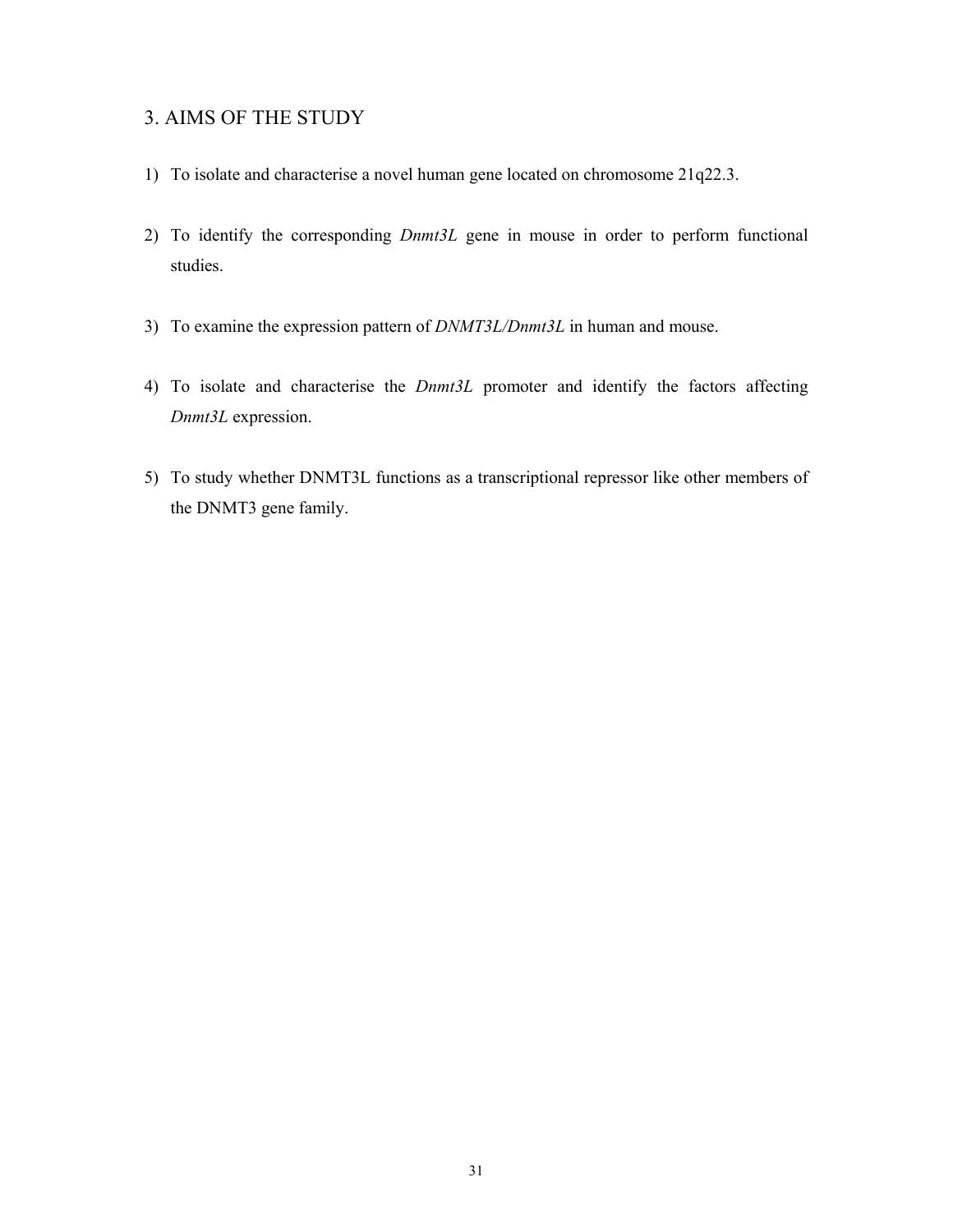# <span id="page-31-0"></span>4. MATERIALS AND METHODS

This chapter briefly summarises the main methods used in the studies. Detailed reaction conditions can be found in the original communications.

# **4.1 IN SILICO ANALYSIS (Studies I, II, III)**

Computer programs Genscan (Burge and Karlin 1997) and NIX were used for gene and exon predictions during *DNMT3L* cDNA isolation. NIX is a tool for running and viewing results from many prediction programs simultaneously, including GRAIL, Fex, Hexon, MZEF, Genemark, Genefinder, FGene, BLAST, Polyah, RepeatMasker, and tRNAscan. Different BLAST programs (Altschul et al. 1990, Altschul et al*.* 1997) were used for nucleotide and protein similarity searches. Protein patterns of Dnmt3L were searched with ScanProsite (Gattiker et al. 2002). PeptideMass calculated predicted molecular mass for DNMT3L/Dnmt3L protein (Wilkins et al. 1997) and subcellular localisation of protein was predicted by PSORTII (Horton and Nakai 1997). Multiple sequence alignments were performed with ClustalW and printed with BOXSHADE program. The predicted threedimensional model of the zinc finger of DNMT3L protein was built using the programs InsightII and Discover (Accelrys, San Diego, CA). The model was evaluated with program PROCHECK (Laskowski et al. 1993, Morris et al. 1992). MatInspector (Quandt et al. 1995) was used for searching transcription factor binding sites in the *Dnmt3L* promoter sequence. Table 3 shows the www-addresses of the programs used in the studies.

| program         | www-address                                      |
|-----------------|--------------------------------------------------|
| Genscan         | http://genes.mit.edu/GENSCAN.html                |
| <b>NIX</b>      | http://www.hgmp.mrc.ac.uk/Registered/Webapp/nix/ |
| <b>BLAST</b>    | http://www.ncbi.nlm.nih.gov/BLAST/               |
| ScanProsite     | http://us.expasy.org/tools/scanprosite/          |
| PeptideMass     | http://us.expasy.org/tools/peptide-mass.html     |
| <b>PSORTII</b>  | http://www.psort.org/                            |
| ClustalW        | http://www.ch.embnet.org/software/ClustalW.html  |
| <b>BOXSHADE</b> | http://www.ch.embnet.org/software/BOX form.html  |
| MatInspector    | http://www.genomatix.de/                         |

**Table 3. Www-addresses of different analysis and prediction programs used in the studies.**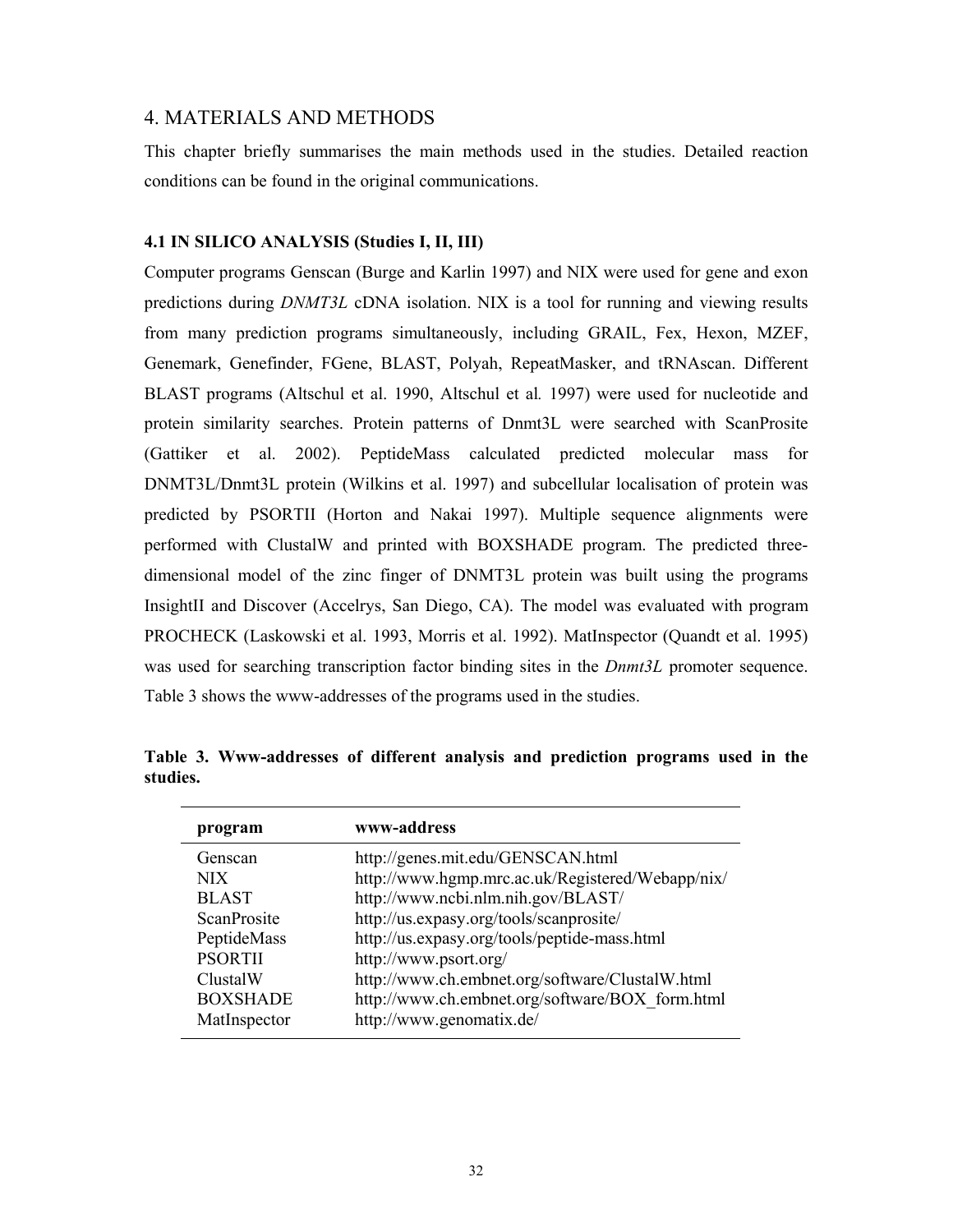#### <span id="page-32-0"></span>**4.2 HUMAN AND MOUSE DNMT3L/Dnmt3L cDNA ISOLATIONS (Studies I, II)**

The genomic sequencing of the human chromosome 21q22.3 region *MX1*-*D21S171* was performed at the Laboratory of Genomic Medicine, Keio University School of Medicine, Tokyo. The exon trapping experiments from HC21 specific cosmids have been previously described (Chen et al. 1996, Kudoh et al. 1997). The computer software programs Genscan and NIX were employed for gene modelling and exon prediction of the genomic sequence. *DNMT3L* cDNA fragments were cloned by RT-PCR and RACE techniques from testis, foetal liver and placenta mRNAs and thymus cDNA library (Clontech) using primers designed according to predicted and trapped exon sequences. Primers for the mouse *Dnmt3L* cDNA cloning were designed according to the mouse EST sequences identified with the BLAST program using human *DNMT3L* cDNA as a query sequence. 5'- and 3'- *Dnmt3L* cDNA fragments were amplified by RT-PCR using mRNAs extracted from testis and thymus of a Balb/C mouse. RNAs were extracted using RNAgents Total RNA Isolation System kit (Promega) and converted to cDNA with the First-Strand cDNA Synthesis Kit (Amersham Biosciences). The *DNMT3L/Dnmt3L* cDNA fragments were gel-purified, subcloned into either a pBluescriptII SK+ (Stratagene) or a pCRII-TOPO vector (Invitrogen), and sequenced by the dye deoxy terminator cycle-sequencing method with AmpliTaq/FS DNA polymerase (Perkin Elmer) and then analysed by an automatic DNA sequencer (Applied Biosystems, 310 or 377). The cDNA sequences were compared against public databases with the BLAST program (Altschul et al. 1990).

# **4.3 EXPRESSION ANALYSIS (Studies I, II)**

Mouse RNAs used in the expression analysis were isolated from frozen Balb/C mouse tissues, including newborn mouse muscle, kidney, liver, lung and thymus, and adult mouse thymus, testis and ovary. Total RNA isolations were performed using the RNAgents Total RNA Isolation System kit (Promega), after which mRNAs were converted to cDNAs with the First-Strand cDNA Synthesis Kit (Amersham Biosciences).

#### **4.3.1 Northern blot analysis**

For *DNMT3L* expression analysis Northern blots (Human MTN blot1-4 and Human Fetal MTN Blot) were purchased from Clontech and hybridised according to manufacturer's instructions. In the mouse *Dnmt3L* expression analysis, twenty micrograms of total RNA extracted from different Balb/C mouse tissues were electrophoresed in a denaturing formaldehyde gel, blotted and hybridised using standard protocols (Sambrook et al. 1989).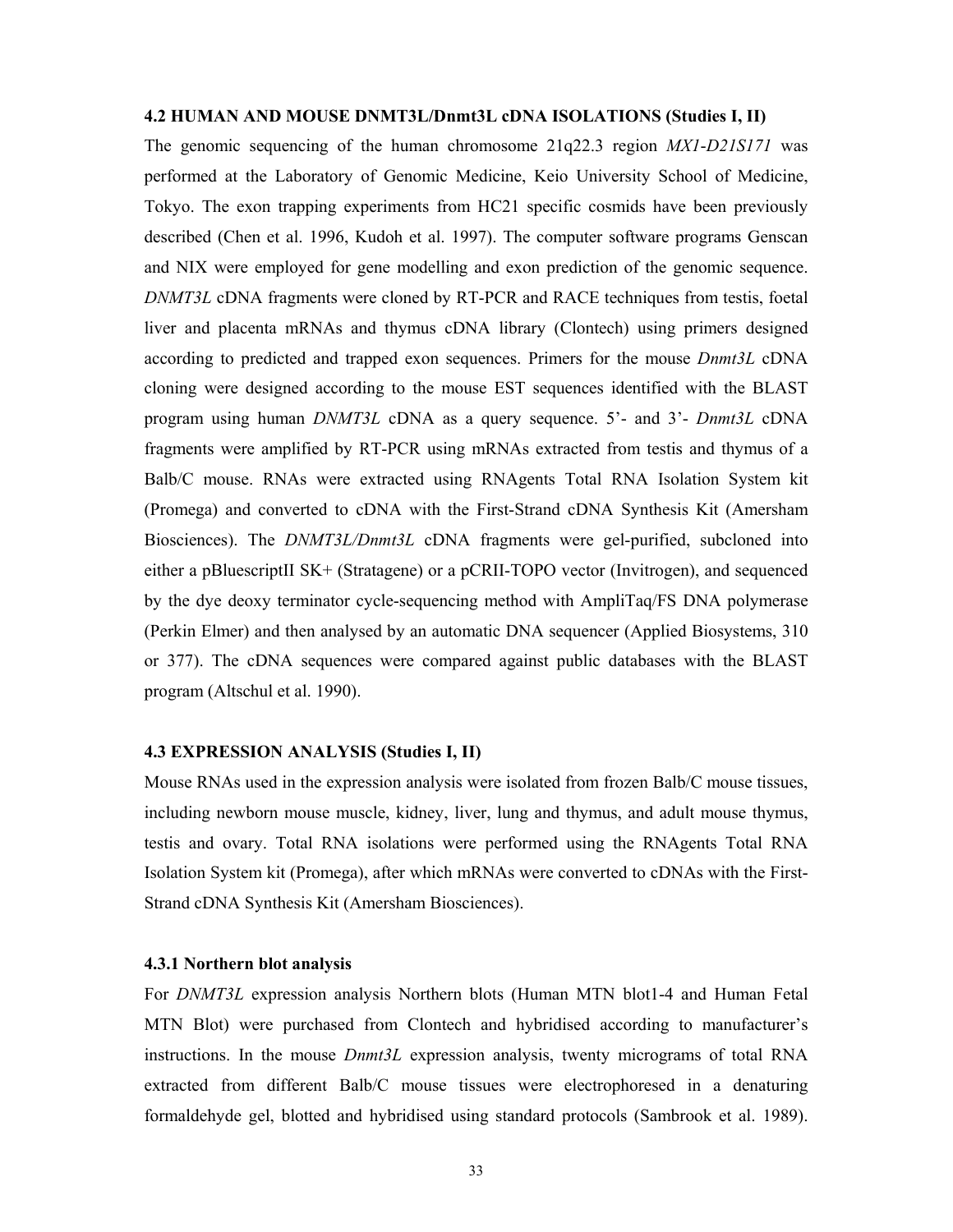<span id="page-33-0"></span>Human and mouse cDNA fragments used as probes were labelled with  $\lceil \alpha^{-32} P \rceil dCTP$  either by PCR or by using Prime-a-Gene Labeling System (Promega), and purified with MicroSpin G-50 Columns (Amersham Biosciences). Filters were exposed to a Phosphor Screen (Molecular Dynamics) or to an Image Analyser FLA-3000's image plate (Fuji Film) for 3-4 days.

#### **4.3.2 RT-PCR and Southern blot analysis**

Expression patterns of the human and mouse *DNMT3L*/*Dnmt3L* genes were also studied by RT-PCR, using Human Multiple Tissue cDNA (MTC) panels (I, II, foetal and immune system panels; Clontech), Mouse MTC Panel I (Clontech) and cDNAs extracted from different newborn and adult Balb/C mouse tissues as templates. As a control, RT-PCR was performed with the glyceraldehyde-3-phosphate dehydrogenase (G3PDH) primers. Subsequently, nested PCRs or Southern blot analysis were performed in mouse *Dnmt3L* expression studies. In the Southern blot analysis the *Dnmt3L* first-round PCR products were characterised by agarose gel electrophoresis, the DNA was transferred to a nylon membrane and the filter was hybridized with the *Dnmt3L*-specific cDNA fragment labelled with  $\lceil \alpha^{-32}P \rceil dCTP$  as described above (Section 4.3.1). The filter was exposed to a Phosphor Screen (Molecular Dynamics) overnight.

#### **4.4 CELL CULTURE (Studies II, III, IV)**

Mouse NIH3T3 fibroblasts, human rhabdomyosarcoma (RD) cells (American Type Culture Collection), Cos-7 and Cos-1 cells were cultured in Dulbecco's Modified Eagle's Medium supplemented with 10 % foetal calf serum and antibiotics. THP-1 monocytes were grown in RPMI 1640 medium and mouse thymic epithelial cells Tec427.1 (Vukmanovic et al. 1992) were cultured in Minimum Essential Medium Eagle, both supplemented with 10 % foetal calf serum, 2 mM L-glutamine and antibiotics. All media and supplements were obtained from Bio Whittaker Europe.

#### **4.5 DNA CONSTRUCTS (Studies I, II, III, IV)**

All DNMT3/Dnmt3 plasmids generated for the studies are shown in Table 4. The mammalian expression vector pcDNA3.1 with myc-his epitope tag was purchased from Invitrogen. The expression vector pSI was purchased from Promega. In pM vector *DNMT3L* cDNA fragments were fused with Gal4 DNA binding domain and in the pEGFP-C3 vector cDNA fragments were cloned downstream of the green fluorescent protein. Both, pM and pEGFP-C3,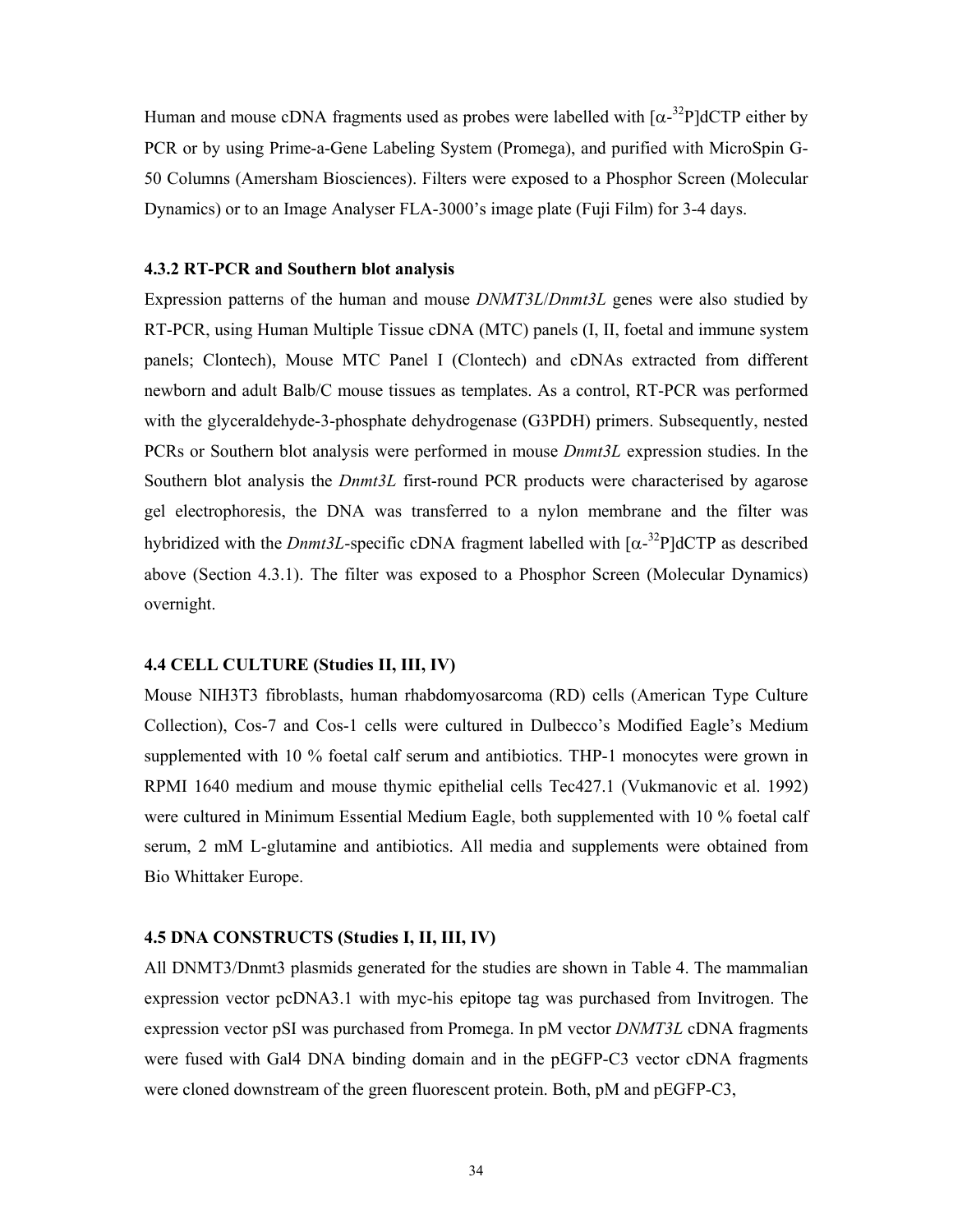| plasmid             | vector               | cloning              | cloning sites    | assay                        | study  |
|---------------------|----------------------|----------------------|------------------|------------------------------|--------|
| pcDnmt3L            | pcDNA3.1             | PCR                  | EcoRL/HindII     | immunofluorescence           |        |
| pLuc1345            | pLTR-Luc             | PCR                  | Notl/BamH        | luciferase assay             | 日      |
| pLuc900             | pLTR-Luc             | PCR                  | Notl/BamH        | luciferase assay             | 吕      |
| $_{\rm plac}$ 440   | pLTR-Luc             | PCR                  | Notl/BamH        | luciferase assay             | Ξ      |
| pLuc226             | pLTR-Luc             | PCR                  | Notl/BamH        | luciferase assay             | 吕      |
| pLucmut262          | pLTR-Luc             | PCR                  | Notl/BamH        | luciferase assay             | 吕      |
| pLucmut290          | pLTR-Luc<br>pLTR-Luc | PCR                  | Notl/BamH        | luciferase assay             | 吕      |
| pLucmut300          |                      | PCR                  | Notl/BamH        | luciferase assay             | Ξ      |
| pLucmut318          | pLTR-Luc             | PCR                  | Notl/BamH        | luciferase assay             | 吕      |
| pM-DNMT3L 1-84      | Mф                   | PCR                  | EcoRI/Sall       | $CAT$ assay                  | ≧      |
| pM-DNMT3L 45-84     | Мq                   | PCR                  | EcoRI/Sall       | $CAT$ assay                  | ≧      |
| pM-DNMT3L 88-153    |                      | PCR                  | EcoRI/Sall       | $CAT$ assay                  | $\geq$ |
| pM-DNMT3L 1-195     | Mg                   | digestion/subcloning | EcoRL/HindII     | $\mathbb{C}AT$ assay         | $\geq$ |
| pM-DNMT3L           | Мq                   | digestion/subcloning | EcoRL/HindII     | $CAT$ assay                  | $\geq$ |
| pM-DNMT3L 164-387   | Mq                   | digestion/subcloning | EcoRI/HindII     | $\mathbb{C}AT$ assay         | $\geq$ |
| pM-DNMT3L 88-387    | Mq                   | PCR                  | EcoRI/HindII     | CAT assay                    | $\geq$ |
| pcDNMT3L 1-195      | pcDNA3.1             | PCR                  | EcoRI/HindII     | in vitro translation         | $\geq$ |
| pcDNMT3L            | pcDNA3.              | PCR                  | EcoRI/HindIII    | immunofluorescence, WB       |        |
| pGST-DNMT3L1-84     | $pGEX-1\lambda T$    | digestion/subcloning | EcoRI/Sall, Xhol | GST pull-down, deacetylation | $\geq$ |
| pGST-DNMT3L 45-84   | $pGEX-1\lambda T$    | digestion/subcloning | EcoRI/Sall, Xhol | GST pull-down, deacetylation | $\geq$ |
| pGST-DNMT3L 88-153  | $pGEX-1\lambda T$    | digestion/subcloning | EcoRI/Sall, Xhol | GST pull-down, deacetylation | $\geq$ |
| pGST-DNMT3L 1-195   | $pGEX-1\lambda T$    | digestion/subcloning | EcoRL/HindIII    | GST pull-down, deacetylation | $\geq$ |
| pGST-DNMT3L 88-387  | $pGEX-1\lambda T$    | digestion/subcloning | EcoRL/HindIII    | GST pull-down, deacetylation | $\geq$ |
| pGST-DNMT3L         | pGEX-12T             | digestion/subcloning | EcoRL/HindIII    | GST pull-down, deacetylation | $\sum$ |
| pGST-DNMT3L 164-387 | pGEX-12T             | PCR                  | EcoRI/Xhol       | GST pull-down, deacetylaton  | $\geq$ |
| pGFP-NLS (142-173   | pEGFP-C3             | PCR                  | EcoRI/Sall       | immunofluorescence           | $\geq$ |
| pGFP-DNMT3I         | pEGFP-C3             | PCR                  | EcoRI/Sall       | immunofluorescence           | Σ      |
| pSI-DNMT3B 220-753  | pSI                  | PCR                  | EcoRI/Notl       | in vitro translation         |        |

Table 4. DNA constructs cloned for the studies **Table 4. DNA constructs cloned for the studies**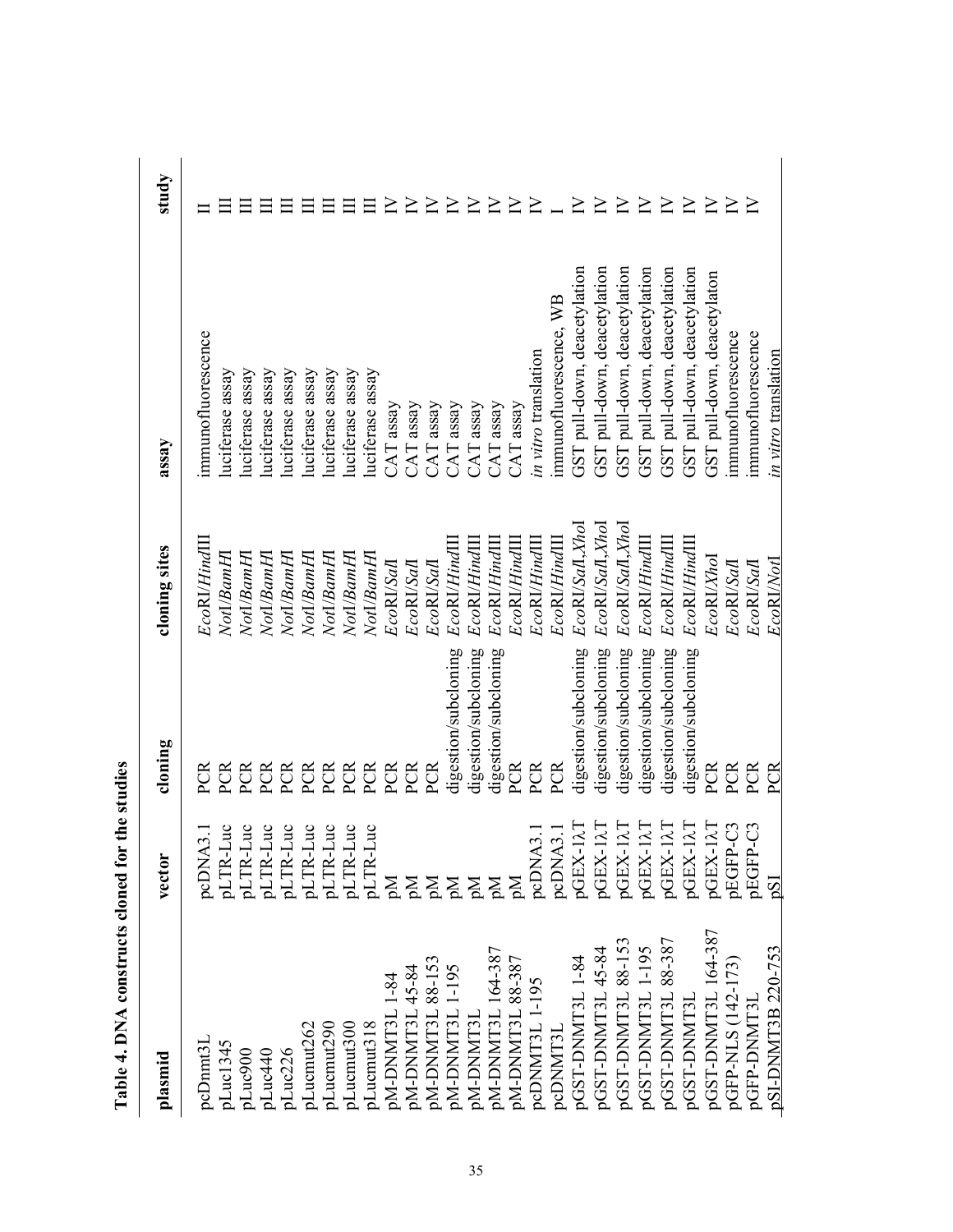<span id="page-35-0"></span>vectors were purchased from Clontech. The pGEX-1λT vector with modified multiple cloning site and pLTR-Luc, pLacZ and pBL-KS vectors used in luciferase assays were donated by Dr. K. Saksela (University of Tampere, IMT, Finland). The pING14AHDAC1 and GST-HDAC1 vectors were provided by Drs G. Akusjärvi and T. Punga (University of Uppsala, Sweden). pcHDAC1 was a generous gift from Dr. T. Kouzarides (University of Cambridge, UK) and Gal4TKCAT reporter plasmid was provided by Dr. Y. Shi (Harvard Medical School, USA).

#### **4.6 WESTERN BLOTTING AND IMMUNOFLUORESCENCE (Studies I, II, IV)**

The full-length cDNA of *DNMT3L* was cloned into pcDNA3.1 Myc-His vector (Invitrogen). Transfections of the pcDNMT3L and pcDNA constructs were performed using Qiagen's SuperFect Transfection Reagent. Cos-1 cells were transfected according to the manufacturer's instructions, and after 48 hours the transfected cells were harvested and cell extracts were separated by electrophoresis on a 10 % SDS-PAGE gel, transferred to nitrocellulose, and probed with an anti-myc antibody (Invitrogen).

For subcellular localisation of the DNMT3L/Dnmt3L protein, the pcDNMT3L and pcDnmt3L constructs were transfected into Cos-1 cells using either Qiagen's SuperFect Transfection Reagent or standard calcium phosphate transfection protocol (Ausubel et al. 1995), and stained with anti-myc antibody (Invitrogen). Cos-7 cells were transfected with pEGFP-C3, pGFP-NLS and pGFP-DNMT3L plasmids using ExGen500 transfection reagent (Fermentas) according to the instructions provided by the manufacturer. Immunofluorescence data were acquired using an Olympus IX70 microscope. Images were captured with a digital CCD camera (Wallac) and UltraVIEW Ver 4.0.15 software for PC.

#### **4.7 LUCIFERASE ASSAY (Study III)**

NIH3T3, Tec427.1 or Cos-7 cells were transfected with pBL-KS, pLuc226, pLuc440, pLuc900 and pLuc1345 constructs together with the pLacZ plasmid using ExGen500 transfection reagent (Fermentas) according to the manufacturer's instructions. Cells were lysed in Promega's Reporter lysis buffer and luciferase activities were measured with the Luciferase Assay System (Promega) using luminometer Luminoskan Ascent (Thermo Labsystems). All results were normalised against β-galactosidase activity.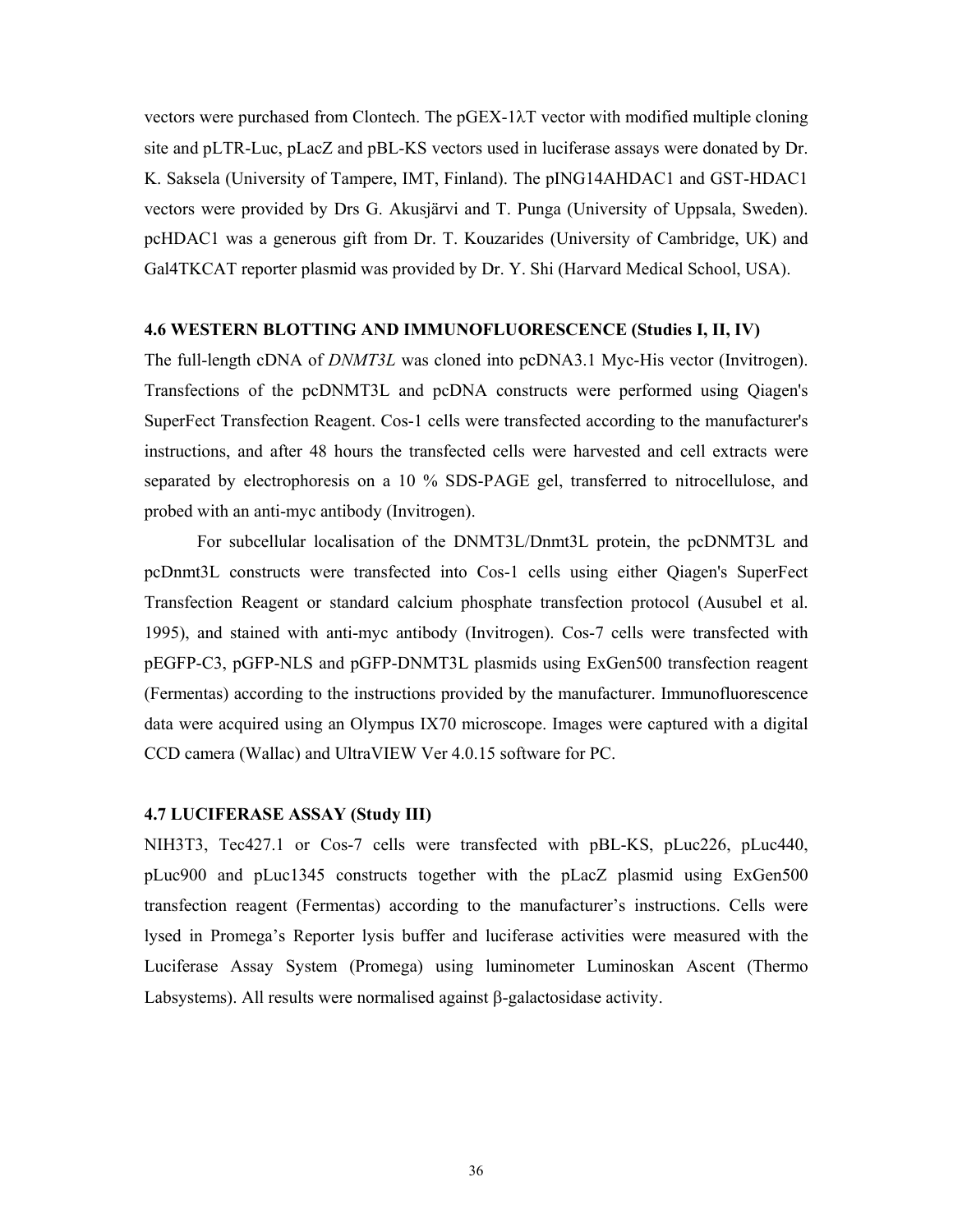#### **4.8 ELECTROPHORETIC MOBILITY SHIFT ASSAY (Study III)**

NIH3T3 and Cos-7 nuclear extracts were prepared as described by Murumägi et al. (2003). First, nuclear extracts were preincubated with 0.05 mg/ml poly(dI-dC). After 30 min preincubation on ice, double-stranded oligonucleotides end-labelled by T4 polynucleotide kinase using  $[\gamma^{-32}P]$ dATP were added and incubation was continued for 30 min on ice. Reactions were resolved in a 4.5 % nondenaturing polyacrylamide gel, followed by autoradiography. For competition assays a 100-fold excess of the corresponding unlabelled oligonucleotide was added, and for supershift assay anti-Sp1 and/or anti-Sp3 antibodies (Santa Cruz Biotechnology) were added to the preincubation reactions.

#### **4.9 SITE-DIRECTED MUTAGENESIS (Study III)**

Site-directed mutagenesis was performed using two sequential PCRs. During the first PCR, mutations were introduced into Sp1 transcription factor binding sites using two sets of primers including mutated reverse and forward primers. In the second PCR, the products from the first PCR were annealed together to produce a fragment with the Sp1-mutation in the middle of the fragment. After the second PCR, fragments were cloned into a luciferase vector resulting in constructs pLucmut262, pLucmut290, pLucmut300, and pLucmut318. Mutations were verified by DNA sequencing.

#### **4.10 IN VITRO METHYLATION (Study III)**

*In vitro* methylation of Sp1-318 and Sp1-262 oligonucleotides and pLuc226, pLuc440, pLuc900 and pLuc1345 constructs was performed with CpG methylase M.*SssI* (New England Biolabs) following the manufacturer's instructions. *In vitro* methylated Sp1 oligonucleotides were tested in EMSA. Methylated luciferase constructs were purified with phenol/chloroform extraction and ethanol precipitation and, subsequently, used for transfections.

#### **4.11 BISULPHITE SEQUENCING (Study III)**

For the bisulphite sequencing, genomic DNAs from mouse ES, NIH3T3 and Tec427.1 cell lines were isolated according to the standard protocols (Sambrook et al. 1989). Genomic DNA extractions from frozen C57BL/6 mouse tissues (testis, ovary, thymus, spleen, liver, heart, lungs) were performed with Trizol reagent (Life Technologies Inc.) according to the manufacturer's instructions. The mouse seminiferous tubule samples used in Study III were isolated by using transillumination-assisted microdissection (Parvinen and Vanha-Perttula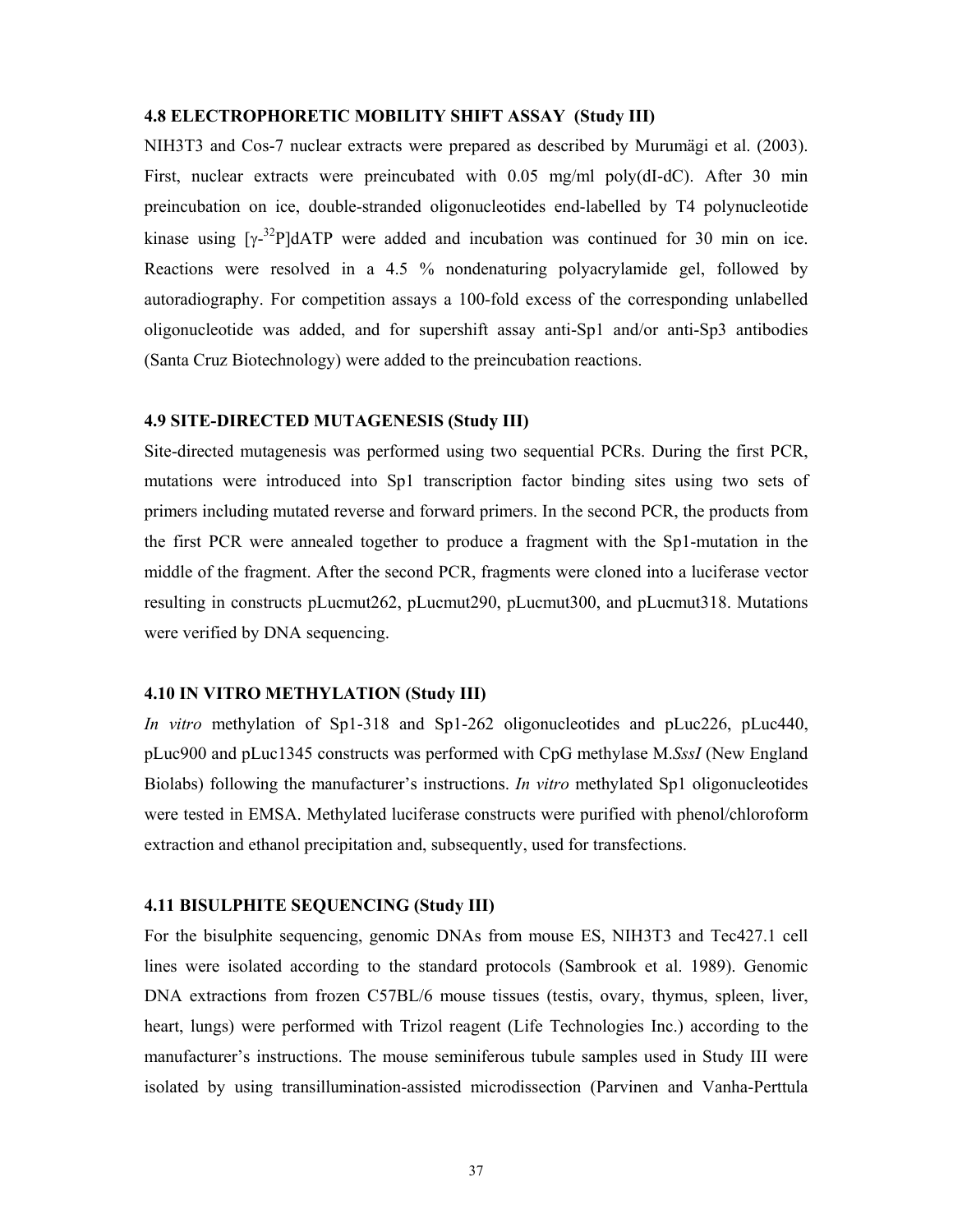1972), immediately frozen with liquid nitrogen and stored at -80°C until genomic DNA extractions with Trizol reagent (Life Technologies Inc.). Genomic DNAs were denatured by incubating with 0.3 M NaOH for 15 min at 42°C. For deamination 0.5 mM hydroquinone and 2.6 M sodium bisulphite (pH 5.0) were added and incubated in the dark for 16 hours at 50°C. The DNA was desalted with the Wizard DNA Clean-up System (Promega) and desulfonated with 0.3 M NaOH for 15 min at 37°C. The DNA was neutralised with 2 M ammonium acetate, precipitated with ethanol and eluted in  $15-100 \mu$  TE. The bisulphite treated DNA was amplified by PCR using primers specific to *Dnmt3L* promoter and subsequently, the PCR products were subcloned into a CR2.1-TOPO vector (Invitrogen) and sequenced.

## **4.12 QUANTITATIVE REAL-TIME RT-PCR (Study III)**

Total RNAs from frozen C57BL/6 mouse tissues (testis, ovary, thymus, spleen, liver, heart, lung) and ES, NIH3T3 and Tec427.1 cell lines were extracted using the Trizol reagent (Life Technologies Inc.), and five micrograms of total RNAs were used for first-strand cDNA synthesis with the First Strand cDNA Synthesis Kit (Fermentas). The PCR amplifications were performed with the LightCycler instrument (Roche Applied Sciences) using the QuantiTect SYBR Green Kit (Qiagen). To control the specificity of the reaction, meltingcurve analysis was performed after amplification. For normalisation, the amount of mouse *G3pdh* mRNA was measured in each cDNA sample. Standard curves were generated using cloned *Dnmt3L* and *G3pdh* cDNAs.

# **4.13 5-AZA-2'-DEOXYCYTIDINE AND TRICHOSTATIN A TREATMENTS (Study III)**

Tec427.1 and NIH3T3 cells were plated 24 hours before adding the chemicals. For luciferase assays NIH3T3 cells were transfected with pLuc440 and pLuc1345 constructs using the ExGen500 transfection reagent (Fermentas). Varying concentrations  $(0-10 \mu M)$  of DNA methyltransferase inhibitor 5-azaCdR (Sigma) were added to the media for 48 h. Deacetylase inhibitor, TSA (100 nM, Sigma) was added for 24 hours together with 5-azaCdR where indicated. TSA alone (100nM) was added to Tec427.1 cells for 12 hours and to NIH3T3 cells for 24 hours. Each day cells were treated with fresh medium supplemented with the corresponding chemicals. Subsequently, the total RNA was extracted from the cells using the Trizol reagent (Life Technologies Inc.) according to the manufacturer's instructions and, after the cDNA conversion, used for QPCR. In addition, cells transfected with different luciferase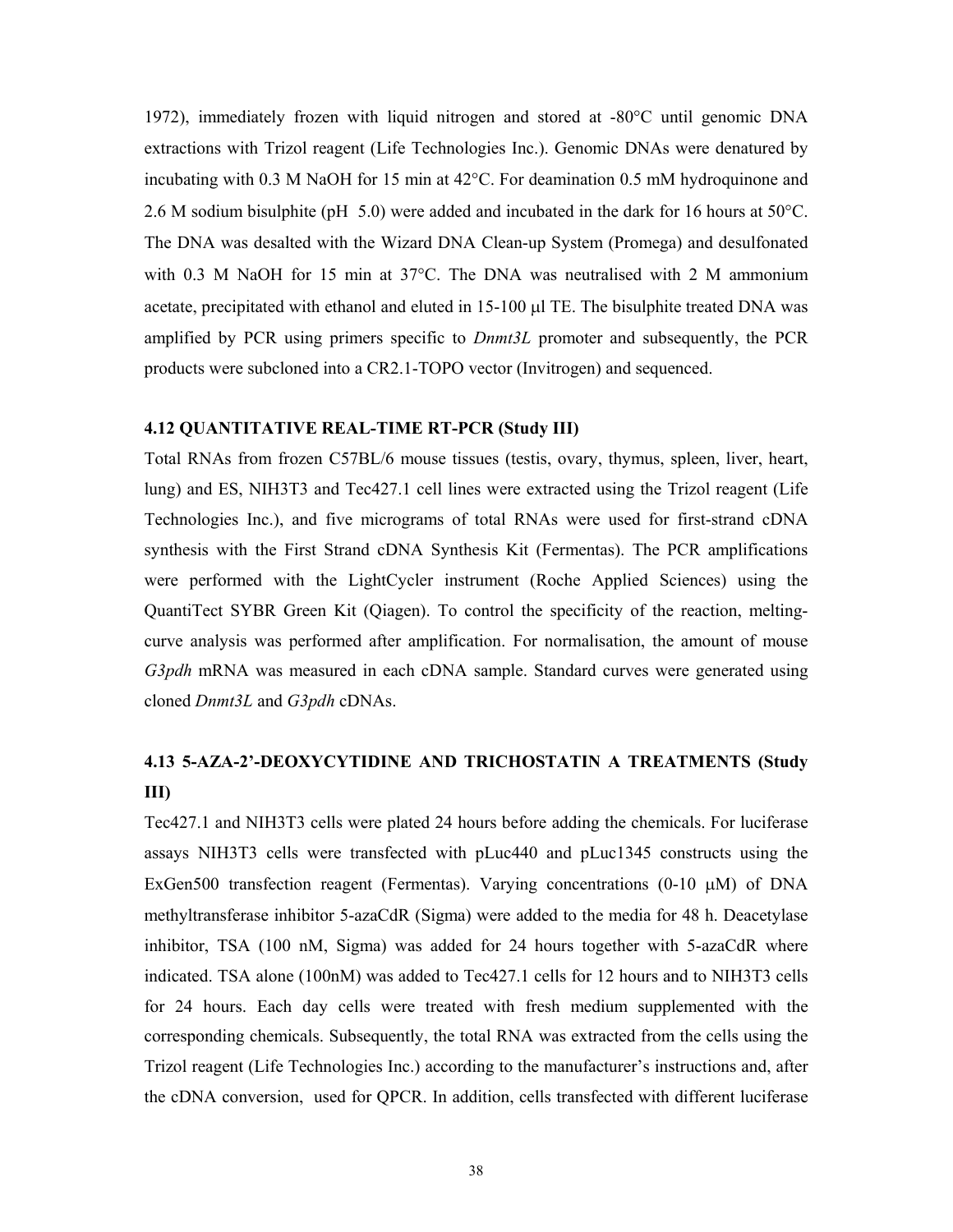constructs were treated with 5-azaCdR or TSA as described above and used for luciferase activity assay.

## **4.14 GLUTATHIONE S-TRANSFERASE PULL-DOWN ASSAY (Study IV)**

GST fusion proteins were purified from XL-1 Blue cultures with Glutathione Sepharose 4B (Amersham Biosciences) as described by Frangioni and Neel (1993). For *in vitro* binding assay pcDNMT3L, pcDNMT3L 1-195, pING14AHDAC1 and pSI-DNMT3B 220-753 were *in vitro* translated using the TNT Coupled Reticulocyte Lysate System (Promega) and labelled with <sup>35</sup>S-Cys according to the manufacturer's protocol. *In vitro* translated, <sup>35</sup>S-radiolabelled proteins were incubated together with purified GST fusion proteins as described by Fuks et al. (2000). Bound proteins were separated in SDS-PAGE and subjected to autoradiography.

In GST pull-downs performed with RD cell lysate, Flag-epitope tagged pcHDAC1 was transfected into RD cells using ExGen500 transfection reagent (Fermentas). After 48 hours cells were lysed and equivalent amounts of purified GST-DNMT3L, GST-DNMT3L 1- 195 and GST proteins were incubated with the cell lysate. Pull-down products were separated in SDS-PAGE and analysed by immunoblotting with anti-Flag antibody (Sigma).

#### **4.15 CHLORAMPHENICOL ACETYLTRANSFERASE ASSAY (Study IV)**

RD cells were transfected with pM, pM-DNMT3L 1-195, pM-DNMT3L 88-387, pM-DNMT3L 164-387, pM-DNMT3L 1-84, pM-DNMT3L 45-84, pM-DNMT3L 88-153 and pM-DNMT3L constructs together with the Gal4TKCAT reporter using Lipofectamine (Life Technologies) according to the manufacturer's protocol. After 46 hours the cells were lysed and the CAT activity assay was performed using the CAT ELISA Kit (Roche) following the manufacturer's instructions. The deacetylase inhibitor, 100 nM TSA (Sigma) was included in the media for 24 hours where indicated. Transfections were normalised against total protein measured from lysates with the BioRad  $D<sub>C</sub>$  Protein Assay System (Bio-Rad Laboratories).

#### **4.16 DEACETYLATION ASSAY (Study IV)**

THP-1 monocytes were lysed in NET0.2 lysis buffer (50 mM Tris-HCl pH 7.5, 150 mM NaCl, 5 mM EDTA, 2 µg/ml aprotinin, 500 ng/ml leupeptin) on ice and the total protein concentration of the lysate was measured using BioRad  $D<sub>C</sub>$  Protein Assay system (Bio-Rad Laboratories). Equal amounts of the THP-1 protein lysate were incubated either with Glutathione Sepharose 4B-purified GST-DNMT3L fusion proteins or with anti-HDAC1 and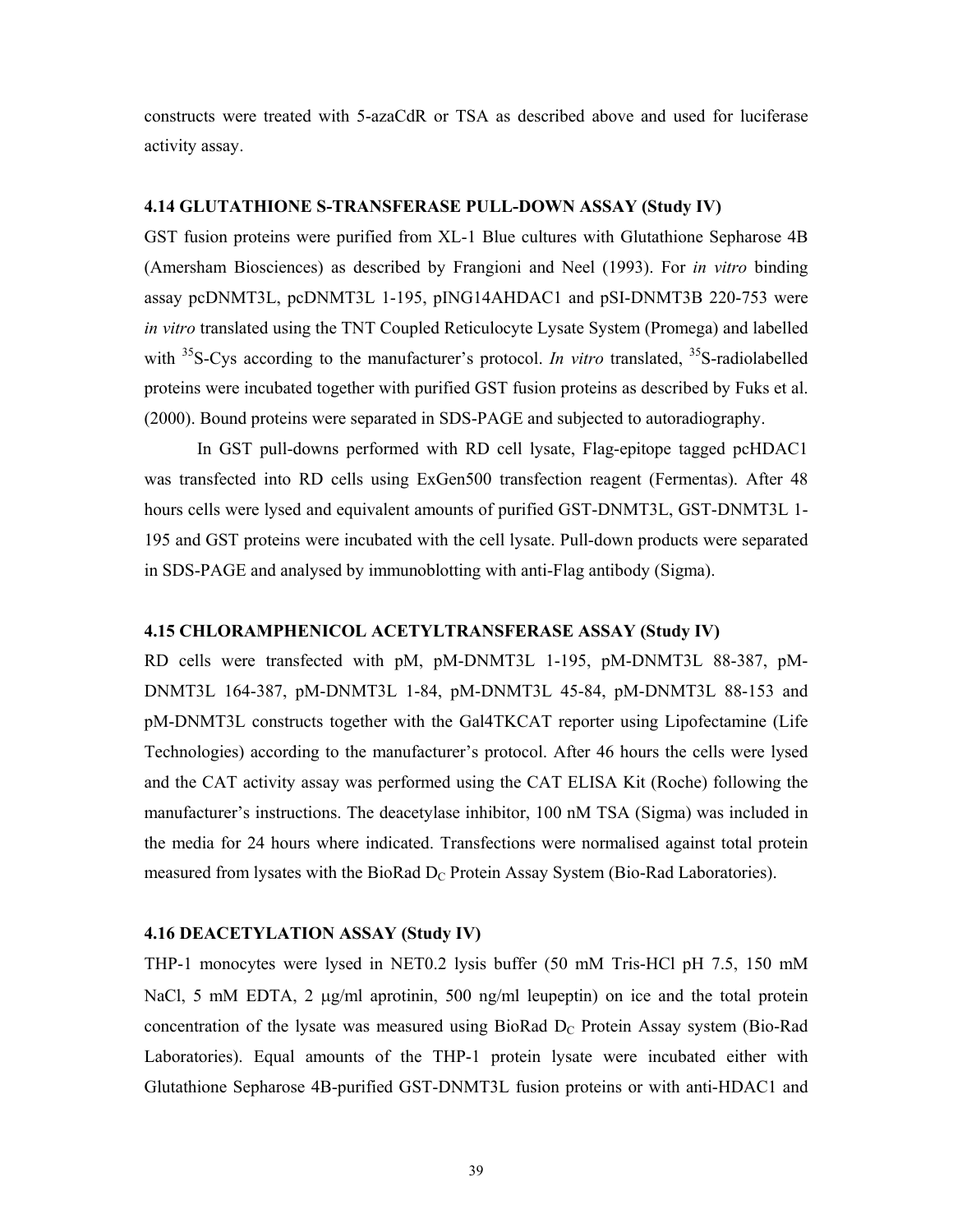anti-GAL4 antibodies (Santa Cruz Biotechnology) and Protein A Sepharose beads (Amersham Biosciences). Sepharose beads with attached proteins were used for deacetylation assay performed with the Histone Deacetylation Assay Kit (Upstate Biotechnology). Sepharose-bound proteins were incubated with  $[3H]$ -acetylated peptide substrate and deacetylation was measured as released  $[^{3}H]$ -acetate using a scintillation counter.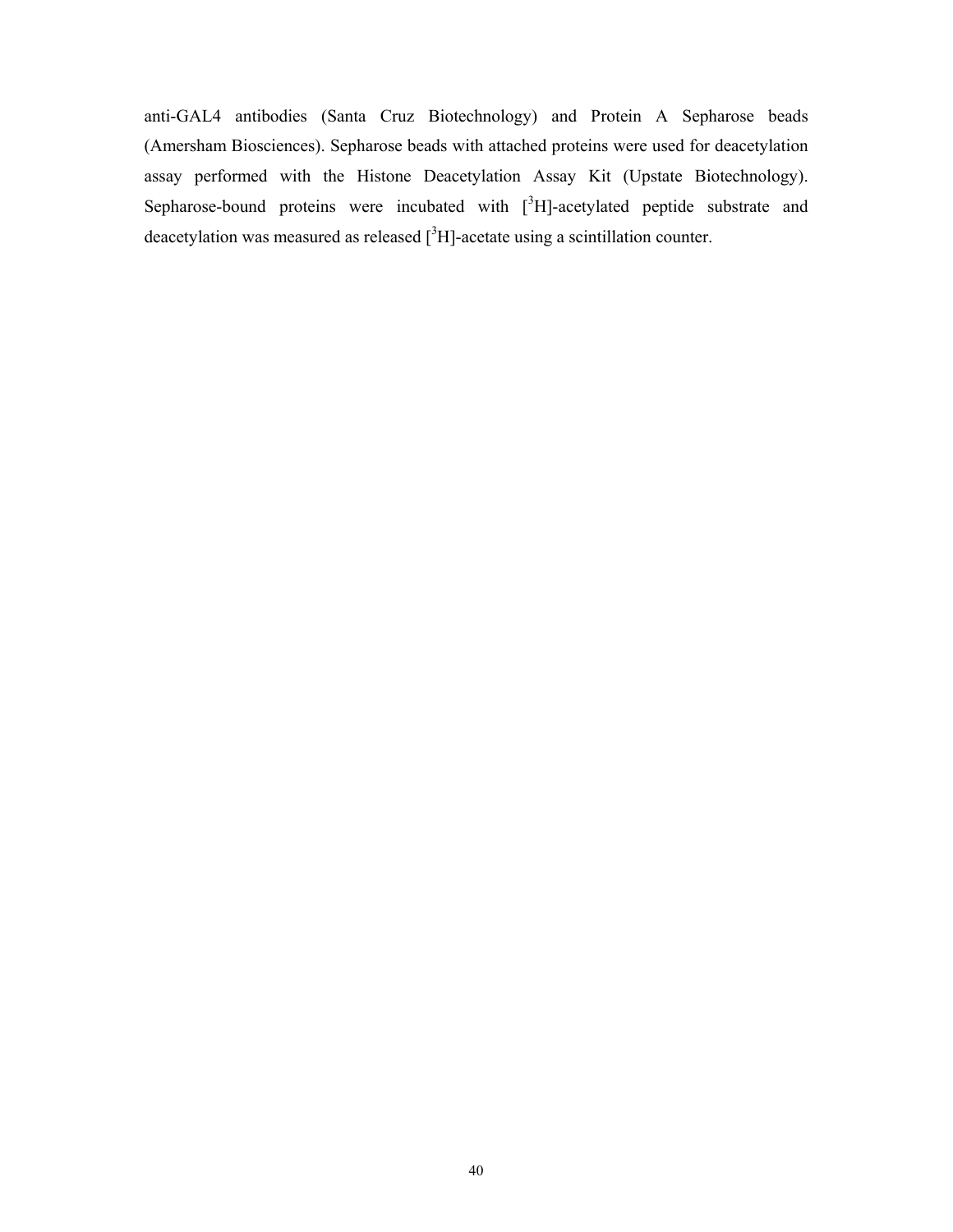### 5. RESULTS

## **5.1 ISOLATION AND CHARACTERISATION OF THE HUMAN AND MOUSE DNMT3L/Dnmt3L GENES**

#### **5.1.1 Cloning of the** *DNMT3L* **and** *Dnmt3L* **genes (Studies I, II)**

In Study I, the genomic sequence of the cosmid clone KU21D28B11 from the chromosome region 21q22.3 was analysed *in silico* using the programs BLAST, Genscan and NIX. Gene modelling programs predicted a novel gene showing similarity with six previously trapped exons (Chen et al. 1996, Kudoh et al. 1997). By screening human thymus cDNA library and placenta, testis and foetal liver mRNAs with primers designed according to predicted and trapped exon sequences, four overlapping cDNA fragments were isolated by RT-PCR. The 5'- and 3'- cDNA fragments were amplified using RACE technique. The isolated cDNA sequence contained 1705 bp including 12 exons distributed over 16 kb of genomic sequence. The cDNA sequence coded for a protein of 387 amino acids, with the translation initiation codon ATG in exon 2. All exons followed the rule of canonical splice sites. A splice variant for the gene lacking exon 8 was also identified. This alternatively spliced transcript caused a frameshift in exon 9, resulting in 21 unrelated amino acid residues followed by a stop codon. In addition, an EST clone lacking serine 333 at the 5' of the exon 12 was detected. Protein sequence analysis revealed that the novel protein was similar to DNA methyltransferases DNMT3A/Dnmt3a and DNMT3B/Dnmt3b (Okano et al. 1998b, Xie et al. 1999) and, consequently, we named the novel gene *DNMT3L* for DNA cytosine-5-methyltranferase 3 like.

A BLAST similarity search performed with human *DNMT3L* cDNA sequence revealed several overlapping mouse EST sequences that were used as templates when designing primers for *Dnmt3L* cloning (Study II). The 5'- *Dnmt3L* cDNA fragment was amplified from testis and the 3'-RACE cDNA product was isolated from thymus. The *Dnmt3L* cDNA contained 1642 bp coding for a protein of 421 amino acids.

Human and mouse genes showed 74 % identity and contained twelve exons with almost identical sizes. The 5' and 3' ends of the genes were slightly different with *Dnmt3L*  having the initiation codon ATG in exon 1, whereas *DNMT3L* had the ATG codon in exon 2. The genomic organisation of human and mouse genes was similar, *Dnmt3L* occupying less genomic sequence because of smaller intron sizes. Human and mouse genes are located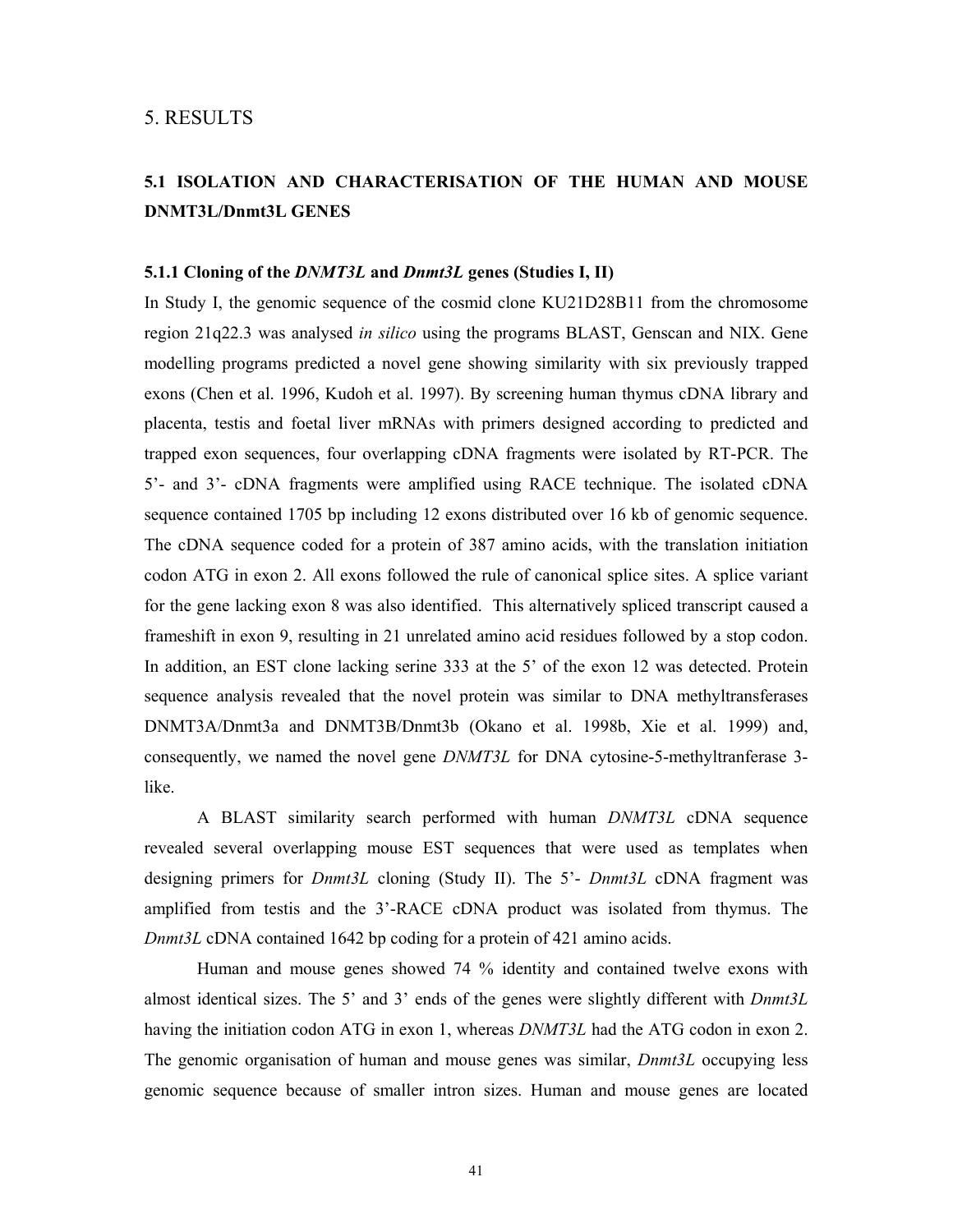between autoimmune regulator, *AIRE/Aire* (Nagamine et al. 1997, Mittaz et al. 1999), and inducible T-cell co-stimulator ligand, *ICOSL/Icosl* (Yoshinaga et al. 2000, Ling et al. 2000) genes in chromosomes 21 and 10 respectively.

#### **5.1.2 Expression pattern (Studies I, II, III)**

The expression pattern of *DNMT3L/Dnmt3L* was first studied using Northern blot analysis (Studies I and II). For human *DNMT3L* expression studies commercial Human MTN Blots 1- 4 and Human Fetal MTN Blot (Clontech) were used. Mouse *Dnmt3L* expression was investigated using total RNAs extracted from newborn mouse muscle, kidney, liver, lung and thymus, and adult mouse thymus, testis and ovary. No detectable *DNMT3L/Dnmt3L* expression was found in Northern blots even after prolonged exposure, suggesting a low expression level of the gene. Expression patterns were further studied by RT-PCR. The *DNMT3L* 5'- cDNA fragment was amplified from ovary, testis, thymus and foetal thymus, with testis showing the strongest expression level (Study I). However, *DNMT3L* mRNA at the lower level was detected by PCR using increased amount of mRNA or cDNA from other tissues such as foetal liver and placenta. Similar to *DNMT3L*, the mouse *Dnmt3L* transcript was strongly expressed in testis and to a lesser extent in ovary, thymus and foetal tissues (Study II). *Dnmt3L* expression was very high in mouse ES cells and the transcripts were also detected in heart and lung (Study III).

## **5.1.3 DNMT3L/Dnmt3L proteins**

#### *5.1.3.1 ATRX-like zinc finger domain of DNMT3L/Dnmt3L (Studies I, II)*

At the protein level DNMT3L and Dnmt3L showed 61 % identity and 75 % similarity. The greatest similarity with other DNMT3/Dnmt3 family members was found at the cysteine-rich region in the N-terminal part of the DNMT3L/Dnmt3L proteins. The DNMT3/Dnmt3 family members shared this cysteine-rich region with ATRX/Atrx (Villard et al. 1997) protein and related fruit fly, zebrafish and *Arabidobsis thaliana* EST sequences were present in GenBank revealing the conserved nature of cysteins and histidines in this region. The novel zinc-finger domain contained a C2C2-type of zinc finger and a PHD-like zinc finger structure, where the histidine within the C4HC3 motif was replaced by a cysteine (C4C4). A schematic representation of the DNMT3L protein is shown in Figure 5A.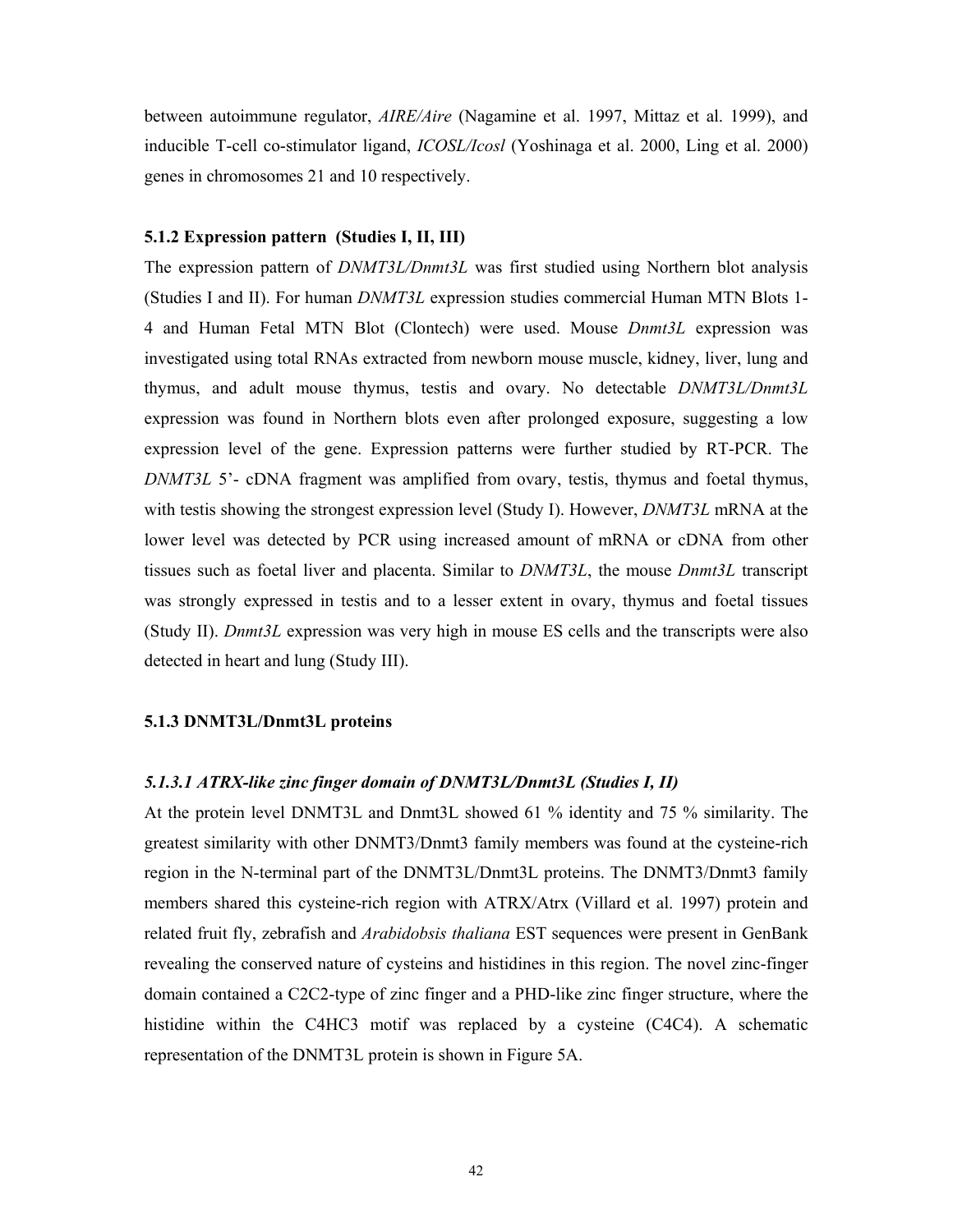#### *5.1.3.2 DNMT3L is not an active methyltransferase*

Although sharing significant similarity with DNMT3/Dnmt3 proteins, DNMT3L/Dnmt3L did not contain the conserved FGG, PC or ENV DNA methylase motifs found in the catalytic region of all functional methyltransferases (Lauster et al. 1989a, Kumar et al. 1994). Human DNMT3L was found to be enzymatically inactive in a test performed using a protocol based on the incorporation of 3H methyl groups in poly(dI-dC) (Bestor 1992) (unpublished data in collaboration with Jean Margot and Heinrich Leonhardt of the Franz-Volhard-Klinik, Berlin, Germany).



**Figure 5. Western blot analysis and subcellular localization of DNMT3L.** (A) Schematic representation of the DNMT3L protein. Numbers indicate the amino acids of DNMT3L. The nuclear localisation signal (NLS) is coded by amino acids 156-159. (B) Western blot analysis of the DNMT3L protein. Cos-1 cells were transfected with pcDNMT3L construct containing a myc-his epitope tag downstream to DNMT3L cDNA. DNMT3L protein was detected from the cell extract using monoclonal antibody against the myc tag. The arrow indicates the expressed DNMT3L protein. Protein markers are in kDa. (C) Subcellular localisation of the DNMT3L protein. Cos-1 cells were transfected with pcDNMT3L and immunofluorescence staining was performed with anti-myc antibody. (D) The DAPI staining of the same cells.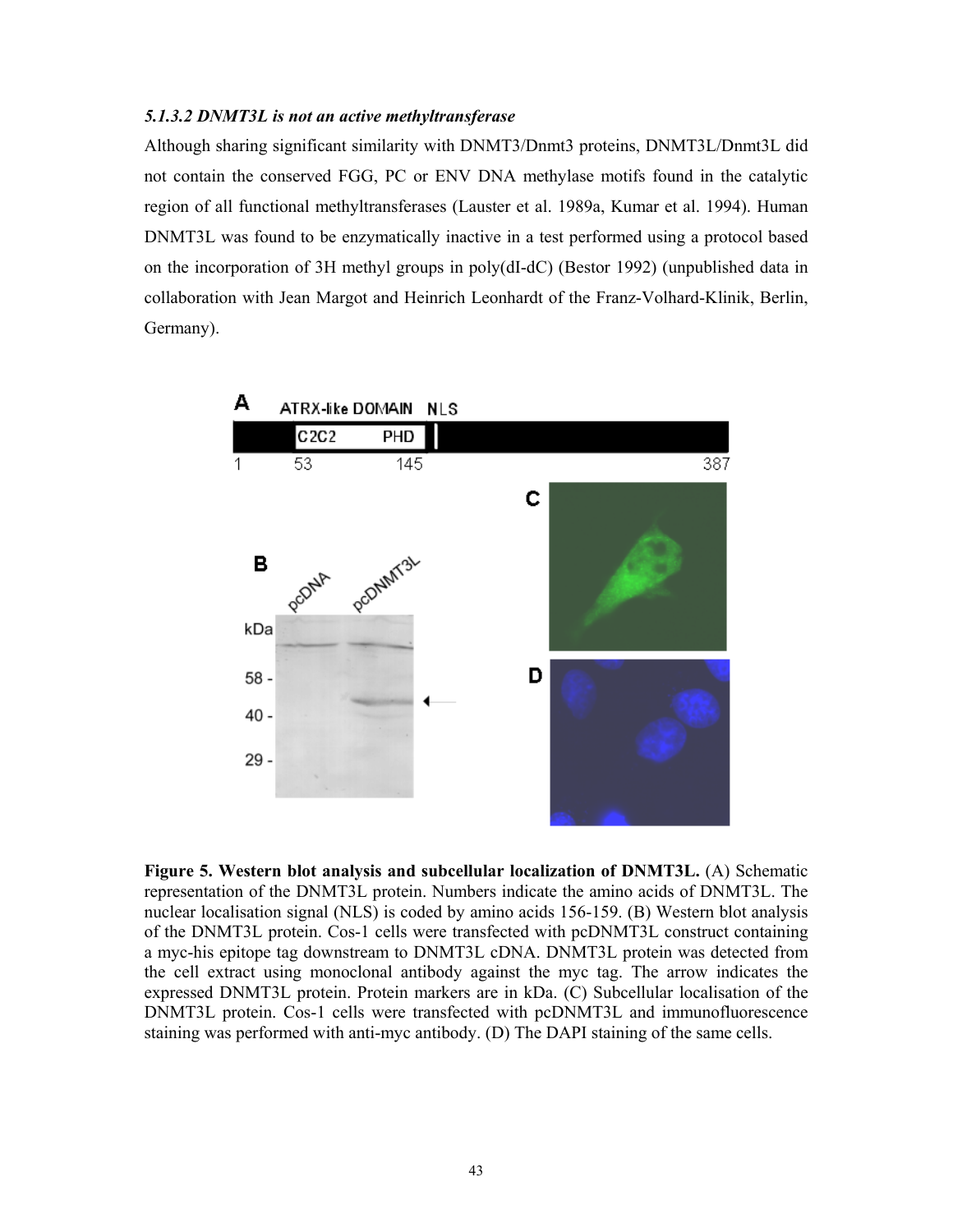# *5.1.3.3 Western blotting and subcellular localisation of the DNMT3L/Dnmt3L (Studies II, IV*)

The *DNMT3L* cDNA was cloned into eukaryotic expression vector under control of the CMV promoter and, subsequently, Cos-1 cells were transfected with the resulting pcDNMT3L construct containing a myc-his epitope tag. Western blot analysis of the cell lysate with the anti-myc tag antibody showed a DNMT3L protein with an approximate molecular mass of 45 kDa (Figure 5B, unpublished data), which is in agreement with the molecular mass of 43.7 kDa predicted *in silico*.

To determine the subcellular localisation of the DNMT3L, Cos-1 cells were transiently transfected with the pcDNMT3L construct. In immunofluorescence staining with anti-myc tag antibody the DNMT3L was not found to locate to any specific cellular structures as the staining was observed diffusely distributed throughout the cytoplasm and cell nucleus (Figure 5C, unpublished data). Similar results were obtained with the mouse pcDnmt3L (Study II). The PSORT II program predicted a potential nuclear localisation signal (NLS), *RRRK* at DNMT3L amino acids 156-159 (see Figure 5A; *RRKR* at Dnmt3L amino acids 190- 193). In experiments with green fluorescent protein (GFP) construct containing human NLS, the GFP-NLS fusion protein localised to nucleus demonstrating that the nuclear localisation signal of DNMT3L was functional (Study IV).

## **5.2 CHARACTERISATION OF THE DNMT3L PROMOTER (Study III)**

### **5.2.1 Minimal promoter area of** *Dnmt3L*

A genomic DNA fragment containing 1345 bp upstream from the Dnmt3L translational start site was cloned in front of the luciferase gene and the resulting pLuc1345 construct was transiently transfected into Cos-7 cells. After showing strong luciferase activation by this *Dnmt3L* promoter fragment, several 5' deletion constructs were created. Results from the luciferase assays performed with pLuc1345, pLuc900, pLuc440 and pLuc226 constructs located the *Dnmt3L* minimal promoter area within 440 bp upstream from the translation start site. Luciferase transfections were performed using three different cell lines, mouse fibroblasts NIH3T3, mouse thymic epithelial cells Tec427.1 and Cos-7 cells, all of which yielded similar results. In addition, a repressive effect on the transcriptional activity was found which was mediated by the sequences upstream of the minimal promoter.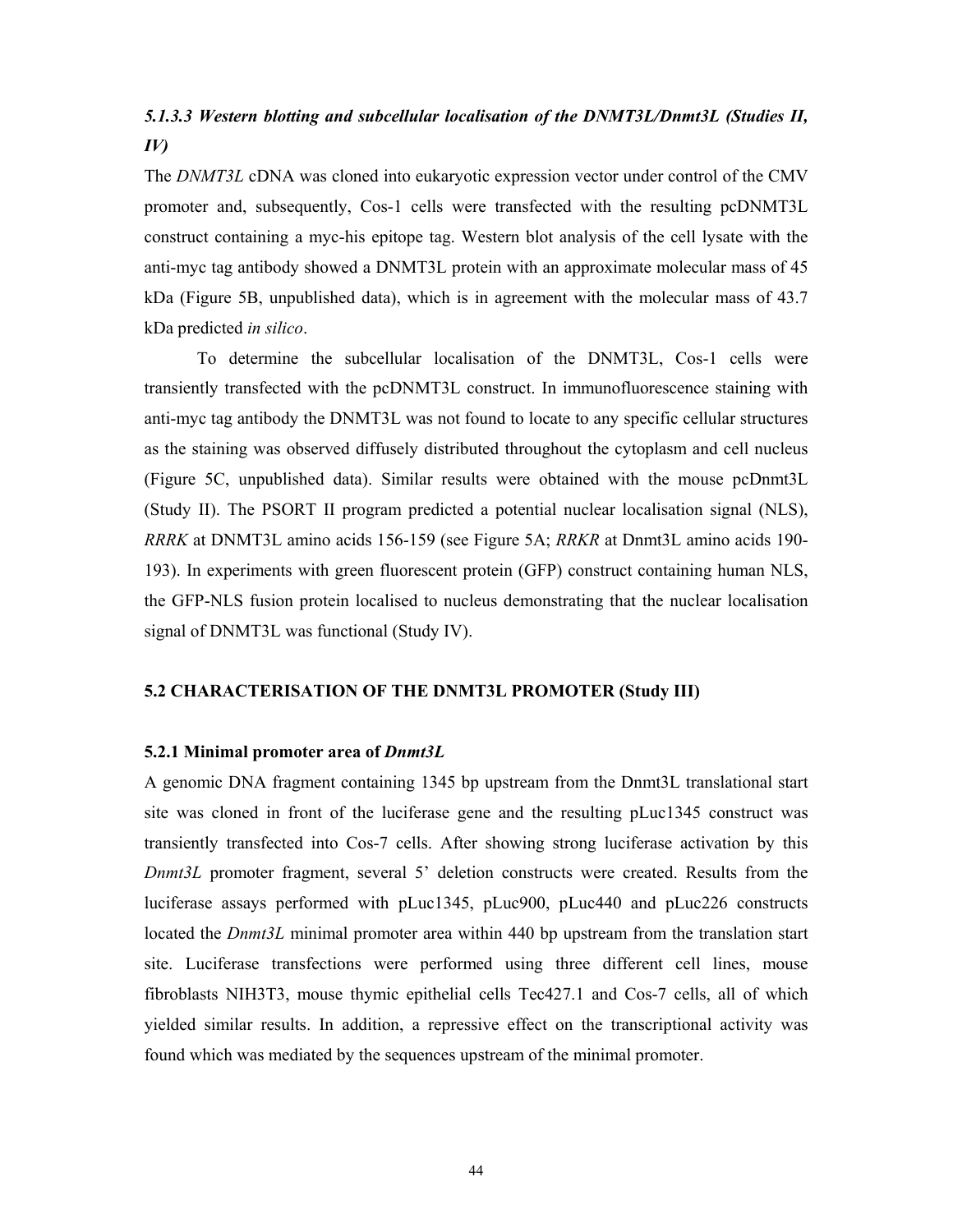## **5.2.2 The** *Dnmt3L* **promoter contains functional Sp1/Sp3 transcription factor binding sites**

MatInspector program predicted five putative GC boxes in the *Dnmt3L* minimal promoter sequence. EMSAs performed with the corresponding oligonucleotides [Sp1-374, Sp1-318, Sp1-303 (covering both Sp1-290 and Sp1-300 sites), and Sp1-262] showed three separate band-shifts with oligonucleotides Sp1-262, Sp1-303, and Sp1-318. Specificities of the bandshifts were confirmed with the competing unlabelled oligonucleotides and with the oligonucleotides with mutated binding sites. Supershift assays performed using Sp1 and Sp3 specific antibodies indicated the presence of Sp1 protein in the uppermost complex, whereas two lower complexes contained Sp3 proteins. EMSAs performed with NIH3T3 and Cos-7 nuclear extracts yielded identical results. *In vitro* methylation of the oligonucleotides Sp1-262 and Sp1-318 did not affect the formation of the band-shift complexes in EMSA, indicating that CpG-methylation does not interfere with Sp1/Sp3-binding to the *Dnmt3L* promoter.

Luciferase assays performed using pLuc440 constructs with mutations in four different Sp1 binding sites (Sp1-262, Sp1-290, Sp1-300, Sp1-318) showed decreased transcriptional activities (30-79 %) when compared with control pLuc440 activity, demonstrating that the minimal promoter area contained at least four functional Sp1/Sp3 binding sites.

#### **5.2.3 The** *Dnmt3L* **promoter and epigenetic chromatin modifications**

*In vitro* methylated GC-rich pLucDnmt3L promoter constructs were completely negative in the luciferase assay, suggesting that *Dnmt3L* gene could be regulated through the methylation of its promoter. To test this further, bisulphite sequencing analysis of the minimal promoter area was performed using genomic DNAs extracted from different mouse cell lines and tissues. To find out whether there was a correlation between the promoter methylation and *Dnmt3L* mRNA expression levels, the RNAs extracted from the same samples were used to detect the expression level of *Dnmt3L* by QPCR. Results obtained with mouse ES, NIH3T3 and Tec427.1 cell lines showed a correlation between the expression and promoter methylation. In ES cells, the *Dnmt3L* promoter was completely unmethylated and the *Dnmt3L* expression level was very high. NIH3T3 and Tec427.1 cells did not express *Dnmt3L* and promoter methylation level was 80 %. The correlation was less obvious with tissue samples from testis, ovary, thymus, spleen, liver, heart, lung, most likely due to the heterogeneous sample material. For example, *Dnmt3L* transcripts were detected both in testis and ovary but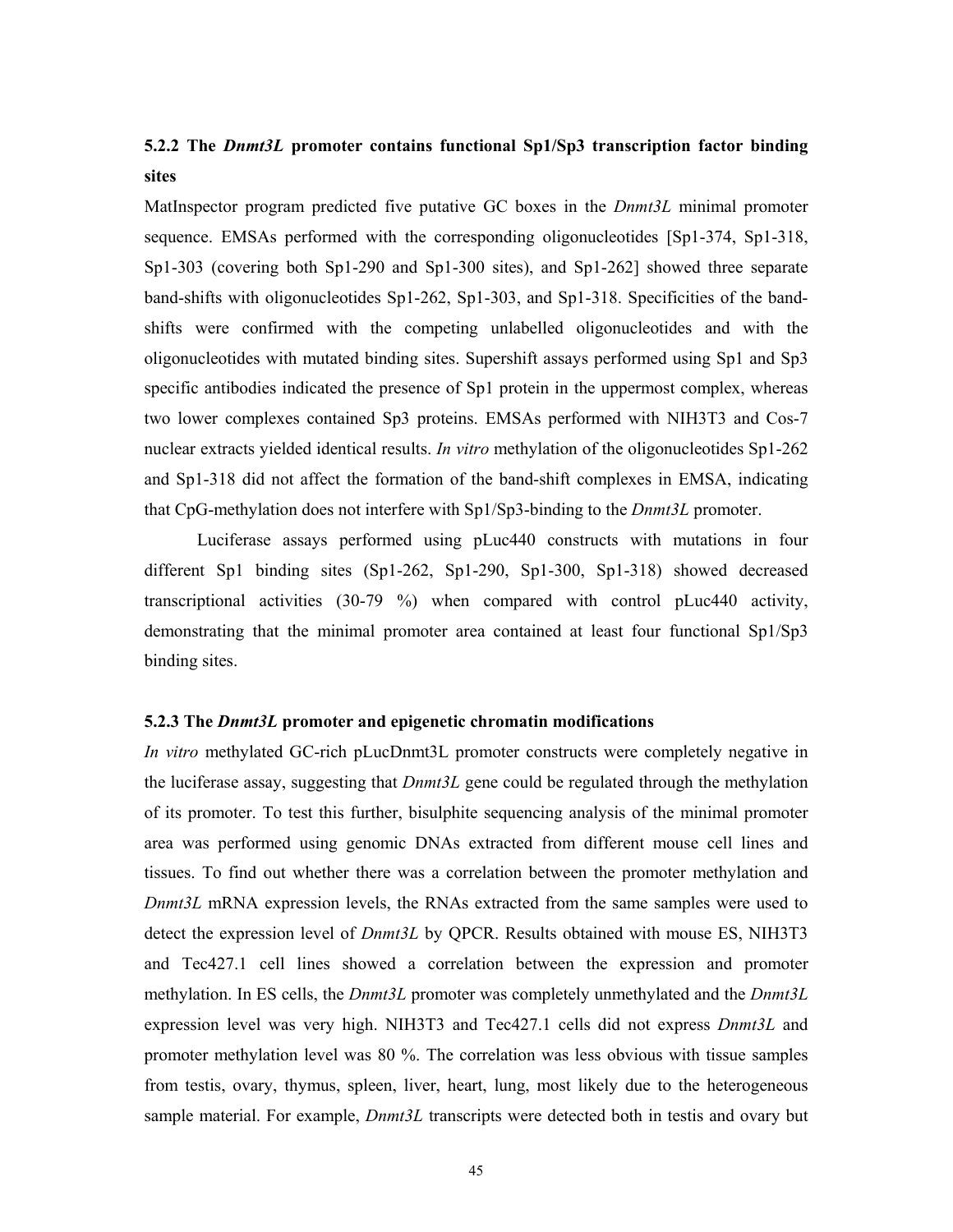in testis the promoter was not methylated  $(5\%)$  and in ovary the methylation level was 60 %. In ovary, *Dnmt3L* is expressed in growing oocytes (Bourc'his et al. 2001, Hata et al. 2002) with the rest of the tissue lacking the *Dnmt3L* transcript. *Dnmt3L* expression in other tissues, except in lungs, was very weak with methylation levels of 53-78 % (lungs 31 %).

NIH3T3 and Tec427.1 cells did not express *Dnmt3L*. Both cell lines were treated with DNA methyltranferase inhibitor, 5-aza-CdR and/or deacetylase inhibitor, TSA and tested for *Dnmt3L* expression. QPCR results demonstrated that the inhibitors could restore *Dnmt3L* expression in non-expressive cell lines, suggesting inactivation of *Dnmt3L* promoter by methylation and histone deacetylation. To conclude, the results showed that *Dnmt3L* expression is regulated through the reversible epigenetic chromatin modifications, DNA methylation and histone deacetylation.



**Figure 6. Quantitative RT-PCR analysis of** *Dnmt3L* **mRNA extracted from 1, 2, and 3 week-old mouse testis.** Results are shown as the amounts of *Dnmt3L* mRNA (fg) in each sample. The bars represent the mean  $\pm SD$  of two separate experiments, each performed in duplicate and normalised against the amount of *G3pdh* mRNA in each sample.

#### **5.2.4** *Dnmt3L* **and mouse spermatogenesis**

*Dnmt3L* deficient mice were sterile due to the defect in spermatogenesis resulting in azoospermia, indicating that Dnmt3L is required for normal spermatogenesis (Bourc'his et al. 2001, Hata et al. 2002). Bisulphite sequencing of the *Dnmt3L* minimal promoter DNA and QPCR analysis of *Dnmt3L* mRNA were performed with genomic DNA and total RNA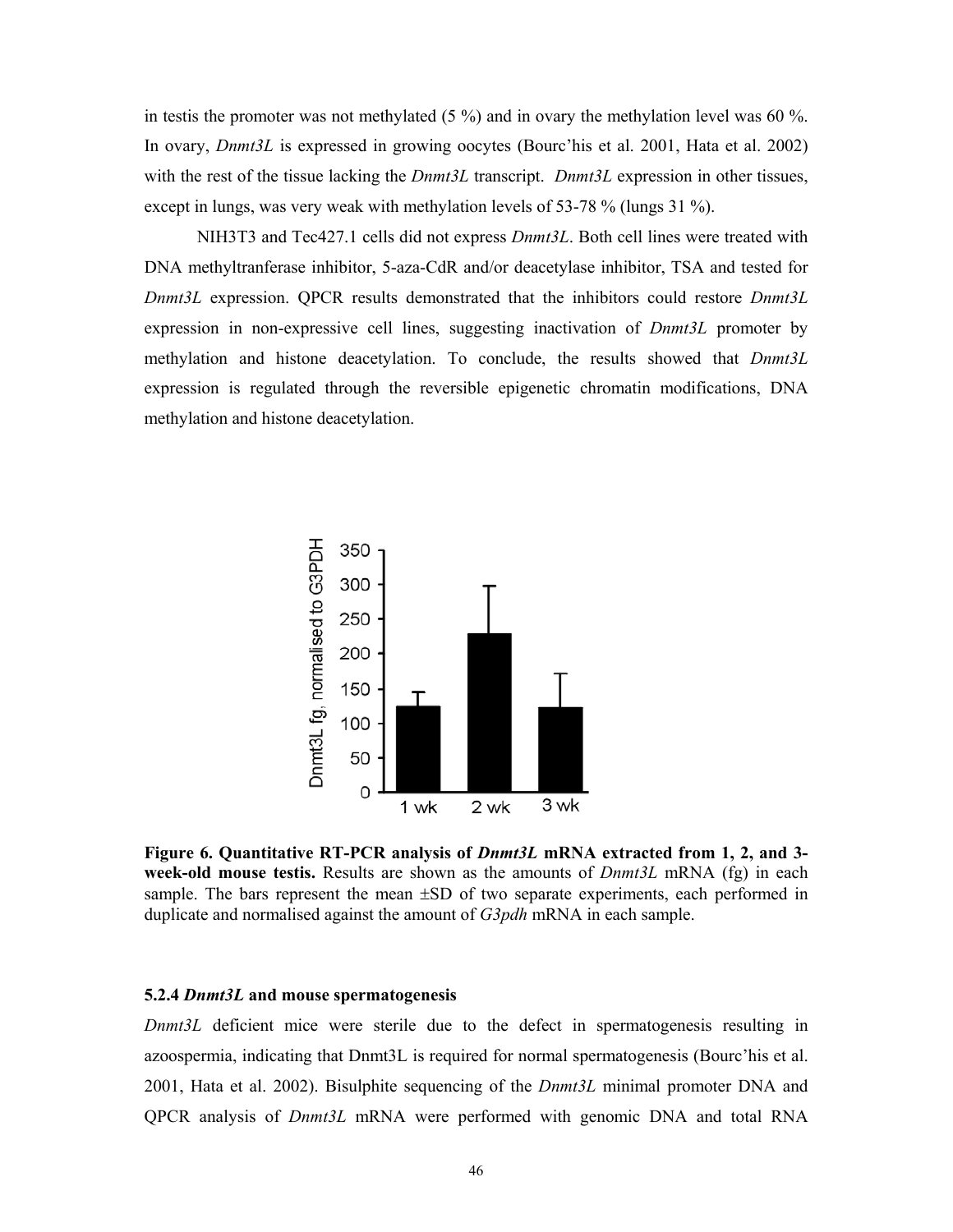extracted from adult mouse seminiferous tubules at the defined stages (II-VI, VII-VIII, IX-I) of the mouse seminiferous epithelial cycle. The results showed that the *Dnmt3L* promoter was unmethylated and *Dnmt3L* transcripts were detected at all developmental stages. The highest expression level was seen during stages VII-VIII when type B spermatogonia enter the preleptotene stage and more mature spermatocytes are at the pachytene stage of meiosis (Oakberg 1956). The expression result was confirmed with samples from 1, 2, and 3-week-old mouse testes, representing the first wave of spermatogenesis. Consistently, *Dnmt3L* was expressed at all stages with the highest expression level at two weeks, at the beginning of meiosis (Figure 6).

#### **5.3 DNMT3L IS A TRANSCRIPTIONAL REPRESSOR (Study IV)**

#### **5.3.1 DNMT3L represses transcription through a PHD-like zinc finger domain**

To study whether DNMT3L, like Dnmt3a and Dnmt3b (Bachman et al. 2001, Fuks et al. 2001), functions as a transcriptional repressor, the full-length DNMT3L cDNA was cloned downstream from the Gal4 DNA binding domain of the pM expression vector. RD cells were transiently transfected with the resulting pM-DNMT3L 1-387 construct, together with a CAT reporter gene containing five Gal4 binding sites upstream of the strong thymidine kinase promoter. The construct pM-DNMT3L 1-387 caused a 30 % reduction in reporter activity, when compared with the transcriptional activity of the reporter seen with the pM vector alone. The repressive capacity of DNMT3L was further studied using five different pM-DNMT3L constructs containing different DNMT3L protein domain combinations (pM-DNMT3L 1-84, pM-DNMT3L 1-195, pM-DNMT3L 88-387, pM-DNMT3L 164-387, pM-DNMT3L 1-387). The results demonstrated that the repressor activity was mediated by the PHD-like zinc finger region of DNMT3L protein. However, some repression effect was also found with the construct containing the C-terminal part of DNMT3L lacking the PHD-like zinc finger. The level of repression was dose-dependent since increasing amounts (from 200 ng to 1 µg) of DNMT3L PHD-like zinc-finger construct (pM-DNMT3L 1-195) decreased the CAT activity fourfold.

#### **5.3.2 DNMT3L repression is TSA sensitive**

For some time histone deacetylation has been associated with transcriptional repression (Davie 1998). To test whether the repressive effect of DNMT3L is HDAC-dependent, RD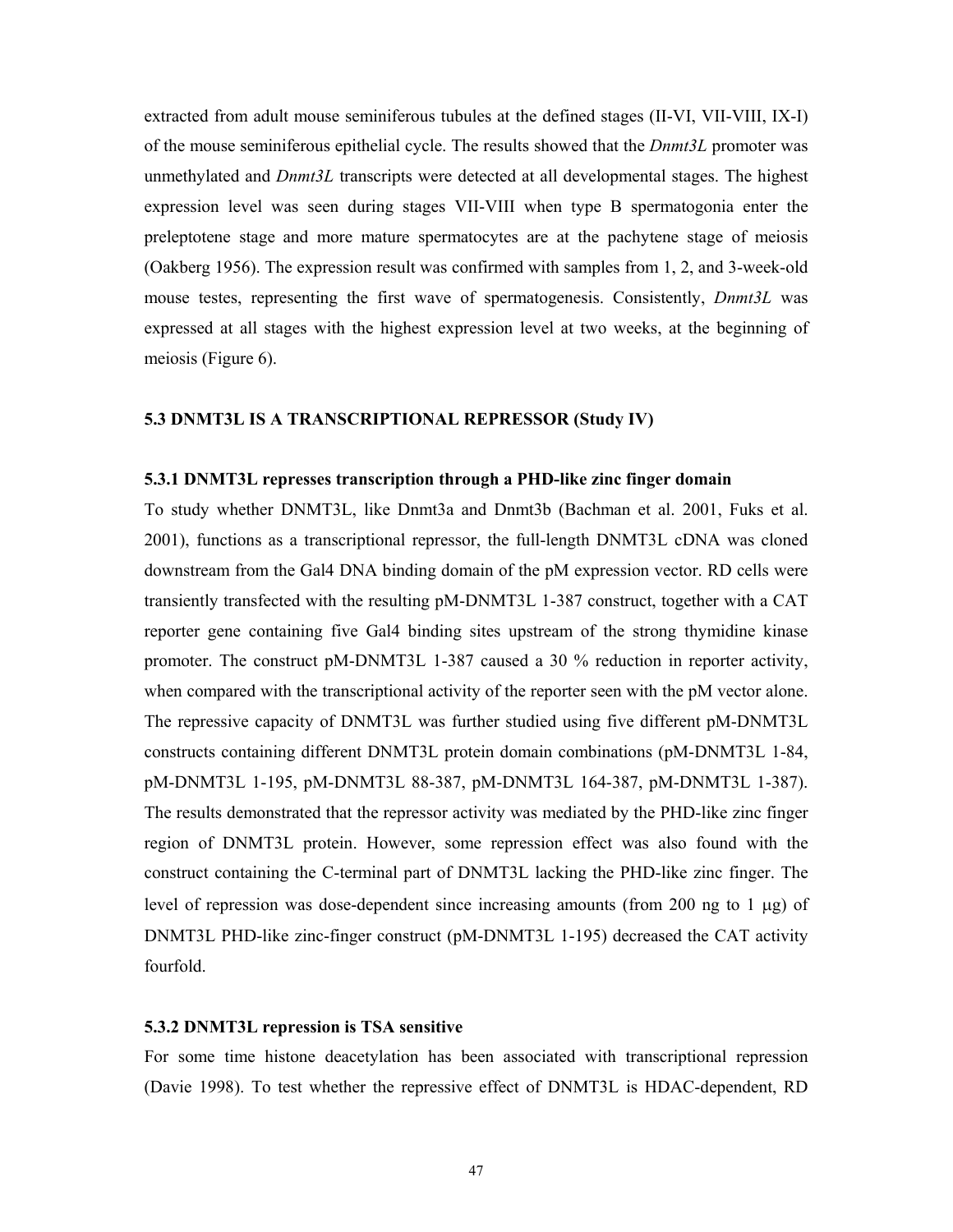cells were transiently transfected with the pMDNMT3L 1-195 construct and, subsequently, the cells were treated with the HDAC-specific inhibitor trichostatin A, TSA. TSA-treatment relieved the repressive state of CAT activity, suggesting that the repressional activity of DNMT3L could be HDAC-dependent.

#### **5.3.3 DNMT3L interacts with HDAC1 and associates with deacetylase activity**

All functional DNA methyltransferases act as transcriptional repressors through interacting with HDAC1 (Fuks et al. 2000, Bachman et al. 2001, Fuks et al. 2001). *In vitro* GST pulldown experiments performed using GST-DNMT3L 1-195 and *in vitro* translated HDAC1 showed that DNMT3L also interacts with HDAC1. The same results were obtained with GST-HDAC1 and *in vitro* translated DNMT3L. Interaction was further tested by performing a GST-DNMT3L pull-down assay from RD cell lysate containing transfected Flag-epitope tagged pcHDAC1, followed by Western blotting with anti-Flag antibody.

Association of DNMT3L with histone deacetylase activity was tested by GST-DNMT3L pull-down assays using THP-1 total protein lysate as a HDAC1 source. Pull-down products were incubated with  $[3H]$ -acetylated peptide substrate and the deacetylase activity was measured as released  $[^{3}H]$ -acetate. Consistent with the finding that the PHD-like zinc finger is a main repression domain of DNMT3L in CAT assay, these results showed that deacetylase activity was linked to the PHD-like zinc finger containing GST-DNMT3L fusion proteins.

## **5.4 DNMT3L FORMS DIMERS AND INTERACTS WITH DNMT3B**

This chapter contains our unpublished results.

#### **5.4.1 DNMT3L forms dimers through its zinc fingers**

To further characterise the role of the zinc finger region (amino acids 53-145) at the Nterminus of the DNMT3L, the protein capability for intramolecular interaction was tested by GST pull-down assay, using *in vitro* translated pcDNMT3L and full-length GST-DNMT3L or GST-DNMT3L 1-195 with zinc fingers. As shown in Figure 7A, both GST-DNMT3L and GST-DNMT3L 1-195 interacted with *in vitro* translated DNMT3L protein. Figure 7B indicates that GST-DNMT3L and GST-DNMT3L 1-195 bound DNMT3L 1-195, whereas GST alone or the C-terminal part of the DNMT3L protein GST-DNMT3L 164-387 (without zinc fingers) did not. It was concluded that DNMT3L could form homodimers *in vitro* using the zinc finger region for interaction.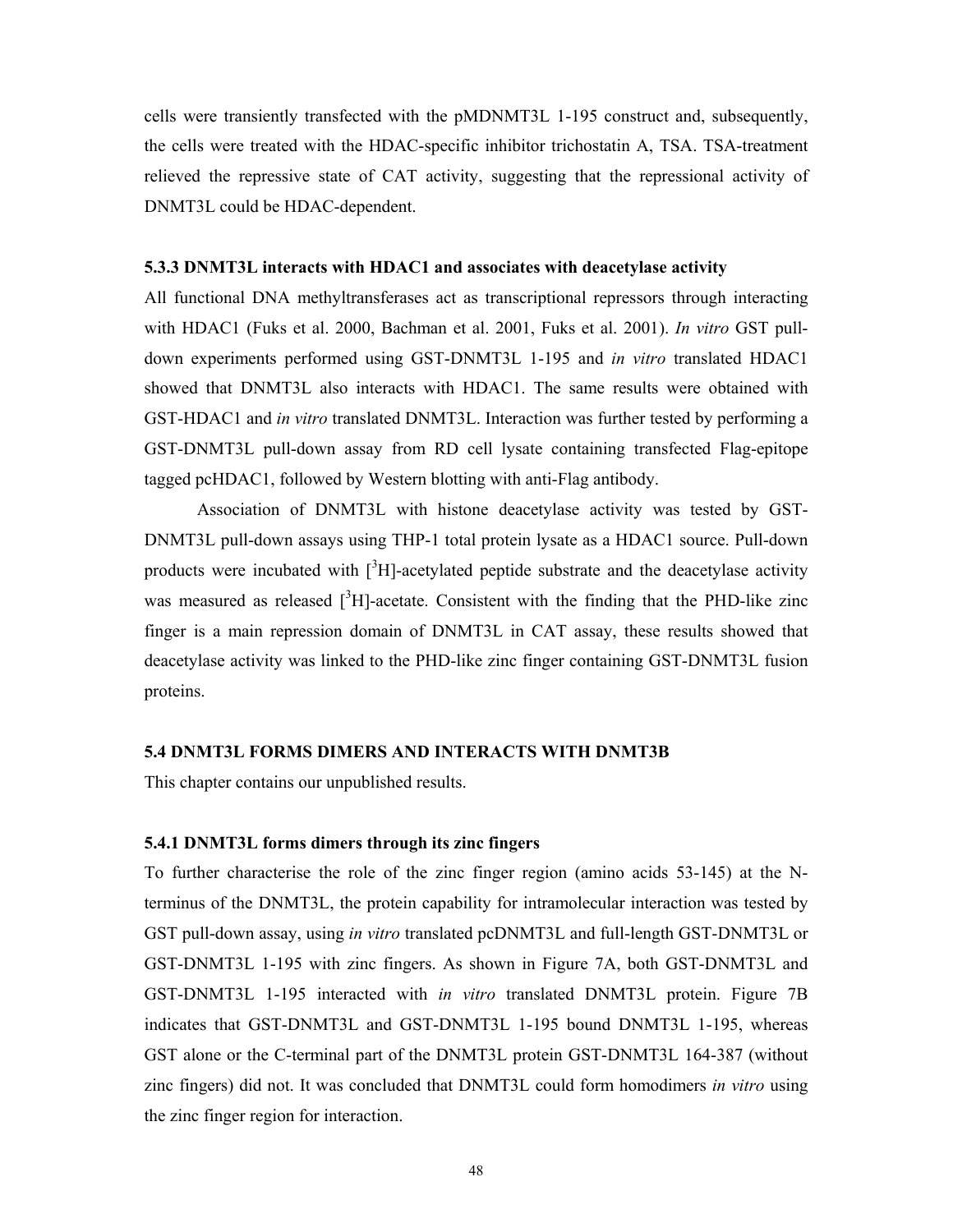#### **5.4.2 DNMT3L interacts with DNMT3B**

Since DNMT3L shares the zinc finger region with other DNMT3 family members, the obvious question was whether DNMT3L could interact with DNMT3A or DNMT3B through the zinc finger domain. We cloned a partial DNMT3B cDNA sequence from an IMAGE EST clone BE278296 into the expression vector pSI and repeated the *in vitro* GST pull-down assay using *in vitro* translated pSI-DNMT3B and GST-DNMT3L 1-195 proteins. Figure 7C shows that DNMT3L interacts with DNMT3b and most likely uses zinc fingers for interaction.



**Figure 7. DNMT3L forms homodimers and interacts with DNMT3B through its zinc fingers.** (A) GST pull-down assay using *in vitro* translated (IVT) pcDNMT3L and GST-DNMT3L or GST-DNMT3L 1-195. (B) pcDNMT3L 1-195 does not interact with the Cterminal part of the DNMT3L protein (residues 164-387, without zinc fingers). (C) *In vitro* translated DNMT3B protein (amino acids 242-753) was tested in GST pull-down experiment for binding to GST-DNMT3L 1-195. IVT proteins are indicated by an arrow on the left and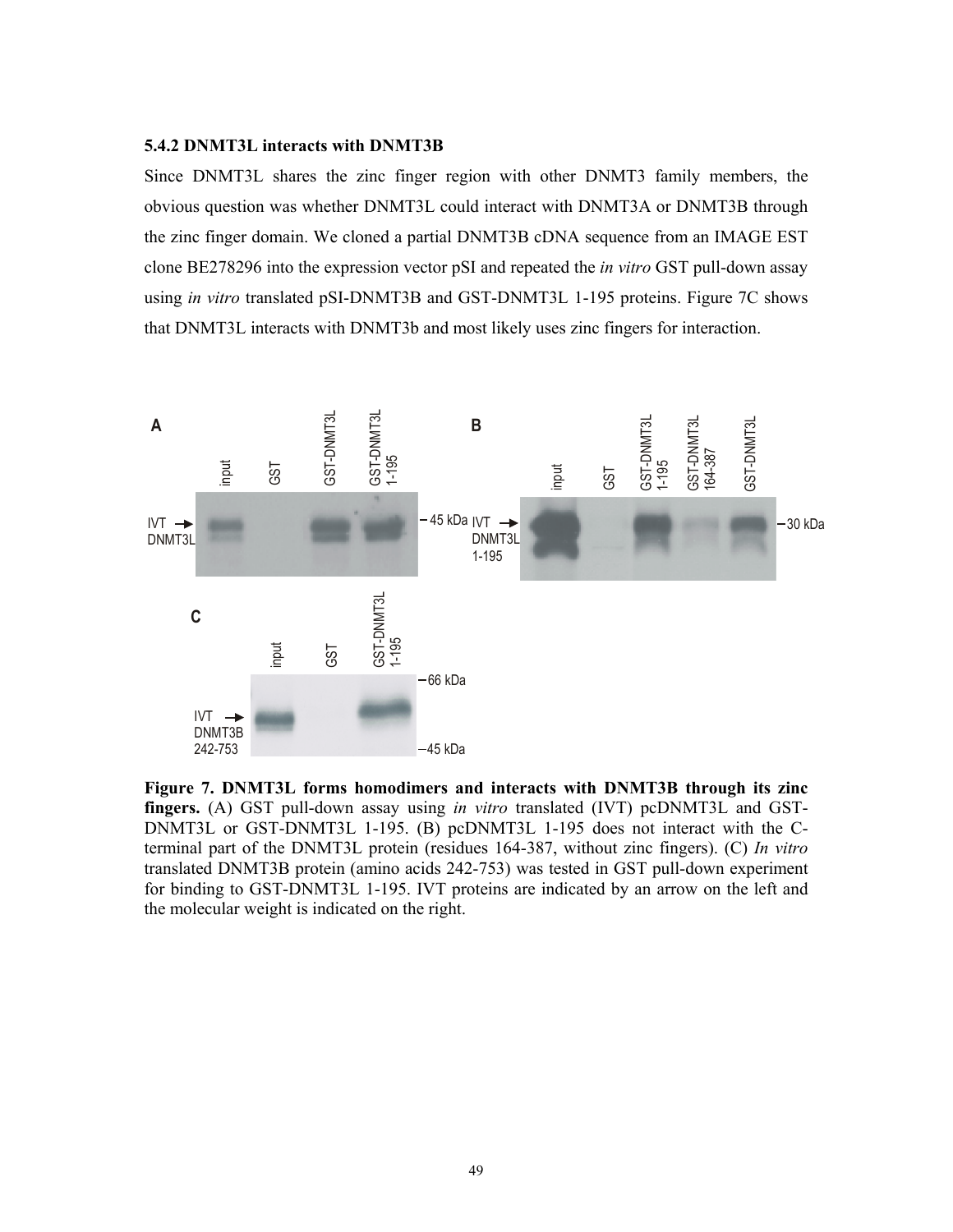## 6. DISCUSSION

This chapter presents a general discussion of Dnmt3L function based on the previously published reports. Detailed discussions of the results can be found in the original communications.

### **6.1 ATRX-LIKE DOMAIN OF DNMT3L**

The most distinct domain in DNMT3L/Dnmt3L protein is a combined zinc finger motif consisting of a C2C2-type and an imperfect PHD-type of zinc fingers (Studies I and II). In an imperfect PHD zinc finger, the histidine within C4HC3 motif is replaced by cysteine (C4C4). In addition to DNMT3 family members, the combined zinc finger motif is an important structural feature of the ATRX protein (Villard et al. 1997) and as a consequence, the zinc finger domain of the DNMT3 family proteins is generally called an ATRX-like domain. About 65 % of the mutations leading to ATRX syndrome have been located in the zinc finger domain of the ATRX, underlining the functional importance of the region (Gibbons et al. 1997). The zinc finger-domain of ATRX has been shown to bind DNA *in vitro* and mutations in zinc fingers have been demonstrated to decrease the DNA binding efficiency and alter the subcellular localisation of the ATRX protein (Cardoso et al. 2000). However, the specific target sequence of ATRX is unknown and there is no further evidence of DNA binding capacity for any other ATRX-like domain. Instead, all DNMT3 family members use ATRXlike domain for interaction with HDAC1 protein (Bachman et al. 2001, Fuks et al. 2001, Deplus et al. 2002, Study IV). Furthermore, Dnmt3a uses the ATRX-like domain for interactions with HMTase SUV39H1, HP1 and transcription factor RP58 (Fuks et al. 2001, Fuks et al. 2003b). We showed with a GST pull-down assay that DNMT3L could form dimers through its zinc fingers.

Similar to ATRX, several other disease-related genes contain mutated or deleted PHD zinc finger domains (Nagamine et al. 1997, Jacobson and Pillus 1999, Gunduz et al. 2000). The first and so far the only example of naturally occurring mutations in a mammalian DNA methyltransferase gene was described in 1999, when it was shown that the chromosome instability and immunodeficiency syndrome (ICF) is caused by the mutations in *DNMT3B* gene (Okano et al. 1999, Hansen et al. 1999, Xu et al. 1999). However, no ICF-causing mutations have been found in the ATRX-like domain of the DNMT3B protein (Lappalainen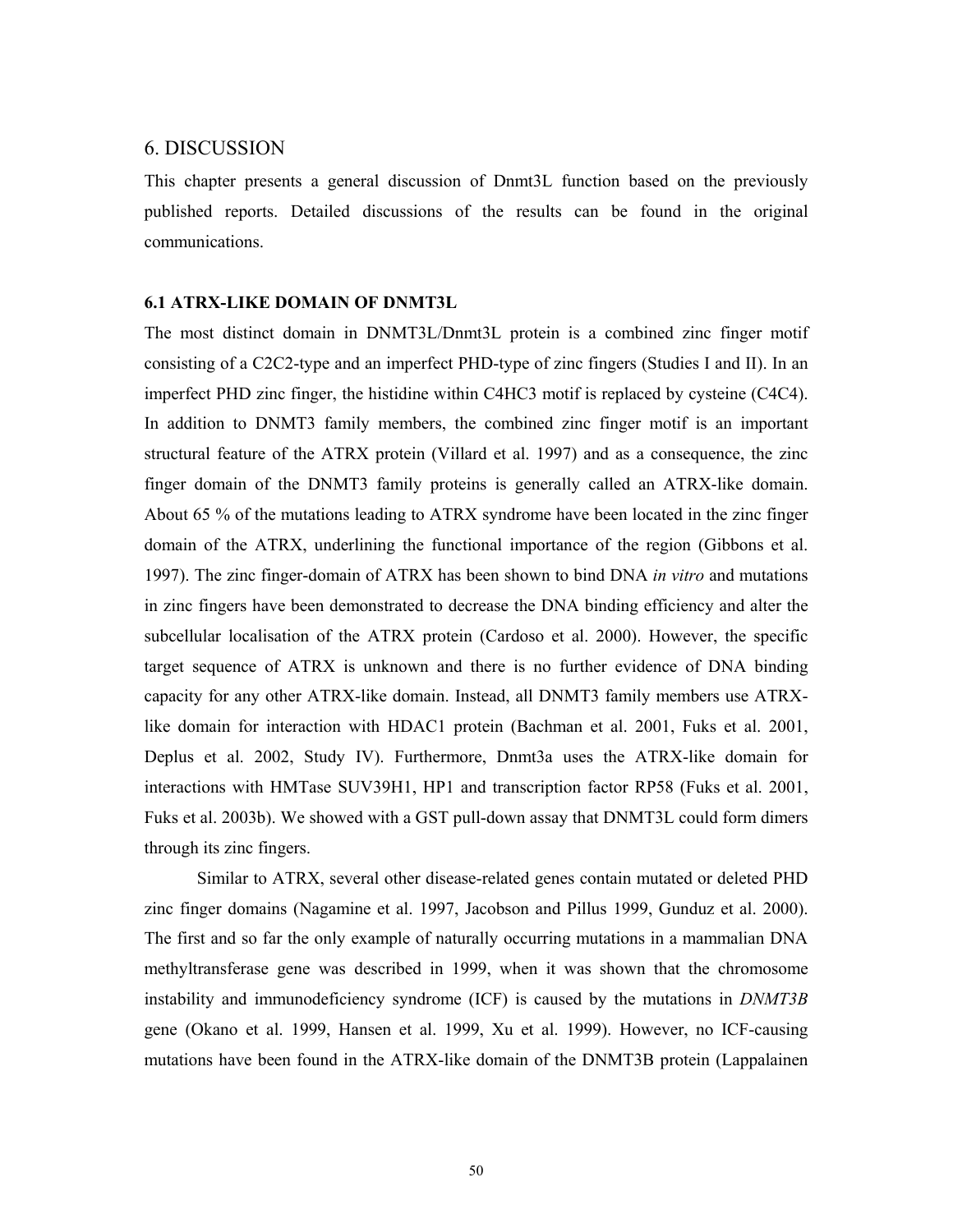and Vihinen 2002). It is possible that a mutated ATRX-domain is embryonic lethal and ICFpatients with mutated zinc fingers are never even born.

Interestingly, within the imperfect PHD zinc finger, DNMT3L shares a similarity to its neighbouring gene product *AIRE*, which has two PHD zinc finger domains (Nagamine et al. 1997). Some of the mutations in *AIRE*, causing a syndrome called autoimmune polyendocrinopathy-candidiasis-ectodermal dystrophy (APECED, OMIM 240300), result in truncated AIRE proteins lacking the PHD domain(s). The 5' regions of *DNMT3L/Dnmt3L* and *AIRE/Aire* genes lie next to each other on human chromosome 21 and on the corresponding mouse chromosome 10. In Study III, we indicated that the first exon of an alternative splice variant of *Dnmt3L* is located in the middle of the *Aire* gene. Altogether, the data suggests that these two genes may share some regulatory regions and can be expressed co-ordinately. *DNMT3L/Dnmt3L* appears to be expressed predominantly in the gonads and thymus and expression in thymus seems to be restricted to only certain cell types (Studies I, II and III). Similarly, *AIRE* is expressed predominantly in thymus and the expression is limited to an epithelial set of cells in thymic medulla (Zuklys et al. 2000). Like DNMT3L, AIRE also functions as a transcriptional regulator (Pitkänen et al. 2000) and it has been shown to have a central role in the maintenance of immune tolerance (reviewed in Pitkänen and Peterson 2003). Given the structural and functional similarities, it remains to be studied whether the DNMT3L and AIRE proteins are involved in common cellular mechanisms.

## **6.2 DNMT3L AS A TRANSCRIPTIONAL REPRESSOR**

In addition to their methyltransferase activity, Dnmt1, Dnmt3a and Dnmt3b can act as transcriptional repressors by associating with histone deacetylase activity (Fuks et al. 2000, Robertson et al. 2000b, Rountree et al. 2000, Fuks et al 2001, Bachman et al. 2001). Dnmt3a and Dnmt3b repress transcription through the ATRX-like domain, which they use for interaction with HDAC1 (Fuks et al. 2001, Bachman et al. 2001). DNA-binding transcription factors, interacting with the Dnmt-repression complexes, specify the targets of repression. For example, the repressional effect of Dnmt3a is accomplished through direct interaction with transcription factor RP58 (Fuks et al. 2001).

In Study IV we showed that DNMT3L, like Dnmt3a and Dnmt3b, can repress transcription by binding directly to HDAC1 protein. Our findings were confirmed by Deplus et al. (2002), who published their results in a subsequent issue of the same journal. We identified the PHD zinc finger of the ATRX-like domain as a strong repressional domain of DNMT3L (see Figure 5A). In addition, we identified the C-terminal part without PHD finger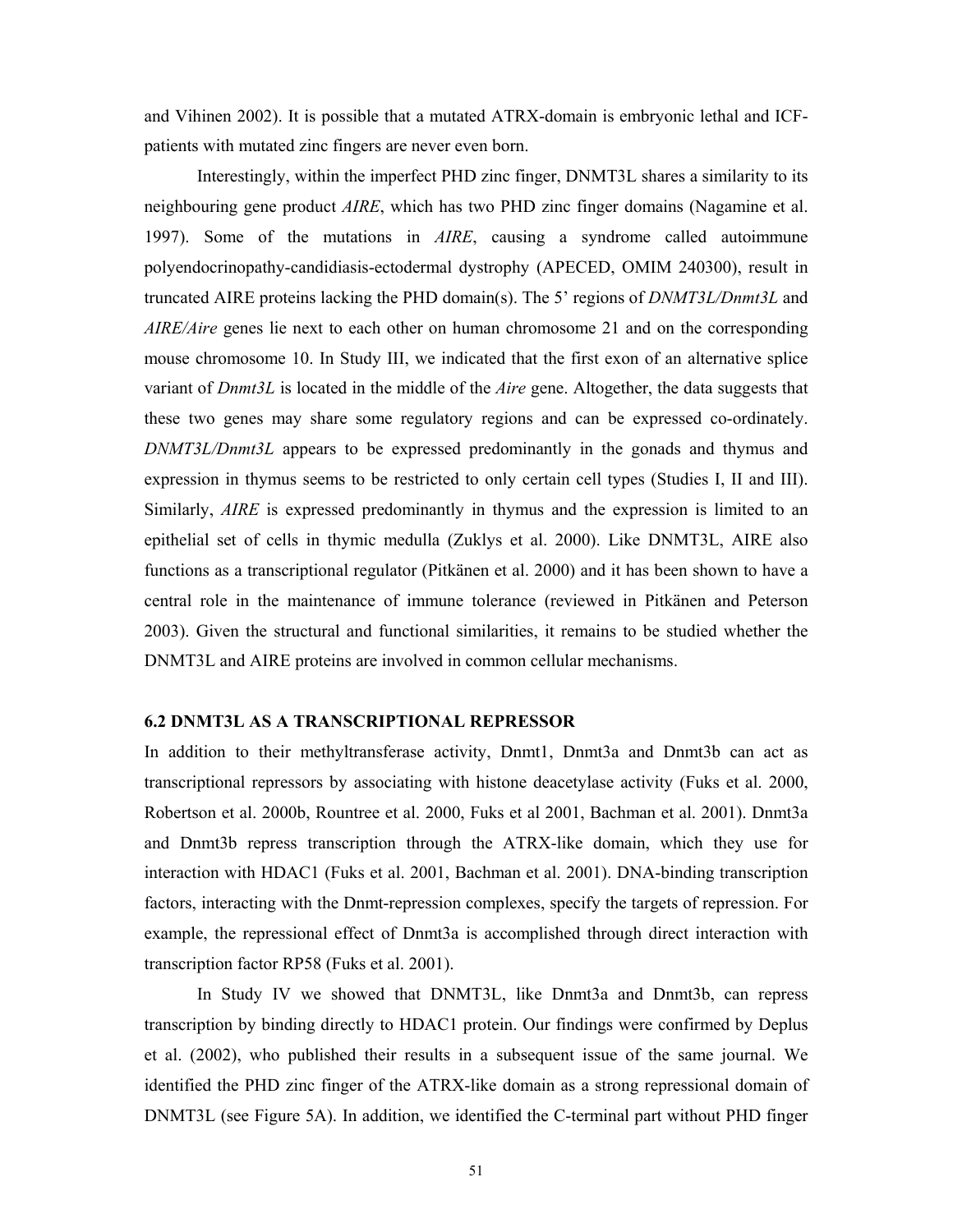as an additional repressional region of DNMT3L, although the repressional effect was not as strong as with PHD zinc finger domains. Dnmt1 has two subdomains (aa 653-730 and 686- 812) associating with repressional activity (Fuks et al. 2000). The other domain (Dnmt1 653- 730) represses transcription in an HDAC-independent way, showing no interaction with HDAC1 or sensitivity towards deacetylase inhibitor, TSA, whereas the opposite is seen with Dnmt1 686-812. An HDAC-independent repressive effect is also seen with the N-terminal region (without ATRX-domain) of the Dnmt3a (aa 1-493) and Dnmt3b (aa 1-389) proteins (Bachman et al. 2001). The C-terminus of DNMT3L does not interact with HDAC1 (Deplus et al. 2002) or associate with deacetylase activity (Study IV), but it does show repressive activity (Study IV), suggesting that DNMT3L may also have an HDAC-independent way to repress transcription. A recent study by Suetake and coworkers (2004) suggests that DNMT3L does not have DNA binding capacity on its own. Whether some DNA-binding factor guides DNMT3L to specific target sequences, like with Dnmt1 and Dnmt3a, remains to be studied.

#### **6.3 DNMT3L COFUNCTIONS WITH DNMT3A AND DNMT3B**

Co-immunoprecipitation data by Hata et al. (2002) indicated that Dnmt3L interacts with Dnmt3a and Dnmt3b. Thereafter, the interaction has been demonstrated in more detail in several other studies (Chédin et al. 2002, Margot et al. 2003, Suetake et al. 2004). Margot et al. (2003) used full-length human DNMT3L in a yeast two-hybrid system showing that Dnmt3a and Dnmt3b interact with DNMT3L through their C-terminal domains. Recently it was shown by gel shift assay that DNMT3L also uses the C-terminus (aa 160-387) for interaction with Dnmt3a and Dnmt3b (Suetake et al. 2004). Our GST pull-down result (Chapter 5.4.2) with DNMT3L and DNMT3B demonstrated the interaction between human proteins. Contradictory to recent data obtained with human DNMT3L and mouse Dnmt3b (Suetake et al. 2004), our result indicates that DNMT3L uses the N-terminal region (1-195) for interaction with DNMT3B. We did not study DNMT3L/DNMT3B interaction using the C-terminal region of DNMT3L. In both studies GST-DNMT3L was used, but we used <sup>35</sup>Slabelled *in vitro* translated DNMT3B for detection and the gel shift assay was based on detection of DNA in the DNMT3L/Dnmt3b/DNA complex formed in reaction conditions favouring DNA methylation. Further *in vivo* studies are needed to confirm the findings and demonstrate if both interaction domains are functional under different circumstances.

We showed that in Cos-1, Cos-7 and RD cells, DNMT3L/Dnmt3L is distributed both, in the cytoplasm and the nucleus (Figure 5C, Studies II and IV). Co-transfections of Dnmt3L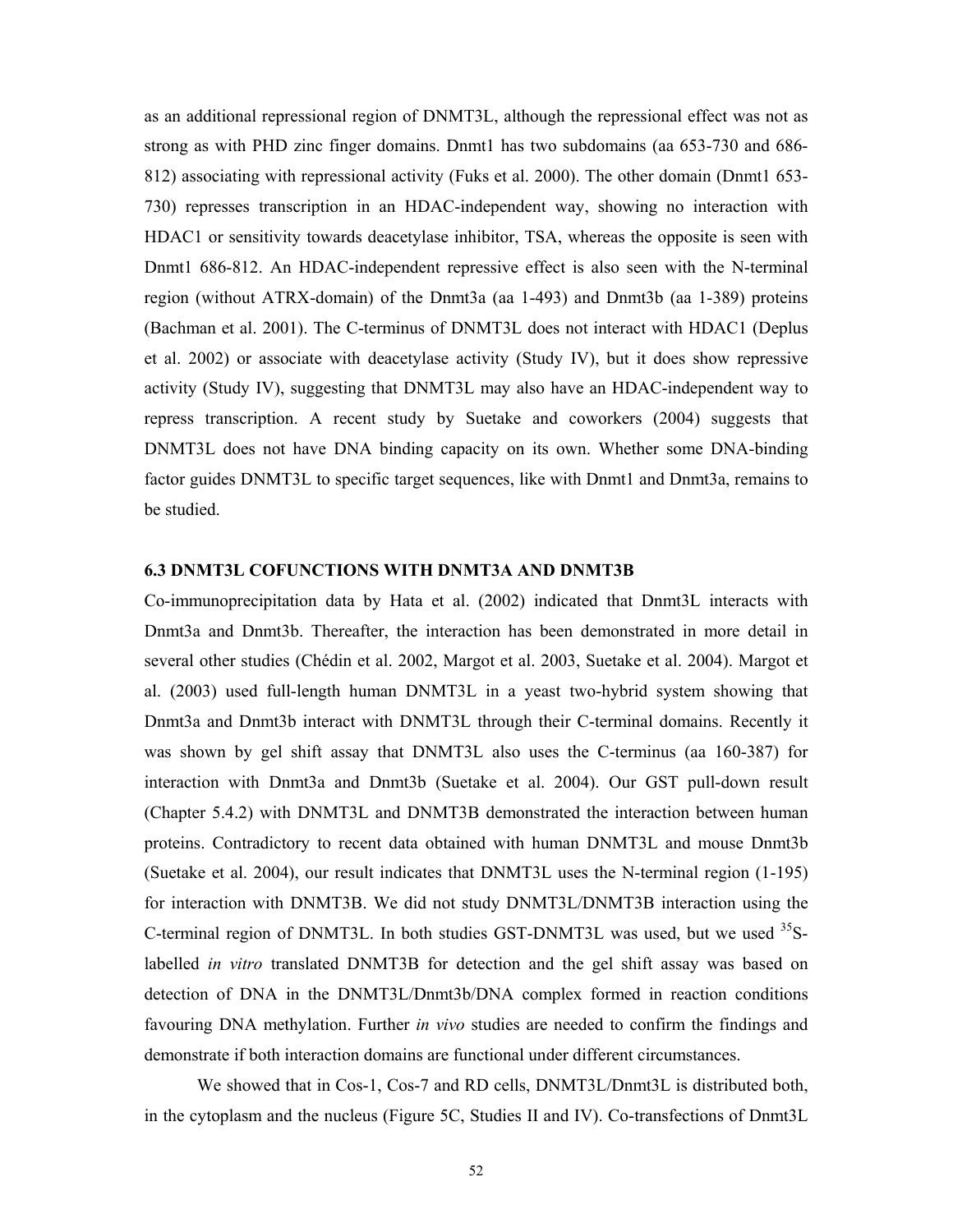with Dnmt3a or Dnmt3b in NIH3T3 cells caused re-localisation of diffusely distributed Dnmt3L to the nucleus (Hata et al. 2002), which was most likely caused by the interaction between Dnmt3 proteins. However, we demonstrated in Study IV that nuclear localisation of the DNMT3L can also occur through the functional nuclear localisation signal, *RRRK*. The NLS locates C-terminal to ATRX-like domain (Figure 5A) and can also be found in other DNMT3 proteins. Bachman et al. (2001) have previously shown that nuclear targeting of Dnmt3a and Dnmt3b occurs through the N-terminus of the proteins and, therefore, the function of the novel NLS in Dnmt3a and Dnmt3b is still unclear.

Recently it has been shown that DNMT3L strongly stimulates *de novo* methylation by Dnmt3a. In the study by Chédin et al. (2002), DNMT3L was co-transfected into human cells together with Dnmt3a or DNMT3B and subsequently the methylation status of replicating minichromosomes carrying various imprinting control regions (ICRs) was investigated. DNMT3L stimulated Dnmt3a-mediated methylation of maternally methylated *SNRPN*, *Snrpn* and *Igf2r* ICRs. Stimulation was also observed in non-imprinted episomal sequences and endogenous genomic sequences, indicating that DNMT3L is a general stimulator of Dnmt3a (Chédin et al. 2002). At first, the stimulatory effect was not observed when DNMT3L was cotransfected with DNMT3B (Chédin et al. 2002), but now it has been shown that in different reaction conditions DNMT3L also stimulates DNMT3B-mediated methylation (mentioned in Suetake et al. 2004 as personal communication with Dr. F. Chédin). 1.5 to 3-fold stimulation in methylation activity is seen when DNMT3L is incubated with Dnmt3a or Dnmt3b *in vitro*  (Suetake et al. 2004). As in a previous study, *in vitro* results indicated that DNMT3L did not have any specific DNA target functioning as a general stimulator of Dnmt3a and Dnmt3b.

## **6.4 DNMT3L DEFICIENT MICE ARE INFERTILE**

The first report describing *Dnmt3L* knockout mice was released in November 2001 by the group of Timothy Bestor of Columbia University, New York (Bourc'his et al. 2001). The data was soon confirmed by another group (Hata et al. 2002). In both mouse models, *Dnmt3L* was knocked out by replacing exons coding for the ATRX-like domain of the protein. *Dnmt3L* targeting vector contained the β-galactosidase reporter gene, which was used for X-gal stainings to study the expression pattern of *Dnmt3L*. Consistent with our expression data showing *Dnmt3L* expression in ovary and testis (Studies II, III), *Dnmt3L* was expressed in growing oocytes of females and in gonocytes and differentiating spermatocytes in males (Bourc'his et al. 2001, Hata et al. 2002). In addition, E7.5 and E8.5 embryos showed high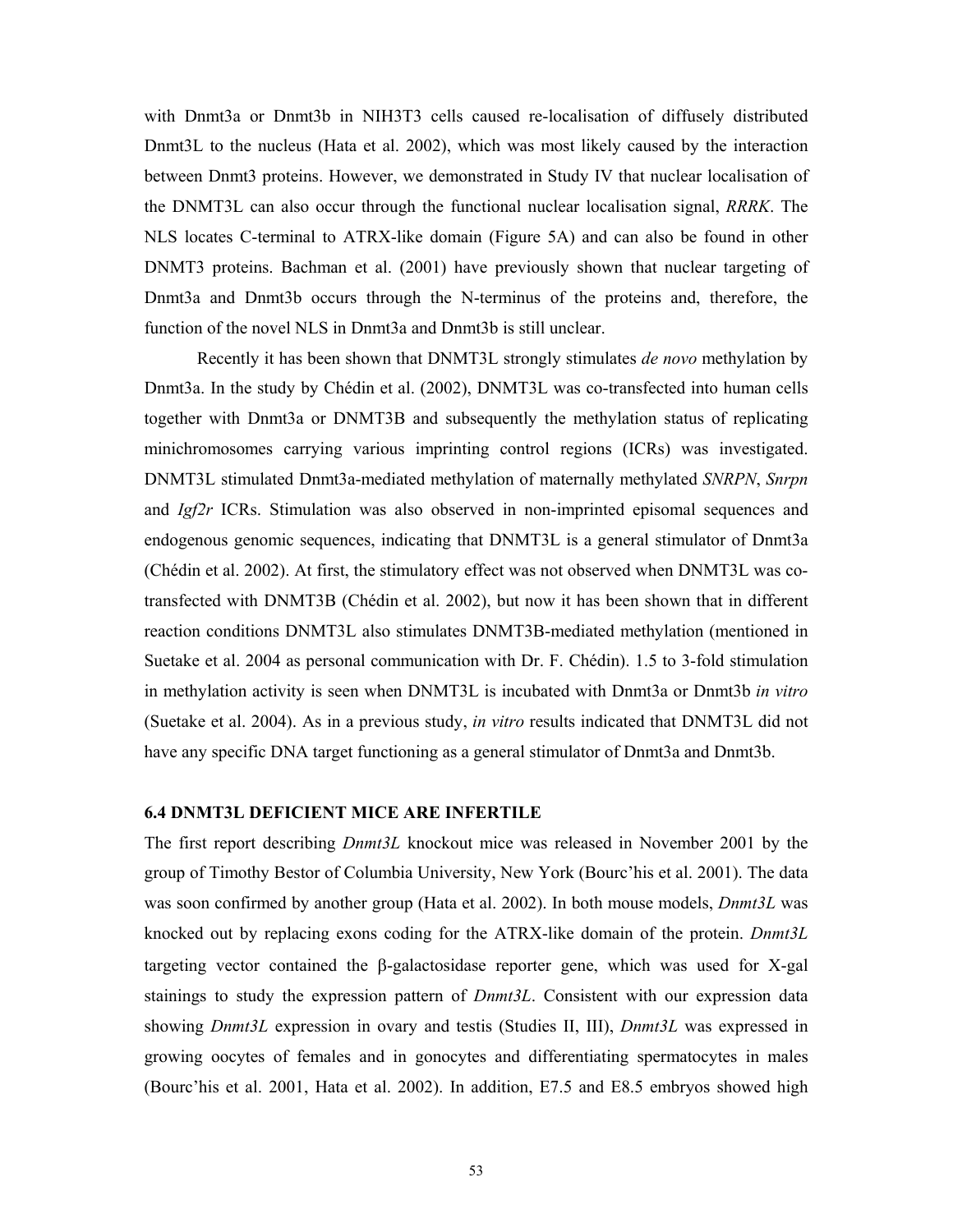*Dnmt3L* expression in chorion (Hata et al. 2002), which could explain our successful PCR amplifications using placenta mRNA as template during *DNMT3L* cloning (Study I).

Homozygous *Dnmt3L* mutant mice (*Dnmt3L* -/-) were viable with an apparently normal phenotype, but both sexes were infertile (Bourc'his et al. 2001, Hata et al. 2002). Oogenesis of *Dnmt3L* -/- females was normal and heterozygous progeny of *Dnmt3L* -/ females developed normally at E8.5, but showed reduced size at E9.5 and died around E9.5- 10.5. These embryos showed neural tube defects and abnormalities of extraembryonic tissues (Bourc'his et al. 2001, Hata et al. 2002). The data indicated that maternally expressed *Dnmt3L* is essential for normal embryonic development. *Dnmt3L* -/- male mice had normal complements of germ cells at birth and one week, but showed severe hypogonadism and Sertoli-cell-only phenotype by adulthood (Bourc'his et al. 2001, Hata et al. 2002). At four weeks of age, seminiferous tubules contained hardly any differentiated spermatocytes (Hata et al. 2002). The results indicated that Dnmt3L is involved in mouse spermatogenesis and is probably needed during the differentiation of spermatogonia into spermatocytes. Spermatogonia differentiate into spermatocytes through meiosis. During the prophase of the meiosis chromosomes start to condense and pair with their homologues. Crossing-over occurs in pachytene spermatocytes (Page and Hawley 2003). In Study III, we showed that *Dnmt3L* is expressed at all stages of spermatogenesis with the highest expression levels seen at two weeks, when pachytene spermatocytes appear. It is possible that Dnmt3L plays a role in meiosis, during the processes involving chromosome condensation, homologous chromosome pairing and recombination.

## **6.5 DNMT3L IS NEEDED FOR ESTABLISHMENT OF METHYLATION IMPRINTS**

Embryos lacking maternal *Dnmt3L* showed loss of maternal methylation imprints, resulting in abnormal expression of maternally imprinted genes (Bourc'his et al. 2001, Hata et al. 2002). Paternally methylated *H19* and *Rasgrf1* genes and other common targets of methylation were not affected in heterozygous embryos of *Dnmt3L* -/- females, indicating that *Dnmt3L* is especially required for the establishment of maternal methylation imprints during oogenesis. Since *Dnmt3L* -/- males lacked spermatocytes and did not produce any sperm but did contain spermatogonia, the role of *Dnmt3L* in the establishment of paternal methylation imprints remained unclear (Bourc'his et al. 2001, Hata et al. 2002).

Paternal imprinting occurs mainly in gonocytes and is completed by the onset of meiosis as spermatocytes start to appear (Davis et al. 2000, Ueda et al. 2000, Lucifero et al. 2002). Thus, spermatogonia should already include most of the methylation imprints. Chédin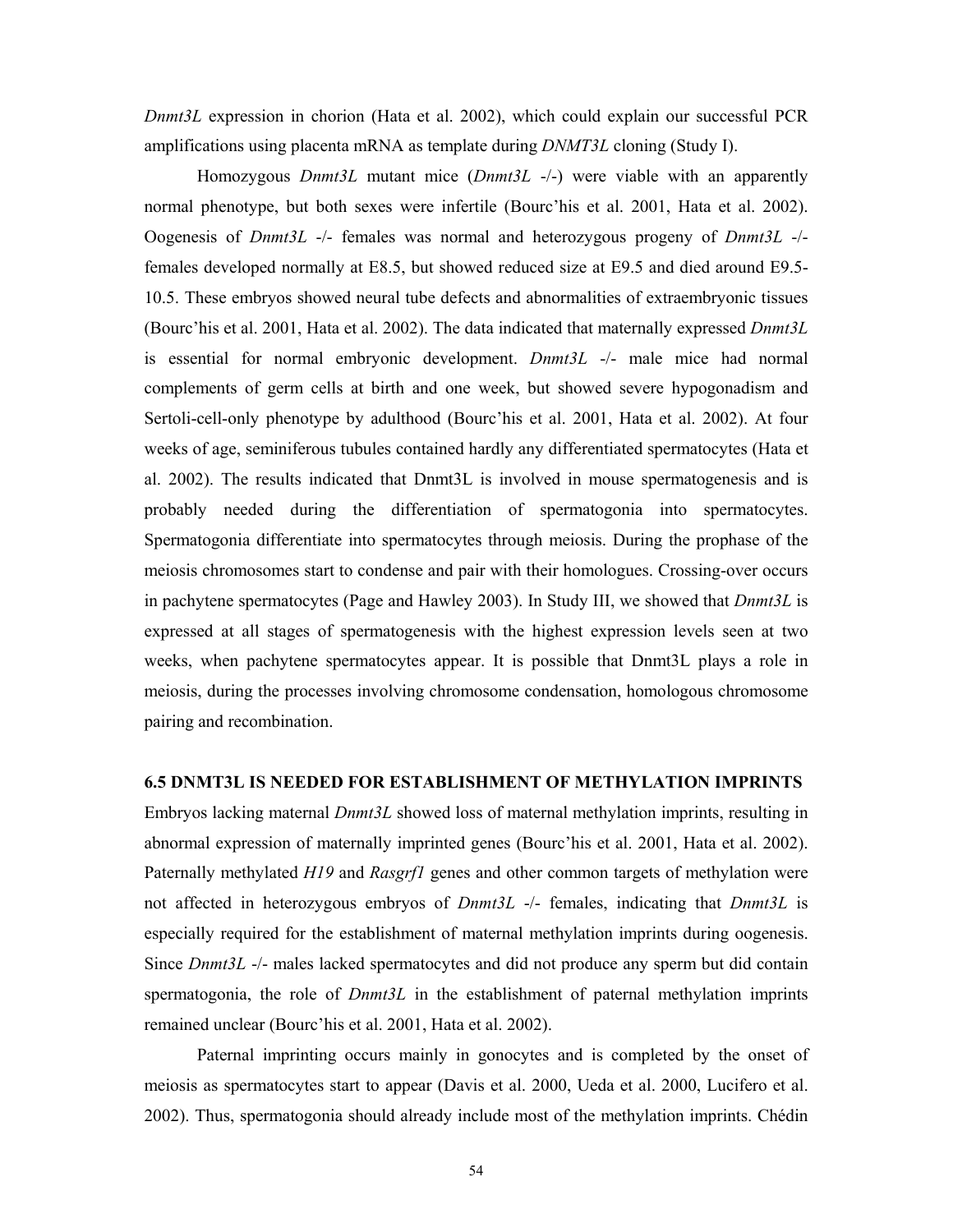et al. (2002) did not study the effect of DNMT3L, Dnmt3a and DNMT3B on paternal ICRs. However, *in vitro* studies indicated that DNMT3L stimulates methylation of the paternally methylated *H19* gene (Suetake et al. 2004). In addition, expression profiles of *Dnmt3a* and *Dnmt3L* support the function in paternal imprinting. Both *Dnmt3a* and *Dnmt3L* transcripts are upregulated before birth, at the initiation of methylation pattern establishment (La Salle et al. 2004). Interestingly, *Dnmt3a* -/- mice also have defects in spermatogenesis, although these defects are not as severe as in *Dnmt3L* -/- mice (Hata et al. 2002).

In mouse maternal methylation imprints are established during oocyte growth with the help of Dnmt3L, Dnmt3a and Dnmt3b. In fact, Dnmt3a -/- mice also showed defective maternal methylation (Hata et al. 2002). Maternal methylation is acquired asynchronously at different genes and establishment of the methylation is dependent on oocyte diameter and accumulation of *Dnmt3a*, *Dnmt3b* and *Dnmt3L* transcripts (Lucifero et al. 2004). Several studies have indicated that all *Dnmt3*s are expressed during various stages of oocyte development (Bourc'his et al. 2001, Hata et al. 2002, Huntriss et al. 2004, Lucifero et al. 2004, La Salle et al. 2004). In concordance with this, the amount of *Dnmt3L* is remarkably upregulated during oocyte growth (Lucifero et al. 2004, La Salle et al. 2004).

The *DNMT3L* expression pattern and timing of the establishment of maternal imprints in human are still obscure. We have shown that similar to mouse *Dnmt3L*, *DNMT3L* is expressed in ovary (Studies I and II). However, the exact place and cell type remained unknown. A recent study by Huntriss et al. (2004) indicated that *DNMT3L* is expressed only after fertilisation, as *DNMT3L* transcript was never seen during oocyte development and did not appear until the blastocyst stage of development. A discrepancy in the timing of methylation acquisition has also been demonstrated. A study by El-Maarri et al. (2001) indicated that in the case of *SNRPN*, methylation imprints are established during or after fertilisation since *SNRPN* ICR was completely unmethylated in human oocytes. Recently, it was shown that *SNRPN* ICR methylation imprints are established already at the germinal vesicle (GV)-stage oocytes, well before fertilisation (Geuns et al. 2003).

Familial biparental hydatidiform mole (FBHM, OMIM 231090) is a disorder where affected women repeatedly have molar pregnancies even with different partners (Judson et al. 2002). The condition is characterised by the absence of an embryo and abnormal proliferation of extra-embryonic tissue, caused by defects in the establishment of maternal methylation imprints at multiple loci. It has been suggested that FBHM is caused by a defective, *trans*acting regulator of maternal imprinting, which is mutated in affected women (Judson et al. 2002). Although all *DNMT*s, especially *DNMT3L*, seemed to be excellent candidate genes for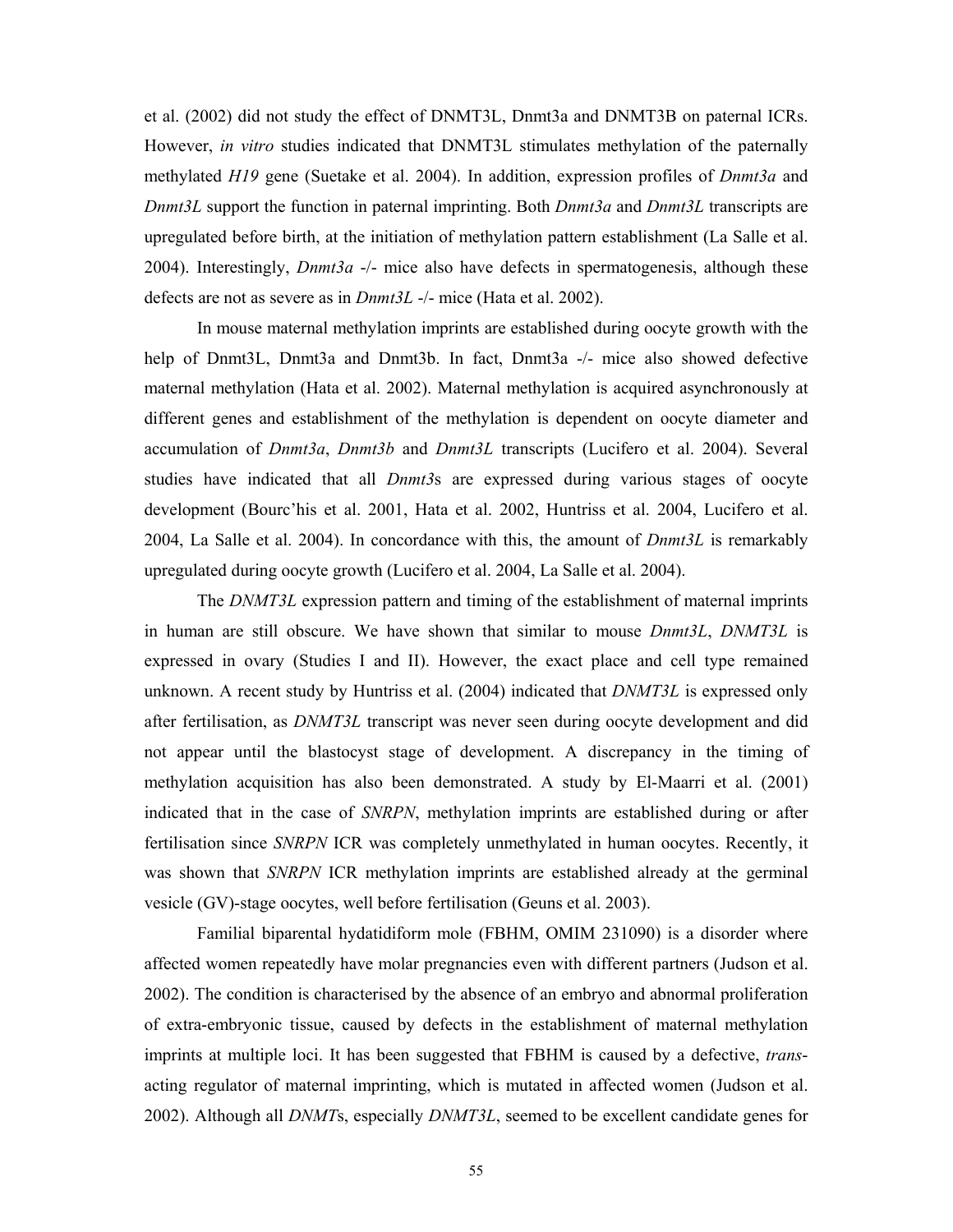FBHM, no disease-causing mutations were found in these genes (Hayward et al. 2003). These results suggested that there are other still unknown *trans*-acting factors required for the establisment of maternal imprints in humans.

#### **6.6 REGULATION OF DNMT3L GENE**

In Study III, we demonstrated that *Dnmt3L* expression is regulated by Sp1 and Sp3 transcription factors and through epigenetic modification of the promoter sequence. *Dnmt3a*, *Dnmt3b* and *Dnmt3L* are all highly expressed in undifferentiated ES cells and downregulated in differentiated embryoid bodies (Okano et al. 1999, Hata et al. 2002, Study III). In agreement with this, we showed that in ES cells the *Dnmt3L* promoter is unmethylated, whereas in non-expressive somatic cell lines the promoter was heavily methylated (Study III). Previous studies have shown that multiple Sp1 sites can target local demethylation specifically in embryonic cells (Frank et al. 1991). However, further studies are needed to ascertain the role of Sp1-mediated *Dnmt3L* regulation in specific cell-types. *Dnmt3L* mRNA was upregulated when non-expressive cells were treated with methyltransferase and deacetylase inhibitors, indicating that the repressed state of *Dnmt3L* transcription was achieved through reversible epigenetic chromatin modifications, DNA methylation and histone deacetylation (Study III). Human *DNMT3A* and *DNMT3B* contain several promoters that are either CpG-rich or CpG-poor in sequence and typically lack TATA consensus sequences (Yanagisawa et al. 2002). The human *DNMT3L* promoter has not been studied but in Study III we showed that mouse *Dnmt3L* promoter is CpG-rich and TATA-less. The mouse *Dnmt3b* minimal promoter upstream sequences tended to repress transcription (Ishida et al. 2003). The same effect was seen with the *Dnmt3L* promoter (Study III) and the human *DNMT3A* and *DNMT3B* promoters (Yanagisawa et al. 2002). Interestingly, the repression effect of the Dnmt3b promoter upstream region was not seen in ES cells, only in somatic cells (Ishida et al. 2003). Active transcription of Dnmt3a and Dnmt3b is required for normal embryonic development, as Dnmt3a -/-, Dnmt3b -/- ES cells lack *de novo* methylation activity and retain an undifferentiated morphology (Okano et al. 1999). *Dnmt3L* -/- ES cell lines grow and differentiate normally, indicating that the zygotic function of Dnmt3L is not essential for embryonic development (Hata et al. 2002). However, the function of maternally expressed *Dnmt3L* is essential for embryonic development as seen with the developmental defect in heterozygous embryos of Dnmt3L -/- females (Bourc'his et al. 2001, Hata et al. 2002).

*DNMT3A/Dnmt3a* and *DNMT3B/Dnmt3b* genes are regulated through several promoters and isoforms (Chapters 2.3.3.1 and 2.3.4). We identified three different splice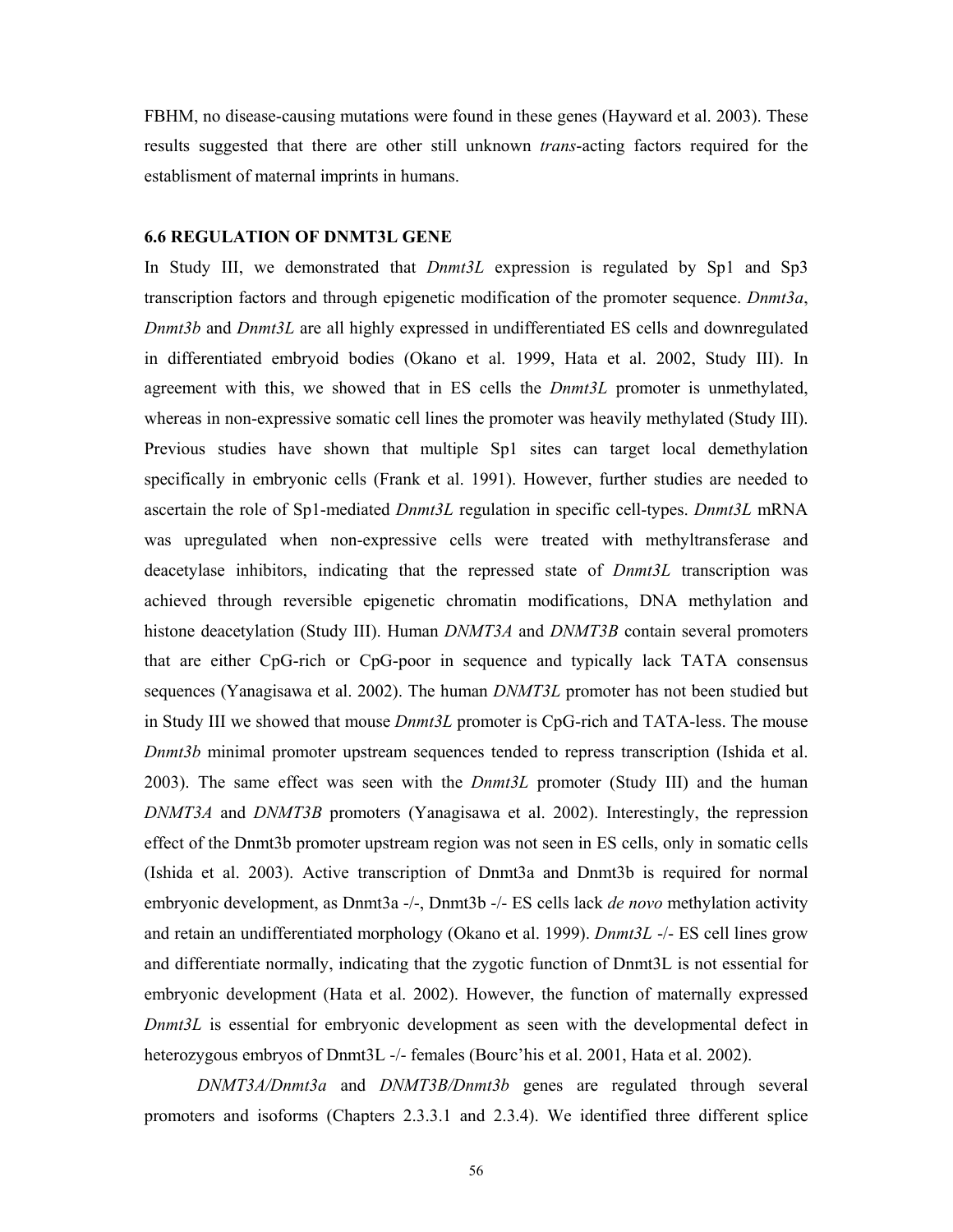variants for human *DNMT3L* (Study I) and in Study III alternative 5' exons of *Dnmt3L* were discussed (GenBank sequences AJ404467, NM\_019448, CA559020). The functional significance of *DNMT3L/Dnmt3L* promoters and isoforms needs to be addressed in the future.

## **6.7 FUTURE PROSPECTS**

Usually genes are expressed in biallelic manner from both parental alleles. Imprinted genes are expressed only from one allele, in a parent of origin-specific manner and Dnmt3L has been shown to regulate this event. This kind of allelic exclusion resulting in monoallelic expression is also seen with some non-imprinted genes (Ohlsson et al. 1998). Allelic exclusion of immunoglobulin, T-cell receptor, interleukin IL2 and IL4, olfactory receptor and certain X-linked genes occurs independent of the parent of origin. Since methylation is considered as one of the mechanisms of allelic exclusion and Dnmt3L has been determined as a common regulator of Dnmt3a and Dnmt3b, it is possible that Dnmt3L also has an important role in allelic exclusion of non-imprinted genes. Recent results indicate that different chromatin modification complexes are interconnected and have cross talk with each other (Chapters 2.1.2.2, 2.1.3, 2.3.6). Direct interaction between HMTase SUV39H1 and Dnmt3a is mediated by the ATRX-like domain of Dnmt3a (Fuks et al. 2003b). Furthermore, targeted disruption of *Suv39h1* and *Suv39h2* HMTsases results in similar meiotic defect in spermatogenesis as seen with *Dnmt3L -/-* mice (Peters et al. 2001, Bourc'his et al. 2001, Hata et al. 2002). This data suggests that Dnmt3L may be associated with HMTase activity. The role of Dnmt3L in the regulation of paternal imprinting and in the development of cancer also remains to be studied.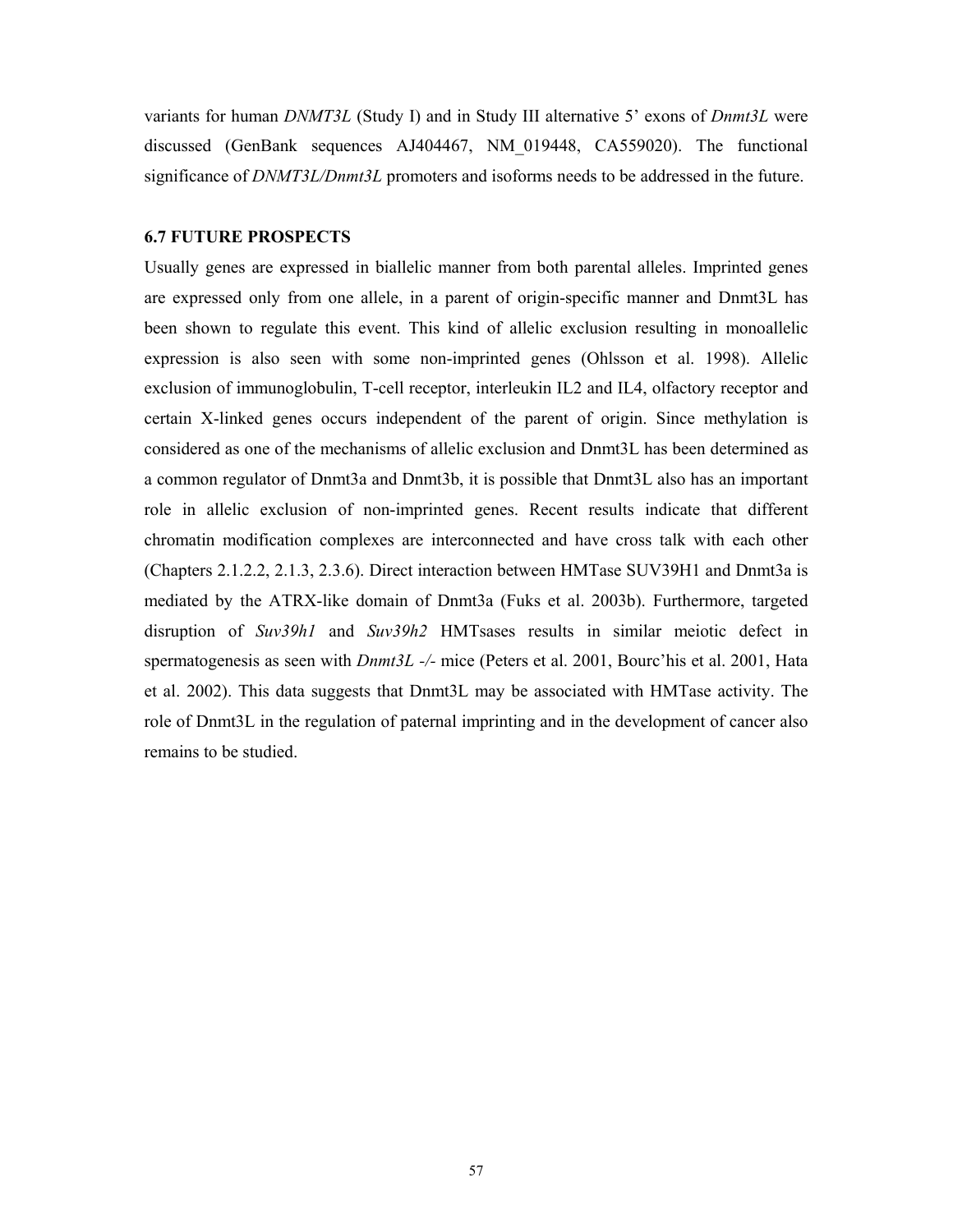## 7. SUMMARY AND CONCLUSIONS

In this thesis we described the identification of the human and mouse *DNMT3L/Dnmt3L* genes sharing a similarity with *de novo* methyltransferases Dnmt3a and Dnmt3b, which are essential for normal mammalian development. Human and mouse DNMT3L/Dnmt3L genes showed 74 % identity and contained a similar genomic organisation on human chromosome 21 and on mouse chromosome 10. *DNMT3L*/*Dnmt3L* was strongly expressed in testis and to a lesser extent in ovary, thymus and foetal tissues. *Dnmt3L* expression was very high in mouse ES cells. At the protein level DNMT3L and Dnmt3L showed 61 % identity and 75 % similarity. The highest similarity with other DNMT3/Dnmt3 family members was found at the cysteine-rich region in the N-terminal part of the DNMT3L/Dnmt3L proteins. In addition to the cysteine-rich zinc finger region, consisting of C2C2 and PHD-like zinc fingers, DNMT3L protein contained a functional nuclear localisation signal. Subcellularly, DNMT3L/Dnmt3L was located both in cytoplasm and nucleus.

To study the regulation of *Dnmt3L*, we isolated the *Dnmt3L* promoter region. By using luciferase reporter assay, EMSA and site-directed mutagenesis we identified the *Dnmt3L* minimal promoter area containing four functional Sp1/Sp3 transcription factor binding sites. By using bisulphite sequencing and quantitative RT-PCR analysis we demonstrated that the *Dnmt3L* expression level correlates with the methylation level of the promoter. Regulation of *Dnmt3L* was further studied using methyltransferase and deacetylase inhibitors in cell culture. The results confirmed that *Dnmt3L* was regulated through epigenetic chromatin modifications, DNA methylation and histone deacetylation.

Earlier studies indicated that Dnmt3a and Dnmt3b are transcriptional repressors using a zinc finger-domain to interact with histone deacetylase, HDAC1. Using a Gal4-based DNA binding system together with CAT reporter gene, we showed that DNMT3L represses trancription and that repression is TSA sensitive, indicating that repression is HDACdependent. We identified the PHD-like zinc finger as a main repressional domain of DNMT3L, although some repressional activity was also detected in the C-terminal part of the DNMT3L. GST pull-down assays showed a direct interaction between DNMT3L and HDAC1. The association of DNMT3L with deacetylase activity was demonstrated by using GST pull-down assay and an  $\int^3 H$ ]-acetylated peptide substrate.

In conclusion, we have identified and characterised human and mouse *DNMT3L*/*Dnmt3L* genes and shown that the expression of *Dnmt3L* is regulated by epigenetic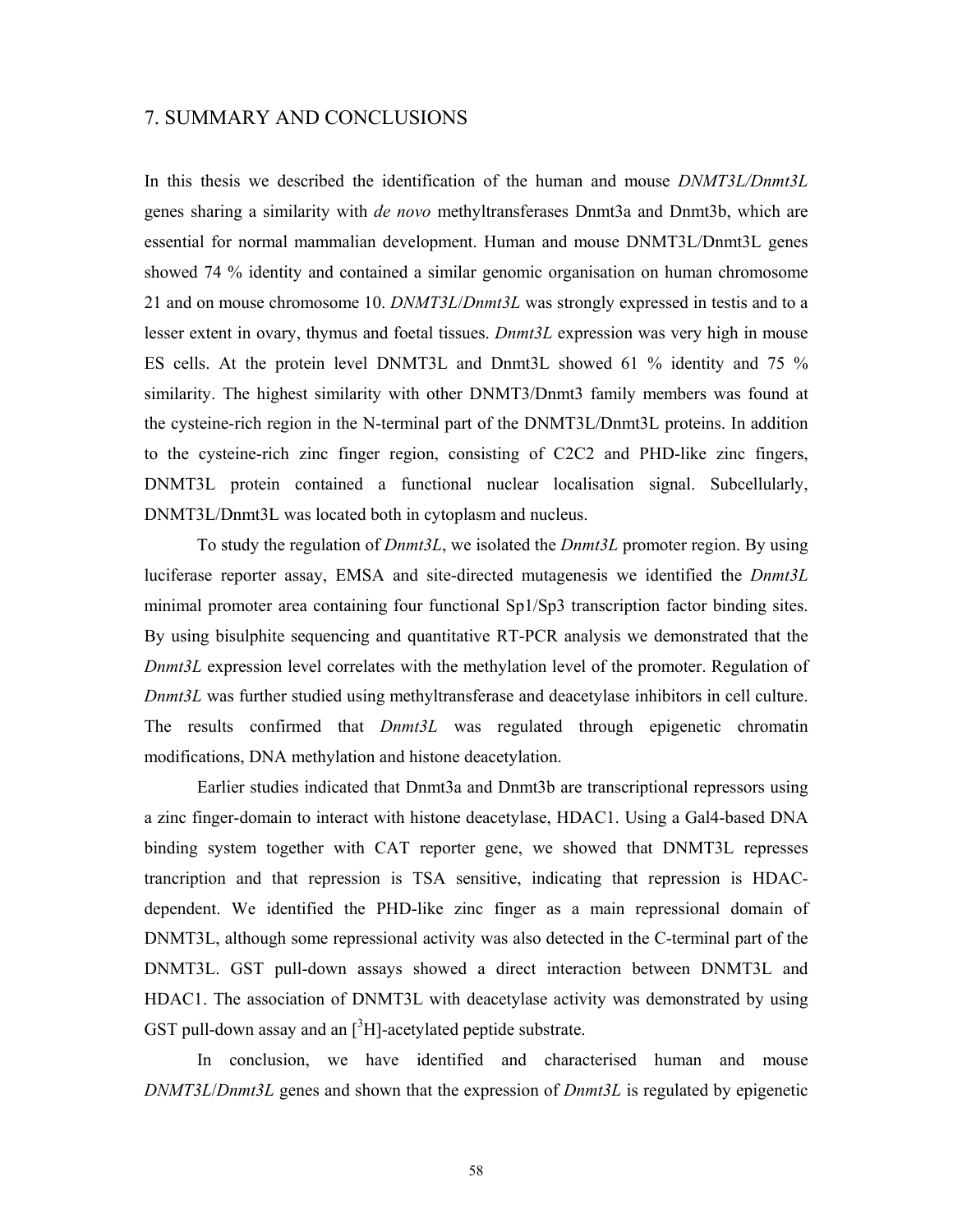chromatin modifications. Although DNMT3L was found enzymatically inactive being unable to methylate DNA *in vitro*, we demonstrated that DNMT3L protein participates in chromatin modification. We identified DNMT3L as a transcriptional repressor interacting with HDAC1 to repress transcription from other genes.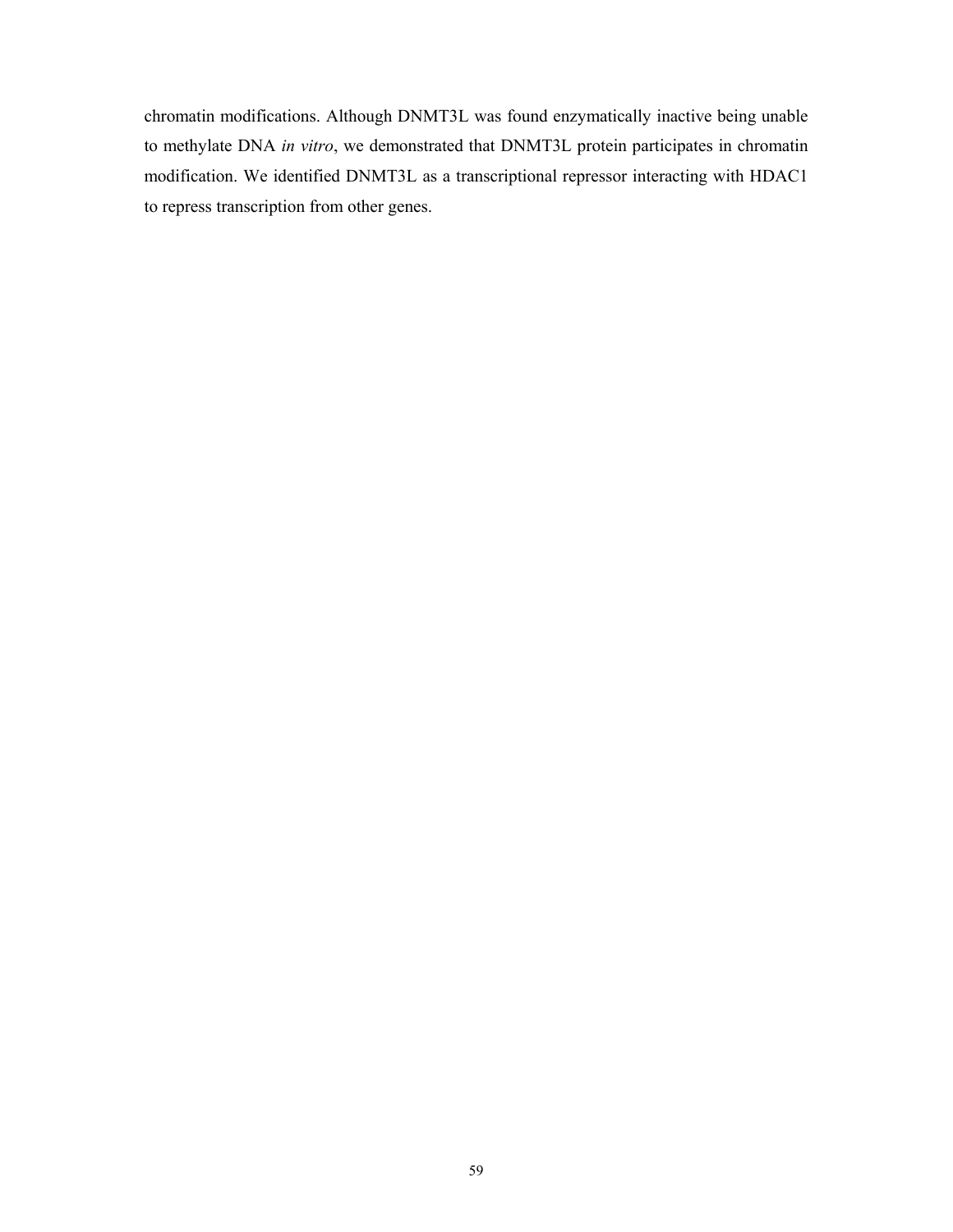## **ACKNOWLEDGEMENTS**

This study was carried out in the Autoimmunity Study Group, at the Institute of Medical Technology, University of Tampere.

I want to thank my supervisor, Pärt Peterson, for giving me a chance to work with the *Dnmt3L* gene. His excellent guidance and support have helped me to solve the problems raised during the study. I also want to thank our former group leader and the head of the institute, Kai Krohn, for admitting me to his research group and for teaching me the importance of making decisions and putting them into action to get results.

 I am grateful for the financial support and security provided by the graduate school position during the 4-year period. It has also been interesting to have an opportunity to be a student member on the Tampere Graduate School in Biomedicine and Biotechnology-board and influence the developing graduate school system on the Kauppi campus.

 My sincere thanks go to my collaborators and co-authors for their contribution to this study. The excellent technical assistance, organising ability and common sense of Ulla Kiiskinen especially is highly appreciated – she made life in the lab much easier.

 I wish to thank Heinrich Leonhardt and Antero Salminen, the external reviewers of the manuscript and language consultant Virginia Mattila for their criticism and suggestions on improving the thesis.

 The colleagues and other staff of the IMT are acknowledged for their willingness to help in different technical problems or questions. Special thanks go to the members and visitors of our group Jukka, Maarit, Astrid, Niko, John and Ingrid for their help and friendship. The technical assistance of Marianne Karlsberg in the mutation screening experiments is also appreciated. The help of Vladimir Ovod with  $\alpha$ -DNMT3L antibody production is acknowledged, likewise our interesting discussions in the buss on the way to work. These and other people in our coffee room (Aulikki, Tuula, Mariitta, Anne, Merja, Anssi, Heli, Mari, Marja, Auni, Anita, Jorma, Minna, Yinka, Ulla, Sari, Päivi, Eeva, Synnöve and others) on the 4th floor served as a rescue team on lousy days and we shared many absolutely fabulous moments during the coffee breaks.

 Finally, I want to thank my family and friends for their love and support and most of all for the refreshing moments outside work. My dear husband, Lauri, has experienced my scientific ups and downs in our everyday life, and he deserves special thanks for the encouragement and his realistic attitude towards my temperament.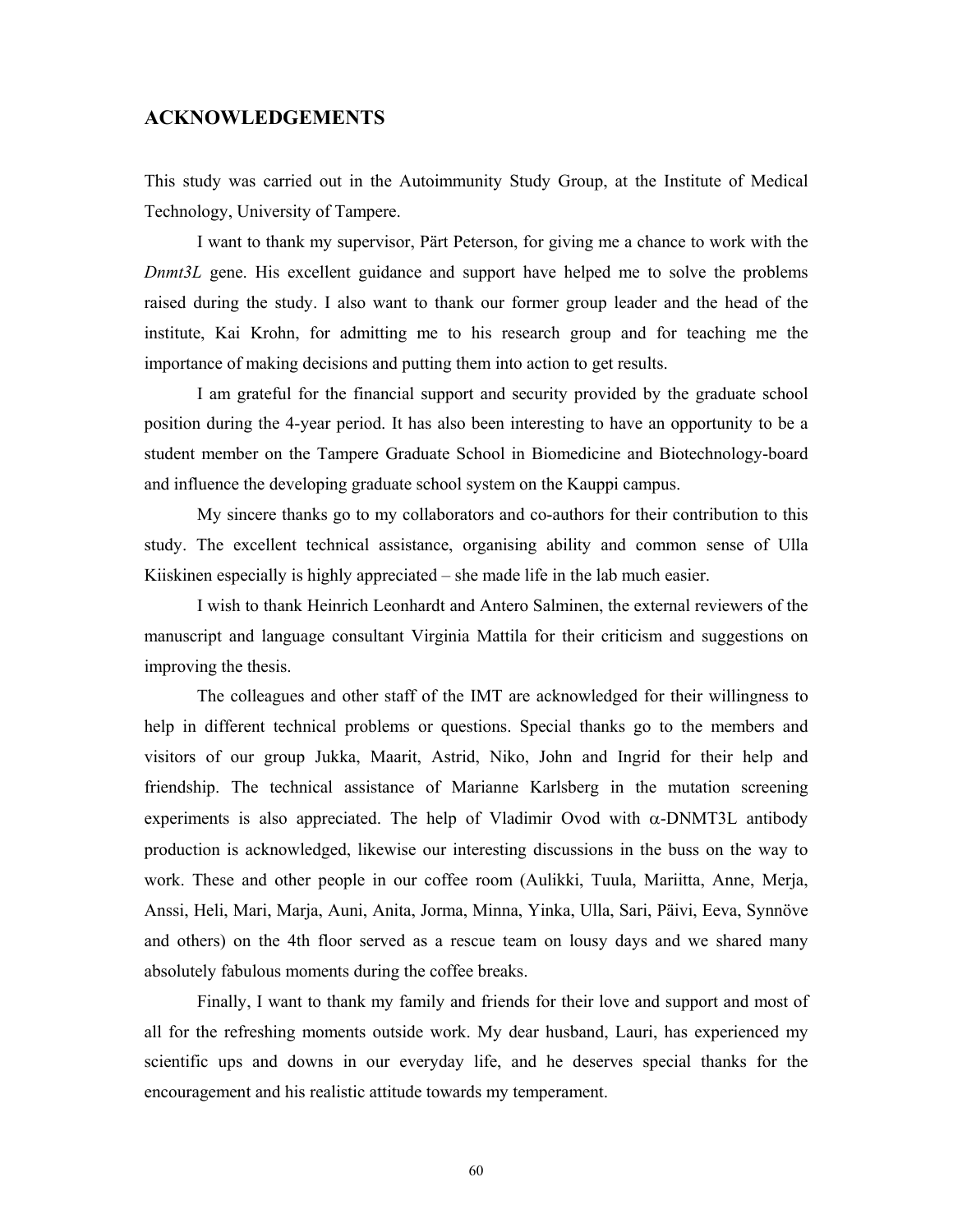This study was financially supported by the Research Funds of the Tampere University Hospital, the University of Tampere and the Finnish Cultural Foundation.

Tampere, August 2004

Ulla Aapola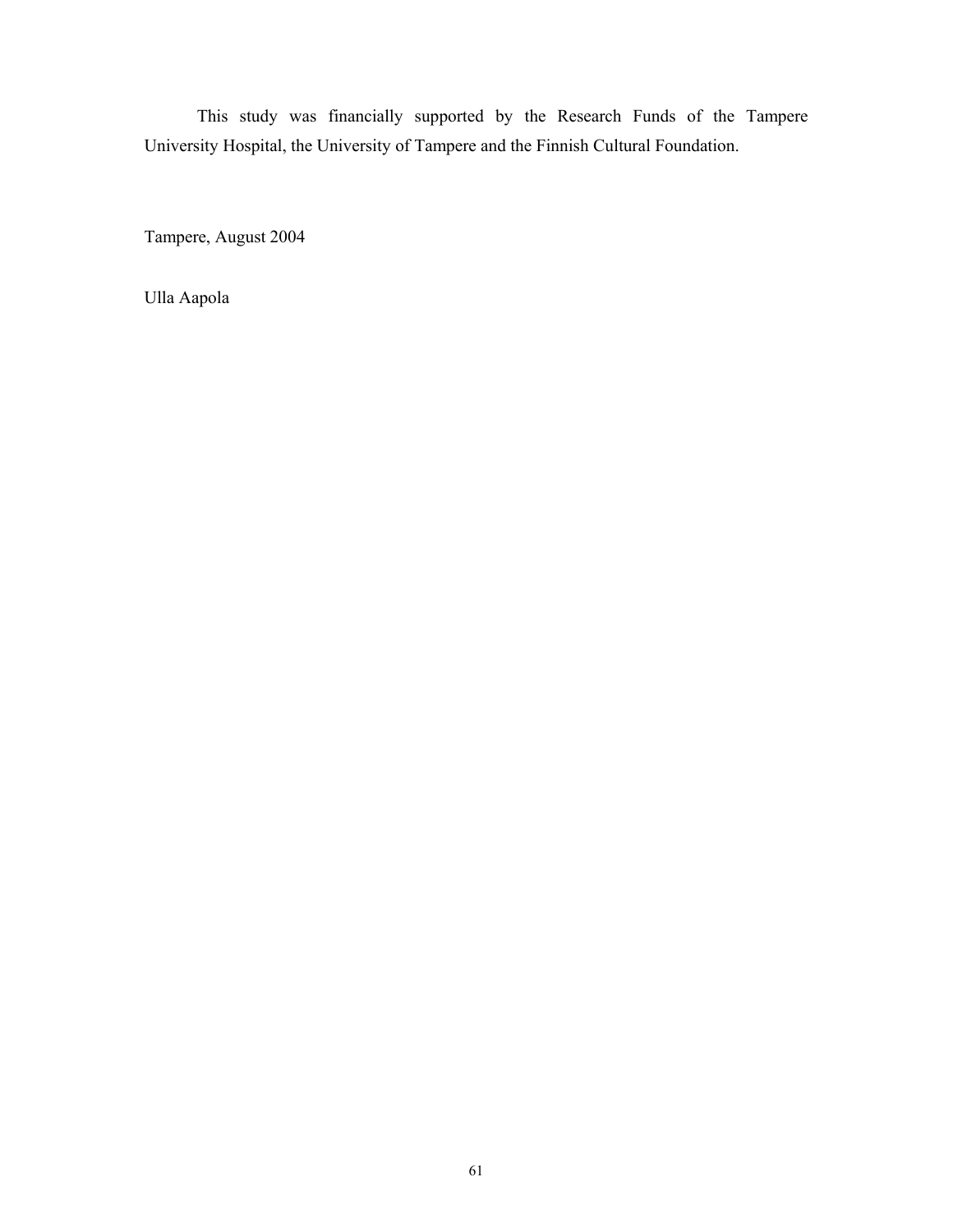## REFERENCES

Altschul SF, Gish W, Miller W, Myers EW and Lipman DJ (1990): Basic local alignment search tool. J Mol Biol 215:403-410.

Altschul SF, Madden TL, Schäffer AA, Zhang J, Zhang Z, Miller W and Lipman DJ (1997): Gapped BLAST and PSI-BLAST: a new generation of protein database search programs. Nucleic Acids Res 25:3389-3402.

Amir RE, Van Den Veyver IB, Wan M, Trans CQ, Francke U and Zoghi HY (1999): Rett syndrome is caused by mutations in X-linked MECP2, encoding methyl-CpG-binding protein 2. Nat Genet 23:185-188.

Aoki A, Suetake I, Miyagawa J, Fujio T, Chijiwa T, Sasaki H and Tajima S (2001): Enzymatic properties of de novo-type mouse DNA (cytosine-5) methyltransferases. Nucleic Acids Res 29:3506-3512.

Aquirre-Arteta AM, Grunewald I, Cardoso MC and Leonhardt H (2000): Expression of an alternative Dnmt1 isoform during muscle differentiation. Cell Growth Differ 11:551-559.

Ausubel FM, Brent R, Kingston RE, Moore DD, Seidman JG, Smith JA and Struhl K (1995): Short Protocols in Molecular Biology, Third edition. John Wiley & Sons Inc., New York, USA.

Bachman KE, Rountree MR and Baylin SB (2001): Dnmt3a and Dnmt3b are transcriptional repressors that exhibit unique localization properties to heterochromatin*.* J Biol Chem 276:32282-32287.

Bannister AJ, Zegerman P, Partridge JF, Miska EA, Thomas JO, Allshire RC and Kouzarides T (2001): Selective recognition of methylated lysine 9 on histone H3 by the HP1 chromo domain. Nature 410:120-124.

Beard C, Li E and Jaenisch R (1995): Loss of methylation activates Xist in somatic but not in embryonic cells. Genes Dev 9:2325-2334.

Bestor T, Laudano A, Mattaliano R and Ingram V (1988): Cloning and sequencing of a cDNA encoding DNA methyltransferase of mouse cells. The carboxyl-terminal domain of the mammalian enzyme is related to bacterial restriction methyltransferases. J Mol Biol 203:971- 983.

Bestor TH (1992): Activation of mammalian DNA methyltransferase by cleavage of a Zn binding regulatory domain. EMBO J 11:2611-2617.

Bestor TH (2000): The DNA methyltransferases of mammals. Hum Mol Genet 9:2395-2402.

Bhattacharya SK, Ramchandani S, Cervoni N and Szyf M (1999): A mammalian protein with specific demethylase activity for mCpG DNA. Nature 397:579-583.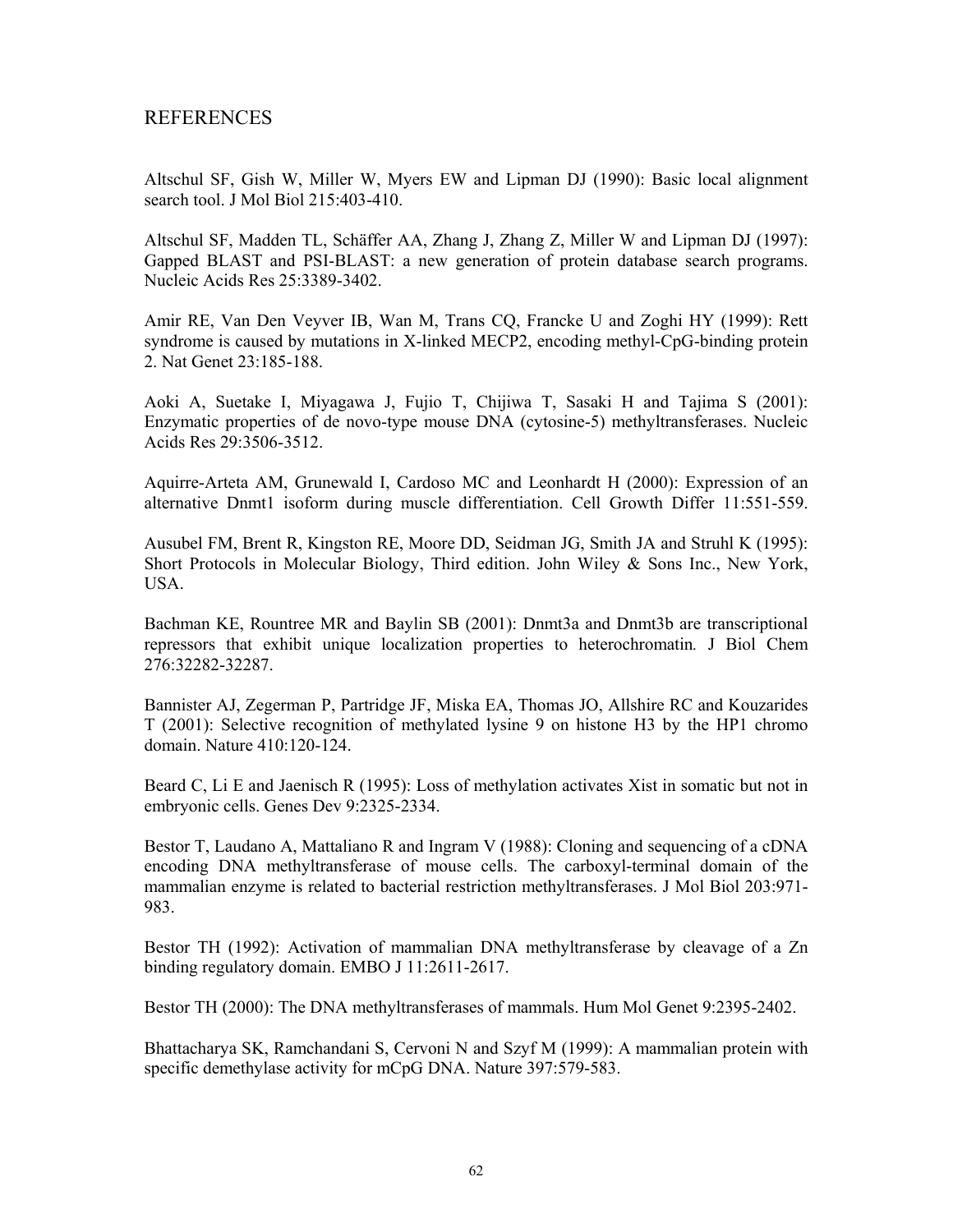Bonfils C, Beaulieu N, Chan E, Cotton-Montpetit J and MacLeod AR (2000): Characterization of the human DNA methyltransferase splice variant Dnmt1b. J Biol Chem 275:10754-10760.

Bourc'his D, Xu GL, Lin CS, Bollman B and Bestor TH (2001): Dnmt3L and the establishment of maternal genomic imprints. Science 294:2536-2539.

Burge C and Karlin S (1997): Prediction of complete gene structures in human genomic DNA. J Mol Biol 268:78-94.

Burgers WA, Fuks F and Kouzarides T (2002): DNA methyltransferases get connected to chromatin. Trends Genet 18:275-277.

Carrozza MJ, Utley RT, Workman JL and Côté J (2003): The diverse functions of histone acetyltransferase complexes. Trends Genet 19:321-329.

Cardoso C, Timsit S, Villard L, Khrestchatisky M, Fontes M and Colleaux L (1998): Specific interaction between the XNP/ATR-X gene product and the SET domain of the human EZH2 protein. Hum Mol Genet 7:679-684.

Cardoso C, Lutz Y, Mignon C, Compe E, Depetris D, Mattei M-G, Fontes M and Colleaux L (2000): ATR-X mutations cause impaired nuclear location and altered DNA binding properties of the XNP/ATR-X protein. J Med Genet 37:746-751.

Carty SM and Greenleaf AL (2002): Hyperphosphorylated C-terminal repeat domainassociating proteins in the nuclear proteome link transcription to DNA/chromatin modification and RNA processing. Mol Cell Proteomics 1:598-610.

Chédin F, Leiber M and Hsieh C-L (2002): The DNA methyltransferase-like protein DNMT3L stimulates de novo methylation by Dnmt3a. Proc Natl Acad Sci 99:16916-16921.

Chen HM, Chrast R, Rossier C, Morris MA, Lalioti MD and Antonarakis SE (1996): Cloning of 559 potential exons of genes of human chromosome 21 by exon trapping. Genome Res 6:747-760.

Chen T, Ueda Y, Xie S and Li E (2002): A novel Dnmt3a isoform produced from an alternative promoter localizes to euchromatin and its expression correlates with active de novo methylation. J Biol Chem 277:38746-39754

Chen T, Ueda Y, Dodge J, Wang Z and Li E (2003): Establishment and maintenance of genomic methylation patterns in mouse embryonic stem cells by Dnmt3a and Dnmt3b. Mol Cell Biol 23:2294-5605.

Cheng X, Kumar S, Posfai J, Pflugrath JW and Roberts RJ (1993): Crystal structure of the HhaI DNA methyltransferase complexed with S-adenosyl-L-methionine. Cell 74:299-307.

Chevillard-Briet M, Trouche D and Vandel L (2002): Control of CBP co-activating activity by arginine methylation. EMBO J 21:5457-5466.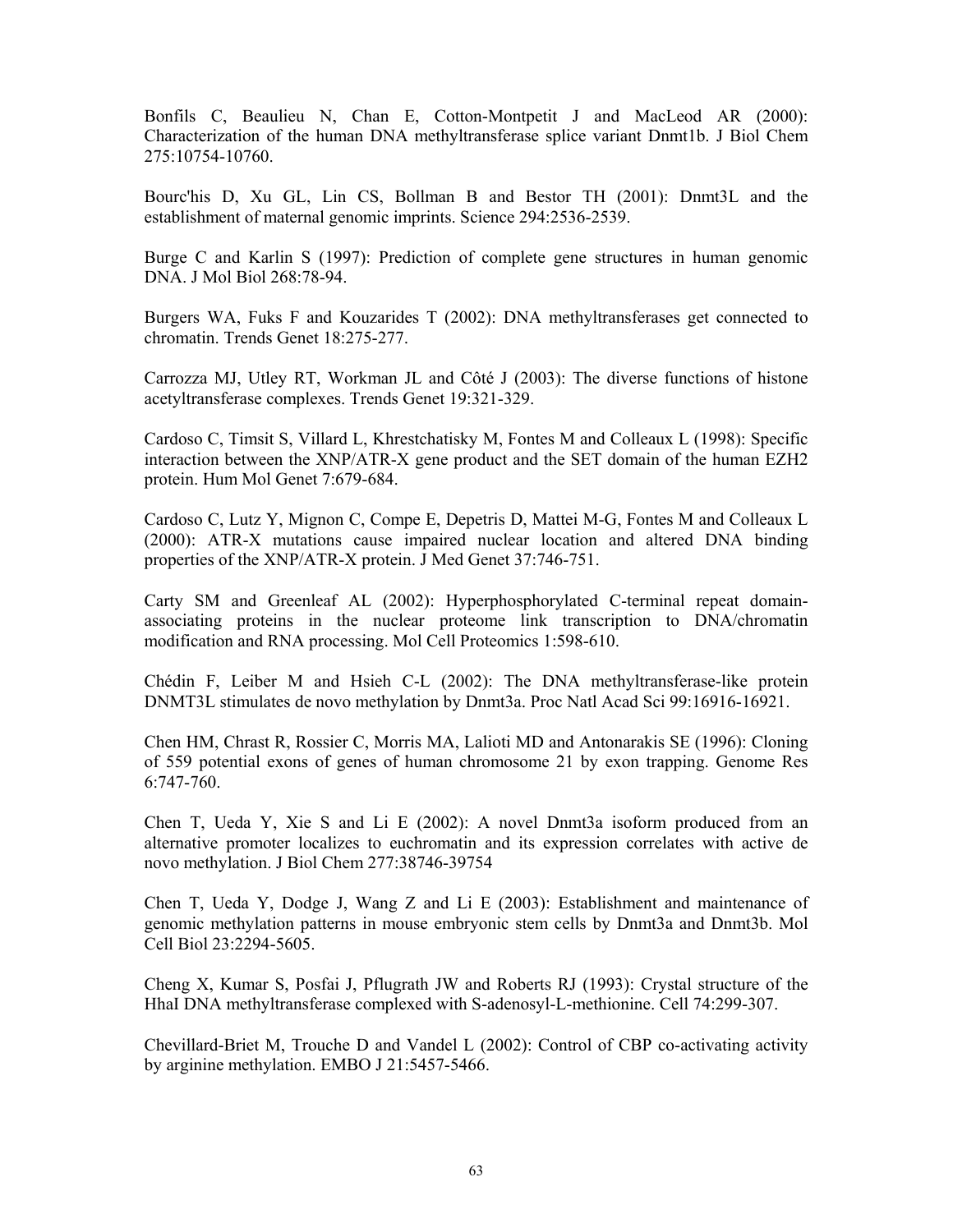Chuang LS, Ian HI, Koh TW, Ng HH, Xu G and Li BF (1997): Human DNA-(cytosine-5) methyltransferase-PCNA complex as a target for p21WAF1. Science 277:1996-2000.

Coffee B, Zhang F, Warren ST and Reines D (1999): Acetylated histones are associated with FMR1 in normal but not fragile X-syndrome cells. Nat Genet 22:98-101.

Collins FS, Morgan M and Patrinos A (2003): The human genome project: lessons from large-scale biology. Science 300:286-290.

Constância M, Dean W, Lopes S, Moore T, Kelsey G and Reik W (2000): Deletion of a silencer element in Igf2 results in loss of imprinting independent of H19. Nat Genet 26:203- 206.

Cook PR (1997): The transcriptional basis of chromosome pairing. J Cell Sci 110:1033-1040.

Cooke HJ and Saunders PTK (2002): Mouse models of male infertility. Nat Rev Genet 3:790- 801.

Czermin B, Schotta G, Hülsmann BB, Brehm A, Becker PB, Reuter G and Imhof A (2001): Physical and functional association of SU(VAR)3-9 and HDAC1 in Drosophila. EMBO Rep 2:915-919.

Daujat S, Bauer U-M, Shah V, Turner B, Berger S and Kouzarides T (2002): Crosstalk between CARM1 methylation and CBP acetylation on histone H3. Curr Biol 12:2090-2097.

Davie JR (1998): Covalent modifications of histones: expression from chromatin templates. Curr Opin Genet Dev 8:173-178.

Davis TL, Yang GJ, McCarrey JR and Bartolomei MS (2000): The H19 methylation imprint is erased and re-established differentially on the parental alleles during male germ cell development. Hum Mol Genet 9:2885-2894.

Dean W, Santos F and Reik W (2003): Epigenetic reprogramming in early mammalian development and following somatic nuclear transfer. Semin Cell Dev Biol 14:93-100.

Dennis K, Fan T, Geiman TM, Yan Q and Muegge K (2001): Lsh, a member of the SNF2 family, is required for genome wide methylation. Genes Dev 15:2940-2944.

Deplus R, Brenner C, Burgers W, Putmans P, Kouzarides T, de Launoit Y and Fuks F (2002): Dnmt3L is a transcriptional repressor that recruits histone deacetylase. Nucleic Acids Res 30:3831-3838.

de Rooij DG (1998): Stem cells in the testis. Int J Exp Path 79:67-80.

de Rooij DG and Grootegoed JA (1998): Spermatogonial stem cells. Curr Opin Cell Biol 10:694-701.

de Ruijter AJM, van Gennip AH, Kemp S and van Kuilenburg ABP (2003): Histone deacetylases (HDACs): characterization of the classical HDAC family. Biochem J 370:737- 749.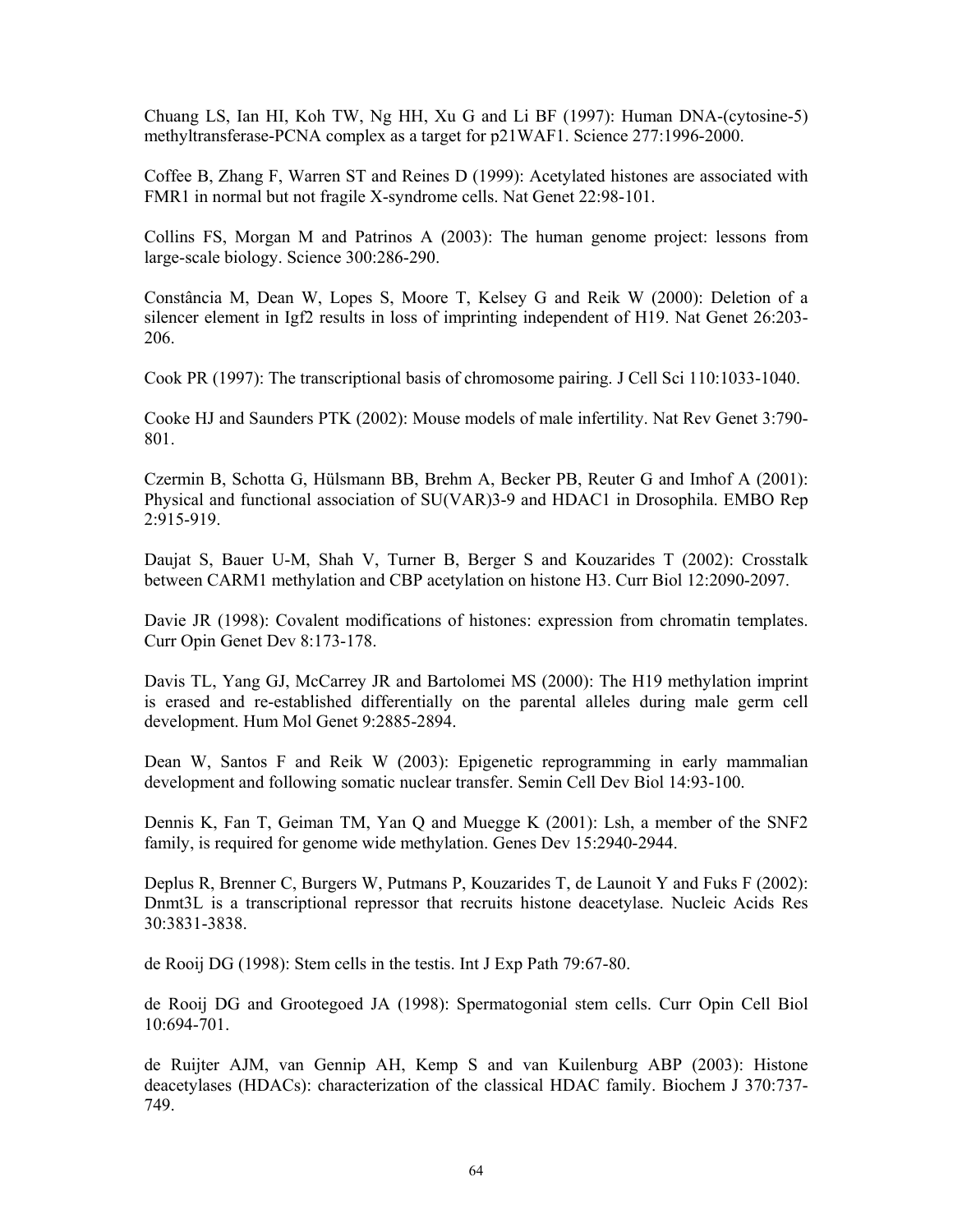Di Croce L, Raker VA, Corsaro M, Fazi F, Fanelli M, Faretta M, Fuks F, Lo Coco F, Kouzarides T, Nervi C, Minucci S and Pelicci PG (2002): Methyltransferase recruitment and DNA hypermethylation of target promoters by an oncogenic transcription factor. Science 295:1079-1082.

Dong A, Yoder JA, Zhang X, Zhou L, Bestor, TH and Cheng X (2001): Structure of human DNMT2, an enigmatic DNA methyltransferase homolog that displays denaturant-resistant binding to DNA. Nucleic Acids Res 29:439-448.

Dunham I, Hunt AR, Collins JE, Bruskiewich R, Beare DM, Clamp M, Smink LJ, Ainscough R, Almeida JP, Babbage A, Bagguley C, Bailey J, Barlow K, Bates KN, Beasley O, Bird CP, Blakey S, Bridgeman AM, Buck D, Burgess J, Burrill WD, Burton J, Carder C, Carter NP, Chen Y, Clark G, Clegg SM, Cobley V, Cole CG, Collier RE, Connor RE, Conroy D, Corby N, Coville GJ, Cox AV, Davis J, Dawson E, Dhami PD, Dockree C, Dodsworth SJ, Durbin RM, Ellington A, Evans KL, Fey JM, Fleming K, French L, Garner AA, Gilbert JGR, Goward ME, Grafham D, Griffiths MN, Hall C, Hall R, Hall-Tamlyn G, Heathcott RW, Ho S, Holmes S, Hunt SE, Jones MC, Kershaw J, Kimberley A, King A, Laird GK, Langford CF, Leversha MA, Lloyd C, Lloyd DM, Martyn ID, Mashreghi-Mohammadi M, Matthews L, McCann OT, McClay J, McLaren S, McMurray AA, Milne AS, Mortimore BJ, Odell CN, Pavitt R, Pearce AV, Pearson D, Phillimore BJ, Phillips SH, Plumb RW, Ramsay H, Ramsey Y, Rogers L, Ross MT, Scott CE, Sehra HK, Skuce CD, Smalley S, Smith ML, Soderlund C, Spragon L, Steward CA, Sulston JE, Swann RM, Vaudin M, Wall M, Wallis JM, Whiteley MN, Willey D, Williams L, Williams S, Williamson H, Wilmer TE, Wilming L, Wright L, Hubbard T, Bentley DR, Beck S, Rogers J, Shimizu N, Minoshima S, Kawasaki K, Sasaki T, Asakawa S, Kudoh J, Shintani A, Shibuya K, Yoshizaki Y, Aoki N, Mitsuyama S, Roe BA, Chem F, Chu L, Crabtree J, Deschamps S, Do A, Do T, Dorman A, Fang F, Fu Y, Hu P, Hua A, Kenton S, Lai H, Lao HI, Lewis J, Lewis S, Lin S-P, Loh P, Malaj E, Nguyen T, Pan H, Phan S, Qi S, Qian Y, Ray L, Ren Q, Shaull S, Sloan D, Song L, Wang Q, Wang Y, Wang Z, White J, Willingham D, Wu H, Yao Z, Zhang G, Chissoe S, Murray J, Miller N, Minx P, Fulton R, Johnson D, Bemis G, Bentley D, Bradshaw H, Bourne S, Cordes M, Du Z, fulton L, Goela D, Graves T, Hawkins J, Hinds K, Kemp K, Latreille P, Layman D, Ozersky P, Rohlfing T, Scheet P, Walker C, Wamsley A, Wohldmann P, pepin K, Nelson J, Korf I, Bedell JA, Hillier L, Mardis E, Waterston R, Wilson R, Emanuel BS, Shaikh T, Kurahashi H, Saitta S, Budarf ML, McDermid hE, Johnson A, Wong ACC, morrow BE, Edelmann L, Kim UJ, Shizuya H, Simon MI, Dumanski JP, Peyrard M, Kedra D, Seroussi E, Fransson I, Tapia I, Bruder CE and O'Brien KP (1999): The DNA sequence of human chromosome 22. Nature 402:489-495.

Eden S, Constancia M, Hashimshony T, Dean W, Goldstein B, Johnson AC, Keshet I, Reik W and Cedar H (2001): An upstream repressor element plays a role in Igf2 imprinting. EMBO J 20:3518-3525.

Ehrlich M, Gama-Sosa MA, Huang L-H, Midgett RM, Kuo KC, McCune RA and Gehrke C (1982): Amount and distribution of 5-methylcytosine in human DNA from different types of tissues or cells. Nucleic Acids Res 10:2709-2721.

Ehrlich M (2003): The ICF syndrome, a DNA methyltransferase 3B deficiency and immunodeficiency disease. Clin Immunol 109:17-28.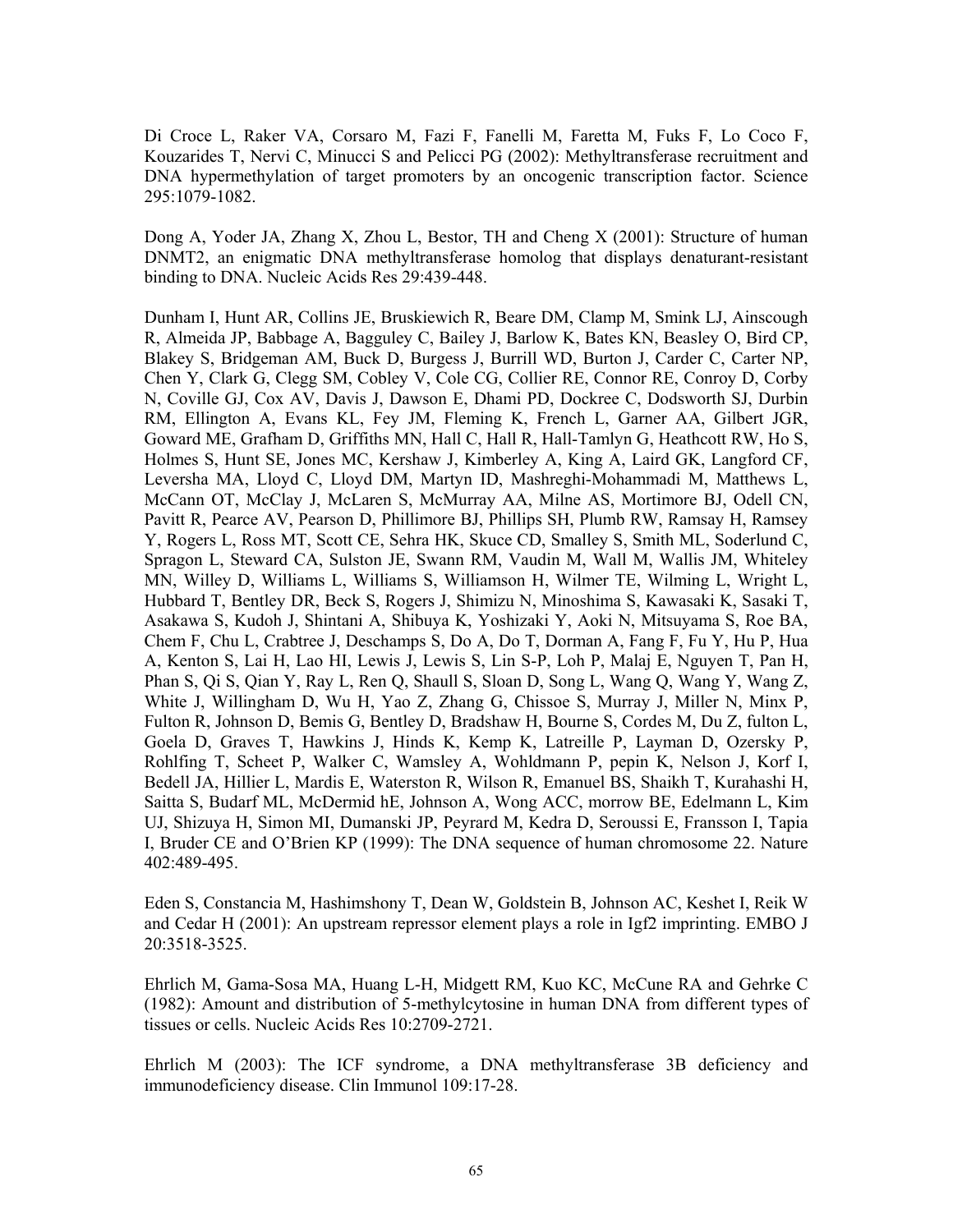El-Maarri O, Buiting K, Peery EG, Kroisel PM, Balaban B, Wagner K, Urman B, Heyd J, Lich C, Brannan CI, Walter J and Horsthernke B (2001): Maternal methylation imprints on human chromosome 15 are established during or after fertilization. Nature 27:341-344.

Fatemi M, Hermann A, Pradhan S and Jeltsch A (2001): The activity of the murine DNA methyltransferase Dnmt1 is controlled by interaction of the catalytic domain with the Nterminal part of the enzyme leading to an allosteric activation of the enzyme after binding to methylated DNA. J Mol Biol 309:1189-1199.

Fatemi M, Hermann A, Gowher H and Jeltsch A (2002): Dnmt3a and Dnmt1 functionally cooperate during de novo methylation of DNA. Eur J Biochem 269:4981-4984.

Fedoriw AM, Stein P, Svoboda P, Schultz RM and Bartolomei MS (2004): Transgenic RNAi reveals essential function for CTCF in H19 gene imprinting. Science 303:238-40.

Feinberg AP, Cui H and Ohlsson R (2002): DNA methylation and genomic imprinting: insights from cancer into epigenetic mechanisms. Semin Cancer Biol 12:389-398.

Feinberg AP and Tycko B (2004): The history of cancer epigenetics. Nat Rev Cancer 4:1-11.

Feng Q and Zhang Y (2001): The MeCP1 complex represses transcription through preferential binding, remodeling, and deacetylating methylated nucleosomes. Genes Dev 15:827-832.

Ferguson-Smith AC, Sasaki H, Cattanach BM and Surani MA (1993): Parent-origin-specific epigenetic modification of the mouse H19 gene. Nature 362:751-755.

Fragnioni JV and Neel BG (1993): Solibilization and purification of enzymatically active glutathione S-transferase (pGEX) fusion proteins. Anal Biochem 210:179-187.

Frank D, Keshet I, Shani M, Levine A, Razin A and Cedar H (1991): Demethylation of CpG islands in embryonic cells. Nature 351:239-241.

Fuks F, Burgers W, Brehm A, Hughes-Davies L and Kouzarides T (2000): DNA methyltransferase Dnmt1 associates with histone deacetylase activity. Nat Genet 24:88-91.

Fuks F, Burgers WA, Godin N, Kasai M and Kouzarides T (2001): Dnmt3a binds deacetylases and is recruited by a sequence-specific repressor to silence transcription*.* EMBO J 20:2536-2544.

Fuks F, Hurd PJ, Wolf D, Nan X, Bird AP and Kouzarides T (2003a): The methyl-CpGbinding protein MeCP2 links DNA methylation to histone methylation. J Biol Chem 278:4035-4040.

Fuks F, Hurd PJ, Deplus R and Kouzarides T (2003b): The DNA methyltransferases associate with HP1 and the SUV39H1 histone methyltransferases. Nucleic Acids Res 31:2305-2312.

Gattiker A, Gasteiger E and Bairoch A (2002): ScanProsite: a reference implementation of a PROSITE scanning tool. Applied Bioinformatics 1:107-108.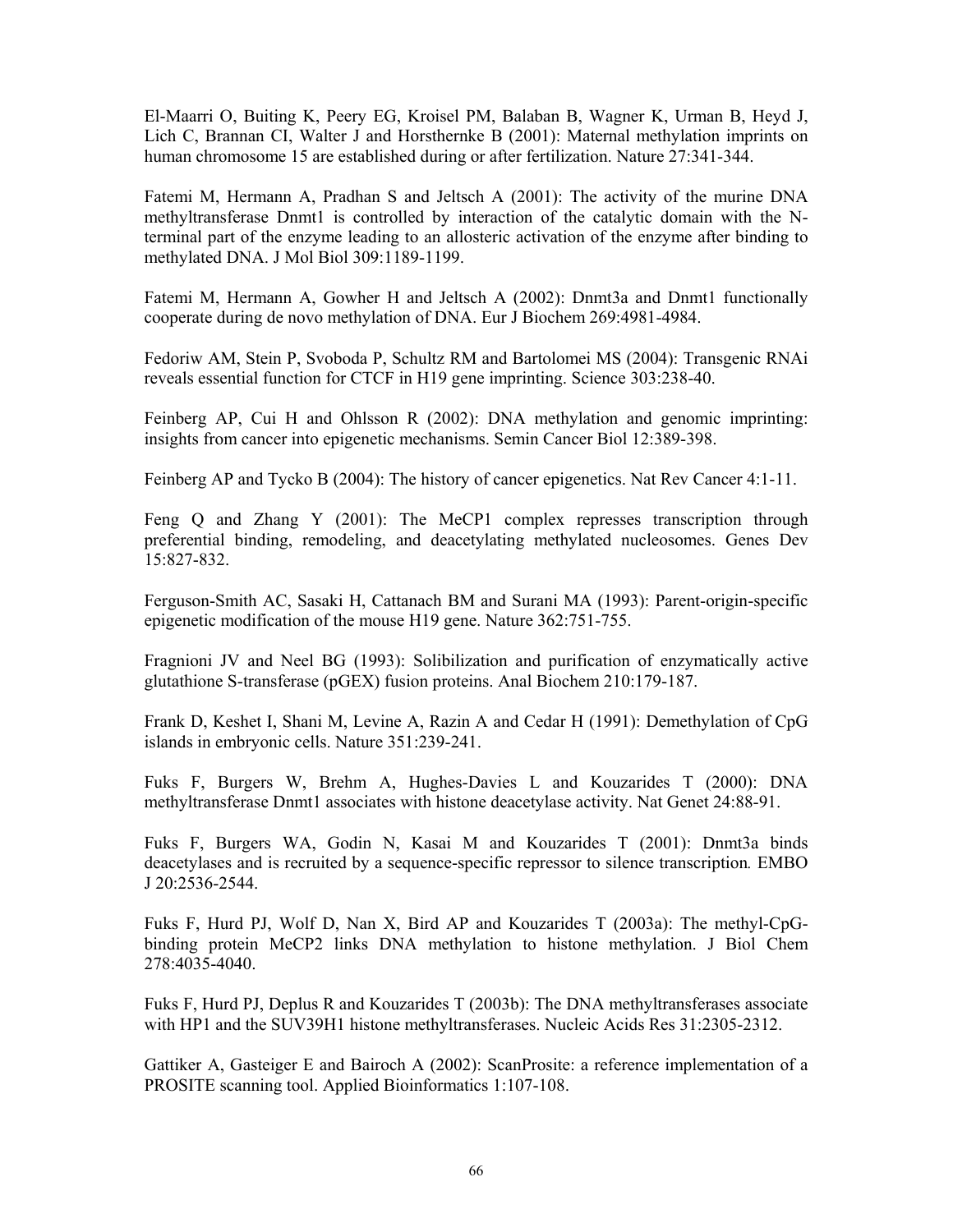Ge YZ, Pu MT, Gowher H, Wu HP, Ding JP, Jeltsch A and Xu GL (2004): Chromatin targeting of de novo DNA methyltransferases by the PWWP domain. J Biol Chem 279:25447-25454

Geuns E, De Rycke M, Van Steirteghem A and Liebaers I (2003): Methylation imprints of the imprint control region of the SNRPN-gene in human gametes and preimplantation embryos. Hum Mol Genet 12:28733-2879.

Gibbons RJ, Bachoo S, Picketts DJ, Aftimos S, Asenbauer B, Bergoffen J, Berry SA, Dahl N, Fryer A, Keppler K, Kurosawa K, Levin ML, Masuno M, Neri G, Peirpoint M, Slaney SF and Higgs DR (1997): Mutations in transcriptional regulator ATRX establish the functional significance of a PHD-like domain. Nat Genet 17:146-148.

Gibbons RJ and Higgs DR (2000): Molecular-clinical spectrum of the ATR-X syndrome. Am J Med Genet 97:204-212.

Gibbons RJ, McDowell TL, Raman S, O'Rourke DM, Garrick D, Ayyub H and Higgs DR (2000): Mutations in ATRX, encoding a SWI/SNF-like protein, cause diverse changes in the pattern of DNA methylation. Nat Genet 24:368-371.

Gowher H and Jeltsch A (2001): Enzymatic properties of recombinant Dnmt3a DNA methyltransferase from mouse: the enzyme modifies DNA in a non-processive manner and also methylates non-CpG sites. J Mol Biol 309:1201-1208.

Gowher H and Jeltsch A (2002): Molecular enzymology of the catalytic domains of the Dnmt3a and Dnmt3b DNA methyltransferases. J Biol Chem 277:20409-20414.

Gray SG and Ekström TJ (2001): The human histone deacetylase family. Exp Cell Res 262:75-83.

Griswold MD (1998): The central role of Sertoli cells in spermatogenesis. Semin Cell Dev Biol 9:411-416.

Gunduz M, Ouchida M, Fukushima K, Hanafusa H, Etani T, Nishioka S, Nishizaki K and Shimizu K (2000): Genomic structure of the human ING1 gene and tumor-specific mutations detected in head and neck squamous cell carcinomas. Cancer Res 60:3143-3146.

Hagberg B, Aicardi J, Dias K and Ramos O (1983): A progressive syndrome of autism, dementia, ataxia, and loss of purposeful hand use in girls: Rett's syndrome: report of 35 cases. Ann Neurol 14:471-479.

Hagberg B (1985): Rett's syndrome: prevalence and impact on progressive severe mental retardation in girls. Acta Peadiatr Scand 74:405-408.

Hajkova P, Erhardt S, Lane N, Haaf T, El-Maarri O, Reik W, Walter J and Surani M (2002): Epigenetic reprogramming in mouse primordial germ cells. Mech Dev 117:15-23.

Hansen RS, Wijmenga C, Luo P, Staned AM, Canfield TK, Weemaes CMR and Gartler SM (1999): The DNMT3B DNA methylransferse gene is mutated in the ICF immunodeficiency syndrome. Proc Natl Acad Sci 96:14412-14417.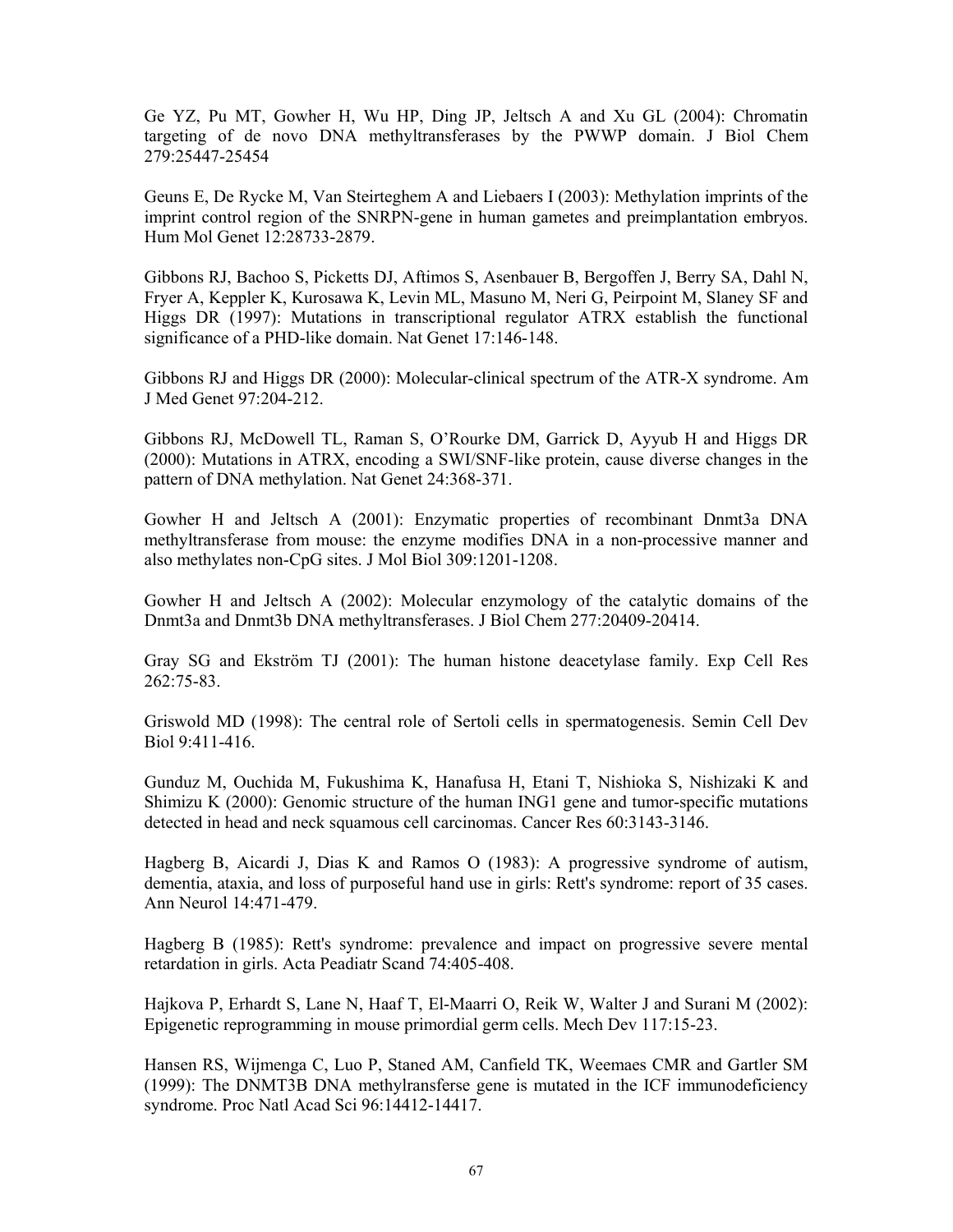Hata K, Okano M, Lei H and Li E (2002): Dnmt3L cooperates with the Dnmt3 family of de novo DNA methyltransferases to establish maternal imprints in mice. Development 129:1983- 1993.

Hattori M, Fujiyama A, Taylor TD, Watanabe H, Yada T, Park HS, Toyoda A, Ishii K, Totoki Y, Choi DK, Groner Y, Soeda E, Ohki M, Takagi T, Sakaki Y, Taudien S, Blechschmidt K, Polley A, Menzel U, Delabar J, Kumpf K, Lehmann R, Patterson D, Reichwald K, Rump A, Schillhabel M, Schudy A, Zimmermann W, Rosenthal A, Kudoh J, Schibuya K, Kawasaki K, Asakawa S, Shintani A, Sasaki T, Nagamine K, Mitsuyama S, Antonarakis SE, Minoshima S, Shimizu N, Nordsiek G, Hornischer K, Brant P, Scharfe M, Schon O, Desario A, Reichelt J, Kauer G, Blocker H, Ramser J, Beck A, Klages S, Hennig S, Riesselmann L, Dagand E, Haaf T, Wehrmeyer S, Borzym K, Gardiner K, Nizetic D, Francis F, Lehrach H, Reinhardt R and Yaspo ML; Chromosome 21 mapping and sequencing consortium (2000): The DNA sequence of human chromosome 21. Nature 405:311-319.

Hayward BE, De Vos M, Judson H, Hodge D, Huntriss J, Picton HM, Sheridan E and Bonthron DT (2003): Lack of involvement of known DNA methyltranferases in familial hydatidiform mole implies the involvement of other factors in establishment of imprinting in the human female germline. BMC Genet 4:2

Hermann A, Schmitt S and Jeltsch A (2003): The human Dnmt2 has residual DNA-(cytosine-C5) methyltransferase activity. J Biol Chem 278:31717-31721.

Horton P and Nakai K (1997): Better prediction of protein cellular localization sites with the k nearest neighbor classifier. Proc Int Conf Intell Syst Mol Biol 5:147-152.

Howell CY, Bestor TH, Ding F, Latham KE, Mertineit C, Trasler JM and Chaillet JR (2001): Genomic imprinting disrupted by a maternal effect mutation in the Dnmt1 gene. Cell 104:829-838.

Howlett SK and Reik W (1991): Methylation levels of maternal and paternal genomes during preimplantation development. Development 113:119-127.

Hsieh C-L (1999): In vivo activity of murine de novo methyltransferases, Dnmt3a and Dnmt3b. Mol Cell Biol 19:8211-8218.

Hsu D-W, Lin M-J, Lee T-L, Wen S-C, Chen X and Shen JC-K (1999): Two major forms of DNA (cytosine-5) methyltransferase in human somatic tissues. Proc Natl Acad Sci 96:9751- 9756.

Huntriss J, Hinkins M, Oliver B, Harris SE, Beazley JC, Rutherford AJ, Gosden RG, Lazendorf SE and Picton HM (2004): Expression of mRNAs for DNA metyltransferases and methyl-CpG-binding proteins in the human female germ line, preimplantation embryos and embryonic stem cells. Mol Reprod Dev 67:323-336.

Iida T, Suetake I, Tajima S, Morioka H, Ohta S, Obuse C and Tsurimoto T (2002): PCNA clamp facilitates action of DNA cytosine methyltransferase 1 on hemimethylated DNA. Genes Cells 7:997-1000.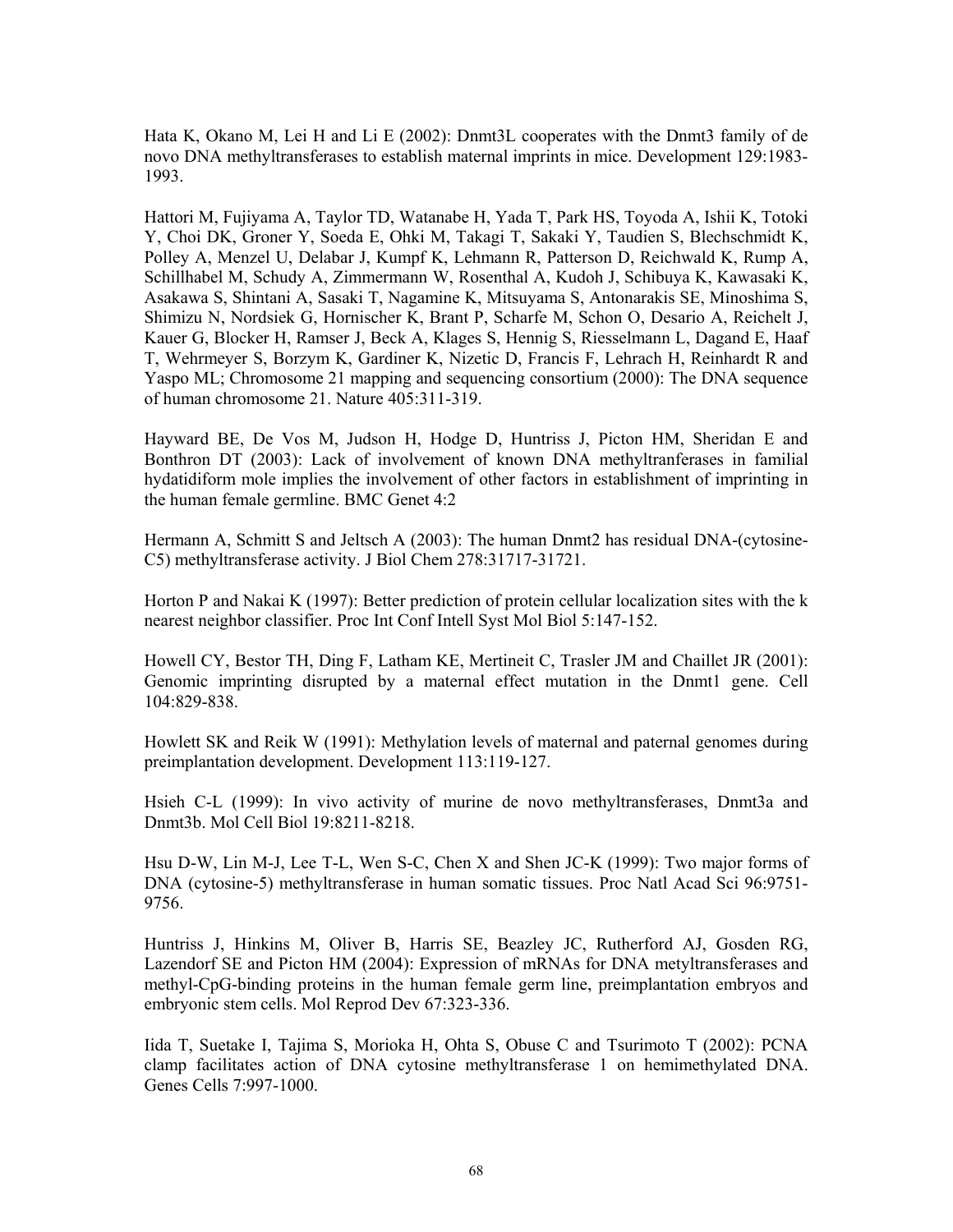Iizuka M and Smith MM (2003): Functional consequences of histone modifications. Curr Opin Genet Dev 13:154-160.

International Human Genome Sequencing Consortium (2001): Initial sequencing and analysis of the human genome. Nature 409:860-921.

Ishida C, Ura K, Hirao A, Sasaki H, Toyoda A, Sakaki Y, Niwa H, Li E and Kaneda Y (2003): Genomic organisation and promoter analysis of Dnmt3b gene. Gene 310:151-159.

Jacobson S and Pillus L (1999): Modifying chromatin and concepts of cancer. Curr Opin Genet Dev 9:175-184.

Jeddeloh JA, Stokes TL and Richards EJ (1999): Maintenance of genomic methylation requires a SWI/SNF2-like protein. Nat Genet 22:94-97.

Jones PL, Veenstra GJ, Wade PA, Vermaak D, Kass SU, Landsberger N, Strouboulis J and Wolffe AP (1998): Methylated DNA and MeCP2 recruit histone deacetylase to repress transcription Nat Genet 19:187-191.

Judson H, Hayward BE, Sheridan E and Bonthron DT (2002): A global disorder of imprinting in the human female germ line. Nature 416:539-542.

Kadam S and Emerson BM (2002): Mechanism of chromatin assembly and transcription. Curr Opin Cell Biol 14:262-268.

Kafri T, Ariel M, Brandeis M, Shemer R, Urven L, McCarrey J, Cedar R and Razin A (1992): Developmental pattern of gene-specific DNA methylation in the mouse embryo and germ line. Genes Dev 6:705-714.

Kanduri C, Pant V, Loukinov D, Pugacheva E, Qi CF, Wolffe A, Ohlsson R and Lobanenkov VV (2000): Functional association of CTCF with the insulator upstream of the H19 gene is parent of origin-specific and methylation-sensitive. Curr Biol 10:853-856.

Kang ES, Park CW and Chung JH (2001): Dnmt3b, de novo DNA methyltransferase, interacts with SUMO-1 and Ubc9 through its N-terminal region and is subject to modification by SUMO-1. Biochem Biophys Res Commun 289:862-868.

Kao C-F and Osley MA (2003): In vivo assays to study histone ubiquitylation. Methods 21:59-66.

Khorasanizahed S (2004): The nucleosome: from genomic organization to genomic regulation. Cell 116:259-272.

Kim G-D, Ni J, Kelesoglu N, Roberts RJ and Pradhan S (2002): Co-operation and communication between the human maintenance and de novo DNA (cytosine-5) methyltransferases. EMBO J 21:4183-4195.

Kimura H and Shiota K (2003): Methyl-CpG-binding protein MeCP2, is a target molecule for maintenance DNA methyltransferase, Dnmt1. J Biol Chem 278:4806-4812.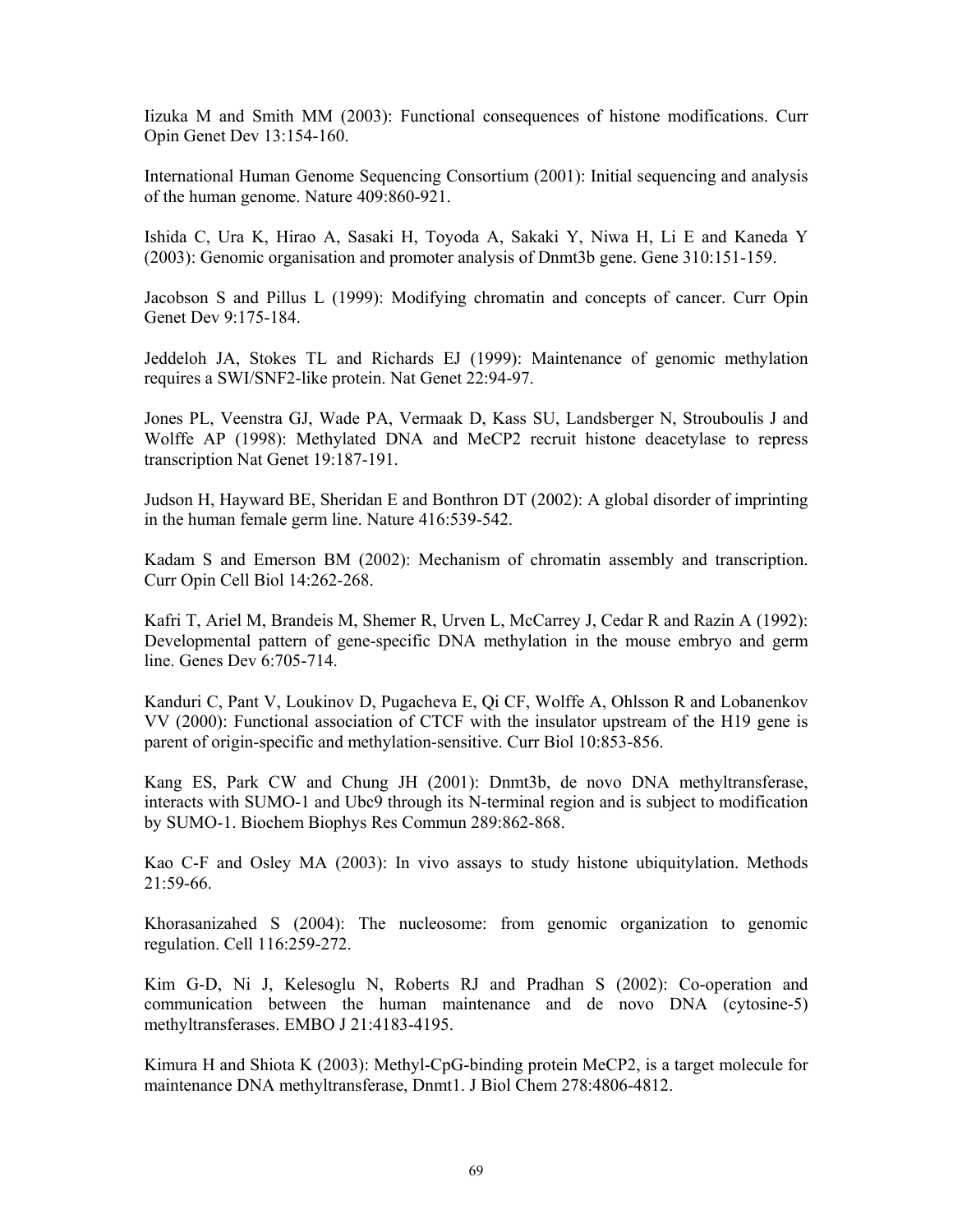Klimasauskas S, Kumar S, Roberts RJ and Cheng X (1994): HhaI methyltransferase flips its target base out of the DNA helix. Cell 76:357-369.

Kono T, Obata Y, Wu Q, Niwa K, Ono Y, Yamamoto Y, Park ES, Seo J-S and Ogawa H (2004): Birth of parthenogenetic mice that can develop to adulthood. Nature 428:860-864.

Kouzarides T (2002): Histone methylation in transcriptional control. Curr Opin Genet Dev 12:198-209.

Kremer EJ, Pritchard M, Lynch M, Yu S, Holman K, Baker E, Warren ST, Schlessinger D, Sutherland GR and Richards RI (1991): Mapping of DNA instability at the fragile X to a trinucleotide repeat sequence p(CCG)n. Science 252:1711-1714.

Kudoh J, Nagamine K, Asakawa S, Abe I, Kawasaki K, Maeda H, Tsujimoto S, Minoshima S, Ito F and Shimizu N (1997): Localization of 16 exons to a 450-kb region involved in the autoimmune polyglandular disease type I (APECED) on human chromosome 21q22.3. DNA Res 4:45-52.

Kumar S, Cheng X, Klimasauskas S, Mi S, Posfai J, Roberts RJ and Wilson GG (1994): The DNA (cytosine-5) methyltransferases. Nucleic Acids Res 22:1-10.

Kunert N, Marhold J, Stanke J, Stach, D and Lyko F (2003): A Dnmt2-like protein mediates DNA methylation in Drosophila. Development 130:5083-5090.

Lachner M, O'Carrol D, Rea S, Machler K and Jenuwein T (2001): Methylation of histone H3 lysine 9 creates binding site for HP1 proteins. Nature 410:110-120.

Lappalainen I and Vihinen M (2002): Structural basis of ICF-causing mutations in the methyltransferase domain of DNMT3B. Protein Eng 15:1005-1014.

La Salle S, Mertineit C, Taketo T, Moens PB, Bestor TH and Trasler JM (2004): Windows for sex-specific methyaltion marked by DNA methyltransferase expression profiles in mouse germ cells. Dev Biol 268:403-415.

Laskowski RA, MacArthur MW, Moss DS and Thornton JM (1993): PROCHECK: a program to check the stereochemical quality of protein structures. J Appl Cryst 26:283-291.

Lauster R, Trautner TA and Noyer-Weidner M (1989a): Cytosine-specific type II DNA methyltransferases. A conserved enzyme core with variable target-recognizing domains*.* J Mol Biol 206:305-312

Lauster R (1989b): Evolution of type II DNA methyltransferases. A gene duplication model. J Mol Biol 206:313-321.

Lee J, Inoue K, Ono R, Ogonuki N, Kohda T, Kaneko-Ishino T, Ogurea A and Ishino F (2002): Erasing genomic imprinting memory in mouse clone embryos produced from day 11.5 primordial germ cells. Development 129:1807-1817.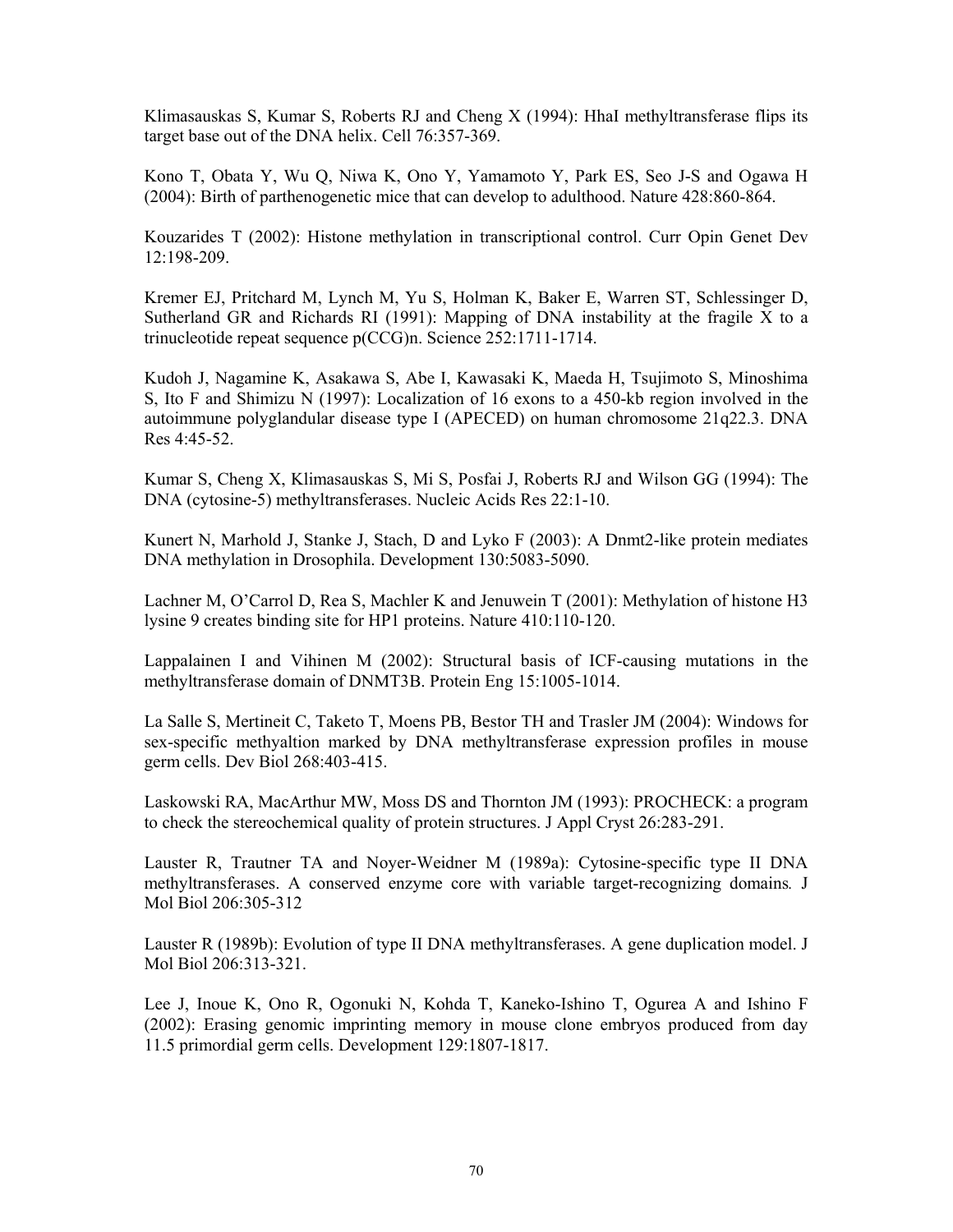Le Douarin B, Nielsen AL, Garnier J-M, Ichinose H, Jeanmougin F, Losson R and Chambon P (1996): A possible involvement of TIF1 alpha and TIF1 beta in the epigenetic control of transcription by nuclear receptors. EMBO J 15:6701-6715.

Lehnertz B, Ueda Y, Derijck AAHA, Braunschweig U, Perez-Burgos L, Kubicek S, Chen T, Li E, Jenuwein T and Peters AHFM (2003): Suv39h-mediated histone H3 lysine 9 methylation directs DNA metylation to major satellite repeats at pericentric heterochromatin. Curr Biol 13:1192-1200.

Leonhardt H, Page AW, Weier HU and Bestor TH (1992): A targeting sequence directs DNA methyltranferase to sites of DNA replication in mammalian nuclei. Cell 71:865-873.

Li E, Bestor TH and Jaenisch R (1992): Targeted mutation of the DNA methyltranferase gene results in embryonic lethality. Cell 69:915-926.

Li E, Beard C and Jaenisch R (1993): Role for DNA methylation in genomic imprinting. Nature 366:362-365.

Li E (2002): Chromatin modification and epigenetic reprogramming in mammalian development. Nat Rev Genet 3:662-673.

Ling V, Wu PW, Finnerty HF, Bean KM, Spaulding V, Fouser LA, Leonard JP, Hunter SE, Zollner R, Thomas JL, Miyashiro JS, Jacobs KA and Collins M (2000): Cutting edge: identification of GL50, a novel B7-like protein that functionally binds to ICOS receptor. J Immunol 164:1653-1657.

Ling Y, Sankpal UT, Robertson AK, McNally JG, Karpova T and Robertson KD (2004): Modification of de novo DNA methyltransferase 3a (Dnmt3a) by SUMO-1 modulates its interaction with histone deacetylases (HDACs) and its capacity to repress transcription. Nucleic Acids Res 32:598-610.

Litt MD, Simpson M, Gaszner M, Allis CD and Feisenfeld G (2001): Correlation between histone lysine methylation and developmental changes at the chicken β-globin locus. Science 293:2453-2455.

Liu K, Wang Y, Cantemir C and Muller MT (2003): Endogenous assays of DNA methyltransferases: evidence for differential activities of DNMT1, DNMT2, and DNMT3 in mammalian cells in vivo. Mol Cell Biol 23:2709-2719.

Lopes S, Lewis A, Hajkova P, Dean W, Oswald J, Forné T, Murrell A, Constância M, Bartolomei M, Walter J and Reik W (2003): Epigenetic modifications in an imprinting cluster are controlled by a hierarchy of DMRs suggesting long-range chromatin interactions. Hum Mol Genet 12:295-305.

Loukinov DI, Pugacheva E, Vatolin S, Pack SD, Moon H, Chernukhin I, Mannan P, Larsson E, Kanduri C, Vostrov AA, Cui H, Niemitz EL, Rasko JEJ, Docquier FM, Kistler M, Breen JJ, Zhuang Z, Quitschke WW, Renkawitz R, Klenova EM, Feinberg AP, Ohlsson R, Morse HC and Lobanenkov VV (2002): BORIS, a novel male germ-line-specific protein associated with epigenetic reprogramming events, shares the same 11-zinc-finger domain with CTCF,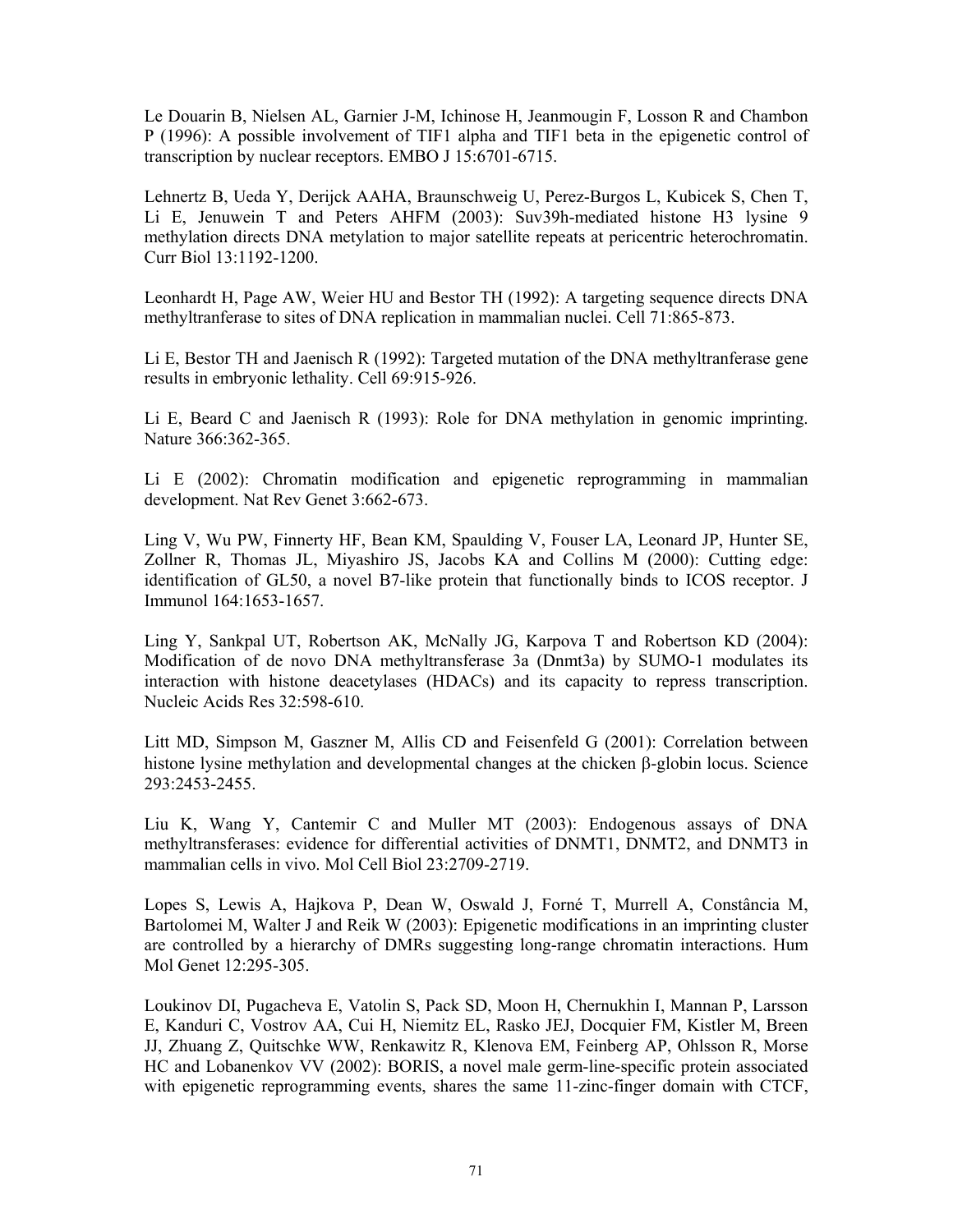the insulator protein involved in reading imprinting marks in the soma. Proc Natl Acad Sci 99:6806-6811.

Lucifero D, Mertineit C, Clarke HJ, Bestor TH and Trasler JM (2002): Methylation dynamics of imprinted genes in mouse germ cells. Genomics 79:530-538.

Lucifero D, Mann MR, Bartolomei MS and Trasler JM (2004): Gene-specific timing and epigenetic memory in oocyte imprinting. Hum Mol Genet 13:839-849.

Lyko F, Ramsahoye BH, Kahevsky H, Tudor M, Mastrangelo M-A, Orr-Weaver TL and Jaenisch R (1999): Mammalian (cytosine-5) methyltransferase cause genomic DNA methylation and lethality in Drosophila. Nat Genet 23:363-366.

Lyle R, Watanabe D, te Vruchte D, Lerchner W, Smrzka OW, Wutz A, Schageman J, Hahner L, Davies C and Barlow DP (2000): The imprinted antisense RNA at the Igf2r locus overlaps but does not imprint Mas1. Nat Genet 25:19-21.

Margot JB, Aguirre-Arteta AM, di Giacco BV, Pradhan S, Roberts RJ, Cardoso MC and Leonhardt H (2000): Structure and function of the mouse DNA methyltransferase gene: Dnmt1 shows a tripartite structure. J Mol Biol 297: 293-300.

Margot JB, Cardoso MC and Leonhardt H (2001): Mammalian DNA methyltransferses show different subnuclear distributions. J Cell Biochem 83:373-379.

Margot JB, Ehrenhofer-Murray AE and Leonhardt H (2003): Interactions within the mammalian DNA methyltransferase family. BMC Mol Biol 4:7.

Martens J and Winston F (2003): Recent advances in understanding chromatin remodeling by Swi/Snf complexes. Curr Opin Genet Dev 13:136-142.

Mayer W, Niveleau A, Walter J, Fundele R and Haaf T (2000): Demethylation of the zygotic paternal genome. Nature 403:501-502.

McDowell TL, Gibbons RJ, Sutherland H, O'Rourke DM, Bickmore WA, Pombo A, Turley H, Gatter K, Picketts DJ, Buckle VJ, Chapman L, Rhodes D and Higgs DR (1999): Localization of a putative transcriptional regulator (ATRX) at pericentromeric heterochromatin and the short arms of acrocentric chromosomes. Proc Natl Acad Sci 96:13983-13988.

McGrath J and Solter D (1984): Completion of mouse embryogenesis requires both maternal and paternal genomes. Cell 37:179-184.

McLaren A (2003): Primordial germ cells in the mouse. Dev Biol 262:1-15.

Mertineit C, Yoder JA, Taketo T, Laird DW, Trasler JM and Bestor TH (1998): Sex-specific exons control DNA methyltransferase in mammalian cells. Development 125:889-897.

Mittaz L, Rossier C, Heino M, Peterson P, Krohn KJE, Gos A, Morris MA, Kudoh J, Shimizu N, Antonarakis SE and Scott HS (1999): Isolation and characterization of mouse *Aire* gene. Biochem Biophys Res Commun 255:483-490.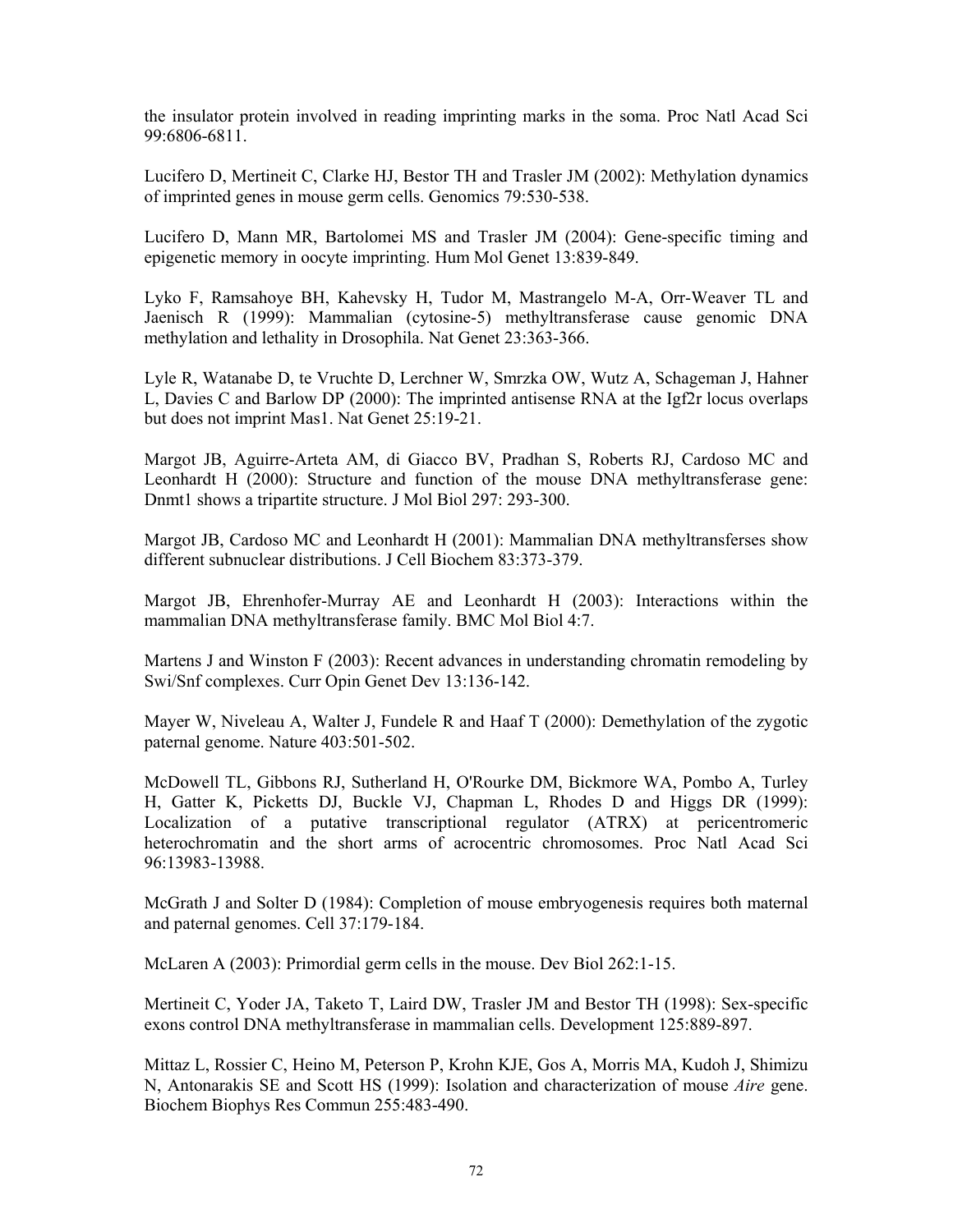Morris AL, MacArthur MW, Hutchinson EG and Thornton JM (1992): Stereochemical quality of protein structure coordinates. Proteins 12:345-364.

Mund C, Musch T, Strödike M, Assmann B, Li E and Lyko F (2004): Comparative analysis of DNA methylation patterns in transgenic Drosophila overexpressing mouse DNA methyltransferases. Biochem J 378:763-768.

Murphy SK and Jirtle RL (2003): Imprinting evolution and the price of silence. BioEssays 25:577-588.

Murrell A, Heeson S, Bowden L, Constância M, Dean W, Kelsey G and Reik W (2001): An intragenic methylated region in the imprinted Igf2 gene auments transcription. EMBO Rep 2:1101-1106.

Murumägi A, Vähämurto P and Peterson P (2003): Characterization of regulatory elements and methylation pattern of the autoimmune regulator (AIRE) promotor. J Biol Chem 278:19784-19790.

Nagamine K, Peterson P, Scott HS, Kudoh J, Minoshima S, Heino M, Krohn K, Lalioti MD, Mullis PE, Antonarakis SE, Kawasaki K, Asakawa S, Ito F and Shimizu N (1997): Positional cloning of the APECED gene. Nat Genet 17:393-398.

Nan X, Ng HH, Johnson CA, Laherty CD, Turner BM, Eisenman RN and Bird A (1998): Transcriptional repression by the methyl-CpG-binding protein MeCP2 involves a histone deacetylase complex. Nature 393:386-389.

Ng HH, Zhang Y, Hendrich B, Johnson CA, Turner BM, Erdjument-Bromage H, Tempst P, Reinberg D and Bird A (1999): MBD2 is a transcriptional repressor belonging to the MeCP1 histone deacetylase complex. Nat Genet 23:58-61.

Nielsen SJ, Schneider R, Bauer U-M, Bannister AJ, Morrison A, O'Carrol D, Firestein R, Cleary M, Jenuwein T, Herrera RE and Kouzarides T (2001): Rb targets histone H3 methylation and HP1 to promoters. Nature 412:561-565.

Noma K-I, Allis CD and Grewal SIS (2001): Transitions in distinct histone H3 methylation patterns are the heterochromatin domain boundaries. Science 293:1150-1155.

Nowak SJ and Corces VG (2004): Phosphorylation of histone H3: a balancing act between chromosome condensation and transcriptional activation. Trends Genet 20:214-220.

Oakberg E (1956): A description of spermatogenesis in the mouse and its use in analysis of the cycle of the seminiferous epithelium and germ cell renewal. Am J Anat 99:507-515.

Oberle I, Rousseau F, Heitz D, Kretz C, Devys D, Hanauer A, Boue J, Bertheas MF and Mandel JL (1991): Instability of a 550-base pair DNA segment and abnormal methylation in fragile X syndrome. Science 252:1097-1102.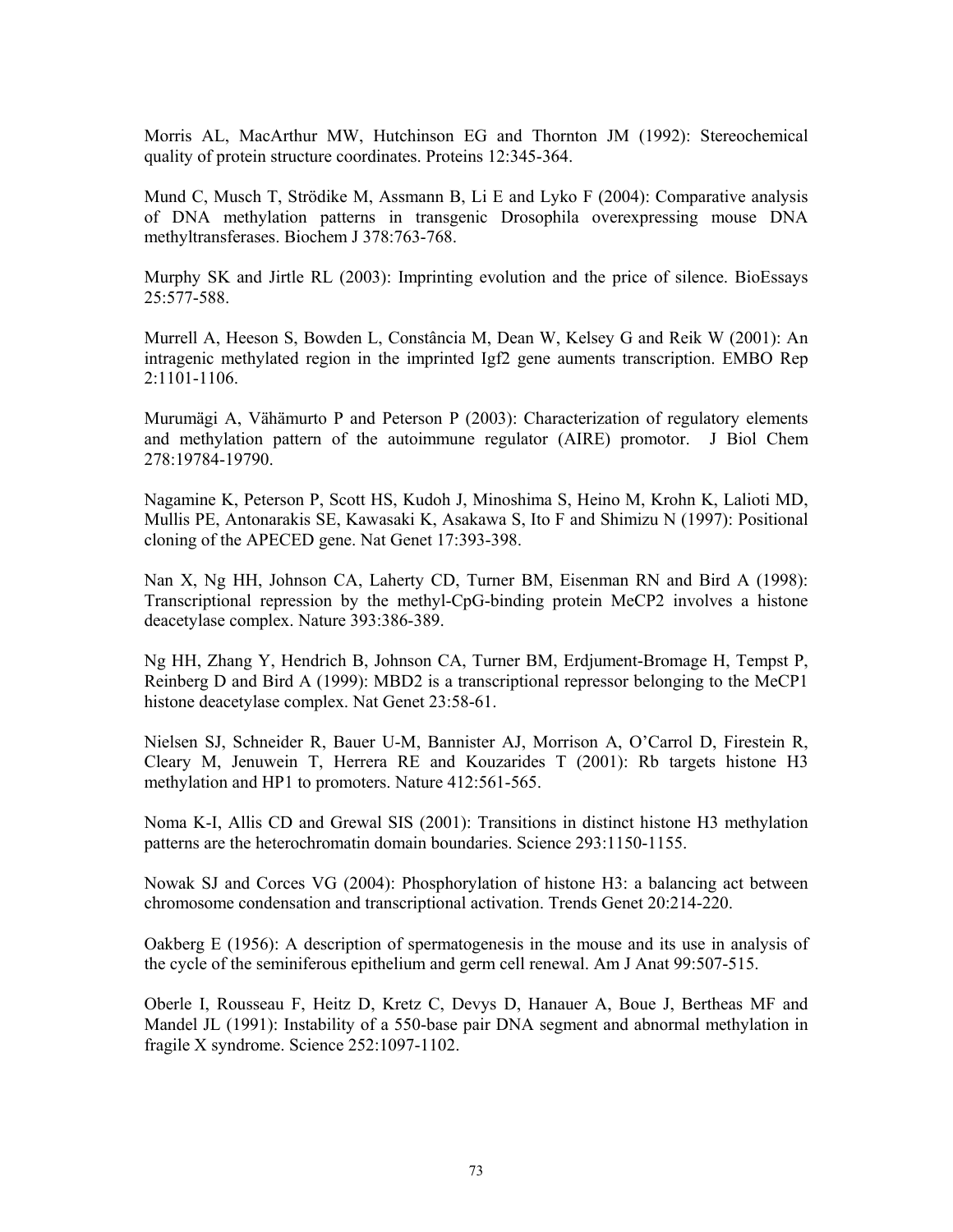Ogawa O, Eccles MR, Szeto J, McNoe LA, Yun K, Maw MA, Smith PJ and Reeve AE (1993): Relaxation of insulin-like growth factor II gene imprinting implicated in Wilms' tumour. Nature 362:749-751.

Ohlsson R, Tycko B and Sapienza C (1998): Monoallelic expression: 'there can only be one'. Trends Genet 14:435-438.

Okano M, Xie S and Li E (1998a): Dnmt2 is not required for de novo and maintenance methylation of viral DNA in embryonic cells. Nucleic Acids Res 26:2536-2540.

Okano M, Xie S and Li E (1998b): Cloning and characterization of a family of novel mammalian DNA (cytosine-5) methyltransferases. Nat Genet 19:219-220.

Okano M, Bell DW, Haber D, and Li E (1999): DNA methyltransferases Dnmt3a and Dnmt3b are essential for de novo methylation and mammalian development. Cell 99:247-257.

Oswald J, Engemann S, Lane N, Mayer W, Olek A, Fundele R, Dean W, Reik W and Walter J (2000): Active demethylation of the paternal genome in the mouse zygote. Curr Biol 10:475-478.

Page SL and Hawley RS (2003): Chromosome choreography: the meiotic ballet. Science 301:785-789.

Panning B and Jaenisch R (1996): DNA hypomethylation can activate Xist expression and silence X-linked genes. Genes Dev 15:1991-2002.

Pant V, Mariano P, Kanduri C, Mattsson A, Lobanenkov V, Heuchel R and Ohlsson R (2003): The nucleotides responsible for the direct physical contact between the chromatin insulator protein CTCF and the H19 imprinting control region manifest parent of originspecific long-distance insulation and methylation-free domains. Genes Dev 17:586-590.

Parvinen M and Vanha-Perttula T (1972): Identification and enzyme quantitation of the stages of the seminiferous epithelial wave in the rat. Anat Rec 174:345-350.

Peters AHFM, O'Carrol D, Scherthan H, Mechtler K, Sauer S, Schöfer C, Weipoltshammer K, Pagani M, Lachner M, Kohlmaier A, Opravil S, Doyle M, Sibilia M and Jenuwein T (2001): Loss of the Suv39h histone methyltransferases impairs mammalian heterochromatin and genome stability. Cell 107:323-337.

Peterson EJ, Bogler O and Taylor SM (2003): p53-mediated repression of DNA methyltransferase 1 expression by specific DNA binding. Cancer Res 63:6579-6582.

Pitkänen J, Doucas V, Sternsdorf T, Nakajima T, Aratani S, Jensen K, Will H, Vähämurto P, Ollila J, Vihinen M, Scott HS, Antonarakis SE, Kudoh J, Shimizu N, Krohn K and Peterson P (2000): The autoimmune regulator protein has transcriptional transactivating properties and interacts with the common coactivator CREB-binding protein. J Biol Chem 275:16802-16809.

Pitkänen J and Peterson P (2003): Autoimmune regulator: from loss of function to autoimmunity. Genes Immun 4:12-21.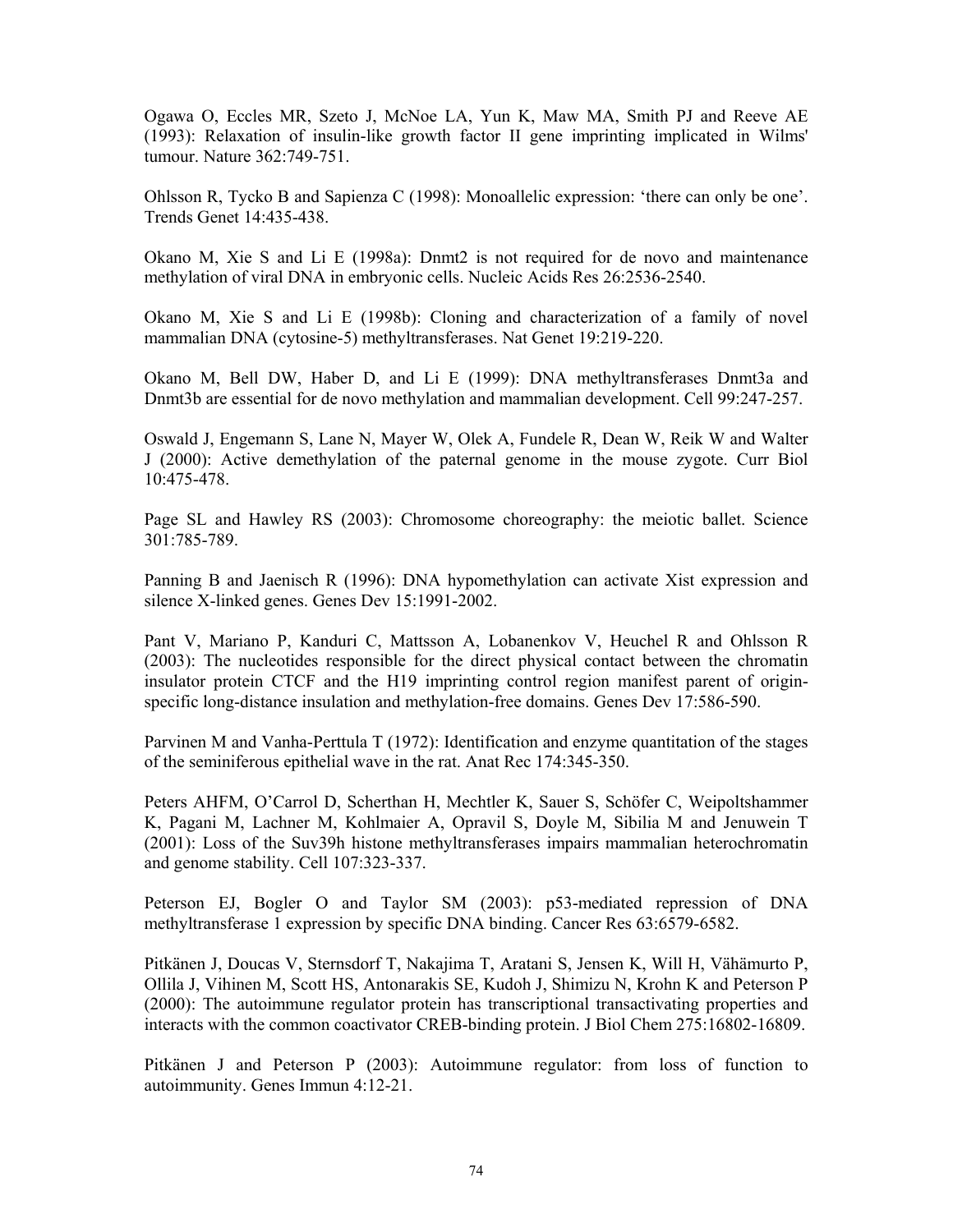Posfai J, Bhagwat AS, Posfai G and Roberts RJ (1989): Predictive morifs derived from cytosine methyltranferases. Nucleic Acids Res 17:2421-2435.

Pradhan S, Bacolla A, Wells RD and Roberts RJ (1999): Recombinant human DNA (cytosine-5) methyltransferase. I. Expression, purification, and comparison of de novo and maintenance methylation. J Biol Chem 274:33002-33010.

Pradhan S and Kim G-D (2002): The retinoblastoma gene product interacts with maintenance human DNA (Cytosine-5) methyltransferase and modulates its activity. EMBO J 21:779-788.

Qiu C, Sawada K, Zhang X and Cheng X (2002): The PWWP domain of mammalian DNA methyltransferase Dnmt3b defines a new family of DNA-binding folds. Nat Struct Biol 9:217-224.

Quandt K, Frech K, Karas H, Wingender E and Werner T (1995): MatInd and MatInspector – new fast and versatile tools for detection of consensus matches in nucleotide sequence data. Nucleic Acids Res 23:4878-4884.

Ramsahoye BH, Biniszkiewicz D, Lyko F, Clark V, Bird AP and Jaenisch R (2000): Non-CpG methylation is prevalent in embryonic stem cells and may be mediated by DNA methyltransferase 3a. Proc Natl Acad Sci 97:5237-5242.

Ratnam S, Mertineit C, Ding F, Howell CY, Clarke HJ, Bestor TH, Chaillet JR and Trasler JM (2002): Dynamics of Dnmt1 methyltransferase expression and intracellular localization during oogenesis and preimplantation development. Dev Biol 245:304-314.

Reik W and Walter J (2001): Genomic imprinting: parental influence on the genome. Nat Rev Genet 2:21-32.

Reik W, Dean W and Walter J (2001): Epigenetic reprogramming in mammalian development. Science 293:1089-1093.

Reinisch KM, Chen L, Verdine GL and Lipscomb WN (1995): The crystal structure of HaeIII methyltransferase covalently complexed to DNA: an extrahelical cytosine and rearranged base pairing. Cell 82:143-153.

Rhee I, Bachman KE, Park BH, Jair K-W, Yen R-WC, Schuebel KE, Cui H, Feinberg AP, Lengauer C, Kinzler KW, Baylin SB and Vogelstein B (2002): DNMT1 and DNMT3b cooperate to silence genes in human cancer cells. Nature 416:552-556.

Robertson KD, Uzvolgyi E, Liang G, Talmadge C, Sumegi J, Gonzales FA and Jones PA (1999): The human DNA methyltransferases (DNMTs) 1, 3a and 3b: coordinate mRNA expression in normal tissues and overexpression in tumours. Nucleic Acids Res 27:2291- 2298.

Robertson KD, Keyomarsi K, Gonzales FA, Velicescu M and Jones PA (2000a): Differential mRNA expression of the human DNA methyltransferases (DNMTs) 1, 3a and 3b during the  $G_0/G_1$  to S phase transition in normal and tumour cells. Nucleic Acids Res 28:2108-2113.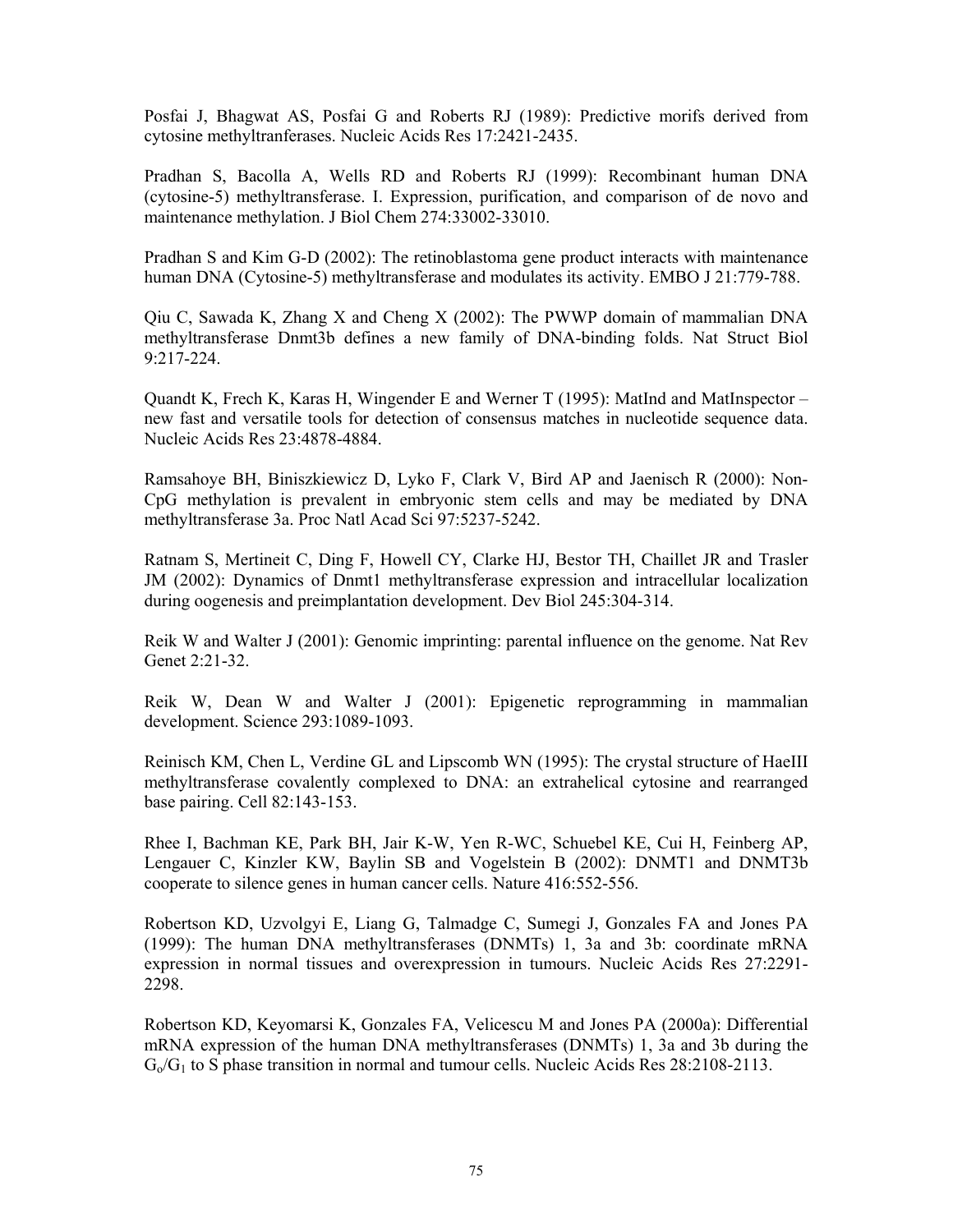Robertson KD, Ait-Si-Ali S, Yokochi T, Wade PA, Jones PL and Wolffe AP (2000b): DNMT1 forms a complex with Rb, E2F1 and HDAC1 and represses transcription from E2Fresponsive promoters. Nat Genet 25:338-342.

Robertson KD (2002): DNA methylation and chromatin - unraveling the tangled web. Oncogene 21:5361-5379.

Rougier N, Bourc'his D, Gomes DM, Niveleau A, Plachot M, Paldi A and Viegas-Pequignot E (1998): Chromosome methylation patterns during mammalian preimplantation development. Genes Dev 12:2108-2113.

Rountree MR, Bachman KE and Baylin SB (2000): DNMT1 binds HDAC2 and a new corepressor, DMAP1, to form a complex at replication foci. Nat Genet 25:269-277.

Saito Y, Kanai Y, Sakamoto M, Saito H, Ishii H and Hirohashi S (2002): Overexpression of a splice variant of DNA methyltransferase 3b, DNMT3b4, associated with DNA hypomethylation on pericentromeric satellite regions during human hepatocarcinogenesis. Proc Natl Acad Sci 99:10060-10065.

Sambrook J, Fritsch EF and Maniatis T (1989): Molecular Cloning: A Laboratory Manual. Cold Spring Harbor Laboratory Press, Cold Spring Harbor, New York, USA.

Sanford JP, Clark HJ, Chapman VM and Rossant J (1987): Differencies in DNA methylation during oogenesis and spermatogenesis and their persistence during early embryogenesis in the mouse. Genes Dev 1:1039-1046.

Santos F, Hendrich B, Reik W and Dean W (2002): Dynamic reprogramming of DNA methylation in the early mouse embryo. Dev Biol 241:172-182.

Sasaki H, Ferguson-Smith AC, Shum ASW, Barton SC and Surani MA (1995): Temporal and spatial regulation of H19 imprinting in normal and uniparental mouse embryos. Development 121:4195-4202.

Sassone-Corsi P (2002): Unique chromatin and transcriptional regulation in spermatogenesis. Science 296:2176-2178.

Scherthan H, Eils R, Trelle-Sticken E, Dietzel S, Cremer T, Walt H and Jauch A (1998): Aspects of three-dimensional chromosome reorganisation during the onset of human male meiotic prophase. J Cell Sci 111:2337-2351.

Schoenherr CJ, Levorse JM and Tilghman SM (2003): CTCF maintains differential methylation at the Igf2/H19 locus. Nat Genet 33:66-69.

Sims III RJ, Nishioka K and Reinberg D (2003): Histone lysine methylation: a signature for chromatin function. Trends Genet 19:629-639.

Sleutels F, Zwart R and Barlow DP (2002): The non-coding Air RNA is required for silencing autosomal imprinted genes. Nature 415:810-813.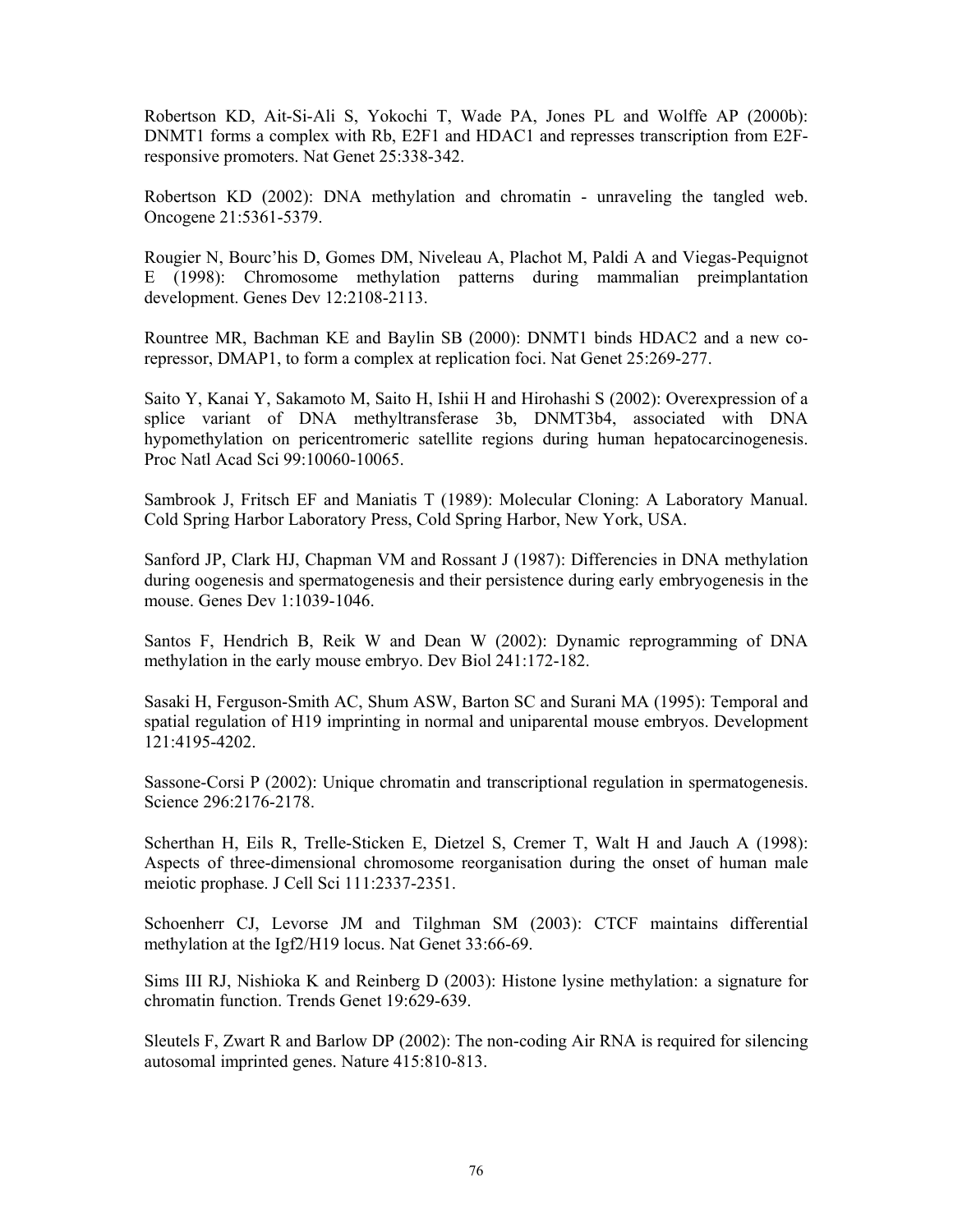Strachan T and Read AP (1999): Human Molecular Genetics 2, John Wiley & Sons Inc., New York, USA.

Strahl BD and Allis D (2000): The language of covalent histone modifications. Nature 403:41-45.

Struhl K (1998): Histone acetylation and transcriptional regulatory mechanisms. Genes Dev 12:599-606.

Suetake I, Shinozaki F, Miyagawa J, Takeshima H and Tajima S (2004): DNMT3L stimulates the DNA methylation activity of Dnmt3a and Dnmt3b through a direct interaction. J Biol Chem 279:27816-27823.

Surani MAH, Barton SC and Norris ML (1984): Development of reconstituted mouse eggs suggests imprinting of the genome during gametogenesis. Nature 308:548-550.

Tang L-Y, Reddy MN, Rasheva V, Lee T-L, Lin M-J, Hung M-S and Shen C-KJ (2003): The eukaryotic DNMT2 genes encode a new class of cytosine-5 DNA methyltransferases. J Biol Chem 278:33613-33616.

Tate PH and Bird AP (1993): Effects of DNA methylation on DNA-binding proteins and gene expression. Curr Opin Genet Dev 3:226-231.

Tatematsu K, Yamazaki T and Ishikawa F (2000): MBD2-MBD3 complex binds to hemimethylated DNA and forms a complex containing DNMT1 at the replication foci in late S phase. Genes Cells 5:677-688.

Teitell M and Richardson B (2003): DNA methylation in the immune system. Clin Immunol 109:2-5.

Turner G, Webb T, Wake S and Robinson H (1996): Prevalence of fragile X syndrome. Am J Med Genet 64:196-197.

Ueda T, Abe K, Miura A, Yuzuriha M, Zubair M, Noguchi M, Niwa K, Kawase Y, Kono T, Matsuda Y, Fujimoto H, Shibata H, Hayashizaki Y and Sasaki H (2000): The paternal methylation imprint of the mouse H19 locus is acquired in the gonocyte stage during foetal testis development. Genes Cells 5:649-659.

Vandel L and Trouche D (2001): Physical association between the histone acetyl transferase CBP and a histone methyl transferase. EMBO Rep 2:21-26.

Venter JC, Adams MD, Myers EW, Li PW, Mural RJ, Sutton GG, Smith HO, Yandell M, Evans CA, Holt RA, Gocayne JD, Amanatides P, Ballew RM, Huson DH, Wortman JR, Zhang Q, Kodira CD, Zheng XH, Chen L, Skupski M, Subramanian G, Thomas PD, Zhang J, Gabor Miklos GL, Nelson C, Broder S, Clark AG, Nadeau J, McKusick VA, Zinder N, Levine AJ, Roberts RJ, Simon M, Slayman C, Hunkapiller M, Bolanos R, Delcher A, Dew I, Fasulo D, Flanigan M, Florea L, Halpern A, Hannenhalli S, Kravitz S, Levy S, Mobarry C, Reinert K, Remington K, Abu-Threideh J, Beasley E, Biddick K, Bonazzi V, Brandon R, Cargill M, Chandramouliswaran I, Charlab R, Chaturvedi K, Deng Z, Di Francesco V, Dunn P, Eilbeck K, Evangelista C, Gabrielian AE, Gan W, Ge W, Gong F, Gu Z, Guan P, Heiman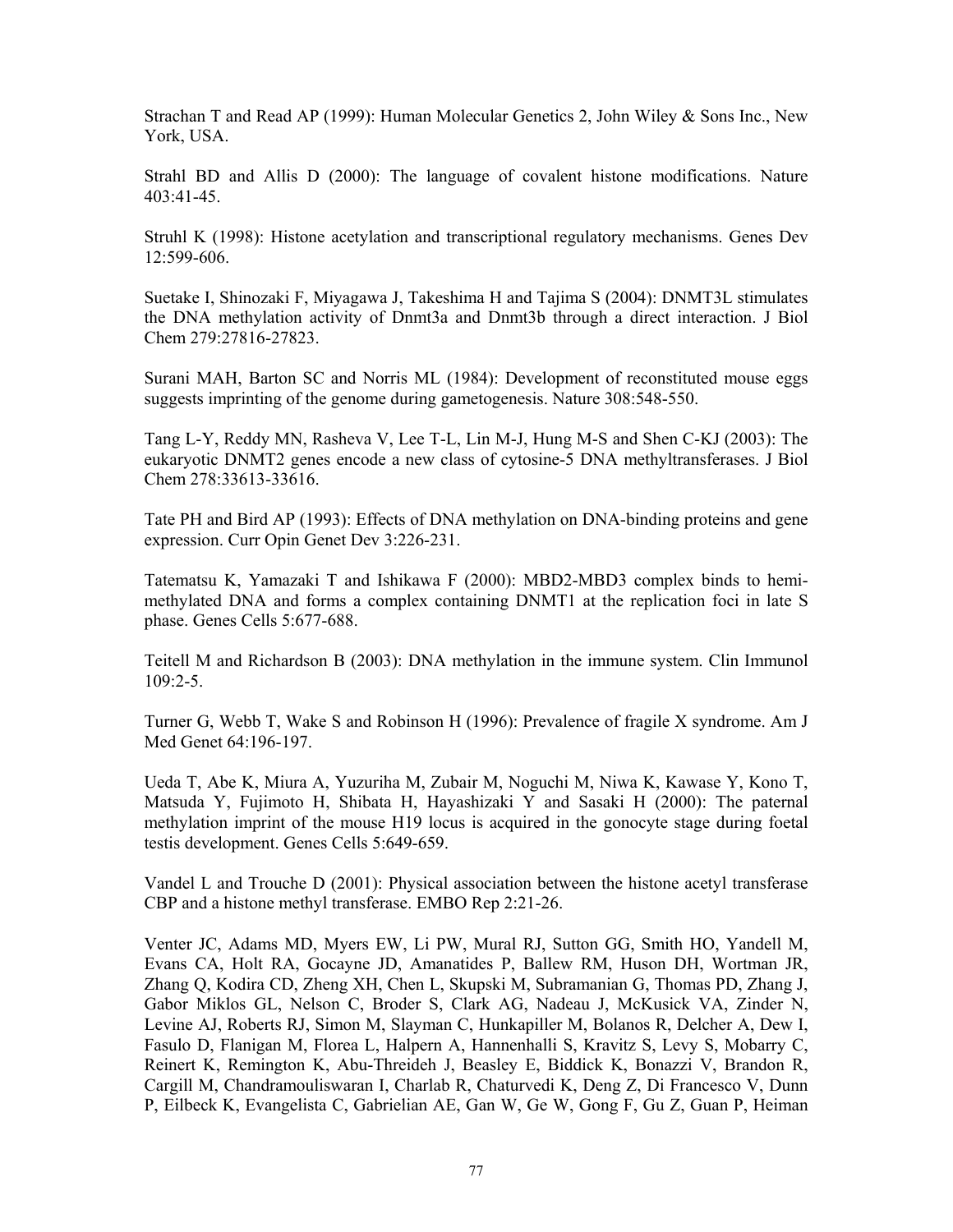TJ, Higgins ME, Ji RR, Ke Z, Ketchum KA, Lai Z, Lei Y, Li Z, Li J, Liang Y, Lin X, Lu F, Merkulov GV, Milshina N, Moore HM, Naik AK, Narayan VA, Neelam B, Nusskern D, Rusch DB, Salzberg S, Shao W, Shue B, Sun J, Wang Z, Wang A, Wang X, Wang J, Wei M, Wides R, Xiao C, Yan C, Yao A, Ye J, Zhan M, Zhang W, Zhang H, Zhao Q, Zheng L, Zhong F, Zhong W, Zhu S, Zhao S, Gilbert D, Baumhueter S, Spier G, Carter C, Cravchik A, Woodage T, Ali F, An H, Awe A, Baldwin D, Baden H, Barnstead M, Barrow I, Beeson K, Busam D, Carver A, Center A, Cheng ML, Curry L, Danaher S, Davenport L, Desilets R, Dietz S, Dodson K, Doup L, Ferriera S, Garg N, Gluecksmann A, Hart B, Haynes J, Haynes C, Heiner C, Hladun S, Hostin D, Houck J, Howland T, Ibegwam C, Johnson J, Kalush F, Kline L, Koduru S, Love A, Mann F, May D, McCawley S, McIntosh T, McMullen I, Moy M, Moy L, Murphy B, Nelson K, Pfannkoch C, Pratts E, Puri V, Qureshi H, Reardon M, Rodriguez R, Rogers YH, Romblad D, Ruhfel B, Scott R, Sitter C, Smallwood M, Stewart E, Strong R, Suh E, Thomas R, Tint NN, Tse S, Vech C, Wang G, Wetter J, Williams S, Williams M, Windsor S, Winn-Deen E, Wolfe K, Zaveri J, Zaveri K, Abril JF, Guigo R, Campbell MJ, Sjolander KV, Karlak B, Kejariwal A, Mi H, Lazareva B, Hatton T, Narechania A, Diemer K, Muruganujan A, Guo N, Sato S, Bafna V, Istrail S, Lippert R, Schwartz R, Walenz B, Yooseph S, Allen D, Basu A, Baxendale J, Blick L, Caminha M, Carnes-Stine J, Caulk P, Chiang YH, Coyne M, Dahlke C, Mays A, Dombroski M, Donnelly M, Ely D, Esparham S, Fosler C, Gire H, Glanowski S, Glasser K, Glodek A, Gorokhov M, Graham K, Gropman B, Harris M, Heil J, Henderson S, Hoover J, Jennings D, Jordan C, Jordan J, Kasha J, Kagan L, Kraft C, Levitsky A, Lewis M, Liu X, Lopez J, Ma D, Majoros W, McDaniel J, Murphy S, Newman M, Nguyen T, Nguyen N, Nodell M, Pan S, Peck J, Peterson M, Rowe W, Sanders R, Scott J, Simpson M, Smith T, Sprague A, Stockwell T, Turner R, Venter E, Wang M, Wen M, Wu D, Wu M, Xia A, Zandieh A and Zhu X (2001): The sequence of the human genome. Science 291:1304-1351.

Verger A, Perdomo J, Crossley M (2003): Modification with SUMO. A role in transcriptional regulation. EMBO Rep 4:137-142.

Villard L, Lossi AM, Cardoso C, Proud V, Chiaroni P, Colleaux L, Schwartz C and Fontes M. (1997): Determination of the genomic structure of the XNP/ATRX gene encoding a potential zinc finger helicase. Genomics 43:149-55.

Vukmanovic S, Grandea A, Faas S, Knowles B and Beva M (1992): Positive selection of Tlymphocytes induced by intrathymic injection of a thymic epithelial cell line. Nature 359:729- 732.

Walsh CP, Chaillet JR and Bestor TH (1998): Transcription of IAP endogenous retroviruses is constrained by cytosine methylation. Nat Genet 20:116-117.

Watanabe D, Suetake I, Tada T and Tajima S (2002): Stage- and cell-specific expression of Dnmt3a and Dnmt3b during embryogenesis. Mech Dev 118:187-190.

Weisenberger DJ, Velicescu M, Preciado-Lopez MA, Gonzales FA, Tsai YC, Linag G and Jones PA (2002): Identification and characterization of alternatively spliced variants of DNA methyltransferse 3a in mammalian cells. Gene 298:91-99.

Weisenberger DJ, Velicescu M, Cheng JC, Gonzales FA, Liang G and Jones PA (2004): Role of the DNA methyltransferase variant DNMT3b3 in DNA methylation. Mol Cancer Res 2:62- 72.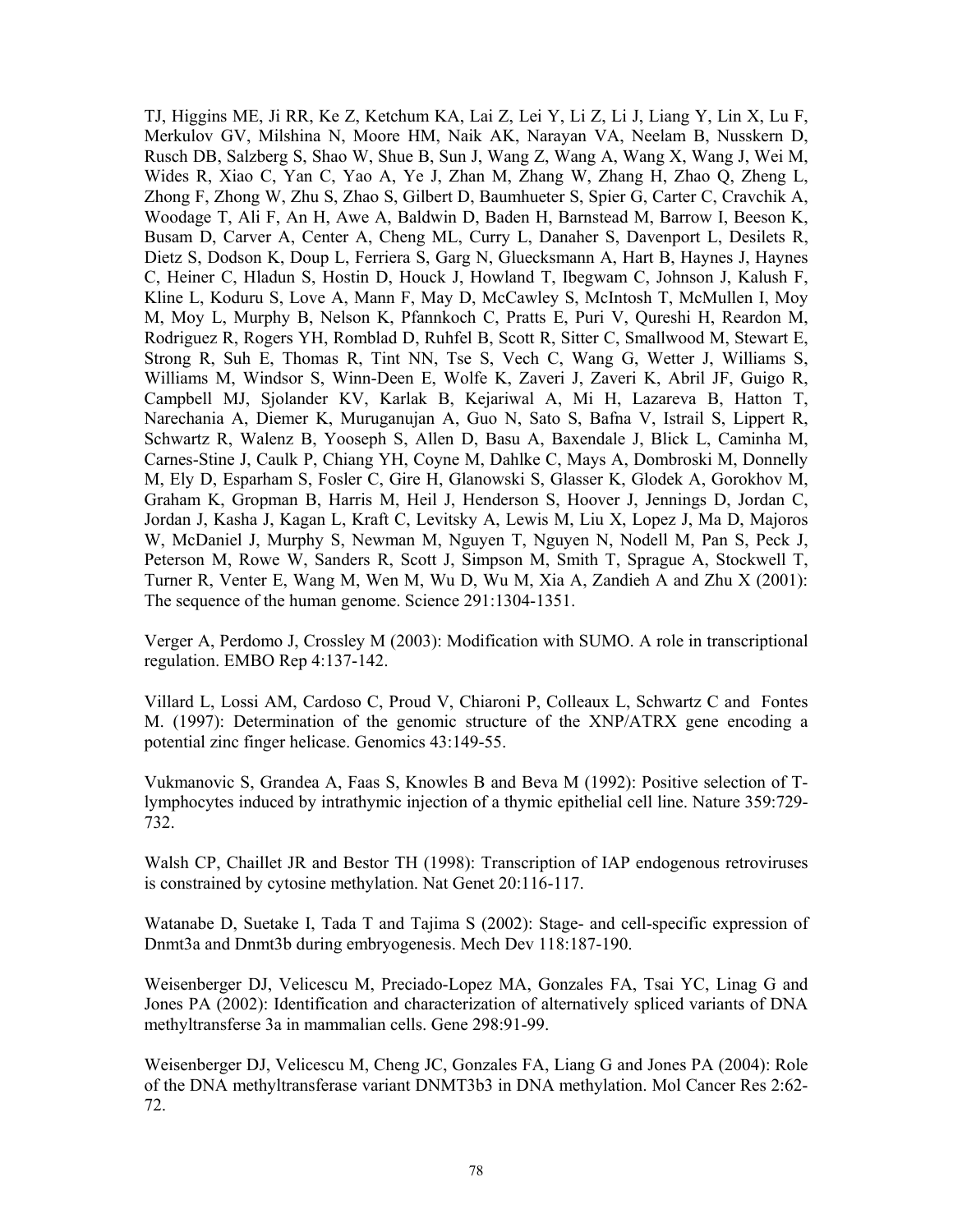Wilkins MR, Lindskog I, Gasteiger E, Bairoch A, Sanchez J-C, Hochstrasser DF and Appel RD (1997): Detailed peptide characterisation using PEPTIDEMASS - a World-Wide Web accessible tool. Electrophoresis 18:403-408.

Wutz A, Smrzka OW, Schweifer N, Schellander K, Wagner EF and Barlow DP (1997): Imprinted expression of the Igf2r gene depends on an intronic CpG island. Nature 389:745- 749.

Xie S, Wang Z, Okano M, Nogami M, Li Y, He WW, Okumura K and Li E (1999): Cloning, expression and chromosome locations of the human DNMT3 gene family. Gene 236:87-95.

Xu GL, Bestor TH, Bourc'his D, Hsieh CL, Tommerup N, Bugge M, Hulten M, Qu X, Russo JJ and Viegas-Pequignot E (1999): Chromosome instability and immunodeficiency syndrome caused by mutations in a DNA methyltransferase gene. Nature 402:187-191.

Xue Y, Gibbons R, Yan Z, Yang D, McDowell TL, Sechi S, Qin J, Zhou S, Higgs D and Wang W (2003): The ATRX syndrome protein forms a chromatin-remodeling complex with Daxx and localizes in promyelocytic leukemia nuclear bodies. Proc Natl Acad Sci 100:10635- 10640.

Yanagisawa Y, Ito E, Yuasa Y and Maruyama K (2002): The human DNA methyltrasferases DNMT3A and DNMT3B have two types of promoters with different CpG contents. Biochim Biophys Acta 1577:457-465.

Yen R-WC, Vertino PM, Nelkin BD, Yu JJ, El-Deiry W, Cumarawamy A, Lennon GG, Transk BJ, Celano P and Baylin SB (1992): Isolation and characterization of the cDNA encoding human DNA methyltransferase. Nucleic Acids Res 20:2287-2291.

Yoder JA, Soman NS, Verdine GL and Bestor TH (1997): DNA (cytosine-5) methyltransferases in mouse cells and tissues. Studies with a mechanism-based probe. J Mol Biol 270:385-395.

Yoder JA and Bestor TH (1998): A candidate mammalian DNA methyltranferase related to pmt1p of fission yeast. Hum Mol Genet 7:279-284.

Yokochi T and Robertson KD (2002): Preferential methylation of unmethylated DNA by mammalian de novo methyltransferase Dnmt3a. J Biol Chem 277:11735-11745.

Yoshinaga SK, Zhang M, Pistillo J, Horan T, Khare SD, Miner K, Sonnenberg M, Boone T, Brankow D, Dai T, Delaney J, Han H, Hui A, Kohno T, Manoukian R, Whoriskey JS and Coccia MA (2000): Characterization of a new human B7-related protein: B7RP-1 is the ligand to the co-stimulatory protein ICOS. Int Immunol 12:1439-1447.

Zimmermann C, Guhl E and Graessmann A (1997): Mouse DNA methyltransferase (Mtase) deletion mutants that retain the catalytic domain display neither de novo nor maintenance methylation activity in vivo. Biol Chem 378:393-405.

Zuklys S, Balciunaite G, Agarwal A, Fasler-Kan E, Palmer E and Hollander GA (2000): Normal thymic architecture and negative selection are associated with Aire expression, the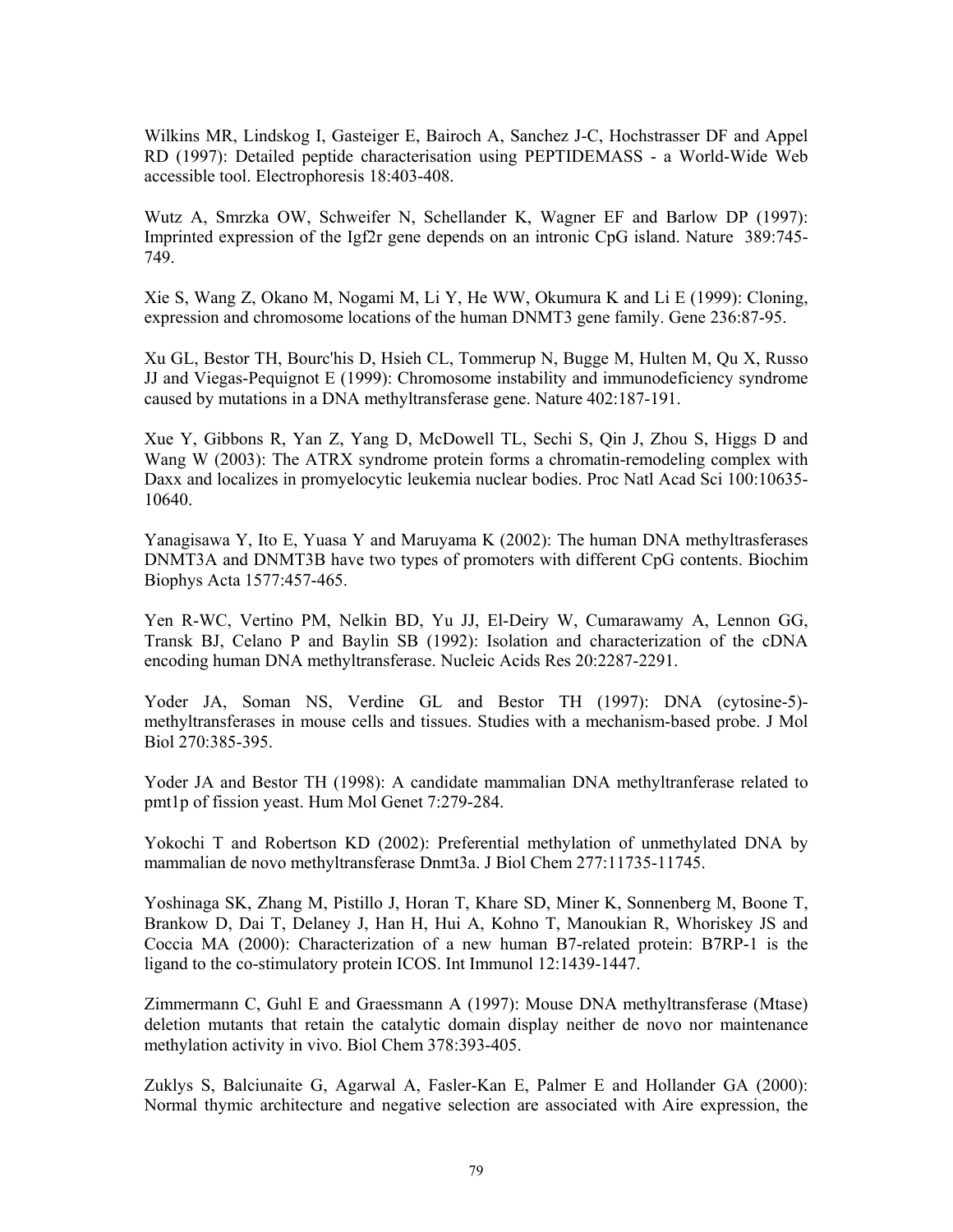gene defective in the autoimmune-polyendocrinopathy-candidiasis-ectodermal dystrophy (APECED). J Immunol 165:1976-1983.

Zwart R, Sleutels F, Wutz A, Schinkel AH and Barlow DP (2001): Bidirectional action of the Igf2r imprint control element on upstream and downstream imprinted genes. Genes Dev 15:2361-2366.